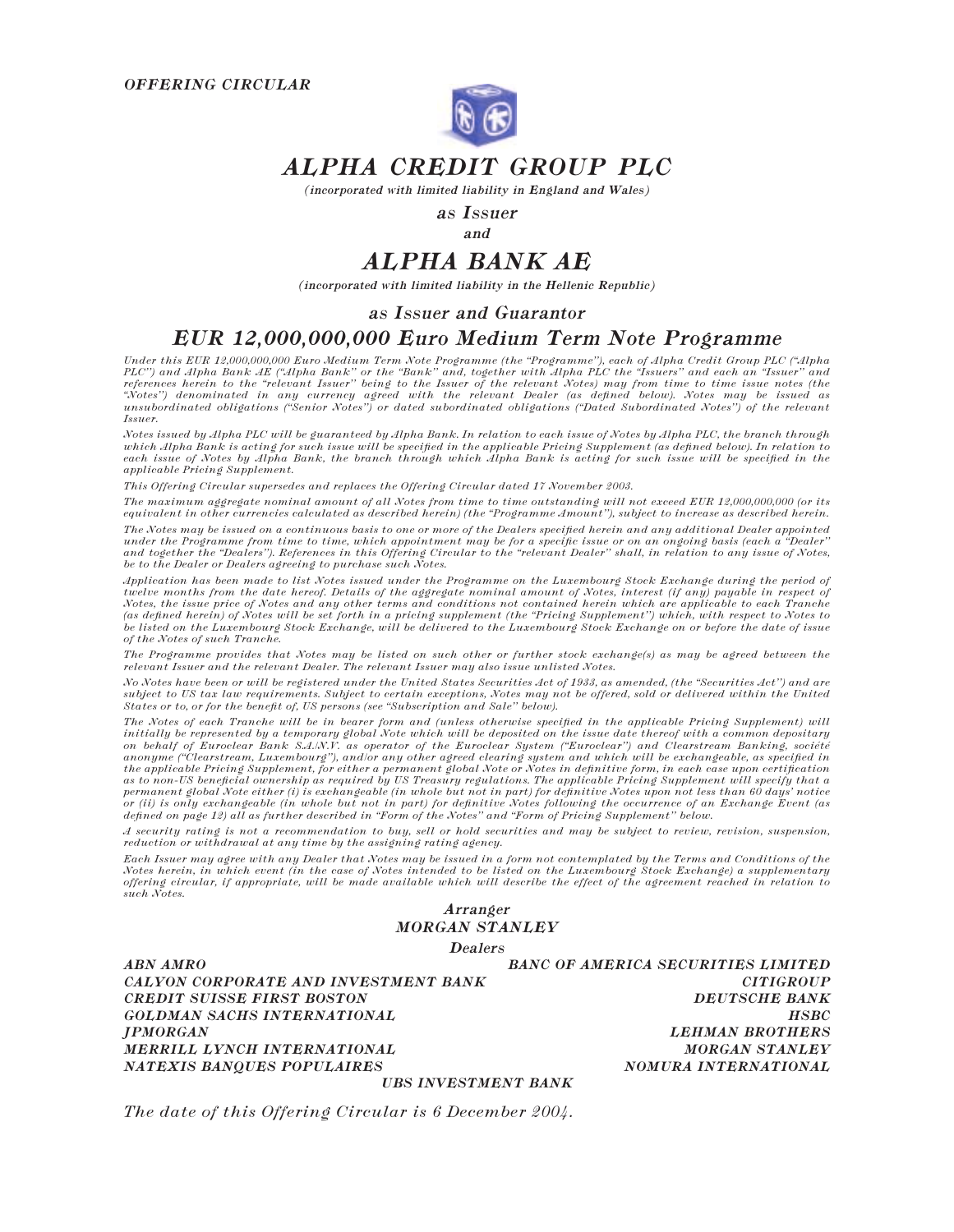Alpha PLC and Alpha Bank, having made all reasonable enquiries, confirm that this Offering Circular, including any document deemed to be incorporated herein by reference as provided under ''Documents Incorporated by Reference'' below, contains all information which is material in the context of the issuance and offering of Notes, that the information contained or incorporated in this Offering Circular is true and accurate in all material respects and is not misleading, that the opinions and intentions expressed in this Offering Circular are honestly held, that there are no other facts the omission of which would make any of such information or the expression of any such opinions or intentions misleading and that each of Alpha PLC and Alpha Bank accepts responsibility accordingly.

This Offering Circular is to be read in conjunction with all documents which are deemed to be incorporated herein by reference (see "Documents Incorporated by Reference" below). This Offering Circular shall be read and construed on the basis that such documents are incorporated and form part of this Offering Circular.

The Dealers have not separately verified the information contained herein. Accordingly, no representation, warranty or undertaking, express or implied, is made and no responsibility or liability is accepted by the Dealers as to the accuracy or completeness of the information contained in this Offering Circular or any other information provided by Alpha PLC and/or Alpha Bank in connection with the Programme or any Notes or their distribution.

No person is or has been authorised by Alpha PLC and/or Alpha Bank to give any information or to make any representation not contained in or not consistent with this Offering Circular or any other information provided in connection with the Programme or any Notes and, if given or made, such information or representation must not be relied upon as having been authorised by Alpha PLC and/or Alpha Bank or any Dealer.

Neither this Offering Circular nor any other information supplied in connection with the Programme or any Notes (i) is intended to provide the basis of any credit or other evaluation or (ii) should be considered as a recommendation or constituting an invitation or offer by Alpha PLC and/or Alpha Bank or any Dealer that any recipient of this Offering Circular or any other information supplied in connection with the Programme or any Notes should purchase any Notes. Each investor contemplating purchasing Notes should make its own independent investigation of the financial condition and affairs, and its own appraisal of the creditworthiness, of the relevant Issuer and Alpha Bank in the case of Notes issued by Alpha PLC. Neither this Offering Circular nor any other information supplied in connection with the Programme or any Notes constitutes an offer or invitation by or on behalf of Alpha PLC and/or Alpha Bank or any Dealer to any person to subscribe for or to purchase any Notes.

Neither the delivery of this Offering Circular nor the offering, sale or delivery of any Notes shall at any time imply that the information contained herein concerning Alpha PLC and/or Alpha Bank is correct at any time subsequent to the date hereof or that any other information supplied in connection with the Programme is correct as of any time subsequent to the date indicated in the document containing the same. The Dealers expressly do not undertake to review the financial condition or affairs of Alpha PLC and/or Alpha Bank during the life of the Programme. Investors should review *inter alia* the most recent published financial statements and, if published later, the most recently published interim financial statements (if any) of the relevant Issuer and Alpha Bank in the case of Notes issued by Alpha PLC when deciding whether or not to purchase any Notes.

This Offering Circular does not constitute an offer to sell or the solicitation of an offer to buy any Notes in any jurisdiction to any person to whom it is unlawful to make the offer or solicitation in such jurisdiction. The distribution of this Offering Circular and the offer or sale of Notes may be restricted by law in certain jurisdictions. None of Alpha PLC, Alpha Bank and the Dealers represents that this document may be lawfully distributed, or that any Notes may be lawfully offered, in compliance with any applicable registration or other requirements in any such jurisdiction, or pursuant to an exemption available thereunder, or assumes any responsibility for facilitating any such distribution or offering. In particular, no action has been taken by Alpha PLC, Alpha Bank or the Dealers which would permit a public offering of any Notes or distribution of this document in any jurisdiction where action for that purpose is required. Accordingly, no Notes may be offered or sold, directly or indirectly, and neither this Offering Circular nor any advertisement or other offering material may be distributed or published in any jurisdiction, except under circumstances that will result in compliance with any applicable laws and regulations. Persons into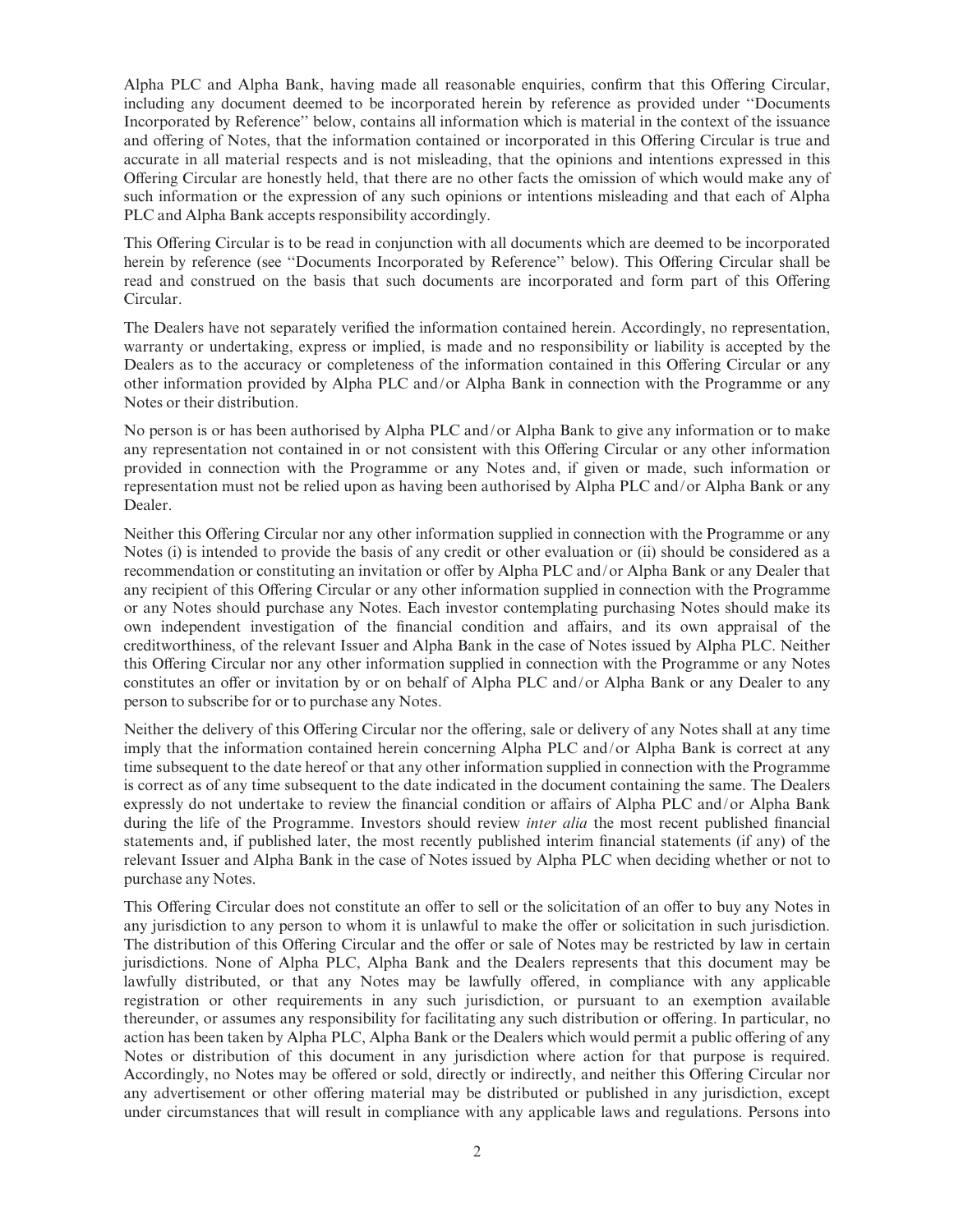whose possession this Offering Circular or any Notes may come must inform themselves about, and observe, any such restrictions. For details of certain restrictions on the distribution of this Offering Circular and the offer or sale of Notes in the United States, Germany, Japan, France, the United Kingdom and Greece — see ''Subscription and Sale'' below.

This Offering Circular shall only be used for the purposes for which it has been published.

All references in this document to "US\$", "USD" and "\$" refer to United States dollars, those to "CYP" refer to Cypriot pounds, those to "Yen" refer to Japanese Yen, those to "Sterling", "GBP" and "£" refer to pounds sterling, those to "Drachma" and "GRD" refer to Greek drachma, those to "euro", "Euro",  $EUE'$  and " $E'$ " refer to the single currency introduced at the start of the third stage of European economic and monetary union pursuant to the Treaty establishing the European Community as amended.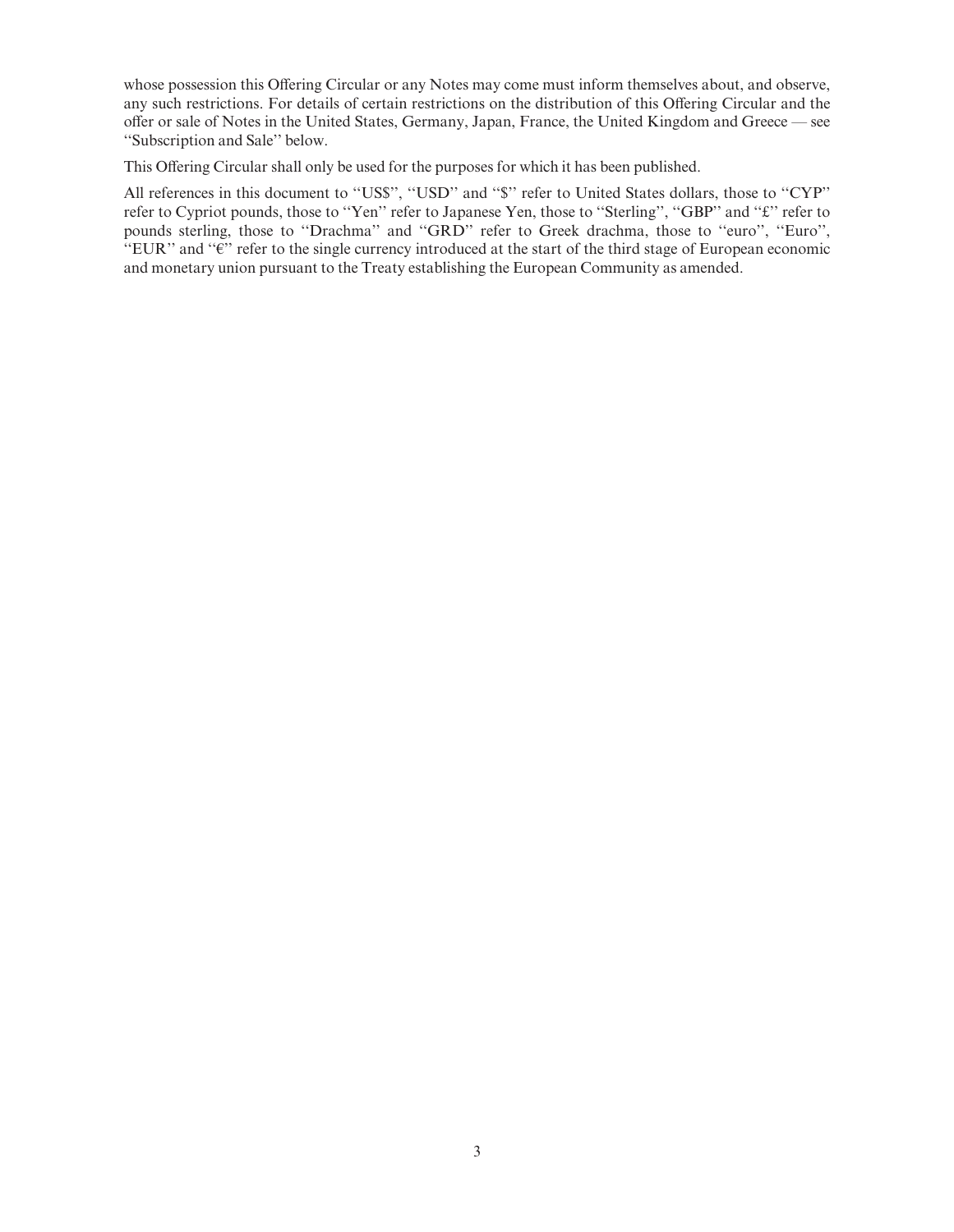### TABLE OF CONTENTS

| Page |
|------|
| 5    |
| 6    |
| 7    |
| 12   |
| 14   |
| 21   |
| 44   |
| 45   |
| 48   |
| 49   |
| 51   |
| 80   |
| 83   |
| 85   |
| 89   |
| 95   |
| 98   |
| 101  |

In connection with the issue and distribution of any Tranche of Notes, the Dealer (if any) disclosed as the stabilising manager in the applicable Pricing Supplement or any person acting for it may over-allot or effect transactions with a view to supporting the market price of the Notes of the Series (as defined below) of which such Tranche forms part at a level higher than that which might otherwise prevail for a limited period. However there is no obligation on the stabilising manager or any person acting for it to do this. Such stabilising, if commenced, may be discontinued at any time and must be brought to an end after a limited period. Such stabilising shall be in compliance with all relevant laws, regulations and rules.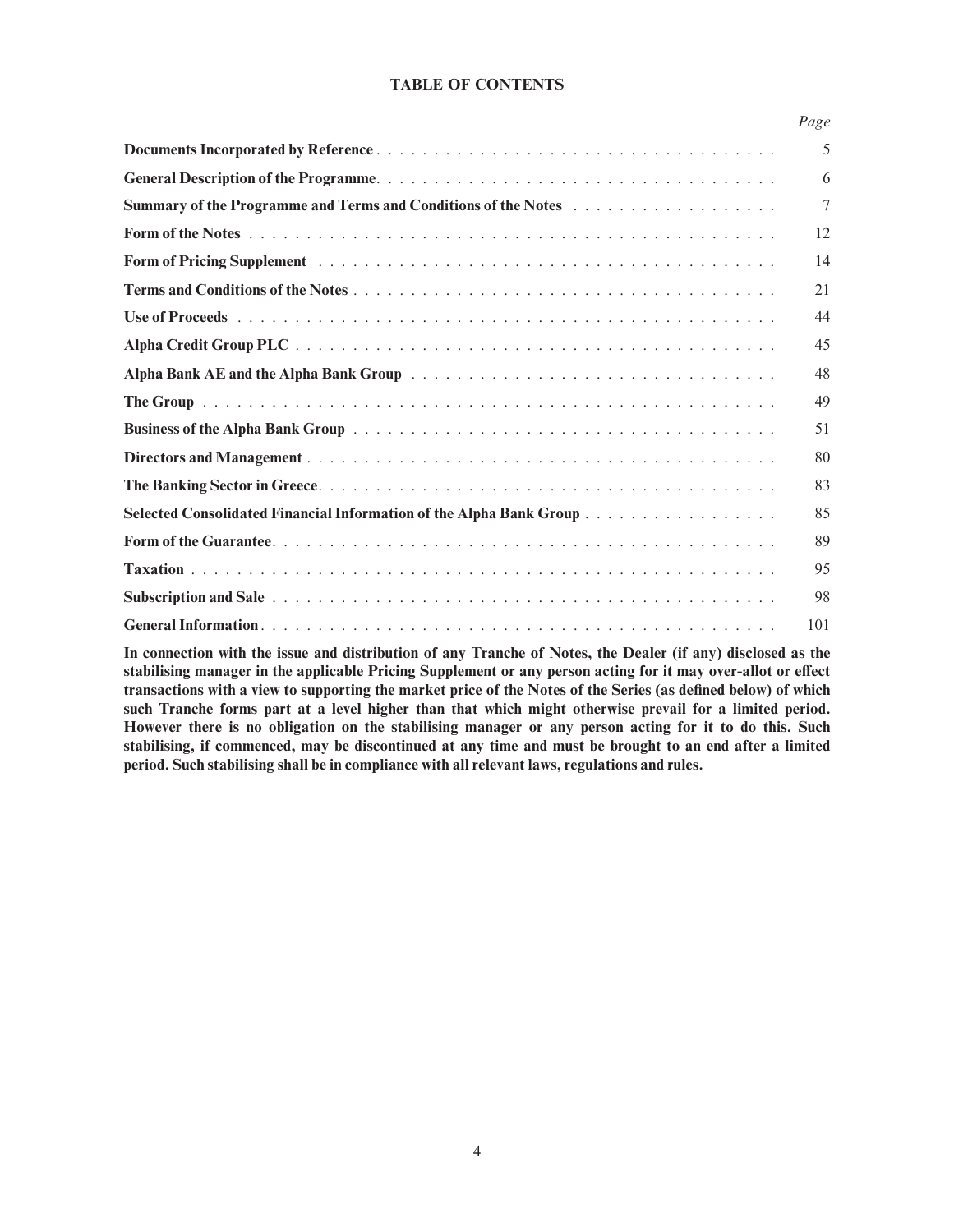#### DOCUMENTS INCORPORATED BY REFERENCE

The following documents shall be deemed to be incorporated in, and to form part of, this Offering Circular:

- (a) the most recently published annual financial statements dated 31 December 2002, 31 December 2003 and the interim financial statements dated 31 October 2004 of Alpha PLC, and 30 September 2004 of Alpha Bank and, if published later, further annual and interim financial statements (if any) of each of Alpha PLC and Alpha Bank from time to time; and
- (b) all supplements to this Offering Circular circulated by Alpha PLC and/or Alpha Bank from time to time,

save that any statement contained herein or in a document which is deemed to be incorporated by reference herein shall be deemed to be modified or superseded for the purpose of this Offering Circular to the extent that a statement contained in any such subsequent document which is deemed to be incorporated by reference herein modifies or supersedes such earlier statement (whether expressly, by implication or otherwise). Any statement so modified or superseded shall not be deemed, except as so modified or superseded, to constitute a part of this Offering Circular.

The Issuers will provide, without charge, to each person to whom a copy of this Offering Circular has been delivered, upon the written request of such person, a copy of any or all of the documents deemed to be incorporated herein by reference unless such documents have been modified or superseded as specified above. Requests for such documents should be directed to either Issuer at its registered office set out at the end of this Offering Circular. In addition, copies of such documents will be available, without charge, from Kredietbank S.A. Luxembourgeoise in its capacity as listing agent (the ''Luxembourg Listing Agent'') for Notes listed on the Luxembourg Stock Exchange.

Each of the Issuers and the Guarantor has undertaken, in connection with the listing of Notes on the Luxembourg Stock Exchange, so long as any Note remains outstanding and listed on such exchange, in the event of any material adverse change in the financial condition of either of the Issuers or of the Guarantor which is not reflected in this Offering Circular, to prepare a further supplement to this Offering Circular or publish a new Offering Circular for use in connection with any subsequent issue of Notes to be listed on the Luxembourg Stock Exchange.

If the terms of the Programme are modified or amended in a manner which would make this Offering Circular, as so modified or amended, inaccurate or misleading, a new Offering Circular will be prepared.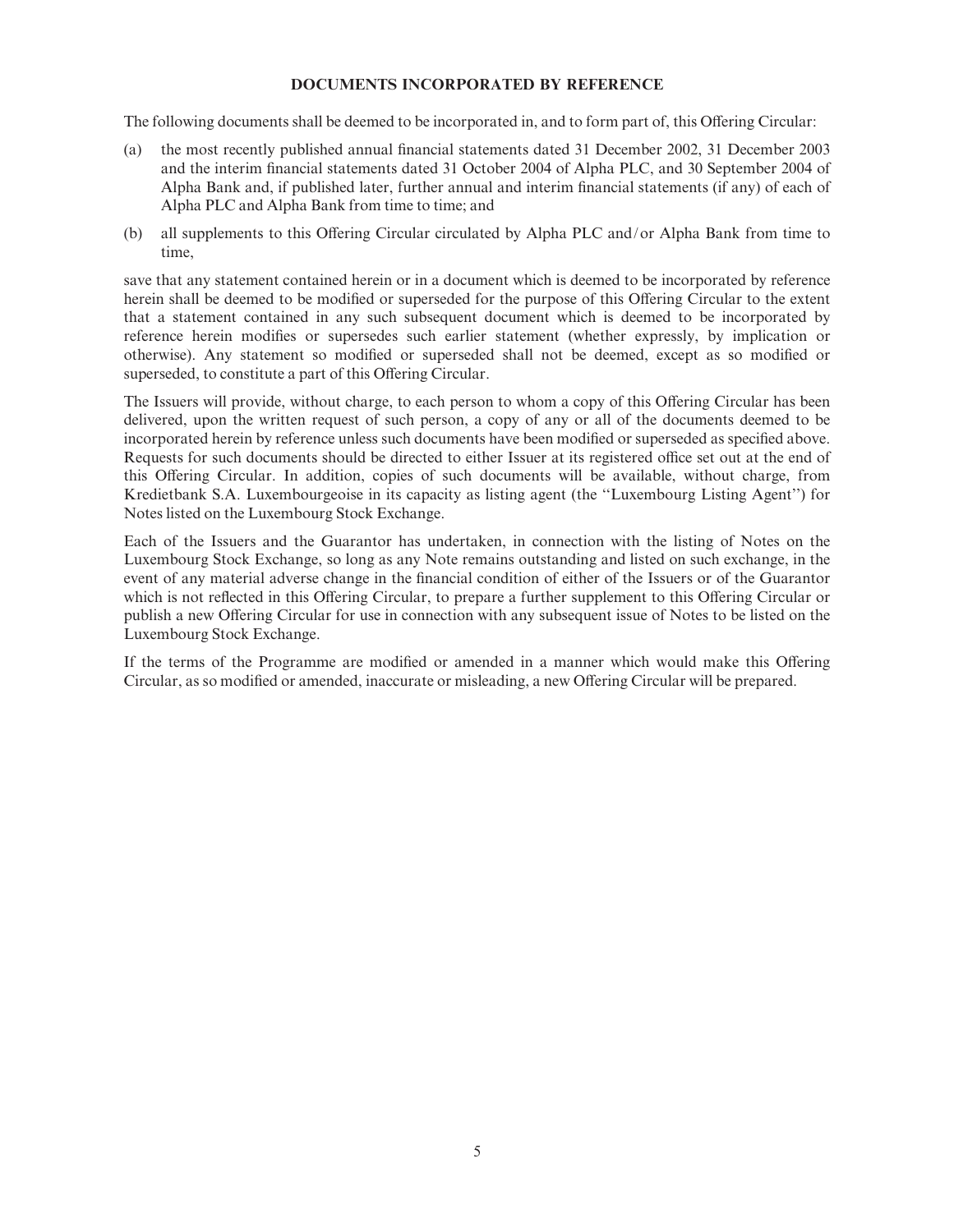#### GENERAL DESCRIPTION OF THE PROGRAMME

Under the Programme, each Issuer may from time to time issue Notes denominated in any currency subject as set out herein. A summary of the terms and conditions of the Programme and the Notes appears below. The applicable terms of any Notes will be agreed between the relevant Issuer and the relevant Dealer prior to the issue of the Notes and will be set out in the Terms and Conditions of the Notes endorsed on, or incorporated by reference into, the Notes, as modified and supplemented by the applicable Pricing Supplement attached to, or endorsed on, such Notes, as more fully described under ''Form of the Notes and the Pricing Supplement'' below.

This Offering Circular and any supplement will only be valid for listing Notes on the Luxembourg Stock Exchange in an aggregate nominal amount which, when added to the aggregate nominal amount then outstanding of all Notes previously or simultaneously issued under the Programme, does not exceed EUR 12,000,000,000 or its equivalent in other currencies. For the purpose of calculating the Euro equivalent of the aggregate nominal amount of Notes issued under the Programme from time to time:

- (a) the Euro equivalent of Notes denominated in another Specified Currency (as specified in the applicable Pricing Supplement in relation to the relevant Notes) shall be determined, at the discretion of the relevant Issuer, either as of the date on which agreement is reached for the issue of Notes or on the preceding day on which commercial banks and foreign exchange markets are open for general business in London, in each case on the basis of the spot rate for the sale of the Euro against the purchase of such Specified Currency in the London foreign exchange market quoted by any leading international bank selected by the relevant Issuer on the relevant day of calculation;
- (b) the Euro equivalent of Dual Currency Notes, Index Linked Notes and Partly Paid Notes (each as specified in the applicable Pricing Supplement in relation to the relevant Notes) shall be calculated in the manner specified above by reference to the original nominal amount on issue of such Notes (in the case of Partly Paid Notes, regardless of the subscription price paid); and
- (c) the Euro equivalent of Zero Coupon Notes (as speci¢ed in the applicable Pricing Supplement in relation to the relevant Notes) and other Notes issued at a discount or premium shall be calculated in the manner speci¢ed above by reference to the net proceeds received by the relevant Issuer for the relevant issue.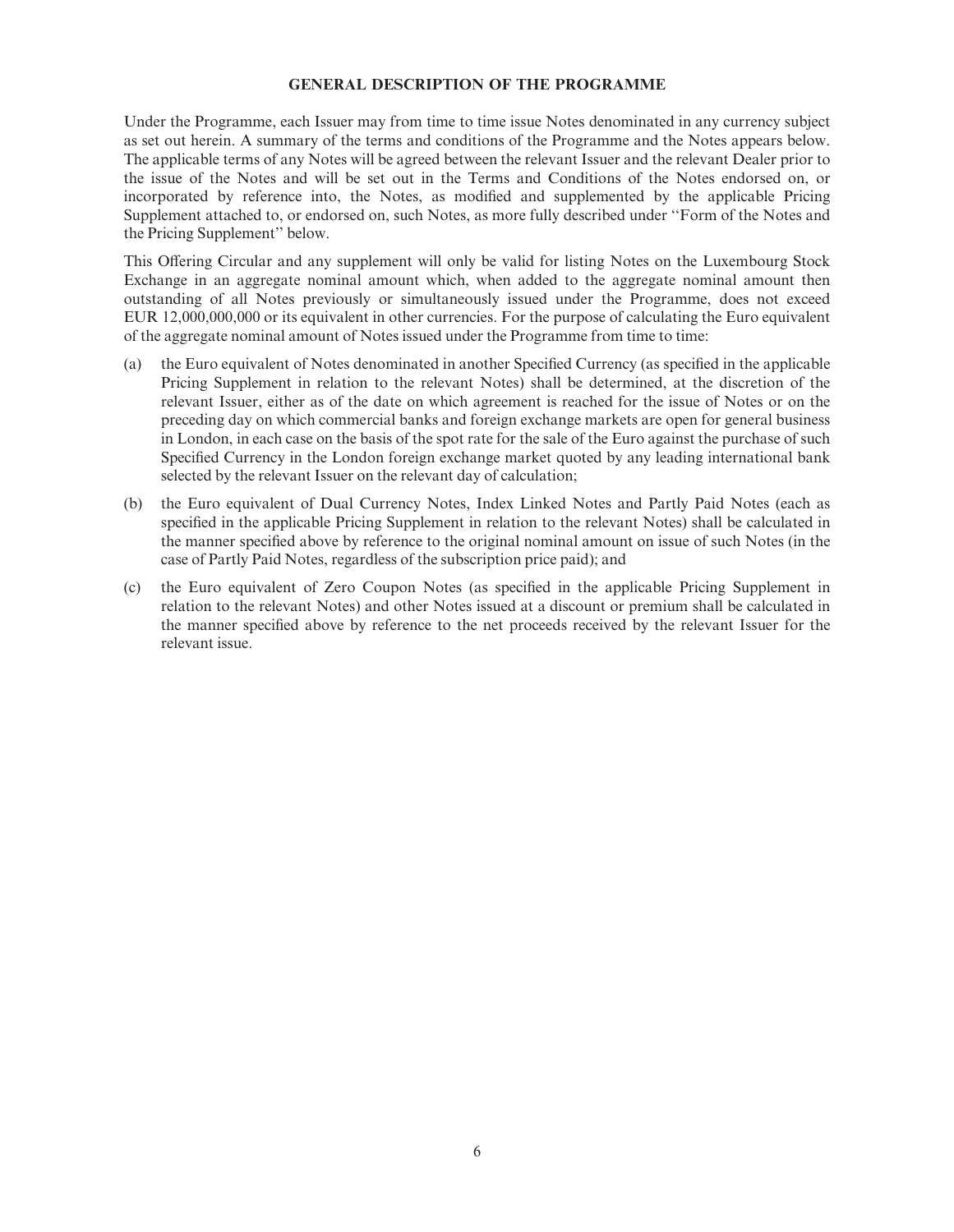## SUMMARY OF THE PROGRAMME AND TERMS AND CONDITIONS OF THE NOTES

The following summary does not purport to be complete and is taken from, and is qualified in its entirety by, the remainder of this Offering Circular and, in relation to the terms and conditions of any particular Tranche of Notes, the applicable Pricing Supplement. Words and expressions defined in "Form of the Notes and the Pricing Supplement'' and ''Terms and Conditions of the Notes'' below shall have the same meanings in this summary.

| <b>Issuers:</b>                               | Alpha Credit Group PLC<br>Alpha Bank AE, acting through its Issuing Branch (as specified in the<br>applicable Pricing Supplement)                                                                                                                                                                                                                                                                                                                                                          |
|-----------------------------------------------|--------------------------------------------------------------------------------------------------------------------------------------------------------------------------------------------------------------------------------------------------------------------------------------------------------------------------------------------------------------------------------------------------------------------------------------------------------------------------------------------|
| <b>Guarantor:</b>                             | Alpha Bank AE, acting through its Guaranteeing Branch (as specified<br>in the applicable Pricing Supplement)                                                                                                                                                                                                                                                                                                                                                                               |
| <b>Description:</b>                           | Euro Medium Term Note Programme (the "Programme")                                                                                                                                                                                                                                                                                                                                                                                                                                          |
| Arranger:                                     | Morgan Stanley & Co. International Limited                                                                                                                                                                                                                                                                                                                                                                                                                                                 |
| <b>Dealers:</b>                               | ABN AMRO Bank N.V.<br>Banc of America Securities Limited<br><b>CALYON</b><br>Citigroup Global Markets Limited<br>Credit Suisse First Boston (Europe) Limited<br>Deutsche Bank AG London<br>Goldman Sachs International<br>HSBC Bank plc<br>J.P. Morgan Securities Ltd.<br>Lehman Brothers International (Europe)<br>Merrill Lynch International<br>Morgan Stanley & Co. International Limited<br>Natexis Banques Populaires<br>Nomura International plc<br><b>UBS</b> Limited              |
|                                               | and any other Dealers appointed from time to time either generally in<br>respect of the Programme or in relation to a particular Tranche of<br>Notes, in each case, in accordance with the Programme Agreement.                                                                                                                                                                                                                                                                            |
| <b>Certain Restrictions:</b>                  | Each issue of Notes denominated in a currency in respect of which<br>particular laws, guidelines, regulations, restrictions or reporting<br>requirements apply will only be issued in circumstances which comply<br>with such laws, guidelines, regulations, restrictions or reporting<br>requirements from time to time (see "Subscription and Sale" herein).                                                                                                                             |
|                                               | Notes issued by Alpha PLC having a maturity of less than one year<br>Notes issued by Alpha PLC having a maturity of less than one year will<br>constitute deposits for the purposes of the prohibition on accepting<br>deposits contained in section 19 of the Financial Services and Markets<br>Act 2000 unless they are issued to a limited class of professional<br>investors and have a denomination of at least $£100,000$ or its equivalent<br>(see "Subscription and Sale" herein). |
| <b>Issuing and Principal Paying</b><br>Agent: | Citibank, N.A.                                                                                                                                                                                                                                                                                                                                                                                                                                                                             |
| <b>Luxembourg Listing Agent:</b>              | Kredietbank S.A. Luxembourgeoise                                                                                                                                                                                                                                                                                                                                                                                                                                                           |
| <b>Programme Amount:</b>                      | Up to EUR $12,000,000,000$ (or its equivalent in other currencies<br>calculated as described herein) outstanding at any time. The Issuers<br>may increase the amount of the Programme in accordance with the<br>terms of the Programme Agreement.                                                                                                                                                                                                                                          |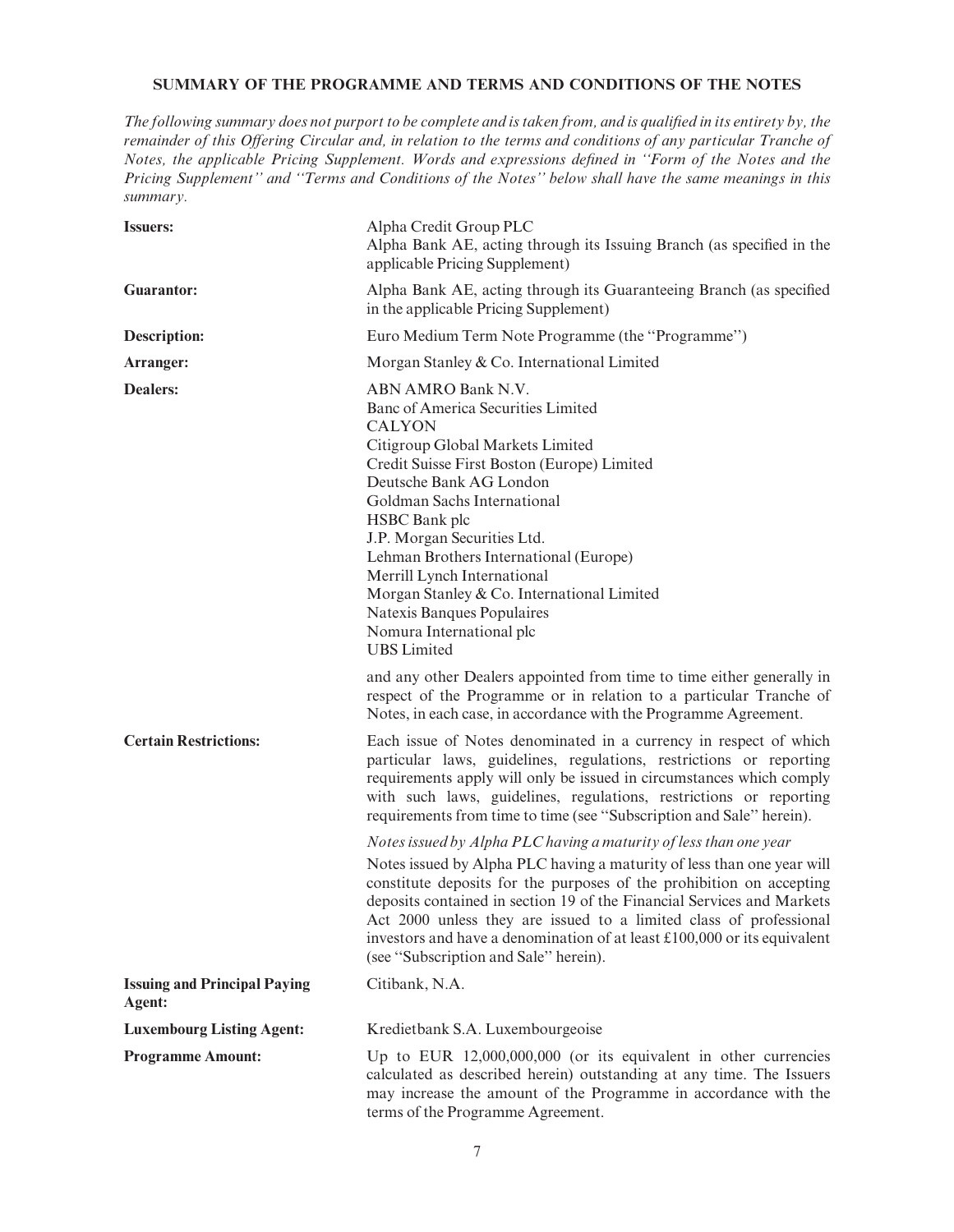| <b>Distribution:</b>                                        | Subject to applicable selling restrictions, Notes may be distributed by<br>way of private or public placement and in each case on a syndicated or<br>non-syndicated basis.                                                                                                                                                                                                                                                                                                                                                                                                                                                                                                                                                                                                                                                                                                                                                                                                                                                                                                                                                                                                                                                                                                                                                                                                                                                                                                                                               |
|-------------------------------------------------------------|--------------------------------------------------------------------------------------------------------------------------------------------------------------------------------------------------------------------------------------------------------------------------------------------------------------------------------------------------------------------------------------------------------------------------------------------------------------------------------------------------------------------------------------------------------------------------------------------------------------------------------------------------------------------------------------------------------------------------------------------------------------------------------------------------------------------------------------------------------------------------------------------------------------------------------------------------------------------------------------------------------------------------------------------------------------------------------------------------------------------------------------------------------------------------------------------------------------------------------------------------------------------------------------------------------------------------------------------------------------------------------------------------------------------------------------------------------------------------------------------------------------------------|
| <b>Currencies:</b>                                          | Subject to any applicable legal or regulatory or central bank<br>requirements, such currencies as may be agreed between the relevant<br>Issuer and the relevant Dealer including, without limitation, Australian<br>dollars, Canadian dollars, Danish kroner, euro, Hong Kong dollars,<br>Japanese Yen, New Zealand dollars, Norwegian kroner, Sterling,<br>Swedish kronor, Swiss francs and United States dollars (as indicated in<br>the applicable Pricing Supplement).                                                                                                                                                                                                                                                                                                                                                                                                                                                                                                                                                                                                                                                                                                                                                                                                                                                                                                                                                                                                                                               |
| <b>Redenomination, Exchange or</b><br><b>Consolidation:</b> | The applicable Pricing Supplement may provide that certain Notes<br>may be redenominated in euro or exchanged or consolidated. The<br>relevant provisions applicable to any such redenomination, exchange<br>or consolidation are contained in Condition 7.                                                                                                                                                                                                                                                                                                                                                                                                                                                                                                                                                                                                                                                                                                                                                                                                                                                                                                                                                                                                                                                                                                                                                                                                                                                              |
| <b>Maturities:</b>                                          | Such maturities as may be agreed between the relevant Issuer and the<br>relevant Dealer and as indicated in the applicable Pricing Supplement,<br>subject to such minimum or maximum maturities as may be allowed or<br>required from time to time by the relevant central bank (or equivalent<br>body) or any laws or regulations applicable to the relevant Issuer and/<br>or the Guarantor, if applicable, or the relevant Specified Currency.                                                                                                                                                                                                                                                                                                                                                                                                                                                                                                                                                                                                                                                                                                                                                                                                                                                                                                                                                                                                                                                                        |
|                                                             | Dated Subordinated Notes must have a maturity date falling at least five<br>years after the Issue Date of such Dated Subordinated Notes (as defined<br>below).                                                                                                                                                                                                                                                                                                                                                                                                                                                                                                                                                                                                                                                                                                                                                                                                                                                                                                                                                                                                                                                                                                                                                                                                                                                                                                                                                           |
| <b>Issue Price:</b>                                         | Notes may be issued on a fully-paid or a partly-paid basis and at an<br>issue price which is at par or at a discount to, or premium over, par.                                                                                                                                                                                                                                                                                                                                                                                                                                                                                                                                                                                                                                                                                                                                                                                                                                                                                                                                                                                                                                                                                                                                                                                                                                                                                                                                                                           |
| <b>Form of Notes:</b>                                       | The Notes will be issued in bearer form.                                                                                                                                                                                                                                                                                                                                                                                                                                                                                                                                                                                                                                                                                                                                                                                                                                                                                                                                                                                                                                                                                                                                                                                                                                                                                                                                                                                                                                                                                 |
|                                                             | Notes to be issued under the Programme will be either (i) senior Notes<br>("Senior Notes") or (ii) dated subordinated Notes ("Dated")<br>Subordinated Notes") as indicated in the applicable Pricing<br>Supplement.                                                                                                                                                                                                                                                                                                                                                                                                                                                                                                                                                                                                                                                                                                                                                                                                                                                                                                                                                                                                                                                                                                                                                                                                                                                                                                      |
|                                                             | Each Tranche of Notes will (unless otherwise specified in the applicable<br>Pricing Supplement) initially be represented by a temporary global<br>Note which will be deposited on the relevant Issue Date with a common<br>depositary for Euroclear and Clearstream, Luxembourg and/or any<br>other agreed clearing system as specified in the applicable Pricing<br>Supplement. Interests in each temporary global Note will be<br>exchangeable, upon request as described therein, for either interests in a<br>permanent global Note or definitive Notes (as indicated in the<br>applicable Pricing Supplement and subject, in the case of definitive<br>Notes, to such notice period as is specified in the applicable Pricing<br>Supplement) in either case not earlier than 40 days after the Issue Date<br>upon certification of non-US beneficial ownership as required by US<br>Treasury regulations. The applicable Pricing Supplement will specify<br>that a permanent global Note either (i) is exchangeable (in whole but<br>not in part) for definitive Notes upon not less than 60 days' notice or (ii)<br>is only exchangeable (in whole but not in part) for definitive Notes<br>upon the occurrence of an Exchange Event, as described in "Form of<br>the Notes" below. Any interest in a global Note will be transferable<br>only in accordance with the rules and procedures for the time being of<br>Euroclear, Clearstream, Luxembourg and/or any other agreed clearing<br>system, as appropriate. |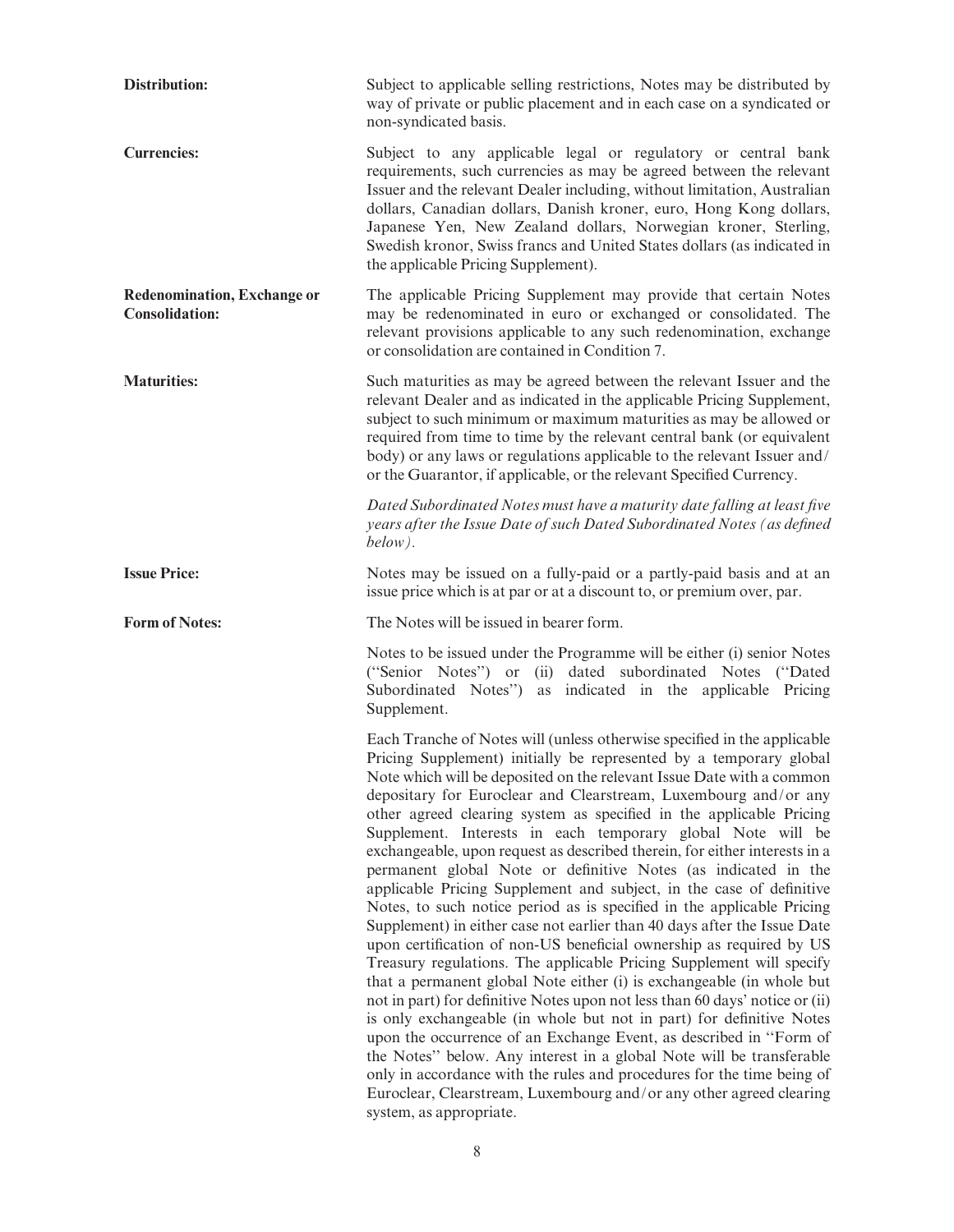| <b>Fixed Rate Notes:</b>                                                                                 | Fixed interest will be payable on such date or dates as may be agreed<br>between the relevant Issuer and the relevant Dealer (as indicated in the<br>applicable Pricing Supplement) and on redemption.                                                                                                                                                                                                                                                                  |  |  |  |  |
|----------------------------------------------------------------------------------------------------------|-------------------------------------------------------------------------------------------------------------------------------------------------------------------------------------------------------------------------------------------------------------------------------------------------------------------------------------------------------------------------------------------------------------------------------------------------------------------------|--|--|--|--|
| <b>Floating Rate Notes:</b>                                                                              | Floating Rate Notes will bear interest at a rate determined by reference<br>to one of the following:                                                                                                                                                                                                                                                                                                                                                                    |  |  |  |  |
|                                                                                                          | (i) on the same basis as the floating rate under a notional interest-<br>rate swap transaction in the relevant Specified Currency governed<br>by an agreement incorporating the 2003 ISDA Definitions, as<br>published by the International Swaps and Derivatives<br>Association, Inc., and as amended and updated as at the Issue<br>Date of the first Tranche of the Notes of the relevant Series; or                                                                 |  |  |  |  |
|                                                                                                          | (ii) on the basis of a reference rate appearing on the agreed screen<br>page of a commercial quotation service; or                                                                                                                                                                                                                                                                                                                                                      |  |  |  |  |
|                                                                                                          | (iii) on such other basis as may be agreed between the relevant Issuer<br>and the relevant Dealer,                                                                                                                                                                                                                                                                                                                                                                      |  |  |  |  |
|                                                                                                          | in each case, as indicated in the applicable Pricing Supplement.                                                                                                                                                                                                                                                                                                                                                                                                        |  |  |  |  |
|                                                                                                          | The Margin (if any) relating to such Floating Rate Notes will be agreed<br>between the relevant Issuer and the relevant Dealer for each Series of<br>Floating Rate Notes.                                                                                                                                                                                                                                                                                               |  |  |  |  |
| <b>Index Linked Notes:</b>                                                                               | Each Issuer may offer Notes which provide for payments of principal,<br>premium or interest which are linked to a currency or commodity<br>index, securities exchange or commodities exchange index or other<br>index or formula as agreed between the relevant Issuer and the relevant<br>Dealer.                                                                                                                                                                      |  |  |  |  |
|                                                                                                          | Payments of principal in respect of Index Linked Redemption Amount<br>Notes or of interest in respect of Index Linked Interest Notes will be<br>calculated by reference to such index and/or formula or to changes in<br>the prices of securities or commodities or to such other factors as the<br>relevant Issuer and the relevant Dealer may agree (as indicated in the<br>applicable Pricing Supplement).                                                           |  |  |  |  |
| Other provisions in relation to<br><b>Floating Rate Notes and Index</b><br><b>Linked Interest Notes:</b> | Floating Rate Notes and Index Linked Interest Notes may also have a<br>maximum interest rate, a minimum interest rate, or both (as indicated<br>in the applicable Pricing Supplement).                                                                                                                                                                                                                                                                                  |  |  |  |  |
|                                                                                                          | Interest on Floating Rate Notes and Index Linked Interest Notes in<br>respect of each Interest Period, as selected prior to issue by the relevant<br>Issuer and the relevant Dealer, will be payable on such Interest<br>Payment Dates specified in, or determined pursuant to, the applicable<br>Pricing Supplement and will be calculated on the basis of the relevant<br>Day Count Fraction as may be agreed between the relevant Issuer and<br>the relevant Dealer. |  |  |  |  |
| <b>Interest Periods for Floating Rate</b><br>Notes:                                                      | Such period(s) as the relevant Issuer and the relevant Dealer may agree<br>(as indicated in the applicable Pricing Supplement).                                                                                                                                                                                                                                                                                                                                         |  |  |  |  |
| <b>Dual Currency Notes:</b>                                                                              | Payments (whether in respect of principal or interest and whether at<br>maturity or otherwise) in respect of Dual Currency Notes will be made<br>in such currencies, and based on such rates of exchange, as the relevant<br>Issuer and the relevant Dealer may agree (as indicated in the applicable<br>Pricing Supplement).                                                                                                                                           |  |  |  |  |
| <b>Zero Coupon Notes:</b>                                                                                | Zero Coupon Notes will be offered and sold at a discount to their<br>nominal amount and will not bear interest other than in the case of late<br>payment.                                                                                                                                                                                                                                                                                                               |  |  |  |  |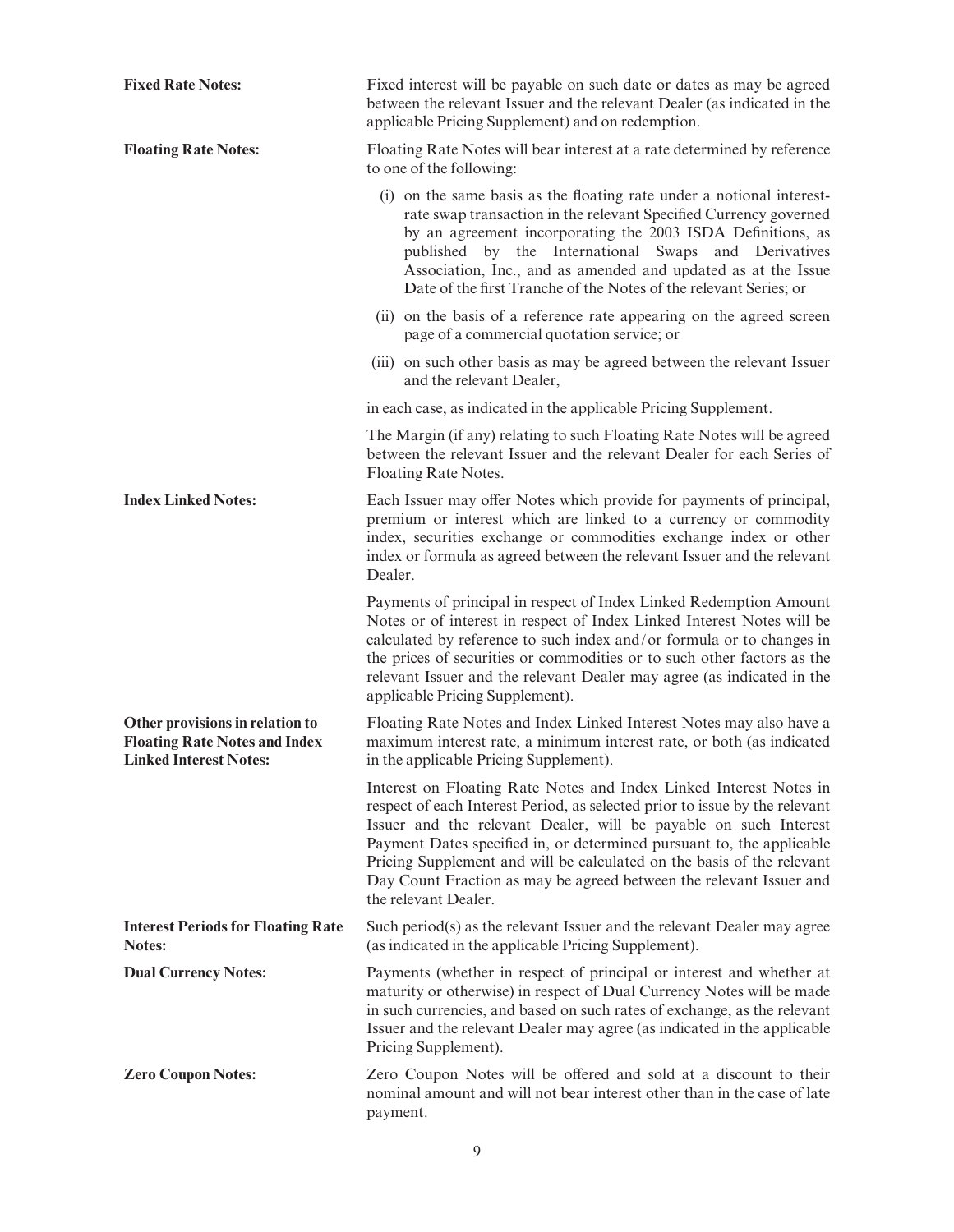| <b>Change of Interest Basis Notes:</b> | Notes may be converted from one interest basis to another if so<br>provided in the applicable Pricing Supplement.                                                                                                                                                                                                                                                                                                                                                                                                                                                                                                                                                                                                                                                                                                                                                                                                                                                                                                                                                                           |
|----------------------------------------|---------------------------------------------------------------------------------------------------------------------------------------------------------------------------------------------------------------------------------------------------------------------------------------------------------------------------------------------------------------------------------------------------------------------------------------------------------------------------------------------------------------------------------------------------------------------------------------------------------------------------------------------------------------------------------------------------------------------------------------------------------------------------------------------------------------------------------------------------------------------------------------------------------------------------------------------------------------------------------------------------------------------------------------------------------------------------------------------|
| <b>Redemption:</b>                     | The Pricing Supplement relating to each Tranche of Notes will indicate<br>either that Notes of such Tranche cannot be redeemed prior to their<br>stated maturity (other than in specified instalments, if applicable, or for<br>taxation reasons (subject, in the case of Dated Subordinated Notes<br>only, to having obtained the prior consent of the Bank of Greece) or<br>following an Event of Default) or that such Notes will be redeemable<br>prior to their stated maturity at the option of the relevant Issuer<br>(subject, in the case of Dated Subordinated Notes only, to having<br>obtained the prior consent of the Bank of Greece) and/or the<br>Noteholders upon giving not less than 30 nor more than 60 days'<br>irrevocable notice (or such other notice period (if any) as is indicated in<br>the applicable Pricing Supplement) to the Noteholders or the relevant<br>Issuer, as the case may be, on a date or dates specified prior to such<br>stated maturity and at a price or prices and on such terms as are<br>indicated in the applicable Pricing Supplement. |
|                                        | Prior to their stated maturity, Dated Subordinated Notes may not be<br>redeemed at the option of the Noteholders of any such Notes and only by<br>the Issuer with the prior consent of the Bank of Greece.                                                                                                                                                                                                                                                                                                                                                                                                                                                                                                                                                                                                                                                                                                                                                                                                                                                                                  |
|                                        | The applicable Pricing Supplement may provide that such Notes may<br>be redeemable in two or more instalments of such amounts and on such<br>dates as are indicated in the applicable Pricing Supplement.                                                                                                                                                                                                                                                                                                                                                                                                                                                                                                                                                                                                                                                                                                                                                                                                                                                                                   |
|                                        | Any Notes issued by Alpha PLC, which have a maturity of less than<br>one year, shall (a) have a redemption value of not less than £100,000 (or<br>an amount of equivalent value denominated wholly or partly in a<br>currency other than sterling), and (b) provide that no part of any such<br>Note may be transferred unless the redemption value of that part is not<br>less than $£100,000$ (or such an equivalent amount).                                                                                                                                                                                                                                                                                                                                                                                                                                                                                                                                                                                                                                                             |
| <b>Denomination of Notes:</b>          | Such denominations as may be agreed between the relevant Issuer and<br>the relevant Dealer and as indicated in the applicable Pricing<br>Supplement save that the minimum denomination of each Note will be<br>such as may be allowed or required from time to time by the relevant<br>central bank (or equivalent body) or any laws or regulations applicable<br>to the relevant Specified Currency (see "Certain Restrictions: - Notes<br>issued by Alpha PLC with a maturity of less than one year" above).                                                                                                                                                                                                                                                                                                                                                                                                                                                                                                                                                                              |
| <b>Taxation:</b>                       | All payments in respect of the Notes issued by Alpha Bank will be<br>made without deduction for or on account of Greek withholding taxes<br>(or, in the case of Notes issued by Alpha Bank through a branch<br>situated in a jurisdiction other than the Hellenic Republic, withholding<br>taxes imposed by the jurisdiction where such branch is situated) and all<br>payments in respect of Notes issued by Alpha PLC will be made<br>without deduction for or on account of UK withholding taxes, in each<br>case, subject to certain exemptions as provided in Condition 10.                                                                                                                                                                                                                                                                                                                                                                                                                                                                                                            |
| <b>Negative Pledge:</b>                | The Senior Notes will contain a negative pledge provision as further<br>described in Condition 4.                                                                                                                                                                                                                                                                                                                                                                                                                                                                                                                                                                                                                                                                                                                                                                                                                                                                                                                                                                                           |
|                                        | There will be no negative pledge provision relating to Dated<br>Subordinated Notes.                                                                                                                                                                                                                                                                                                                                                                                                                                                                                                                                                                                                                                                                                                                                                                                                                                                                                                                                                                                                         |
| <b>Cross Default:</b>                  | The Senior Notes will contain a cross default provision as further<br>described in Condition $11(a)$ .                                                                                                                                                                                                                                                                                                                                                                                                                                                                                                                                                                                                                                                                                                                                                                                                                                                                                                                                                                                      |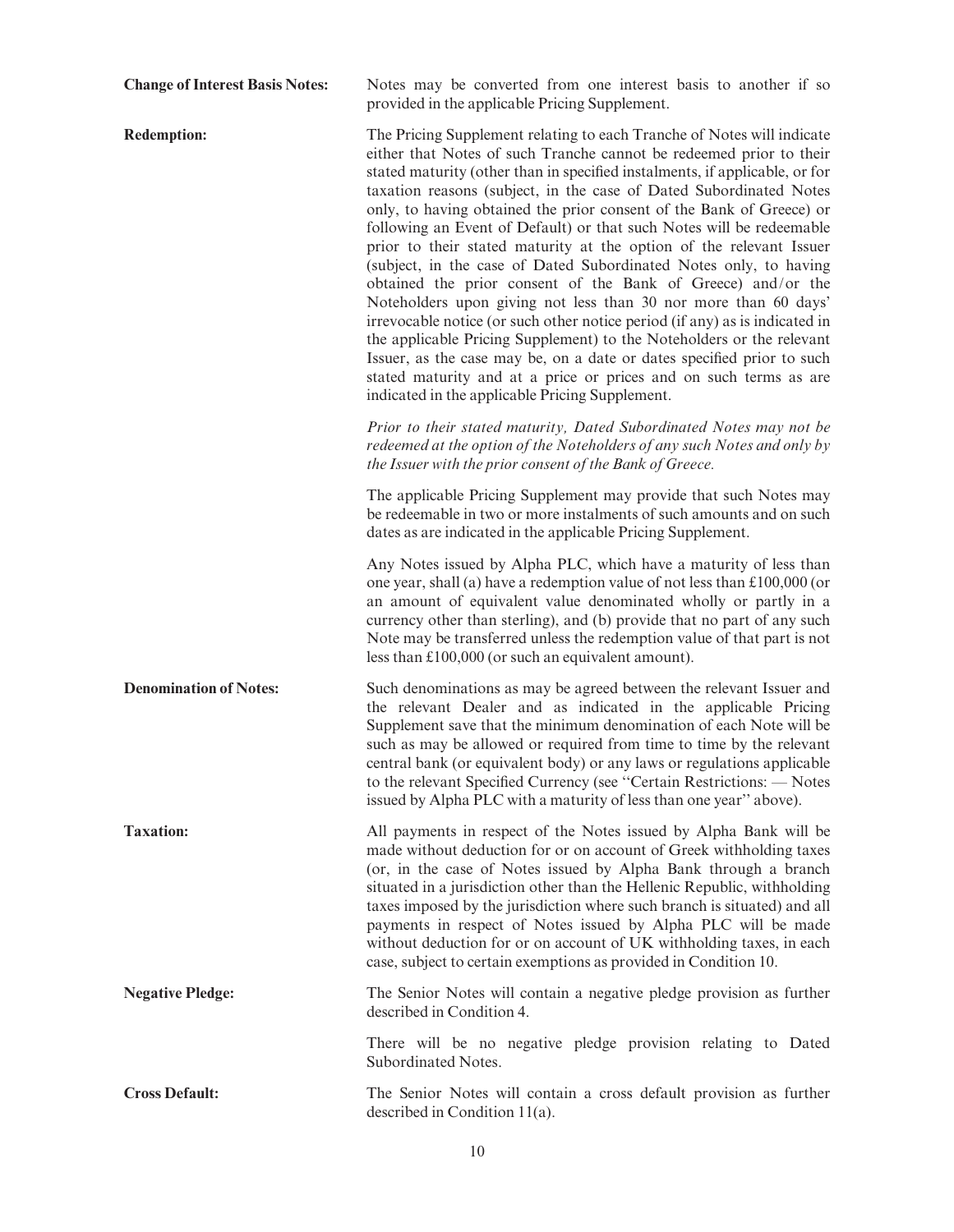|                                                      | The Dated Subordinated Notes will not contain a cross default<br>provision.                                                                                                                                                                                                                                                                                                                                                                                                                                                                                                                                                                                                                                                              |
|------------------------------------------------------|------------------------------------------------------------------------------------------------------------------------------------------------------------------------------------------------------------------------------------------------------------------------------------------------------------------------------------------------------------------------------------------------------------------------------------------------------------------------------------------------------------------------------------------------------------------------------------------------------------------------------------------------------------------------------------------------------------------------------------------|
| <b>Status of the Senior Notes:</b>                   | The Senior Notes will constitute direct, unconditional, unsubordinated<br>and (subject to the provisions of Condition 4) unsecured obligations of<br>the relevant Issuer and will rank <i>pari passu</i> without any preference<br>among themselves and at least pari passu with all other present and<br>future unsecured (subject as aforesaid) and unsubordinated obligations<br>of such Issuer (other than those preferred by mandatory provisions of<br>$law$ ).                                                                                                                                                                                                                                                                    |
| <b>Status of the Dated Subordinated</b><br>Notes:    | The Dated Subordinated Notes will constitute direct, unsecured and<br>subordinated obligations of the relevant Issuer and will rank at all<br>times pari passu among themselves, as described further in<br>Condition $3(a)$ .                                                                                                                                                                                                                                                                                                                                                                                                                                                                                                           |
| <b>Status of Guarantee:</b>                          | Notes issued by Alpha PLC will be unconditionally and irrevocably<br>guaranteed by Alpha Bank, acting through the Guaranteeing Branch<br>(as specified in the relevant Pricing Supplement pursuant to a Deed of<br>Guarantee dated 28 November 2001 (the "Guarantee")) on a<br>subordinated or an unsubordinated basis, as specified in the relevant<br>Pricing Supplement.                                                                                                                                                                                                                                                                                                                                                              |
| Listing:                                             | Application has been made to the Luxembourg Stock Exchange for the<br>listing of Notes issued under the Programme. Notes may also be listed<br>on such other or further stock exchange(s) as may be agreed between<br>the relevant Issuer and the relevant Dealer in relation to each Series.                                                                                                                                                                                                                                                                                                                                                                                                                                            |
|                                                      | Unlisted Notes may also be issued.                                                                                                                                                                                                                                                                                                                                                                                                                                                                                                                                                                                                                                                                                                       |
|                                                      | The Pricing Supplement relating to each issue will state whether or not<br>the relevant Notes are to be listed and, if so, on which stock exchange(s)<br>the Notes are to be listed.                                                                                                                                                                                                                                                                                                                                                                                                                                                                                                                                                     |
| <b>Governing Law:</b>                                | The Notes and the Guarantee (other than Condition 3(a) when Dated<br>Subordinated Notes are issued by Alpha Bank and Condition 3(b) and<br>clause 5.8 of the Guarantee when Dated Subordinated Notes are issued<br>by Alpha PLC) will be governed by and construed in accordance with,<br>English law. Condition 3(a) when Dated Subordinated Notes are issued<br>by Alpha Bank and Condition 3(b) and clause 5.8 of the Guarantee<br>when Dated Subordinated Notes are issued by Alpha PLC (relating to<br>subordination) will be governed by, and construed in accordance with,<br>Greek law. Also, Condition 17 relating to the Alpha Bank Noteholders<br>Agent shall be governed by, and construed in accordance with, Greek<br>law. |
| <b>Selling Restrictions:</b>                         | There are restrictions on the offer, sale and transfer of the Notes in the<br>United States, Germany, Japan, France, the United Kingdom and<br>Greece and such other restrictions as may be required in connection<br>with the offering and sale of a particular Tranche of Notes. See<br>"Subscription and Sale" below.                                                                                                                                                                                                                                                                                                                                                                                                                 |
| <b>United States</b><br><b>Selling Restrictions:</b> | Regulation S; Category 2. TEFRA D.                                                                                                                                                                                                                                                                                                                                                                                                                                                                                                                                                                                                                                                                                                       |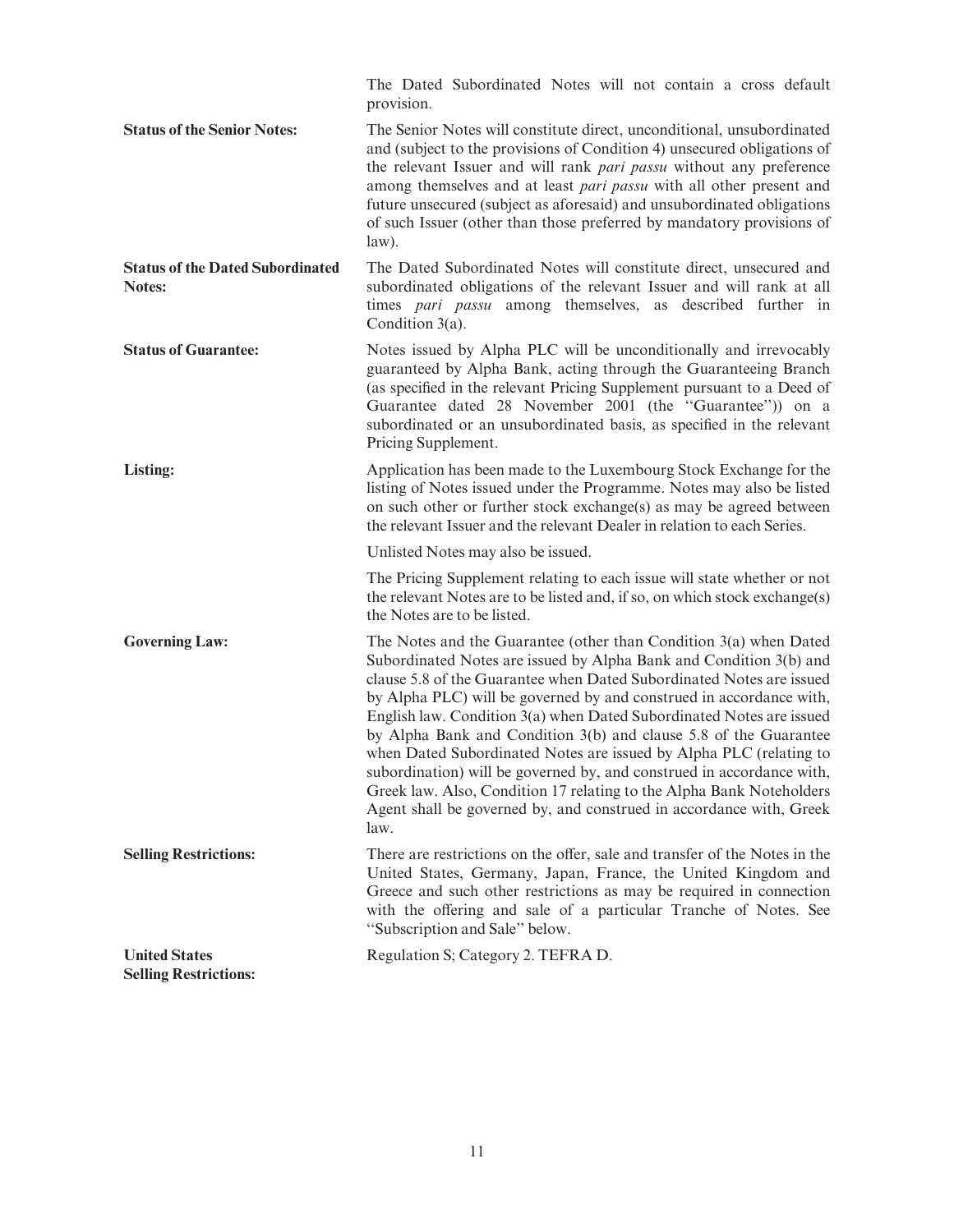#### FORM OF THE NOTES

Each Tranche of Notes will be in bearer form and will (unless otherwise specified in the applicable Pricing Supplement) be initially represented by a temporary global Note without receipts, interest coupons or talons, which will be delivered on or prior to the original issue date of the Tranche to a common depositary for Euroclear and Clearstream, Luxembourg. Whilst any Note is represented by a temporary global Note, payments of principal, interest (if any) and any other amount payable in respect of the Notes due prior to the Exchange Date (as defined below) will be made against presentation of the temporary global Note only to the extent that certification (in a form to be provided) to the effect that the beneficial owners of interests in such Note are not US persons or persons who have purchased for resale to any US person, as required by US Treasury regulations, has been received by Euroclear and/or Clearstream, Luxembourg and Euroclear and/or Clearstream, Luxembourg, as applicable, has given a like certification (based on the certifications it has received) to the Agent. Any reference in this Section ''Form of the Notes'' to Euroclear and/or Clearstream, Luxembourg shall, whenever the context so permits, be deemed to include a reference to any additional or alternative clearing system approved by the relevant Issuer and the Agent, and in case of issue of Alpha Bank Notes (as defined below) by the Alpha Bank Noteholders Agent (as defined below).

On and after the date (the ''Exchange Date'') which is the later of (i) 40 days after the date on which any temporary global Note is issued and (ii) 40 days after the completion of the distribution of the relevant Tranche, as certified by the relevant Dealer (in the case of a non-syndicated issue) or the relevant lead manager (in the case of a syndicated issue) (the ''Distribution Compliance Period'') but, if such temporary global Note is issued in respect of a Tranche of Notes described as Partly Paid Notes in the applicable Pricing Supplement, only if the final instalment on all outstanding such Notes has been paid, interests in such temporary global Note will be exchangeable (free of charge) upon request as described therein either for interests in a permanent global Note without receipts, interest coupons or talons, or for definitive Notes with, where applicable, receipts, interest coupons and talons attached (as indicated in the applicable Pricing Supplement and subject, in the case of definitive Notes, to such notice period as is specified in the applicable Pricing Supplement) in each case against certification of beneficial ownership as described in the immediately preceding paragraph. The holder of a temporary global Note will not be entitled to collect any payment of interest, principal or other amount due on or after the Exchange Date unless, upon due certification, exchange of the temporary global Note for an interest in a permanent global Note or for definitive Notes is improperly withheld or refused.

Pursuant to the Agency Agreement (as defined under "Terms and Conditions of the Notes" below) the Agent shall arrange that, where a further Tranche of Notes is issued which is intended to form a single series with an existing Tranche of Notes, the Notes of such further Tranche shall be temporarily assigned a common code and ISIN by Euroclear and Clearstream, Luxembourg which are different from the common code and ISIN assigned to Notes of any other Tranche of the same Series until at least the expiry of the Distribution Compliance Period applicable to Notes of such Tranche.

In case of issue of Notes by Alpha Bank to which Law 3156/2003 applies and for the purposes of which the appointment of an Alpha Bank Noteholders Agent (as defined below) is required (if so), as per Law 3156/2003, (the ''Alpha Bank Notes''), Alpha Bank shall appoint an agent of the holders of Alpha Bank Notes (the ''Alpha Bank Noteholders Agent'') in accordance with Condition 17 of the Notes below.

Payments of principal, interest (if any) or any other amounts on a permanent global Note will be made through Euroclear and/or Clearstream, Luxembourg against presentation or surrender (as the case may be) of the permanent global Note without any requirement for certification.

The applicable Pricing Supplement will specify that either (i) a permanent global Note will be exchangeable (free of charge), in whole but not in part, for definitive Notes with, where applicable, receipts, interest coupons and talons attached upon not less than 60 days' written notice from Euroclear and/or Clearstream, Luxembourg (acting on the instructions of any holder of an interest in such permanent global Note) to the Agent and, in case of issue of Alpha Bank Notes, to the Alpha Bank Noteholders Agent as described therein or (ii) a permanent global Note will be exchangeable (free of charge), in whole but not in part, for de¢nitive Notes with, where applicable, receipts, interest coupons and talons attached only upon the occurrence of an Exchange Event as described therein. ''Exchange Event'' means (i) in the case of Senior Notes, an Event of Default has occurred and is continuing or in the case of Dated Subordinated Notes any Subordinated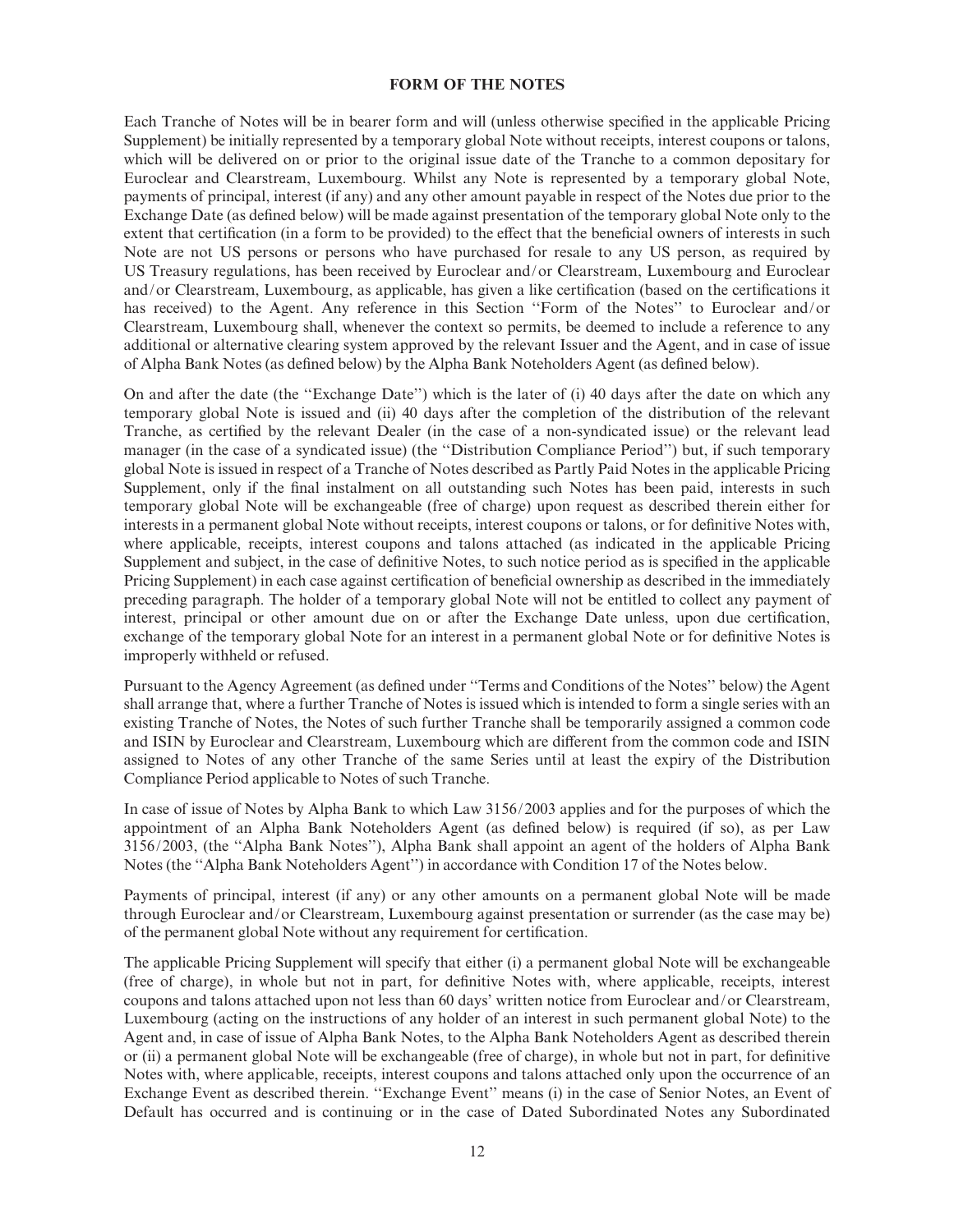Default Event has occurred and is continuing, (ii) the relevant Issuer has been notified that either Euroclear or Clearstream, Luxembourg has been closed for business for a continuous period of 14 days (other than by reason of holiday, statutory or otherwise) or has announced an intention permanently to cease business or has in fact done so and no alternative clearing system is available or (iii) at the option of the relevant Issuer at any time. The relevant Issuer will promptly give notice to Noteholders in accordance with Condition 15 if an Exchange Event occurs. In the event of the occurrence of an Exchange Event as described in (i) or (ii) above, Euroclear and/or Clearstream, Luxembourg (acting on the instructions of any holder of an interest in such permanent global Note) may give notice to the Agent and, in case of issue of Alpha Bank Notes, to the Alpha Bank Noteholders Agent requesting exchange and in the event of the occurrence of an Exchange Event as described in (iii) above, the relevant Issuer may give notice to the Agent and, in case of issue of Alpha Bank Notes, to the Alpha Bank Noteholders Agent requesting exchange. Any such exchange shall not occur not later than 30 days after the date of receipt of the first relevant notice by the Agent and, in case of issue of Alpha Bank Notes, to the Alpha Bank Noteholders Agent.

The following legend will appear on all global Notes, definitive Notes, receipts, interest coupons and talons:

''Any United States person who holds this obligation will be subject to limitations under the United States income tax laws, including the limitations provided in Sections 165(j) and 1287(a) of the Internal Revenue Code.''

The sections referred to provide that holders who are United States persons (as defined in the United States Revenue Code of 1986, as amended), with certain exceptions, will not be entitled to deduct any loss on any Notes, receipts or interest coupons and will not be entitled to capital gains treatment of any gain on any sale, disposition, redemption or payment of principal in respect of Notes, receipts or interest coupons.

In the event that a global Note (or any part thereof) has become due and repayable in accordance with the Terms and Conditions of the Notes or that the Maturity Date has occurred and, in either case, payment in full of the amount due has not been made in accordance with the provisions of the global Note then, unless within the period of seven days commencing on the relevant due date payment in full of the amount due in respect of the global Note is received by the bearer in accordance with the provisions of the global Note, the global Note will become void at 8.00 p.m. (London time) on such seventh day and the bearer will have no further rights under the global Note. At the same time, holders of interest in such global Note credited to their accounts with Euroclear and/or Clearstream, Luxembourg, as the case may be, will become entitled to proceed directly against the relevant Issuer on the basis of statements of account provided by Euroclear and Clearstream, Luxembourg, on and subject to the terms of a deed of covenant (the ''Deed of Covenant'') dated 28 November 2001 executed by the Issuers.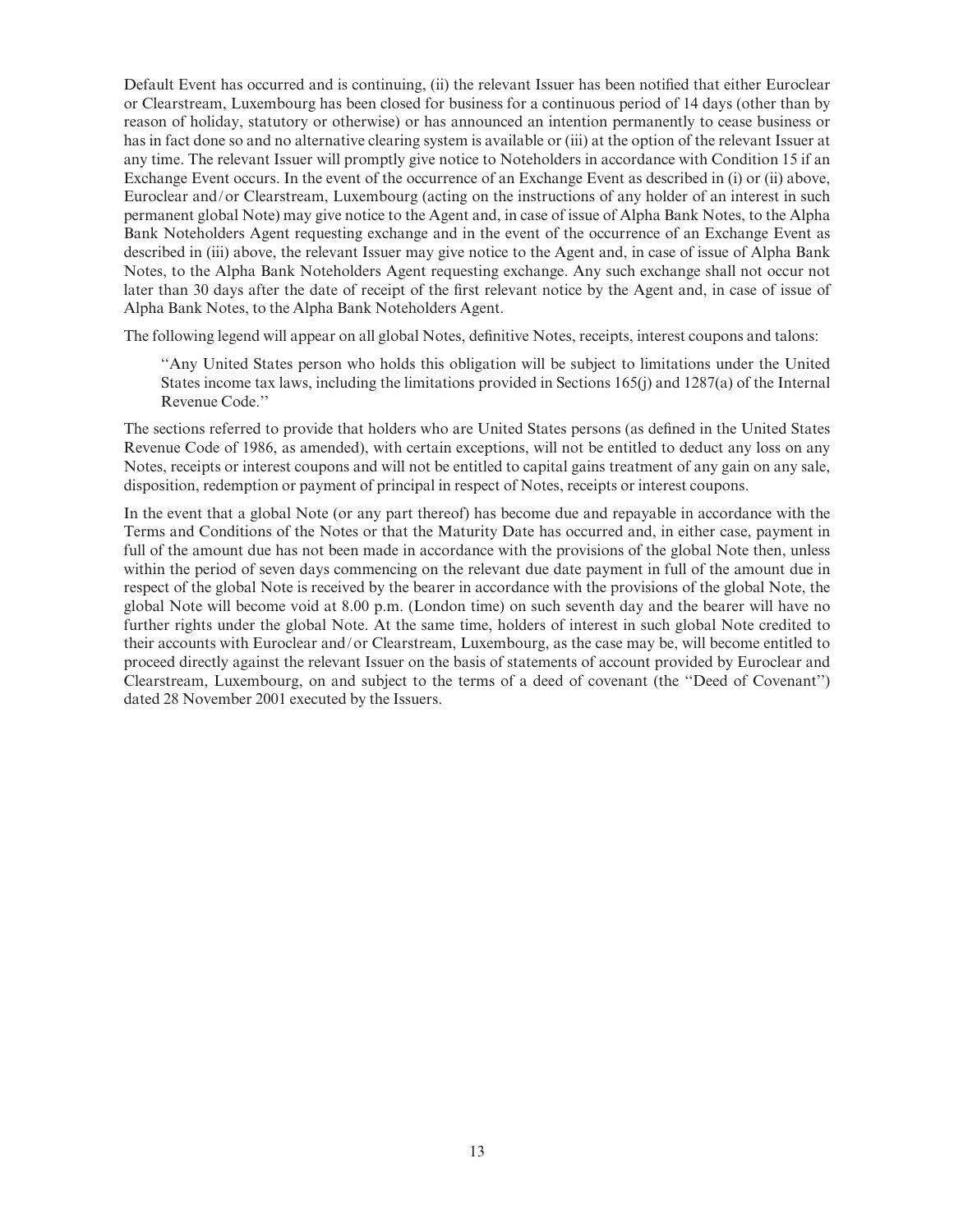#### FORM OF PRICING SUPPLEMENT

A pro forma Pricing Supplement for use in connection with the Programme is set out below. This pro forma is subject to completion and amendment to set out the terms upon which each Tranche of Notes is to be issued.

[Date]

#### [ALPHA CREDIT GROUP PLC/ALPHA BANK AE]

(acting through its Issuing Branch)]

Issue of [Aggregate Nominal Amount of Tranche] [Title of Notes]

Issued under the EUR 12,000,000,000 Euro Medium Term Note Programme [guaranteed by ALPHA BANK AE (acting through its Guaranteeing Branch)]

This document constitutes the Pricing Supplement relating to the issue of Notes described herein. Terms used herein shall be deemed to be defined as such for the purposes of the Conditions set forth in the Offering Circular dated 6 December 2004 [and the Supplemental Offering Circular dated  $\lceil \bullet \rfloor$ ]. This Pricing Supplement contains the final terms of the Notes and must be read in conjunction with such Offering Circular [as so supplemented].

The following alternative language applies if the first tranche of an issue which is being increased was issued under an Offering Circular with an earlier date.

[Terms used herein shall be deemed to be de¢ned as such for the purposes of the Conditions (the "Conditions") set forth in the Offering Circular dated 6 December 2004. This Pricing Supplement contains the final terms of the Notes and must be read in conjunction with the Offering Circular dated 6 December 2004 [and the supplemental Offering Circular dated  $[\n\bullet]$ ], save in respect of the Conditions which are extracted from the Offering Circular dated 6 December 2004 and are attached hereto.]

[Include whichever of the following apply or specify as "Not Applicable"  $(N/A)$ . Note that the numbering should remain as set out below, even if ''Not Applicable'' is indicated for individual paragraphs or subparagraphs. Italics denote directions for completing the Pricing Supplement.]

| 1. | Issuer:                                                                                                                                                                                      | [Alpha Credit Group PLC]<br>[Alpha Bank AE]<br>[not applicable/specify branch]<br>[Alpha Bank AE]<br>[not applicable/specify branch]       |  |  |  |
|----|----------------------------------------------------------------------------------------------------------------------------------------------------------------------------------------------|--------------------------------------------------------------------------------------------------------------------------------------------|--|--|--|
|    | Issuing Branch:                                                                                                                                                                              |                                                                                                                                            |  |  |  |
|    | Guarantor:                                                                                                                                                                                   |                                                                                                                                            |  |  |  |
|    | Guaranteeing Branch:                                                                                                                                                                         |                                                                                                                                            |  |  |  |
| 2. | Series Number:<br>(i)                                                                                                                                                                        |                                                                                                                                            |  |  |  |
|    | Tranche Number:<br>(ii)                                                                                                                                                                      |                                                                                                                                            |  |  |  |
|    | (if fungible with an existing Series, details of<br>that Series, including the date on which the<br>Notes become fungible and the aggregate<br>nominal amount of the Tranche and the Series) |                                                                                                                                            |  |  |  |
| 3. | Specified Currency or Currencies:                                                                                                                                                            |                                                                                                                                            |  |  |  |
| 4. | <b>Aggregate Nominal Amount:</b>                                                                                                                                                             |                                                                                                                                            |  |  |  |
|    | Series:                                                                                                                                                                                      |                                                                                                                                            |  |  |  |
|    | Tranche:                                                                                                                                                                                     |                                                                                                                                            |  |  |  |
| 5. | Issue Price of Tranche:<br>(i)                                                                                                                                                               | ] per cent. of the Aggregate Nominal Amount<br>[plus accrued interest from [date] (in the case of<br>fungible issues only, if applicable)] |  |  |  |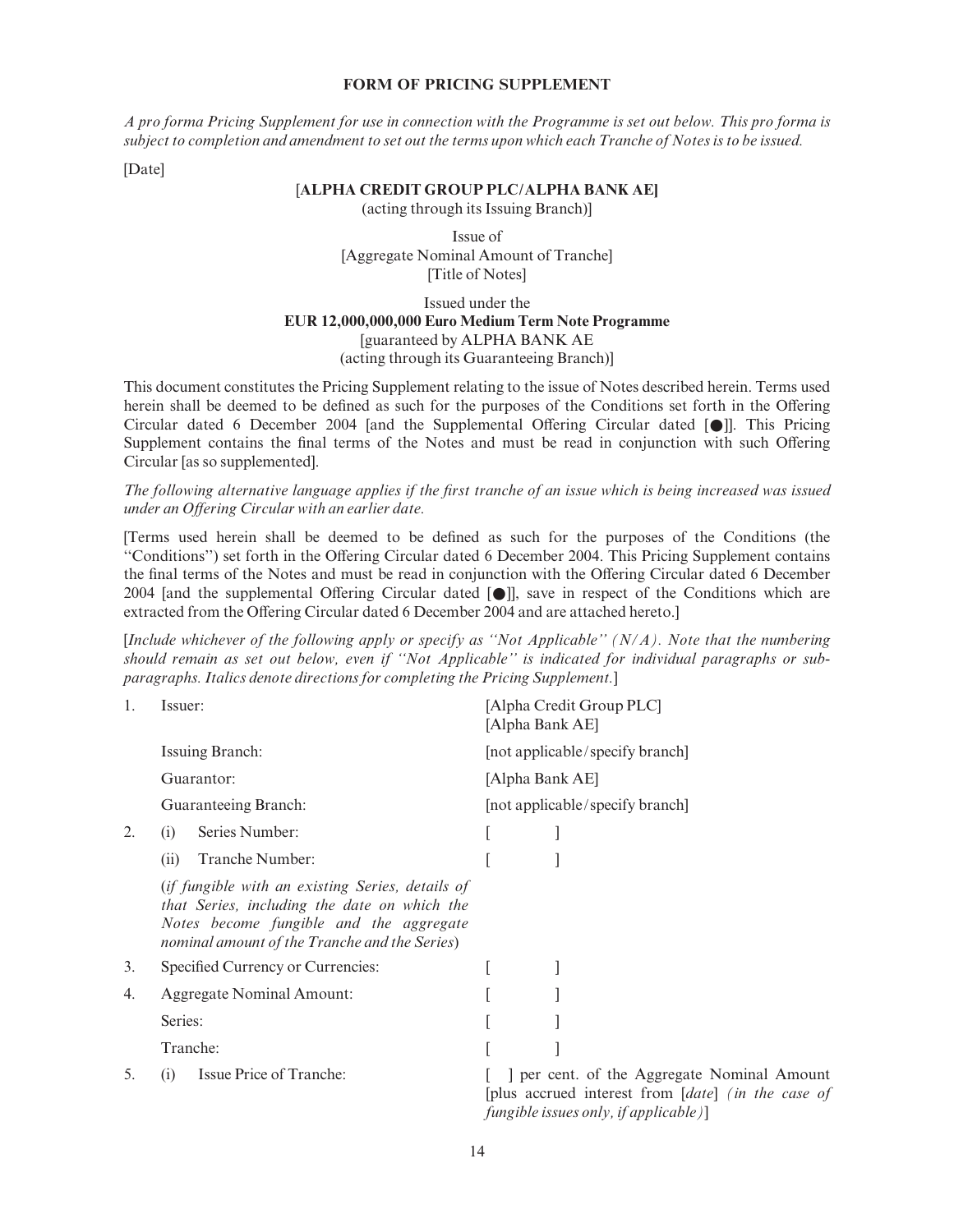|     | (ii)     | Net proceeds:<br>(Required only for listed issues)                | ſ<br>1                                                                                                                                                                                                                                                                                                                                                                                       |
|-----|----------|-------------------------------------------------------------------|----------------------------------------------------------------------------------------------------------------------------------------------------------------------------------------------------------------------------------------------------------------------------------------------------------------------------------------------------------------------------------------------|
| 6.  |          | Specified Denominations:                                          | $\lfloor$<br>J                                                                                                                                                                                                                                                                                                                                                                               |
| 7.  | (i)      | Issue Date:                                                       |                                                                                                                                                                                                                                                                                                                                                                                              |
|     | (ii)     | Interest Commencement Date (if<br>different from the Issue Date): |                                                                                                                                                                                                                                                                                                                                                                                              |
| 8.  |          | Maturity Date:                                                    | [Fixed Rate $-$ Specify date/<br>Floating Rate — Interest Payment Date falling in or<br>nearest to [Specify Month]]                                                                                                                                                                                                                                                                          |
|     |          |                                                                   | (N.B. in the case of Dated Subordinated Notes this<br>must be at least five years after the Issue Date)]                                                                                                                                                                                                                                                                                     |
|     |          |                                                                   | (NB: If the Maturity Date is less than one year from<br>the Issue Date, any Notes issued by Alpha PLC must<br>have a minimum redemption value of $\text{\pounds}100,000$ (or its<br>equivalent in other currencies) and be sold only to<br>professional investors (or another applicable<br>exemption from section 19 of the Financial Services<br>and Markets Act 2000 must be available).) |
| 9.  |          | <b>Interest Basis:</b>                                            | $\mathbb{I}$<br><sup>[%</sup> Fixed Rate]<br>$[[LIBOR/EURIBOR]$ +/- $[$<br>]% Floating Rate]<br>[Zero Coupon]<br>[Index Linked Interest]<br>[Dual Currency Interest]<br>[Other (specify)]<br>(further particulars specified below)                                                                                                                                                           |
| 10. |          | Redemption/Payment Basis:                                         | [Redemption at par]<br>[Index Linked Redemption]<br>[Dual Currency Redemption]<br>[Partly Paid]<br>[Instalment]<br>[Other (specify)]                                                                                                                                                                                                                                                         |
| 11. |          | Change of Interest Basis or<br>Redemption/Payment Basis:          | [Specify details of any provision for convertibility of<br>Notes into another interest basis or redemption/<br>payment basis]                                                                                                                                                                                                                                                                |
| 12. |          | Put/Call Options:                                                 | [Investor Put]<br>[Issuer Call]<br>[(further particulars specified below)]                                                                                                                                                                                                                                                                                                                   |
| 13. | (i)      | Status of the Notes:                                              | [Senior/Dated Subordinated]                                                                                                                                                                                                                                                                                                                                                                  |
|     | (ii)     | Status of the Guarantee:                                          | [Senior/Dated Subordinated]                                                                                                                                                                                                                                                                                                                                                                  |
| 14. | Listing: |                                                                   | [Luxembourg/other (specify)/None]                                                                                                                                                                                                                                                                                                                                                            |
| 15. |          | Method of distribution:                                           | [Syndicated/Non-syndicated]                                                                                                                                                                                                                                                                                                                                                                  |
|     |          | PROVISIONS RELATING TO INTEREST (IF ANY) PAYABLE                  |                                                                                                                                                                                                                                                                                                                                                                                              |
| 16. |          | <b>Fixed Rate Note Provisions</b>                                 | [Applicable/Not Applicable]<br>(If not applicable, delete the remaining sub-<br>paragraphs of this paragraph)                                                                                                                                                                                                                                                                                |
|     | (i)      | Rate[(s)] of Interest:                                            | ] per cent. per annum [payable annually/semi-                                                                                                                                                                                                                                                                                                                                                |

(ii) Interest Payment Date(s): [ ] in each year

annually/quarterly/monthly] in arrear.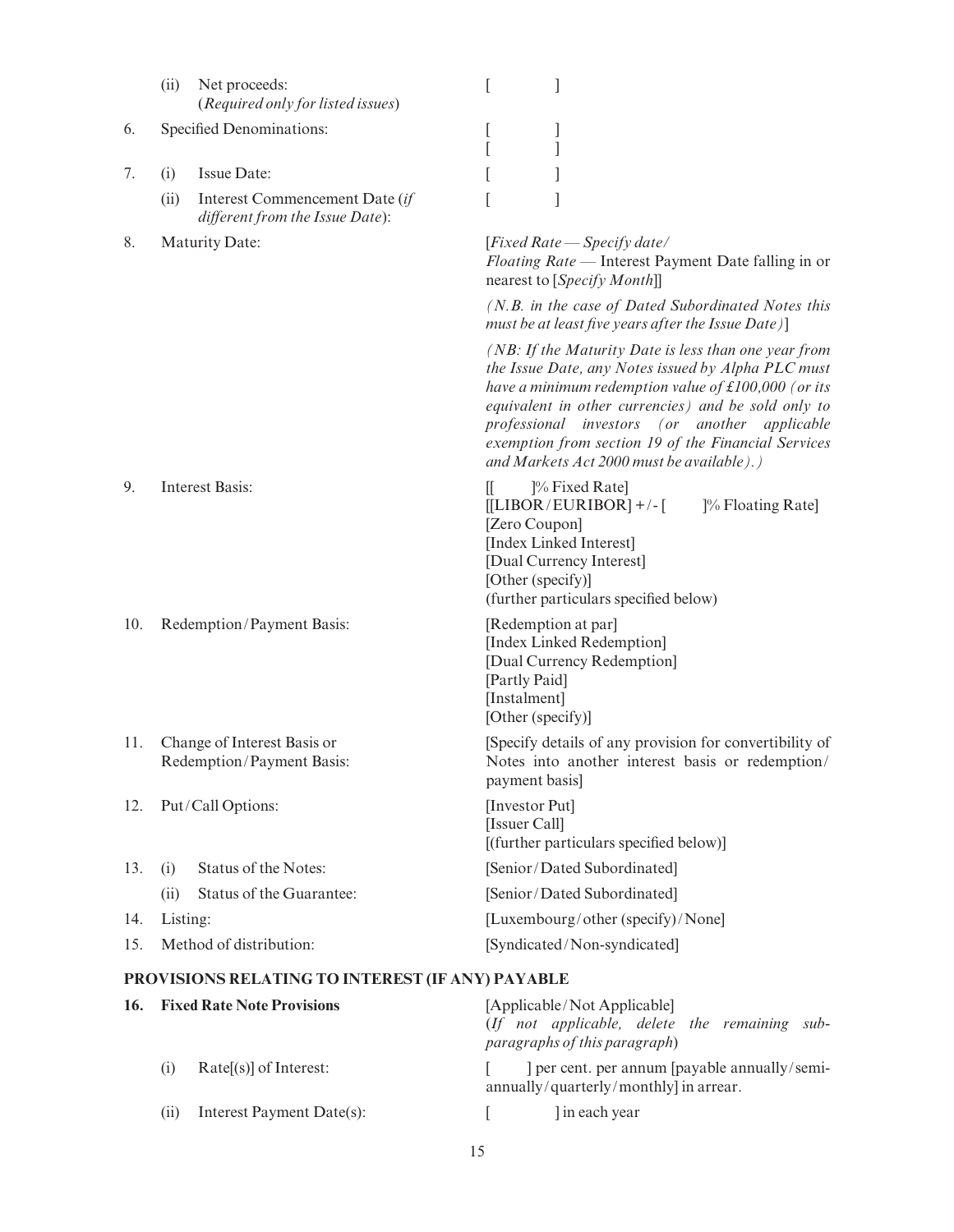|     | (iii) | Fixed Coupon Amount[(s)]:                                                                            | L                                                                                                                                                               | per |                       | In Nominal Amount                                                                                                                                                                                                                                                                                                           |
|-----|-------|------------------------------------------------------------------------------------------------------|-----------------------------------------------------------------------------------------------------------------------------------------------------------------|-----|-----------------------|-----------------------------------------------------------------------------------------------------------------------------------------------------------------------------------------------------------------------------------------------------------------------------------------------------------------------------|
|     | (iv)  | Broken Amount(s):                                                                                    |                                                                                                                                                                 |     |                       | [Insert particulars of any initial or final broken<br>interest amounts which do not correspond with the<br>Fixed Coupon $Amount(s)$ ]                                                                                                                                                                                       |
|     | (v)   | Day Count Fraction:                                                                                  | details]                                                                                                                                                        |     |                       | [30/360 or Actual/Actual (ISMA) or other (give                                                                                                                                                                                                                                                                              |
|     | (vi)  | Determination Date(s):                                                                               | or last coupon<br>duration                                                                                                                                      |     |                       | l in each year<br>[Insert regular interest payment dates, ignoring issue<br>date or maturity date in the case of a long or short first<br>NB: This will need to be amended in the case of<br>regular interest payment dates which are not of equal<br>NB: Only relevant where Day Count Fraction is<br>Actual/Actual (ISMA) |
|     |       | (vii) Other terms relating to the method of<br>calculating interest for Fixed Rate Notes:            |                                                                                                                                                                 |     |                       | [Not Applicable/give details]                                                                                                                                                                                                                                                                                               |
| 17. |       | <b>Floating Rate Note Provisions</b>                                                                 |                                                                                                                                                                 |     |                       | [Applicable/Not Applicable]<br>(If not applicable, delete the remaining sub-<br>paragraphs of this paragraph. If applicable also<br>consider whether EURO BBA LIBOR or EURIBOR<br>is the appropriate reference rate)                                                                                                        |
|     | (i)   | Interest Period(s)                                                                                   | L                                                                                                                                                               |     |                       |                                                                                                                                                                                                                                                                                                                             |
|     | (ii)  | Specified Interest Payment Dates:                                                                    | L                                                                                                                                                               |     | 1                     |                                                                                                                                                                                                                                                                                                                             |
|     | (iii) | Business Day Convention:                                                                             |                                                                                                                                                                 |     | other (give details)] | [Floating Rate Convention/Following Business Day<br>Convention/Modified Following Business Day<br>Convention/Preceding Business Day Convention/                                                                                                                                                                             |
|     |       | (iii) Additional Business Centre(s):                                                                 | L                                                                                                                                                               |     | 1                     |                                                                                                                                                                                                                                                                                                                             |
|     | (iv)  | Manner in which the Rate(s) of Interest<br>and Interest Amount is/are to be<br>determined:           |                                                                                                                                                                 |     | other (give details)] | [Screen Rate Determination/ISDA Determination/                                                                                                                                                                                                                                                                              |
|     | (v)   | Party responsible for calculating the Rate<br>of Interest and Interest Amount (if not<br>the Agent): |                                                                                                                                                                 |     |                       |                                                                                                                                                                                                                                                                                                                             |
|     | (vi)  | Screen Rate Determination:                                                                           |                                                                                                                                                                 |     |                       |                                                                                                                                                                                                                                                                                                                             |
|     |       | - Reference Rate:                                                                                    | L                                                                                                                                                               |     | 1                     |                                                                                                                                                                                                                                                                                                                             |
|     |       |                                                                                                      | (Either LIBOR, EURIBOR or other, although<br>additional information is required if other $-$<br>including as to fallback provisions in the Agency<br>Agreement) |     |                       |                                                                                                                                                                                                                                                                                                                             |
|     |       | - Interest Determination Date(s):                                                                    | L                                                                                                                                                               |     |                       |                                                                                                                                                                                                                                                                                                                             |
|     |       |                                                                                                      |                                                                                                                                                                 |     |                       | (Second London business day prior to the start of<br>each Interest Period if LIBOR (other than euro<br>LIBOR or Sterling LIBOR), first day of each<br>Interest Period if Sterling LIBOR and the second day<br>on which the TARGET System is open prior to the                                                               |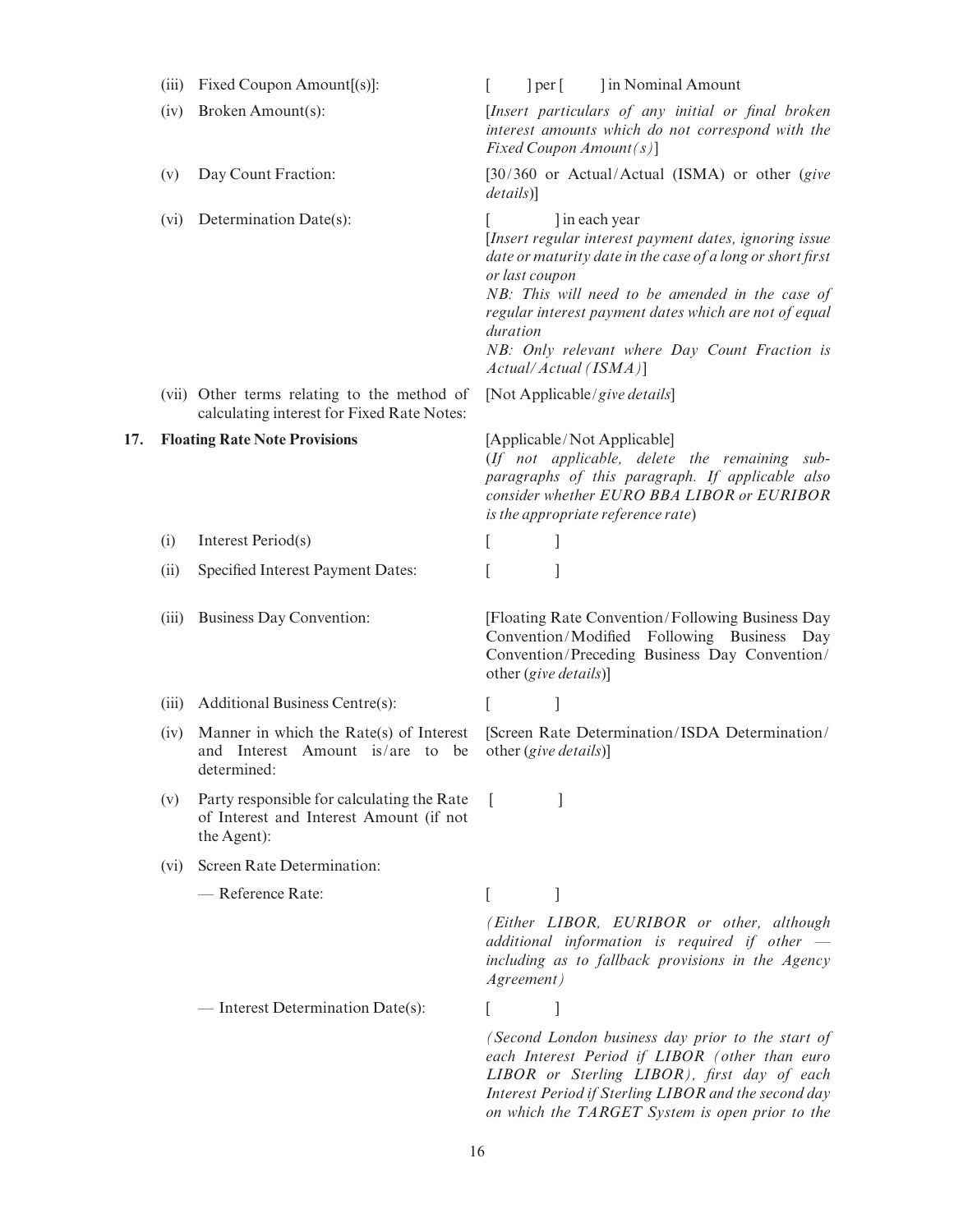start of each Interest Period if EURIBOR or euro LIBOR) example Relevant Screen Page: [ [ ] (vii) ISDA Determination: q Floating Rate Option: [ ] q Designated Maturity: [ ] exect Date: [ ] (viii) Margin(s):  $[+/]-]$  ] per cent. per annum  $(ix)$  Minimum Rate of Interest:  $[$  | per cent. per annum (x) Maximum Rate of Interest:  $\qquad \qquad$  [ ] per cent. per annum (xi) Day Count Fraction: [Actual/365 Actual/365 (Fixed) Actual/360 Actual/365 (Sterling) 30/360 30E/360 Other] (See Condition 5 for alternatives) (xii) Fall back provisions, rounding provisions and any other terms relating to the method of calculating interest on Floating Rate Notes, if different from those set out in the Conditions:  $[$   $]$ 18. Zero Coupon Note Provisions [Applicable/Not Applicable] (If not applicable, delete the remaining subparagraphs of this paragraph) (i) Accrual Yield:  $\qquad \qquad$  | per cent. per annum (ii) Reference Price:  $\begin{bmatrix} \phantom{-} \end{bmatrix}$ (iii) Any other formula/basis of determining amount payable:  $[$   $]$ (iv) Day Count Fraction in relation to Early Redemption Amounts and late payment [Condition  $6(e)$ (iii) and  $6(i)$  apply/*specify other*] 19. Index Linked Interest Note Provisions [Applicable/Not Applicable] (If not applicable, delete the remaining subparagraphs of this paragraph) (i) Index/Formula: [give or annex details] (ii) Calculation Agent responsible for calculating the principal and/or interest due:  $\lceil$   $\lceil$   $\lceil$ (iii) Provisions for determining Coupon where calculation by reference to Index and/or Formula is impossible or impracticable:  $[$   $]$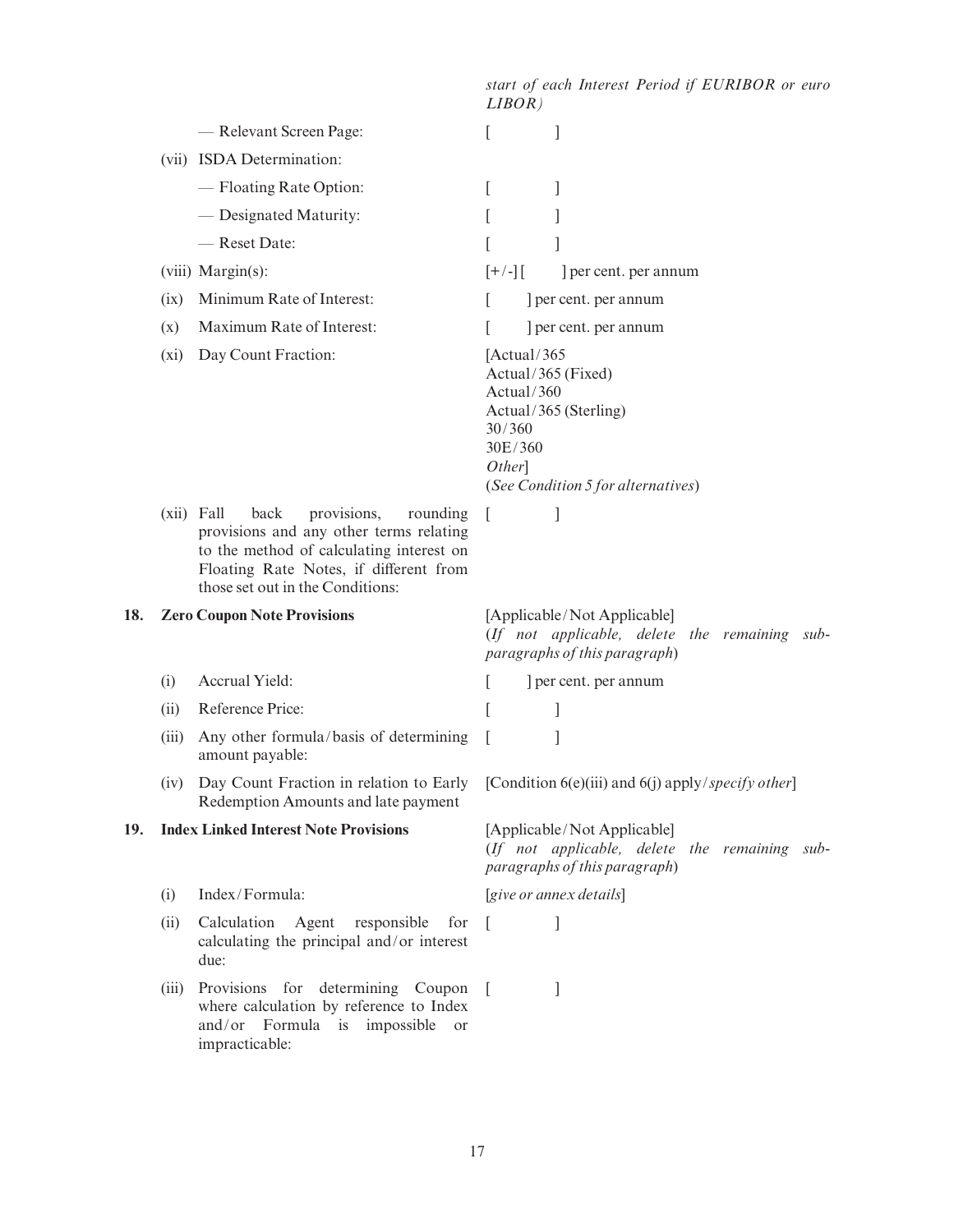|                      | (iv)  | Specified Period(s)/Specified Interest<br>Payment Date(s):                                                  | $\overline{1}$                                                                                                                                                           |
|----------------------|-------|-------------------------------------------------------------------------------------------------------------|--------------------------------------------------------------------------------------------------------------------------------------------------------------------------|
|                      | (v)   | <b>Business Day Convention:</b>                                                                             | [Floating Rate Convention/Following Business Day<br>Convention/Modified Following Business Day<br>Convention/Preceding Business Day Convention/<br>other (give details)] |
|                      | (vi)  | Additional Business Centre(s):                                                                              | $\overline{\phantom{a}}$                                                                                                                                                 |
|                      |       | (vii) Minimum Rate of Interest:                                                                             | per cent. per annum                                                                                                                                                      |
|                      |       | (viii) Maximum Rate of Interest:                                                                            | ] per cent. per annum                                                                                                                                                    |
|                      |       | (ix) Day Count of Fraction:                                                                                 | ]                                                                                                                                                                        |
| 20.                  |       | <b>Dual Currency Note Provisions</b>                                                                        | [Applicable/Not Applicable]<br>(If not applicable, delete the remaining sub-<br>paragraphs of this paragraph)                                                            |
|                      | (i)   | Rate of Exchange/method of calculating<br>Rate of Exchange:                                                 | [give details]                                                                                                                                                           |
|                      | (ii)  | Calculation Agent, if any, responsible for<br>calculating the principal and/or interest<br>payable:         | <b>I</b>                                                                                                                                                                 |
|                      | (iii) | Provisions applicable where calculation<br>by reference to Rate of Exchange<br>impossible or impracticable: | T<br>1                                                                                                                                                                   |
|                      | (iv)  | Person at whose option<br>Specified<br>Currency(ies) is/are payable:                                        | 1<br>$\mathbf{I}$                                                                                                                                                        |
|                      |       | PROVISIONS RELATING TO REDEMPTION                                                                           |                                                                                                                                                                          |
| 21.                  |       | Issuer Call:                                                                                                | [Applicable/Not Applicable]<br>(If not applicable, delete the remaining sub-<br>paragraphs of this paragraph)                                                            |
|                      | (i)   | Optional Redemption Date(s):                                                                                |                                                                                                                                                                          |
|                      | (ii)  | Optional Redemption Amount(s) and<br>method, if any, of calculation of such<br>$amount(s)$ :                |                                                                                                                                                                          |
|                      | (iii) | If redeemable in part:                                                                                      |                                                                                                                                                                          |
|                      |       | Minimum Redemption Amount:<br>(a)                                                                           | $\mathbf{I}$<br>$\overline{1}$                                                                                                                                           |
|                      |       | Maximum Redemption Amount:<br>(b)                                                                           |                                                                                                                                                                          |
|                      | (1V)  | Notice period (if other than as set out in<br>the Conditions):                                              |                                                                                                                                                                          |
| Investor Put:<br>22. |       |                                                                                                             | [Applicable/Not Applicable]<br>(If not applicable, delete the remaining sub-<br>paragraphs of this paragraph)                                                            |
|                      | (i)   | Optional Redemption Date(s):                                                                                | ı                                                                                                                                                                        |
|                      | (ii)  | Optional Redemption Amount(s) and<br>method, if any, of calculation of such<br>$amount(s)$ :                |                                                                                                                                                                          |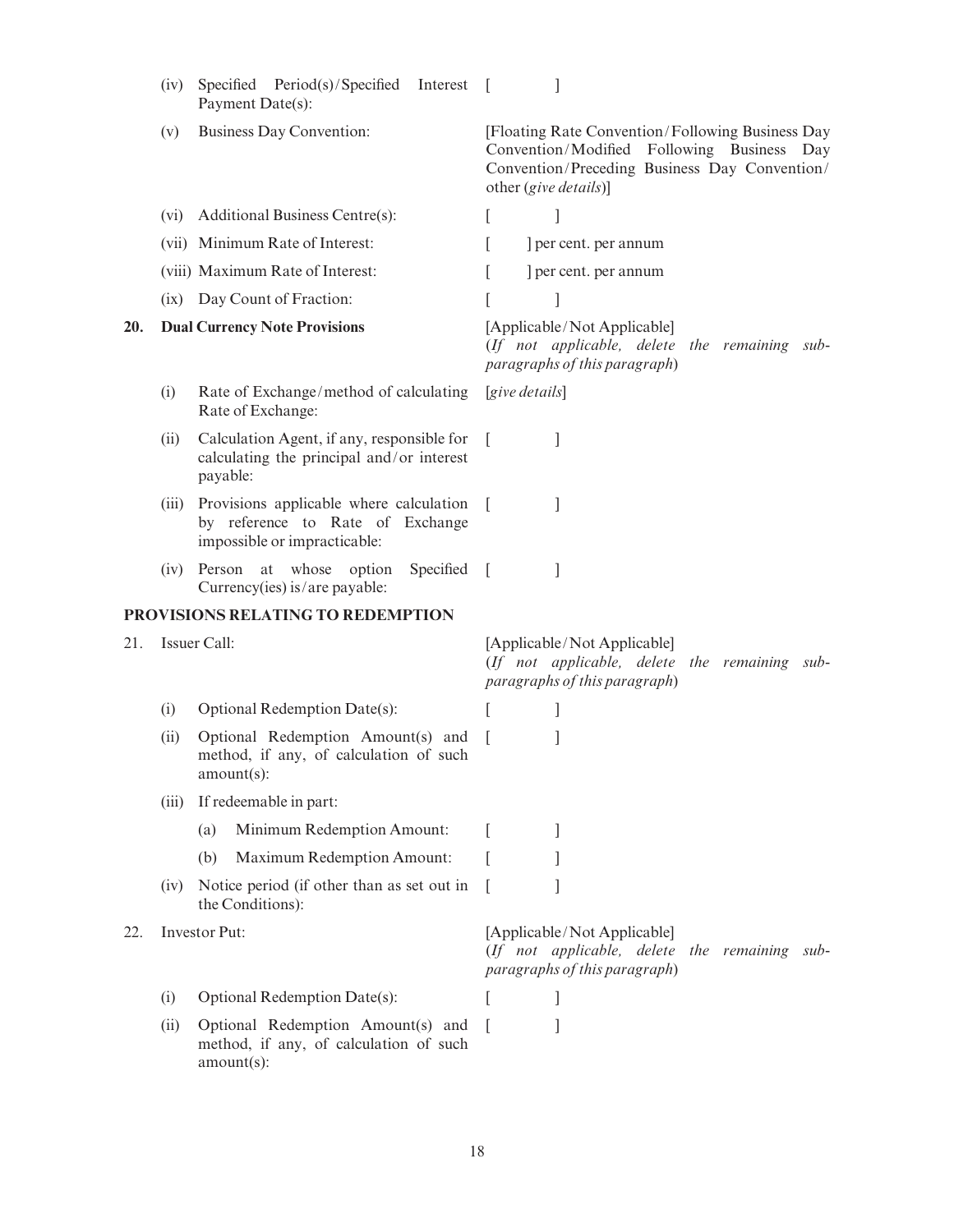redemption for taxation reasons or on event of default and/or the method of calculating the same (if required or if different from that set out in Condition 6):  $[$   $]$ GENERAL PROVISIONS APPLICABLE TO THE NOTES 25. Form of Notes: [Temporary Global Note exchangeable for a Permanent Global Note which is exchangeable for Definitive Notes on 60 days' notice given at any time/only upon an Exchange Event]. [Temporary Global Note exchangeable for Definitive Notes on and after the Exchange Date  $upon$  [  $\rceil$  days' notice.] 26. Additional Financial Centre(s) or other special provisions relating to Payment Dates: [Not Applicable/give details] 27. Talons for future Coupons or Receipts to be attached to De¢nitive Notes (and dates on which such Talons mature): [Yes/No. If yes, give details] 28. Details relating to Partly Paid Notes: amount of each payment comprising the Issue Price and date on which each payment is to be made and consequences (if any) of failure to pay, including any right of the Issuer to forfeit the Notes and interest due on late payment: [Not Applicable/give details] 29. Details relating to Instalment Notes: amount of each instalment, date on which each payment is to be made: [Not Applicable/give details] 30. Redenomination and/or Exchange and/or Consolidation applicable: Redemption [not] applicable (if Redenomination is applicable, specify either the applicable Day Count Fraction or any other provisions necessary to deal with floating rate interest calculation (including alternative interest rates)) Exchange [not] applicable Consolidation [not] applicable 31. Other terms or special conditions: [Not Applicable/give details] DISTRIBUTION 32. (i) If syndicated, names of Managers: [Not Applicable/give details] (ii) Stabilising Manager (if any): [Not Applicable/give details] 33. If non-syndicated, name of Dealer: [ 34. If issued by Alpha Bank, name of the Alpha Bank Noteholders Agent:  $\overline{\phantom{a}}$ 

 $[$   $]$ 

(iii) Notice period (if other than as set out in [

24. Early Redemption Amount(s) payable on

23. Final Redemption Amount: [Par/other/see Appendix]

the Conditions):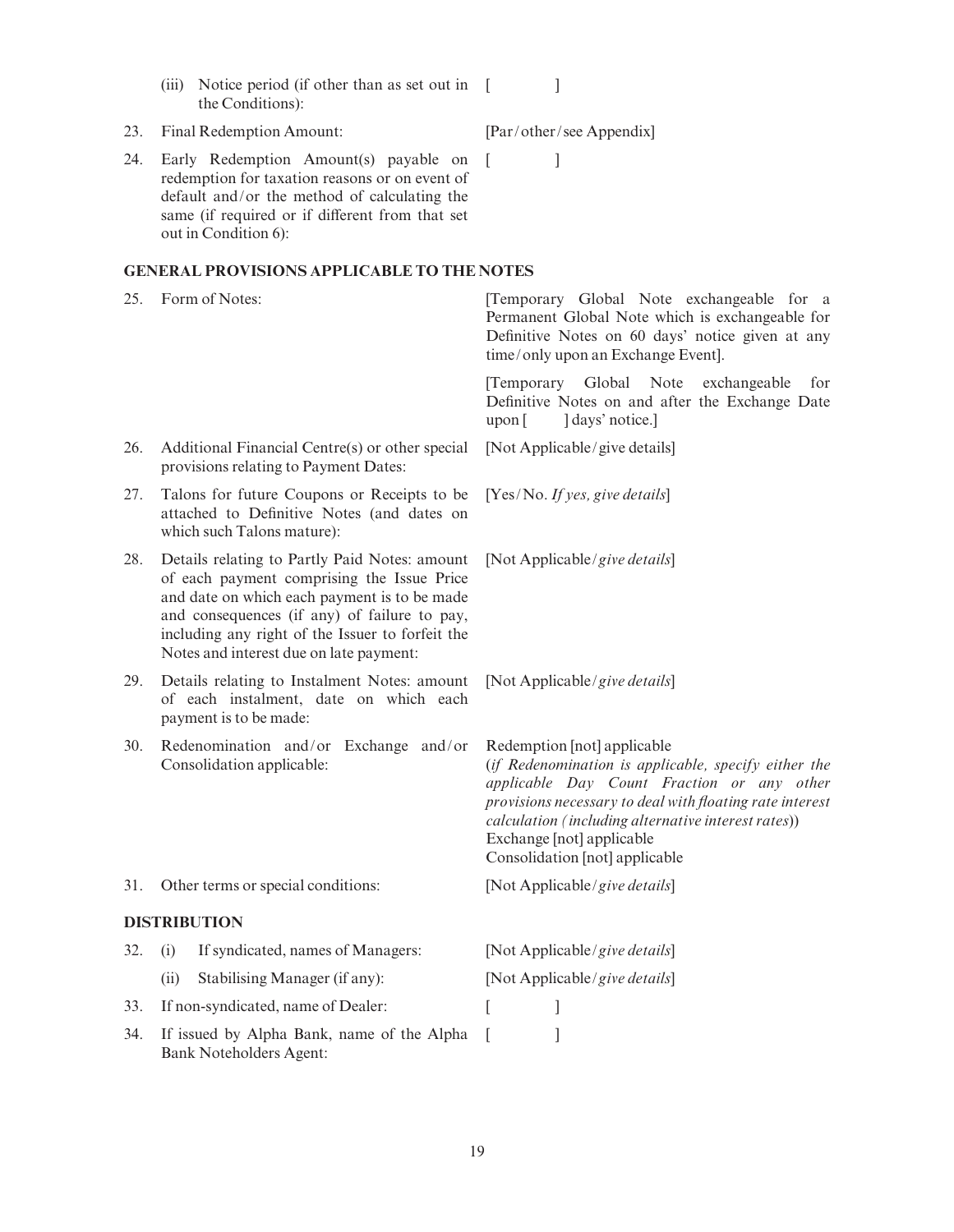| 35.   | Additional selling restrictions:                                                                                         | [Not Applicable/give details] |                                                                                                     |  |  |
|-------|--------------------------------------------------------------------------------------------------------------------------|-------------------------------|-----------------------------------------------------------------------------------------------------|--|--|
|       |                                                                                                                          |                               | (NB: If issuing or selling Notes into the Netherlands,<br>consider applicable selling restrictions) |  |  |
|       | <b>OPERATIONAL INFORMATION</b>                                                                                           |                               |                                                                                                     |  |  |
| 36.   | Any clearing system(s) other than Euroclear<br>and Clearstream, Luxembourg and the<br>relevant identification number(s): |                               | [Not Applicable/give name(s) and number(s)]                                                         |  |  |
| 37.   | Delivery:                                                                                                                |                               | Delivery [against/free of] payment                                                                  |  |  |
| 38.   | Additional Paying Agent(s) (if any):                                                                                     |                               |                                                                                                     |  |  |
| ISIN: |                                                                                                                          |                               |                                                                                                     |  |  |
|       | Common Code:                                                                                                             |                               |                                                                                                     |  |  |

## LISTING APPLICATION

This Pricing Supplement comprises the final terms required to list the issue of Notes described herein pursuant to the listing of the EUR 12,000,000,000 Euro Medium Term Note Programme of Alpha Credit Group PLC and Alpha Bank AE.

#### RESPONSIBILITY

The Issuer [and the Guarantor]\* accepts responsibility for the information contained in this Pricing Supplement.

Signed on behalf of the Issuer:

By:............................ Duly Authorised

[Signed on behalf of the Guarantor:

By:............................ Duly Authorised]\*

<sup>\*</sup> Include for issues of Notes by Alpha PLC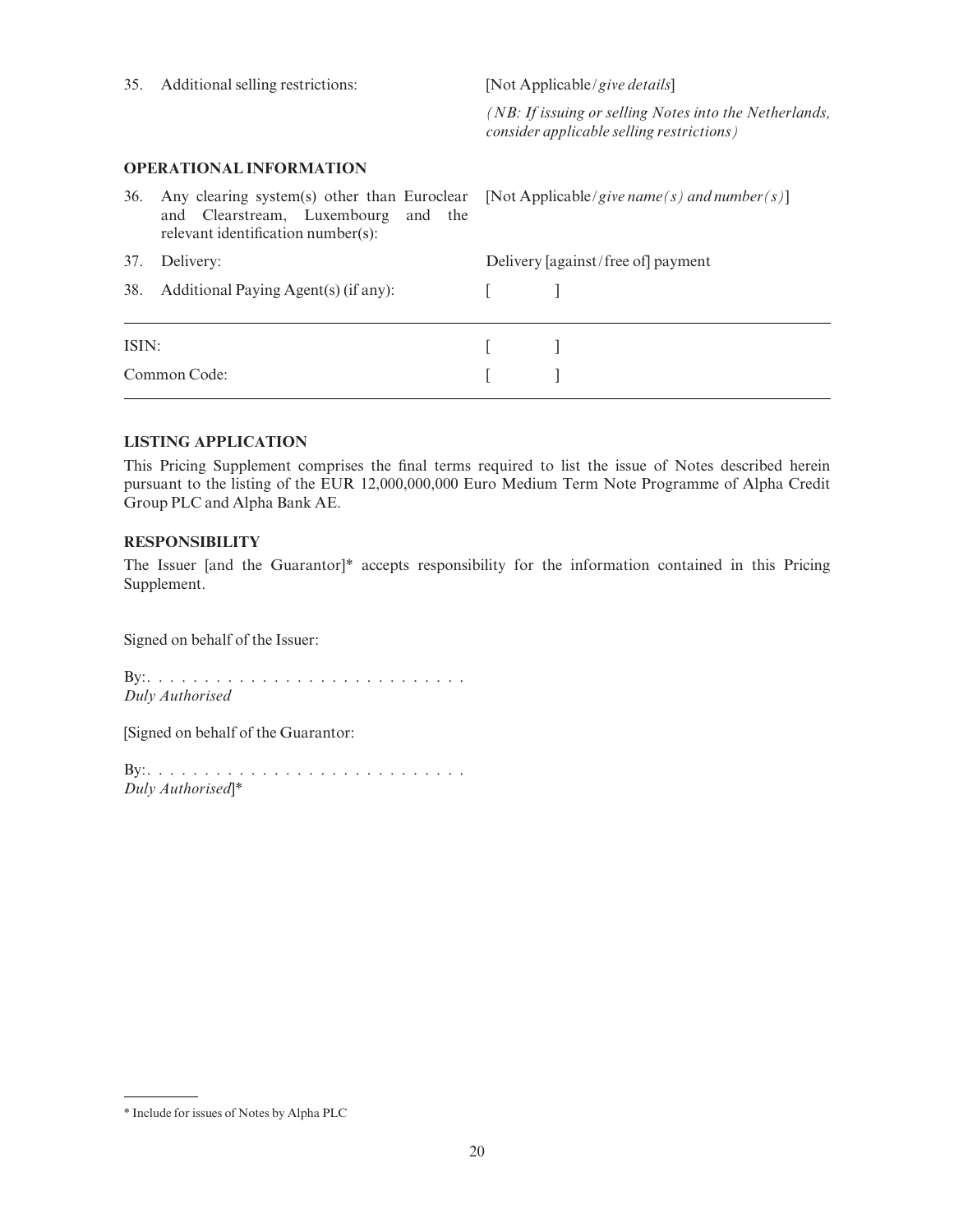#### TERMS AND CONDITIONS OF THE NOTES

The following are the Terms and Conditions of the Notes which will be incorporated by reference into each global Note and each de¢nitive Note, in the latter case only if permitted by the relevant stock exchange (if any) and agreed by the relevant Issuer and the relevant Dealer at the time of issue but, if not so permitted and agreed, each definitive Note will have endorsed thereon or attached thereto such Terms and Conditions. The term "Issuer" as used in these Terms and Conditions refers to the Issuer specified as such in the applicable Pricing Supplement in relation to a particular Tranche of Notes. The applicable Pricing Supplement in relation to any Tranche of Notes may specify other terms and conditions which shall, to the extent so specified or to the extent inconsistent with the following Terms and Conditions, replace or modify the following Terms and Conditions for the purpose of such Notes. The applicable Pricing Supplement (or the relevant provisions thereof) will be endorsed upon, or attached to, each global Note and each definitive Note. Reference should be made to ''Form of the Notes and the Pricing Supplement'' for a description of the content of Pricing Supplements which will specify which of such terms are to apply in relation to the relevant Notes.

This Note is one of a Series of notes issued by the Issuer specified as such in the applicable Pricing Supplement (as defined below), being either Alpha Credit Group PLC ("Alpha PLC") or Alpha Bank AE (''Alpha Bank''), acting through its Issuing Branch (as speci¢ed in the applicable Pricing Supplement) (together the ''Issuers'') the notes of such Series being hereinafter called the ''Notes'', which expression shall mean (i) in relation to any Notes represented by a global Note, units of the lowest Specified Denomination in the Specified Currency, (ii) definitive Notes issued in exchange for a global Note and (iii) any global Note each as issued in accordance with an amended and restated Fiscal Agency Agreement (the ''Agency Agreement'', which expression shall include any amendments or supplements thereto) dated 6 December 2004 and made between the Alpha PLC, Alpha Bank and Citibank, N.A. in its capacity as Issuing and Principal Paying Agent (the ''Agent'', which expression shall include any successor to Citibank, N.A. in its capacity as such) and the other Paying Agents named therein (the ''Paying Agents'', which expression shall include the Agent and any substitute or additional Paying Agents appointed in accordance with the Agency Agreement).

The Notes, the Receipts and the Coupons (each as defined below) have the benefit of a deed of covenant (the ''Deed of Covenant'', which expression shall include any amendments or supplements thereto) dated 28 November 2001 executed by the Issuers in relation to the Notes. The original Deed of Covenant is held by the common depositary for Euroclear and Clearstream, Luxembourg (each as defined below).

Notes issued by Alpha PLC are the subject of a deed of guarantee (the ''Guarantee'') dated 28 November 2001 (as amended or supplemented from time to time, the ''Deed of Guarantee'') entered into by Alpha Bank (in such capacity, the ''Guarantor'').

Interest bearing definitive Notes will (unless otherwise indicated in the applicable Pricing Supplement) have interest coupons (''Coupons'') and, if indicated in the applicable Pricing Supplement, talons for further Coupons (''Talons'') attached on issue. Any reference herein to Coupons or coupons shall, unless the context otherwise requires, be deemed to include a reference to Talons or talons. De¢nitive Notes repayable in instalments will have receipts (''Receipts'') for the payment of the instalments of principal (other than the final instalment) attached on issue.

The Pricing Supplement for this Note (or the relevant provisions thereof) is attached hereto or endorsed hereon and supplements these Terms and Conditions and may specify other terms and conditions which shall, to the extent so specified or to the extent inconsistent with these Terms and Conditions, supplement, replace or modify these Terms and Conditions for the purposes of this Note. References herein to ''applicable Pricing Supplement'' are to the Pricing Supplement attached hereto or endorsed hereon.

The Pricing Supplement for each Tranche of Notes will state in particular whether this Note is (i) a senior Note (a ''Senior Note'') or (ii) a dated subordinated Note (a ''Dated Subordinated Note'').

In case of issue of Notes by Alpha Bank to which Law 3156/2003 applies and for the purposes of which the appointment of an Alpha Bank Noteholders Agent (as de¢ned below) is required (if so), as per Law 3156/2003, (the ''Alpha Bank Notes''), Alpha Bank shall appoint an agent of the holders of Alpha Bank Notes (the ''Alpha Bank Noteholders Agent'') in accordance with Condition 17 of the Notes below.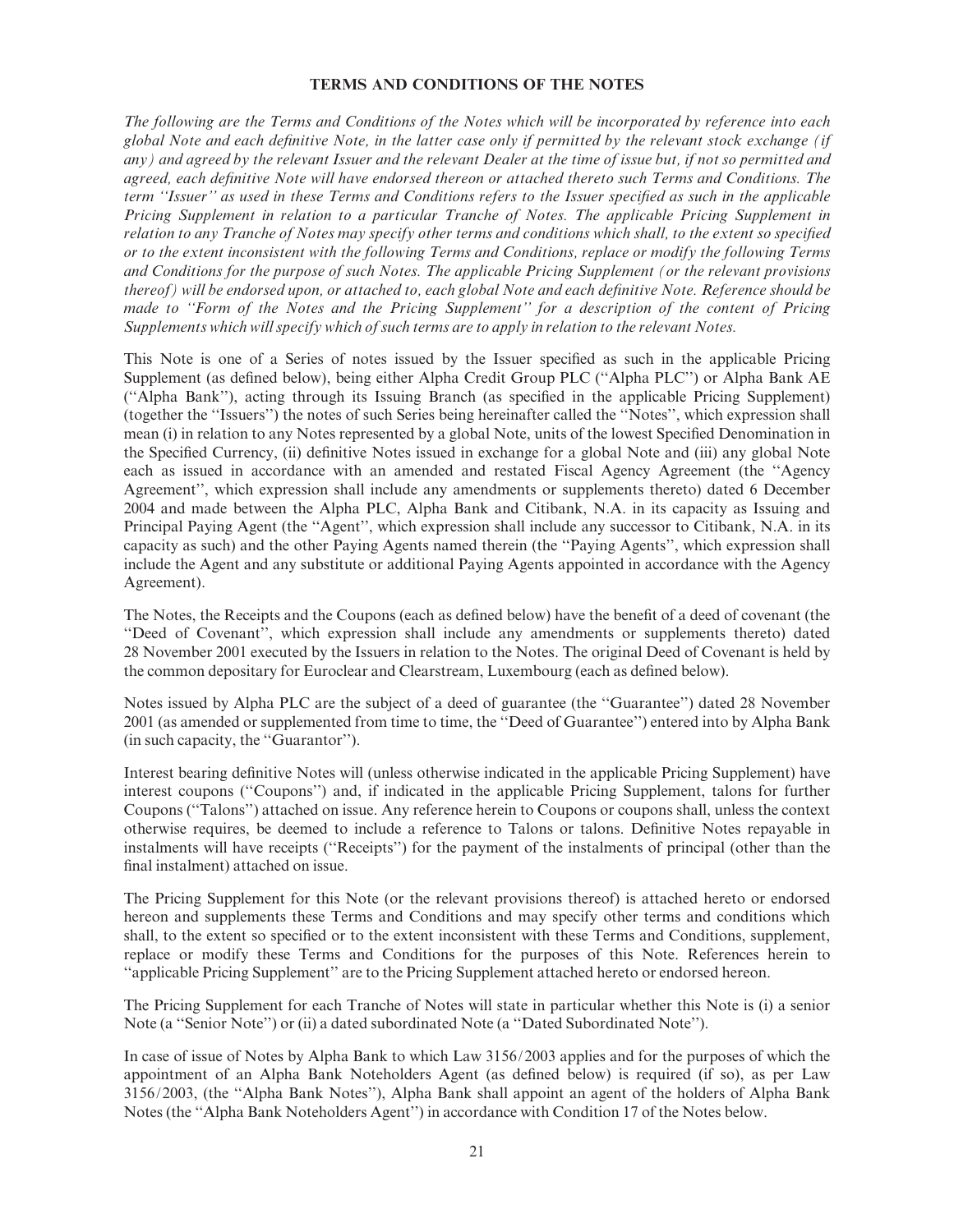As used herein, "Tranche" means Notes which are identical in all respects (including as to listing) and ''Series'' means a Tranche of Notes together with any further Tranche or Tranches of Notes which are (i) expressed to be consolidated and form a single series and (ii) identical in all respects (including as to listing) except for their respective Issue Dates, Interest Commencement Dates and/or Issue Prices.

Any reference to ''Noteholders'' or ''holders'' in relation to any Notes shall mean the holders of the Notes and shall, in relation to any Notes represented by a global Note, be construed as provided below. Any reference to ''Alpha Bank Noteholders'' in relation to any Notes shall mean the holders of Alpha Bank Notes, as defined in Condition 17 below, and shall, in relation to any Notes represented by a global Note, be construed as provided below. Any reference herein to ''Receiptholders'' shall mean the holders of the Receipts and any reference herein to ''Couponholders'' shall mean the holders of the Coupons and shall, unless the context otherwise requires, include the holders of the Talons.

Certain provisions of these Conditions are summaries of the Agency Agreement and the Deed of Guarantee and subject to their detailed provisions. The Noteholders, the Receiptholders and the Couponholders are deemed to have notice of, and are entitled to the benefit of, all the provisions of the Agency Agreement, the Deed of Covenant, the Deed of Guarantee and the applicable Pricing Supplement which are applicable to them. Copies of the Agency Agreement, the Deed of Covenant and the Deed of Guarantee are available for inspection and copies of the applicable Pricing Supplement may be obtained during normal business hours at the specified office of each of the Agent and the other Paying Agents and, in case of issue of Alpha Bank Notes, of the Alpha Bank Noteholders Agent, save that, if this Note is an unlisted Note of a Series, the applicable Pricing Supplement may only be obtained by a Noteholder holding one or more unlisted Notes of any Series and such Noteholder must produce evidence satisfactory to the relevant Paying Agent as to its holding of Notes and as to identity.

Words and expressions defined in the Agency Agreement, the Deed of Covenant or the Deed of Guarantee or which are used in the applicable Pricing Supplement shall have the same meanings where used in these Terms and Conditions unless the context otherwise requires or unless otherwise stated and provided that, in the event of inconsistency between the Agency Agreement, Deed of Covenant or the Deed of Guarantee and the applicable Pricing Supplement, the applicable Pricing Supplement will prevail.

#### 1. Form, Denomination and Title

The Notes are in bearer form in the Specified Currency and the Specified Denomination(s) and, in the case of definitive Notes, serially numbered. Notes of one Specified Denomination may not be exchanged for Notes of another Specified Denomination.

This Note may be a Fixed Rate Note, a Floating Rate Note, a Zero Coupon Note, an Index Linked Interest Note, a Dual Currency Interest Note or a combination of any of the foregoing, depending upon the Interest Basis shown in the applicable Pricing Supplement.

This Note may be an Index Linked Redemption Amount Note, an Instalment Note, a Dual Currency Redemption Note or a Partly Paid Note or a combination of any of the foregoing, depending upon the Redemption/Payment Basis shown in the applicable Pricing Supplement.

This Note may be a Senior Note or a Dated Subordinated Note depending upon the Status of the Notes shown in the applicable Pricing Supplement.

Definitive Notes are issued with Coupons attached, unless they are Zero Coupon Notes in which case references to Coupons and Couponholders in these Terms and Conditions are not applicable. Instalment Notes in definitive form are issued with Receipts attached.

Subject as set out below, title to the Notes, Receipts and Coupons will pass by delivery. Except as ordered by a court of competent jurisdiction or as required by law, the Issuer and any Paying Agent shall (subject as provided below) be entitled to deem and treat (and no such person will be liable for so deeming and treating) the bearer of any Note, Receipt or Coupon as the absolute owner thereof (whether or not overdue and notwithstanding any notice of ownership or writing thereon or notice of any previous loss or theft thereof) for all purposes but, in the case of any global Note, without prejudice to the provisions set out in the next succeeding paragraph.

For so long as any of the Notes is represented by a global Note held on behalf of Euroclear Bank S.A./N.V. as operator of the Euroclear System ("Euroclear") and/or Clearstream Banking, société anonyme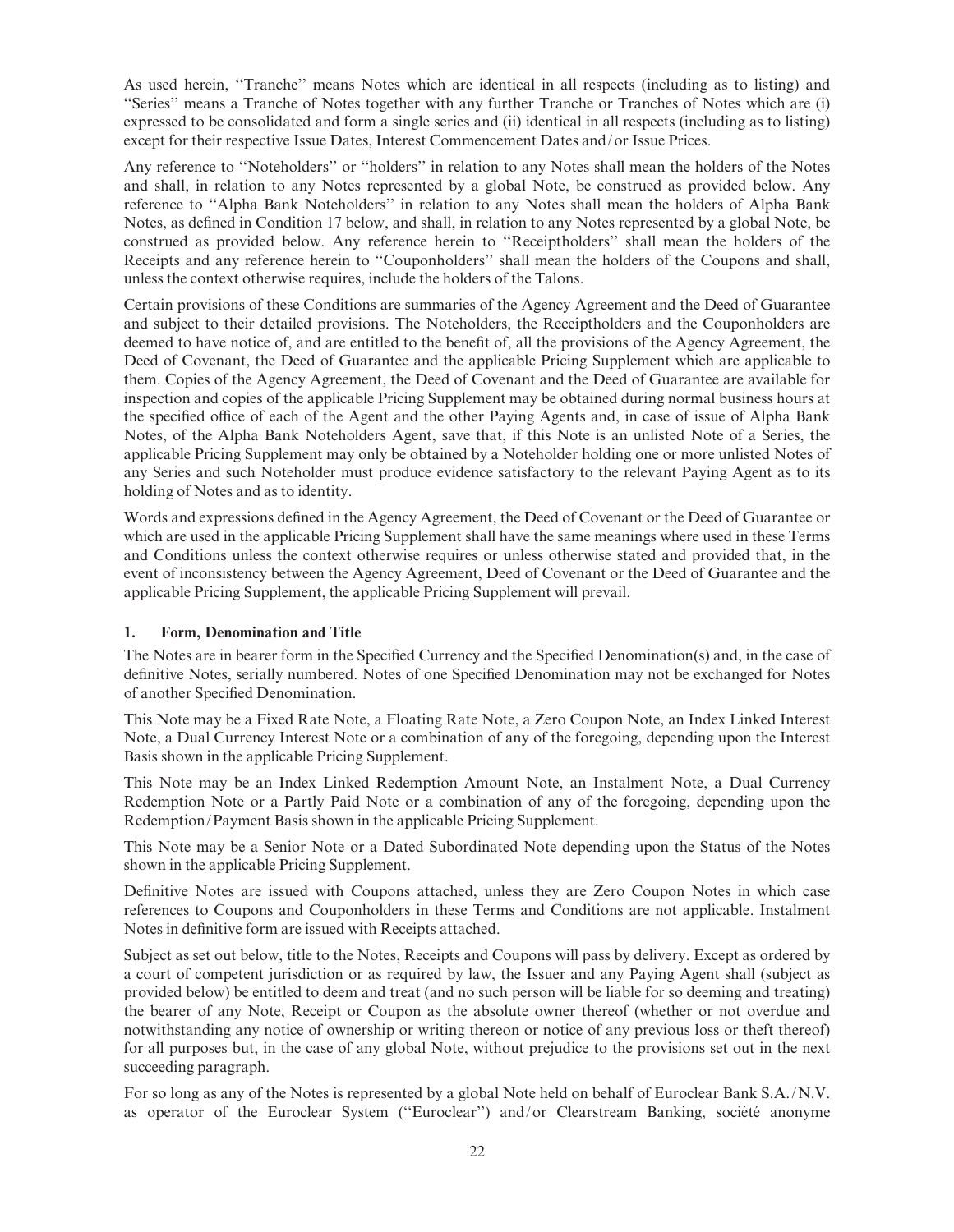(''Clearstream, Luxembourg'') each person (other than Euroclear or Clearstream, Luxembourg) who is for the time being shown in the records of Euroclear or Clearstream, Luxembourg as the holder of a particular nominal amount of Notes (in which regard any certificate or other document issued by Euroclear or Clearstream, Luxembourg as to the nominal amount of Notes standing to the account of any person shall be conclusive and binding for all purposes save in the case of manifest error) shall be treated by the Issuer, the Guarantor, the Agent, any other Paying Agent and, in case of issue of Alpha Bank Notes, the Alpha Bank Noteholders Agent as the holder of such nominal amount of Notes for all purposes other than with respect to the payment of principal or interest on such Notes, for which purpose the bearer of the relevant global Note shall be treated by the Issuer, the Guarantor the Agent, any other Paying Agent and, in case of issue of Alpha Bank Notes, the Alpha Bank Noteholders Agent as the holder of such nominal amount of Notes in accordance with and subject to the terms of the relevant global Note (and the expressions ''Noteholder'', ''holder of Notes'' and ''Alpha Bank Noteholders'' and related expressions shall be construed accordingly). Notes which are represented by a global Note will be transferable only in accordance with the rules and procedures for the time being of Euroclear or of Clearstream, Luxembourg, as the case may be.

Any reference herein to Euroclear and/or Clearstream, Luxembourg shall, whenever the context so permits, be deemed to include a reference to any additional or alternative clearing system approved by the Issuer, the Guarantor and the Agent and specified in the applicable Pricing Supplement.

#### 2. Status of the Senior Notes and the Guarantee in respect of Senior Notes issued by Alpha PLC

- (a) If the Notes are specified as Senior Notes in the applicable Pricing Supplement, the Notes and any relative Receipts and Coupons are direct, unconditional, unsubordinated and (subject to the provisions of Condition 4) unsecured obligations of the Issuer which will at all times rank pari passu without any preference among themselves and at least pari passu with all other present and future unsecured (subject as aforesaid) and unsubordinated obligations of the Issuer, save for such obligations as may be preferred by mandatory provisions of law.
- (b) The obligations of the Guarantor under the Guarantee in respect of Senior Notes issued by Alpha PLC constitute direct, general, unconditional and unsubordinated obligations of the Guarantor which will at all times rank at least pari passu with all other present and future unsecured (subject as aforesaid) and unsubordinated obligations of the Guarantor, save for such obligations as may be preferred by mandatory provisions of law.

#### 3. Status of Dated Subordinated Notes and the Guarantee in respect of Dated Subordinated Notes

(a) The Notes are and will be, direct, unsecured and subordinated obligations of the Issuer and rank at all times *pari passu* among themselves.

The claims of the Noteholders will be subordinated to the claims of Senior Creditors of the Issuer (as defined below) in that payments of principal and interest in respect of the Notes (whether in the winding up of the Issuer or otherwise) will be conditional upon the Issuer being solvent at the time of payment by the Issuer and in that no principal or interest shall be payable in respect of the Notes (whether in the winding up of the Issuer or otherwise) except to the extent that the Issuer could make such payment and still be solvent immediately thereafter. For this purpose, the Issuer shall be considered to be solvent if it can pay principal and interest in respect of the Notes and still be able to pay its outstanding debts to Senior Creditors of the Issuer, which are due and payable.

''Senior Creditors of the Issuer'' means creditors of the Issuer (a) who are unsubordinated creditors of the Issuer, or (b) who are subordinated creditors of the Issuer whose claims are expressed to rank in priority to the claims of the holders of Dated Subordinated Notes (whether only in the winding up of the Issuer or otherwise).

In case of dissolution, liquidation and/or bankruptcy of the Issuer the holders of Dated Subordinated Notes will only be paid by the Issuer after all Senior Creditors of the Issuer have been paid in full and the holders of Dated Subordinated Notes irrevocably waive their right to be treated equally with all other unsecured, unsubordinated creditors of the Issuer in such circumstances.

(b) The payment of principal and interest in respect of the Dated Subordinated Notes has been irrevocably guaranteed on a subordinated basis by the Guarantor.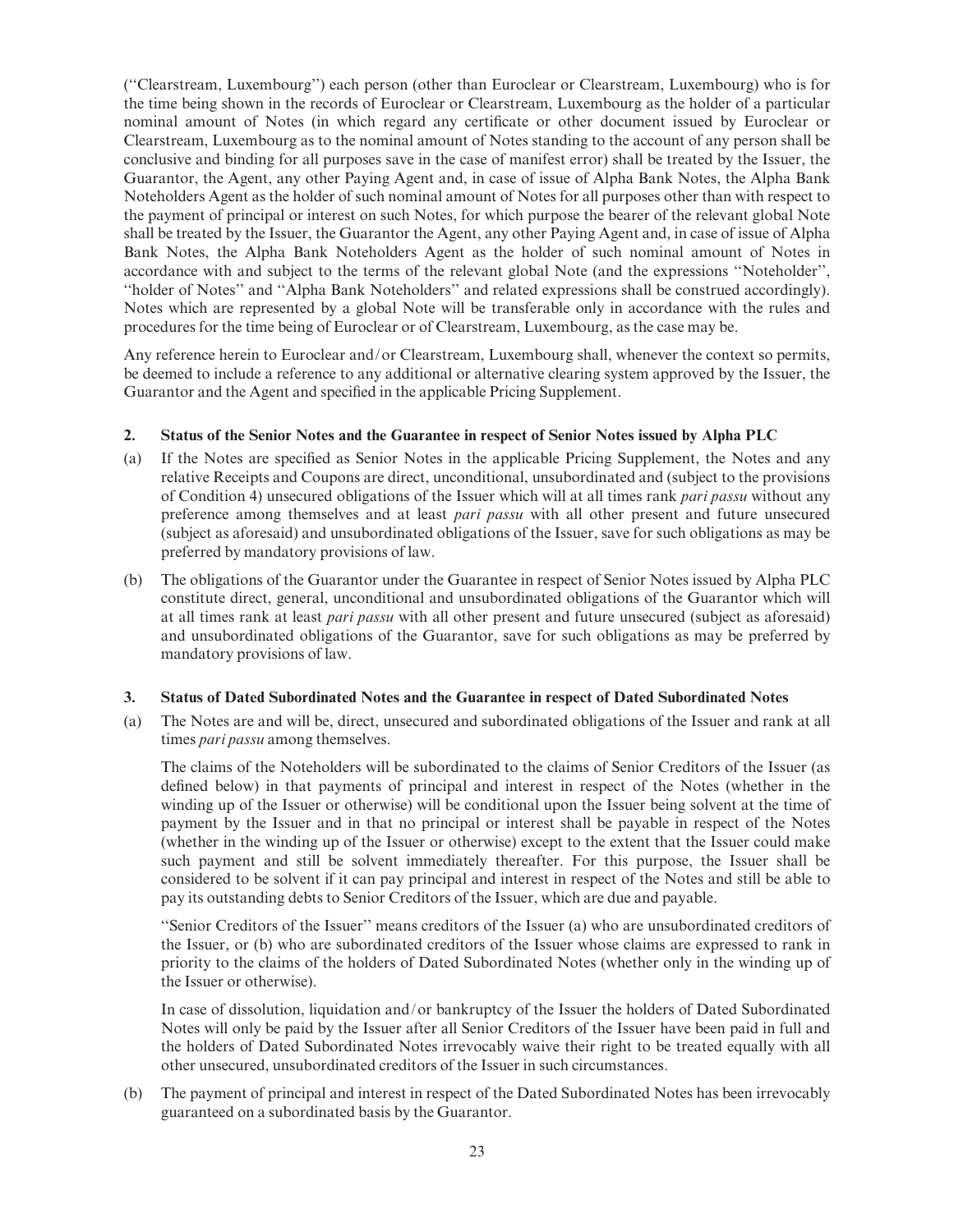All claims under the Guarantee will be subordinated to the claims of Senior Creditors of the Guarantor (as defined below) in that payments under the Guarantee (whether in the winding up of the Guarantor or otherwise) will be conditional upon the Guarantor being solvent at the time of payment by the Guarantor and in that no amount shall be payable under the Guarantee (whether in the winding up of the Guarantor or otherwise) except to the extent that the Guarantor could make such payment and still be solvent immediately thereafter. For this purpose, the Guarantor shall be considered to be solvent if it can pay principal and interest in respect of the Dated Subordinated Notes and still be able to pay its outstanding debts to Senior Creditors of the Guarantor, which are due and payable.

''Senior Creditors of the Guarantor'' means creditors of the Guarantor (a) who are unsubordinated creditors of the Guarantor, or (b) who are subordinated creditors of the Guarantor whose claims are expressed to rank in priority to the claims of the holders of Dated Subordinated Notes or other persons claiming under the Guarantee (whether only in the winding up of the Guarantor or otherwise).

In case of dissolution, liquidation and/or bankruptcy of the Guarantor the holders of Dated Subordinated Notes will only be paid by the Guarantor after all Senior Creditors of the Guarantor have been paid in full and the holders of Dated Subordinated Notes irrevocably waive their right to be treated equally with all other unsecured, unsubordinated creditors of the Guarantor.

#### 4. Negative Pledge

This Condition 4 shall apply only to Senior Notes and references to ''Notes'' and ''Noteholders'' shall be construed accordingly. So long as any of the Notes remains outstanding (as defined in the Agency Agreement), neither the Issuer nor the Guarantor (if applicable) shall create or permit to be outstanding any mortgage, charge, lien, pledge or other similar encumbrance or security interest upon the whole or any part of its undertaking or assets, present or future (including any uncalled capital), to secure any Indebtedness (as defined below) or any guarantee or indemnity given in respect of any Indebtedness, without, in the case of the creation of an encumbrance or security interest, at the same time and, in any other case, promptly according to the Noteholders an equal and rateable interest in the same or providing to the Noteholders such other security as shall be approved by an Extraordinary Resolution (as defined in the Agency Agreement) of the Noteholders.

''Indebtedness'' means any borrowings having an original maturity of more than one year in the form of or represented by bonds, notes, debentures or other securities which, with the consent of the Issuer are, or are intended to be, listed or traded on any stock exchange, over-the-counter or other organised market for securities (whether or not initially distributed by way of private placing).

#### 5. Interest

#### (a) Interest on Fixed Rate Notes

Each Fixed Rate Note bears interest on its nominal amount (or, if it is a Partly Paid Note, the amount paid up) from (and including) the Interest Commencement Date specified in the applicable Pricing Supplement at the rate(s) per annum equal to the Rate(s) of Interest so specified payable in arrear on the Interest Payment Date(s) in each year and on the Maturity Date so specified if that does not fall on an Interest Payment Date.

Except as provided in the applicable Pricing Supplement, the amount of interest payable on each Interest Payment Date in respect of the Fixed Interest Period ending on such date shall be the Fixed Coupon Amount. Payments of interest on any Interest Payment Date will, if so specified in the applicable Pricing Supplement, amount to the Broken Amount so specified.

As used in these Terms and Conditions, ''Fixed Interest Period'' means the period from (and including) an Interest Payment Date (or the Interest Commencement Date) to (but excluding) the next (or first) Interest Payment Date.

If interest is required to be calculated for a period other than a Fixed Interest Period, such interest shall be calculated by applying the Rate of Interest to each Specified Denomination, multiplying such sum by the applicable Day Count Fraction, and rounding the resultant figure to the nearest sub-unit of the relevant Specified Currency, half of any such sub-unit being rounded upwards or otherwise in accordance with applicable market convention.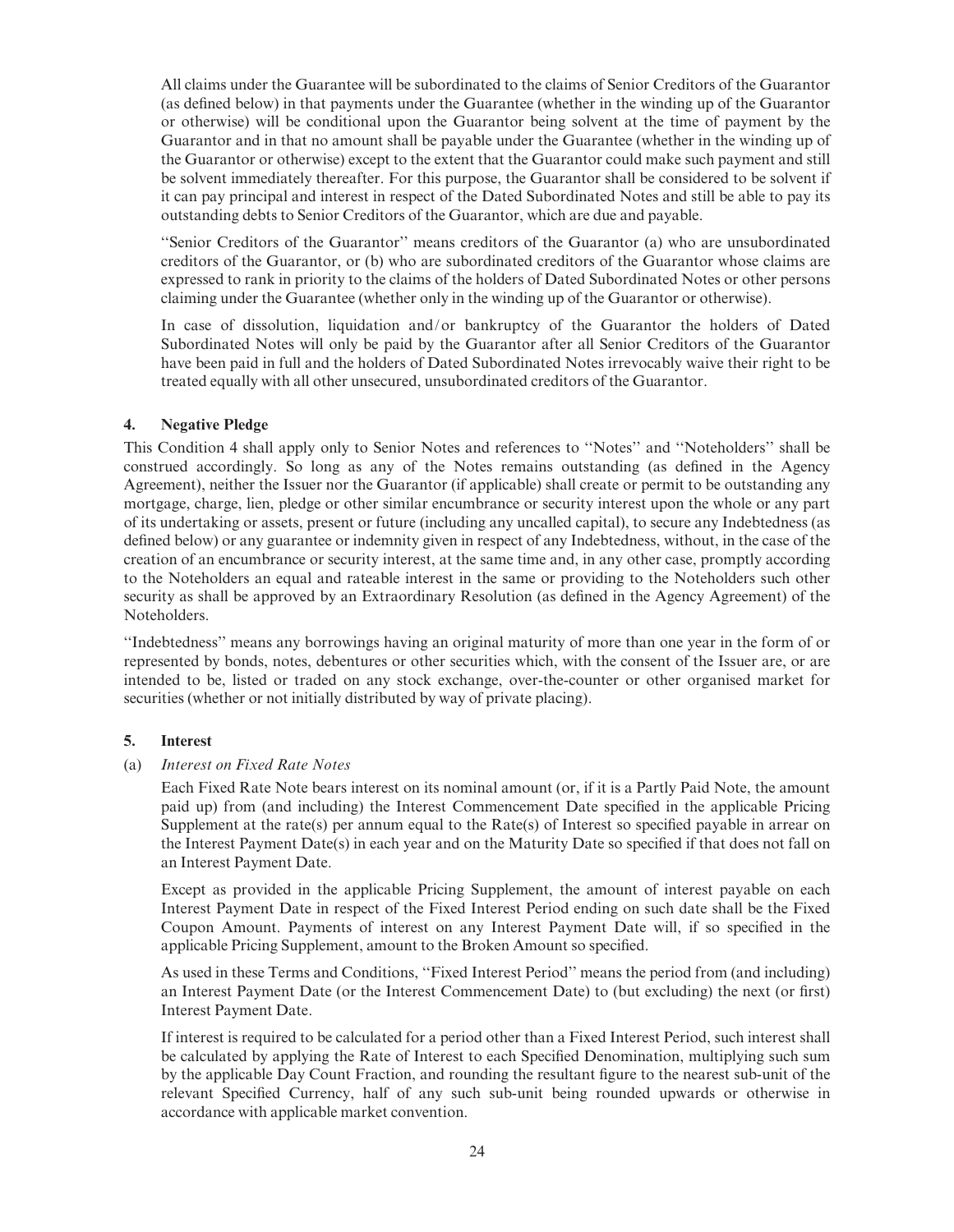''Day Count Fraction'' means, in respect of the calculation of an amount for any period of time (the ''Calculation Period''), such day count fraction as may be speci¢ed in these Conditions or the relevant Pricing Supplement and:

- (i) if "Actual/Actual (ISMA)" is so specified means:
	- (a) where the Calculation Period is equal to or shorter than the Regular Period during which it falls, the actual number of days in the Calculation Period divided by the product of (1) the actual number of days in such Regular Period and (2) the number of Regular Periods in any year; and
	- (b) where the Calculation Period is longer than one Regular Period, the sum of:
		- (A) the actual number of days in such Calculation Period falling in the Regular Period in which it begins divided by the product of (1) the actual number of days in such Regular Period and (2) the number of Regular Periods in any year; and
		- (B) the actual number of days in such Calculation Period falling in the next Regular Period divided by the product of (1) the actual number of days in such Regular Period and (2) the number of Regular Periods in any year;

if "30/360" is specified in the applicable Pricing Supplement, the number of days in the period from (and including) the most recent Interest Payment Date (or, if none, the Interest Commencement Date) to (but excluding) the relevant payment date (such number of days being calculated on the basis of a year of 360 days with 12 30-day months) divided by 360.

In these Terms and Conditions:

''Regular Period'' means:

- (i) in the case of Notes where interest is scheduled to be paid only by means of regular payments, each period from and including the Interest Commencement Date to but excluding the first Interest Payment Date and each successive period from and including one Interest Payment Date to but excluding the next Interest Payment Date;
- (ii) in the case of Notes where, apart from the ¢rst Interest Period, interest is scheduled to be paid only by means of regular payments, each period from and including a Regular Date falling in any year to but excluding the next Regular Date, where ''Regular Date'' means the day and month (but not the year) on which any Interest Payment Date falls; and
- (iii) in the case of Notes where, apart from one Interest Period other than the first Interest Period, interest is scheduled to be paid only by means of regular payments, each period from and including a Regular Date falling in any year to but excluding the next Regular Date, where ''Regular Date'' means the day and month (but not the year) on which any Interest Payment Date falls other than the Interest Payment Date falling at the end of the irregular Interest Period; and

''sub-unit'' means, with respect to any currency other than euro, the lowest amount of such currency that is available as legal tender in the country of such currency and, with respect to euro, one cent.

#### (b) Interest on Floating Rate Notes and Index Linked Interest Notes

#### (i) Interest Payment Dates

Each Floating Rate Note and Index Linked Interest Note bears interest on its outstanding nominal amount (or, if it is a Partly Paid Note, the amount paid up) from (and including) the Interest Commencement Date and such interest will be payable in arrear on either:

- (A) the Specified Interest Payment Date(s) (each an "Interest Payment Date") in each year specified in the applicable Pricing Supplement; or
- (B) if no Specified Interest Payment Date(s) is/are specified in the applicable Pricing Supplement, each date (each an ''Interest Payment Date'') which (save as otherwise mentioned in these Terms and Conditions or the applicable Pricing Supplement) falls the number of months or other period specified as the Specified Period in the applicable Pricing Supplement after the preceding Interest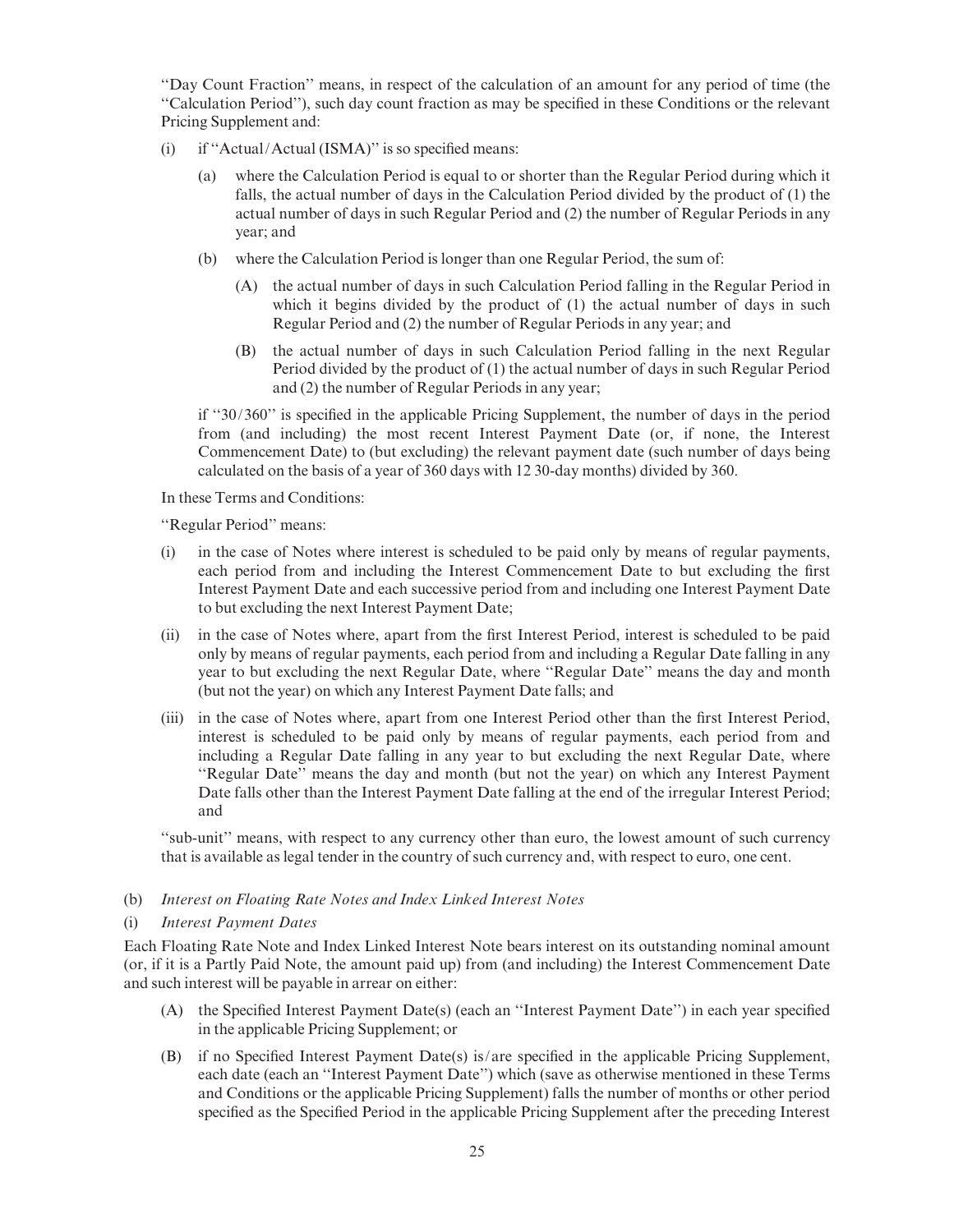Payment Date or, in the case of the first Interest Payment Date, after the Interest Commencement Date.

Such interest will be payable in respect of each Interest Period (which expression shall, in these Terms and Conditions, mean the period from (and including) an Interest Payment Date (or the Interest Commencement Date) to (but excluding) the next (or first) Interest Payment Date).

If a Business Day Convention is specified in the applicable Pricing Supplement and  $(x)$  if there is no numerically corresponding day on the calendar month in which an Interest Payment Date should occur or (y) if any Interest Payment Date would otherwise fall on a day which is not a Business Day (as defined below), then, if the Business Day Convention specified is:

- (1) in any case where Specified Periods are specified in accordance with Condition  $5(b)(i)(B)$  above, the Floating Rate Convention, such Interest Payment Date (i) in the case of (x) above, shall be the last day that is a Business Day in the relevant month and the provisions of (B) below shall apply mutatis mutandis or (ii) in the case of  $(y)$  above, shall be postponed to the next day which is a Business Day unless it would thereby fall into the next calendar month, in which event (A) such Interest Payment Date shall be brought forward to the immediately preceding Business Day and (B) each subsequent Interest Payment Date shall be the last Business Day in the month which falls the Specified Period after the preceding applicable Interest Payment Date occurred; or
- (2) the Following Business Day Convention, such Interest Payment Date shall be postponed to the next day which is a Business Day; or
- (3) the Modified Following Business Day Convention, such Interest Payment Date shall be postponed to the next day which is a Business Day unless it would thereby fall into the next calendar month, in which event such Interest Payment Date shall be brought forward to the immediately preceding Business Day; or
- (4) the Preceding Business Day Convention, such Interest Payment Date shall be brought forward to the immediately preceding Business Day.

In these Terms and Conditions:

''Business Day'' means (unless otherwise stated in the applicable Pricing Supplement) a day which is both:

- (A) a day on which commercial banks and foreign exchange markets settle payments and are open for general business (including dealing in foreign exchange and foreign currency deposits) in London and any Additional Business Centre specified in the applicable Pricing Supplement; and
- (B) either (1) in relation to any sum payable in a Specified Currency other than euro, a day on which commercial banks and foreign exchange markets settle payments and are open for general business (including dealing in foreign exchange and foreign currency deposits) in the principal financial centre of the country of the relevant Specified Currency (if other than London and any Additional Business Centre and which if the Specified Currency is Australian dollars or New Zealand dollars shall be Melbourne or Auckland, respectively) or (2) in relation to any sum payable in euro, a day on which the Trans-European Automated Real-Time Gross Settlement Express Transfer (TARGET) system (the ''TARGET System'') is open.

#### (ii) Rate of Interest

The Rate of Interest payable from time to time in respect of Floating Rate Notes and Index Linked Interest Notes will be determined in the manner specified in the applicable Pricing Supplement.

#### (iii) ISDA Determination for Floating Rate Notes

Where ISDA Determination is specified in the applicable Pricing Supplement as the manner in which the Rate of Interest is to be determined, the Rate of Interest for each Interest Period will be the relevant ISDA Rate plus or minus (as indicated in the applicable Pricing Supplement) the Margin (if any). For the purposes of this sub-paragraph (iii), ''ISDA Rate'' for an Interest Period means a rate equal to the Floating Rate that would be determined by the Agent or other person specified in the applicable Pricing Supplement under an interest rate swap transaction if the Agent or that other person were acting as Calculation Agent for that swap transaction under the terms of an agreement incorporating the 2003 ISDA Definitions as published by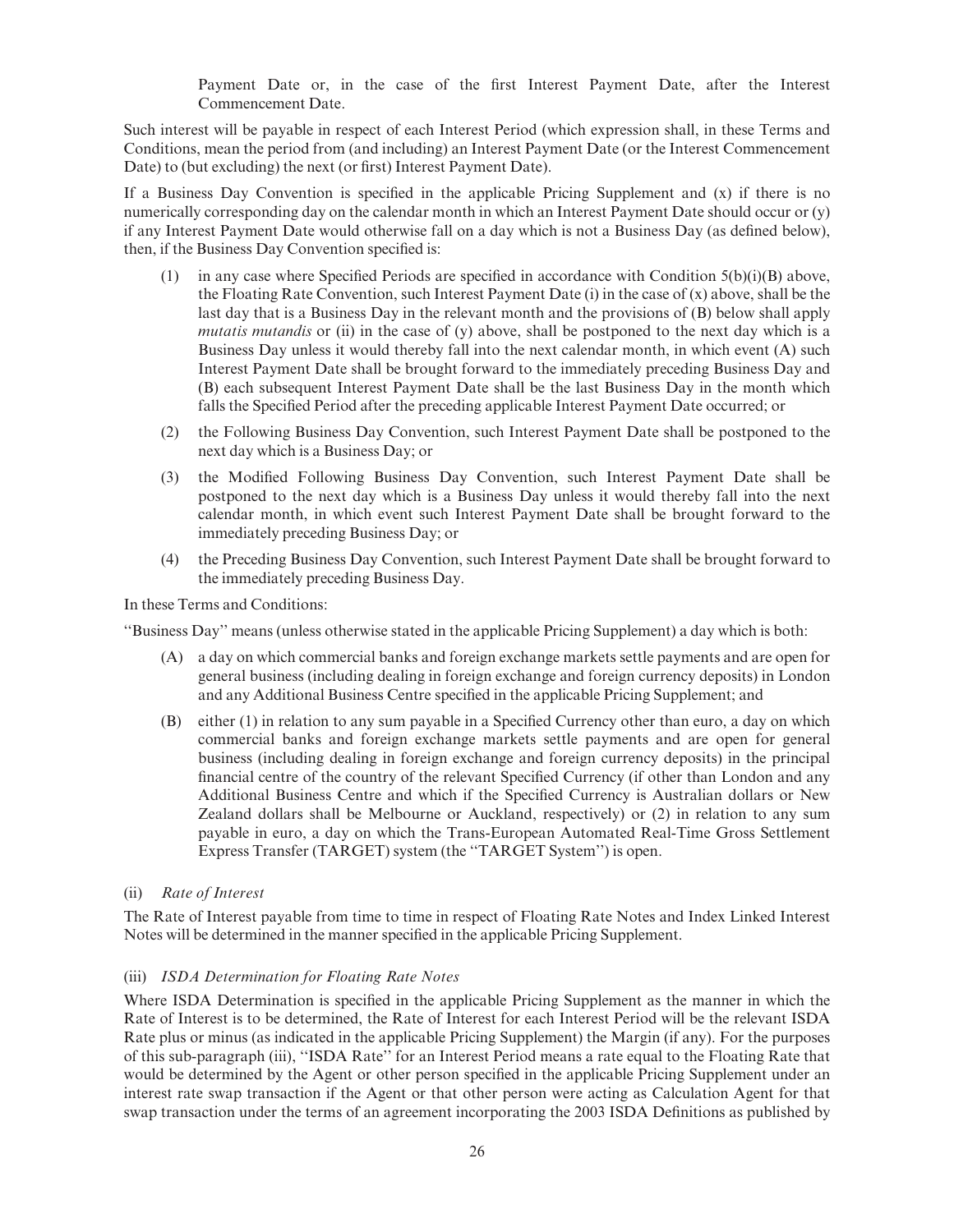the International Swaps and Derivatives Association, Inc. and as amended and updated as at the Issue Date of the first Tranche of the Notes (the "ISDA Definitions") and under which:

- $(A)$  the Floating Rate Option is as specified in the applicable Pricing Supplement;
- (B) the Designated Maturity is a period speci¢ed in the applicable Pricing Supplement; and
- (C) the relevant Reset Date is either (i) if the applicable Floating Rate Option is based on the London inter-bank offered rate ("LIBOR") or on the Euro-zone inter-bank offered rate ("EURIBOR") for a currency, the first day of that Interest Period or (ii) in any other case, as specified in the applicable Pricing Supplement.

For purposes of this sub-paragraph (iii), (a) ''Floating Rate'', ''Calculation Agent'', ''Floating Rate Option'', ''Designated Maturity'' and ''Reset Date'' have the meanings given to those terms in the ISDA Definitions, (b) the definition of "Banking Day" in the ISDA Definitions shall be amended to insert after the words "are open for" in the second line the word "general" and (c) "Euro-zone" means the region comprised of Member States of the European Union that adopt the single currency in accordance with the Treaty.

Where this sub-paragraph (iii) applies, in respect of each relevant Interest Period, the Agent will be deemed to have discharged its obligations under paragraph (vi) below in respect of the determination of the Rate of Interest if it has determined the Rate of Interest in respect of such Interest Period in the manner provided in this sub-paragraph (iii).

## (iv) Screen Rate Determination for Floating Rate Notes

Where Screen Rate Determination is specified in the applicable Pricing Supplement as the manner in which the Rate of Interest is to be determined, the Rate of Interest for each Interest Period will, subject as provided below, be either:

- (A) the offered quotation (if there is only one quotation on the Relevant Screen Page); or
- (B) the arithmetic mean (rounded if necessary to the fourth decimal place, with 0.00005 being rounded upwards) of the offered quotations,

(expressed as a percentage rate per annum), for the Reference Rate which appears or appear, as the case may be, on the Relevant Screen Page as at 11.00 a.m. (London time, in the case of LIBOR, or Brussels time, in the case of EURIBOR) on the Interest Determination Date in question plus or minus (as indicated in the applicable Pricing supplement) the Margin (if any), all as determined by the Agent. If five or more such offered quotations are available on the Relevant Screen Page, the highest (or, if there is more than one such highest quotation, one only of such quotations) and the lowest (or, if there is more than one such lowest quotation, only one of such quotations) shall be disregarded by the Agent for the purpose of determining the arithmetic mean (rounded as provided above) of such offered quotations.

The Agency Agreement contains provisions for determining the Rate of Interest in the event that the Relevant Screen Page is not available or if, in the case of (A) above no such quotation appears or, in the case of (B) above, fewer than three such offered quotations appear, in each case as at the time specified in the preceding paragraph.

If the Reference Rate from time to time in respect of Floating Rate Notes is specified in the applicable Pricing Supplement as being other than LIBOR or EURIBOR, the Rate of Interest in respect of such Notes will be determined as provided in the applicable Pricing Supplement.

## (v) Minimum and/or Maximum Rate of Interest

If the applicable Pricing Supplement specifies a Minimum Rate of Interest for any Interest Period then, in the event that the Rate of Interest in respect of such Interest Period determined in accordance with the above provisions is less than such Minimum Rate of Interest, the Rate of Interest for such Interest Period shall be such Minimum Rate of Interest. If the applicable Pricing Supplement specifies a Maximum Rate of Interest for any Interest Period then, in the event that the Rate of Interest in respect of any such Interest Period determined in accordance with the above provisions is greater than such Maximum Rate of Interest, the Rate of Interest for such Interest Period shall be such Maximum Rate of Interest.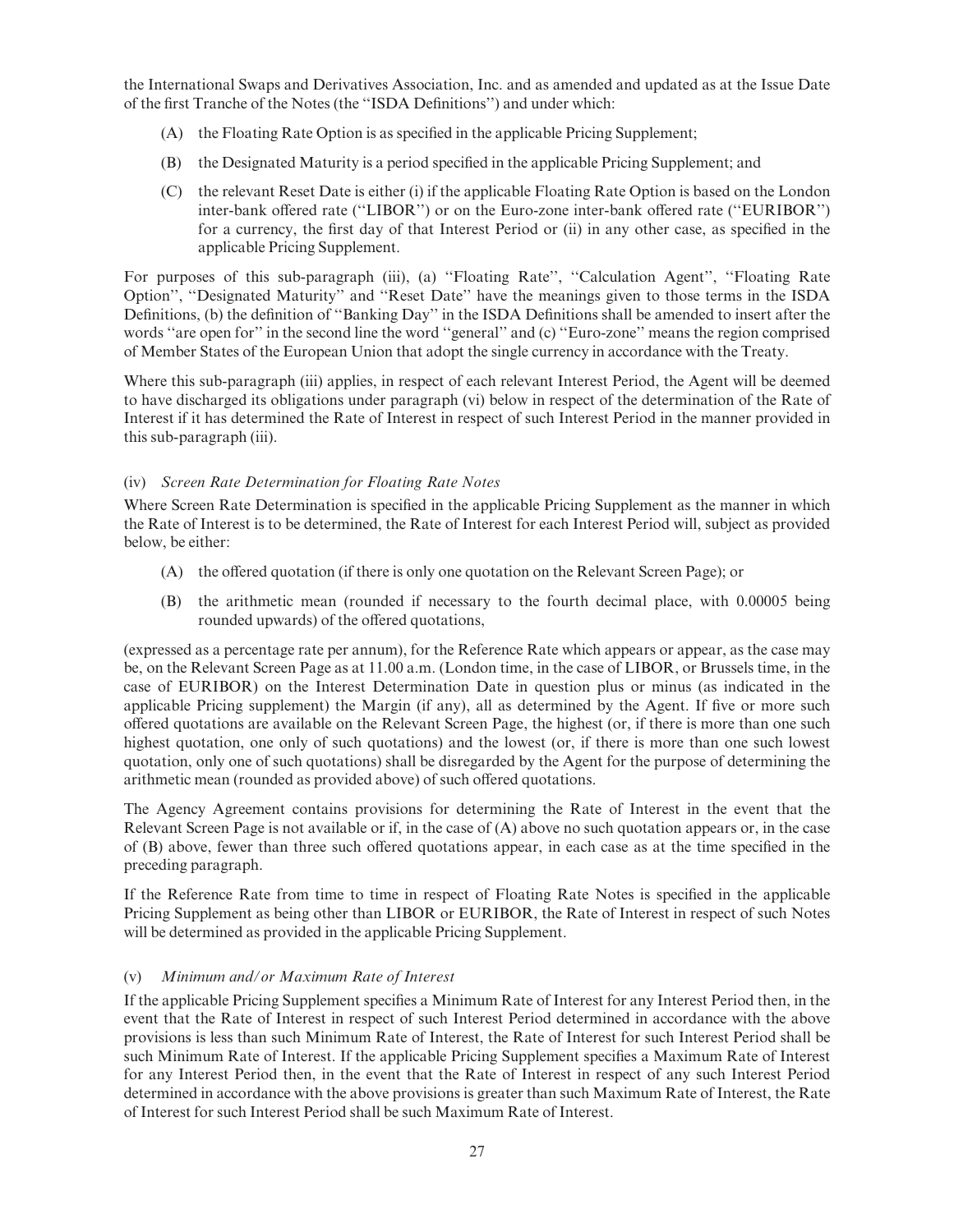#### (vi) Determination of Rate of Interest and Calculation of Interest Amount

The Agent, in the case of Floating Rate Notes, and the Calculation Agent, in the case of Index Linked Interest Notes, will, at or as soon as practicable after each time at which the Rate of Interest is to be determined, determine the Rate of Interest for the relevant Interest Period. In the case of Index Linked Interest Notes, the Calculation Agent will notify the Agent of the Rate of Interest for the relevant Interest Period as soon as practicable after calculating the same. The Agent will calculate the amount of interest (the ''Interest Amount'') payable on each Floating Rate Note or Index Linked Interest Note in respect of each Specified Denomination for the relevant Interest Period. Each Interest Amount shall be calculated by applying the Rate of Interest to the Specified Denomination, multiplying such sum by the applicable Day Count Fraction, and rounding the resultant figure to the nearest cent (or its approximate equivalent sub-unit of the relevant Specified Currency, half of any sub-unit being rounded upwards or otherwise in accordance with applicable market convention).

''Day Count Fraction'' means, in respect of the calculation of an amount for any period of time (the ''Calculation Period''), such day count fraction as may be speci¢ed in these Conditions or the relevant Pricing Supplement and:

- (a) if "Actual/365" or "Actual/Actual (ISDA)" is so specified, means the actual number of days in the Calculation Period divided by 365 (or, if any portion of the Calculation Period falls in a leap year, the sum of (A) the actual number of days in that portion of the Calculation Period falling in a leap year divided by 366 and (B) the actual number of days in that portion of the Calculation Period falling in a non-leap year divided by 365);
- (b) if "Actual/365 (Fixed)" is so specified, means the actual number of days in the Calculation Period divided by 365;
- (c) if ''Actual/360'' is so speci¢ed, means the actual number of days in the Calculation Period divided by 360;
- (d) if  $\degree$ 30/360" is so specified, means the number of days in the Calculation Period divided by 360 (the number of days to be calculated on the basis of a year of 360 days with 12 30-day months (unless (i) the last day of the Calculation Period is the 31st day of a month but the first day of the Calculation Period is a day other than the 30th or 31st day of a month, in which case the whole month that includes that last day shall not be considered to be shortened to a 30-day month, or (ii) the last day of the Calculation Period is the last day of the month of February, in which case the month of February shall not be considered to be lengthened to a 30-day month)); and
- (e) if "30E/360" or "Eurobond Basis" is so specified means, the number of days in the Calculation Period divided by 360 (the number of days to be calculated on the basis of a year of 360 days with 12 30-day months, without regard to the date of the first day or last day of the Calculation Period unless, in the case of the final Calculation Period, the date of final maturity is the last day of the month of February, in which case the month of February shall not be considered to be lengthened to a 30-day month).

#### (vii) Notification of Rate of Interest and Interest Amount

The Agent will cause the Rate of Interest and each Interest Amount for each Interest Period and the relevant Interest Payment Date to be notified *inter alia* to the Issuer and to any stock exchange on which the relevant Floating Rate Notes or Index Linked Interest Notes are for the time being listed, and notice thereof to be published in accordance with Condition 15 as soon as possible after their determination but in no event later than the fourth London Business Day thereafter. Each Interest Amount and Interest Payment Date so notified may subsequently be amended (or appropriate alternative arrangements made by way of adjustment) without notice in the event of an extension or shortening of the Interest Period. Any such amendment will be promptly notified to each stock exchange on which the relevant Floating Rate Notes or Index Linked Interest Notes are for the time being listed and to the Noteholders in accordance with Condition 15. For the purposes of this paragraph, the expression ''London Business Day'' means a day (other than a Saturday or a Sunday) on which commercial banks and foreign exchange markets are open for general business in London.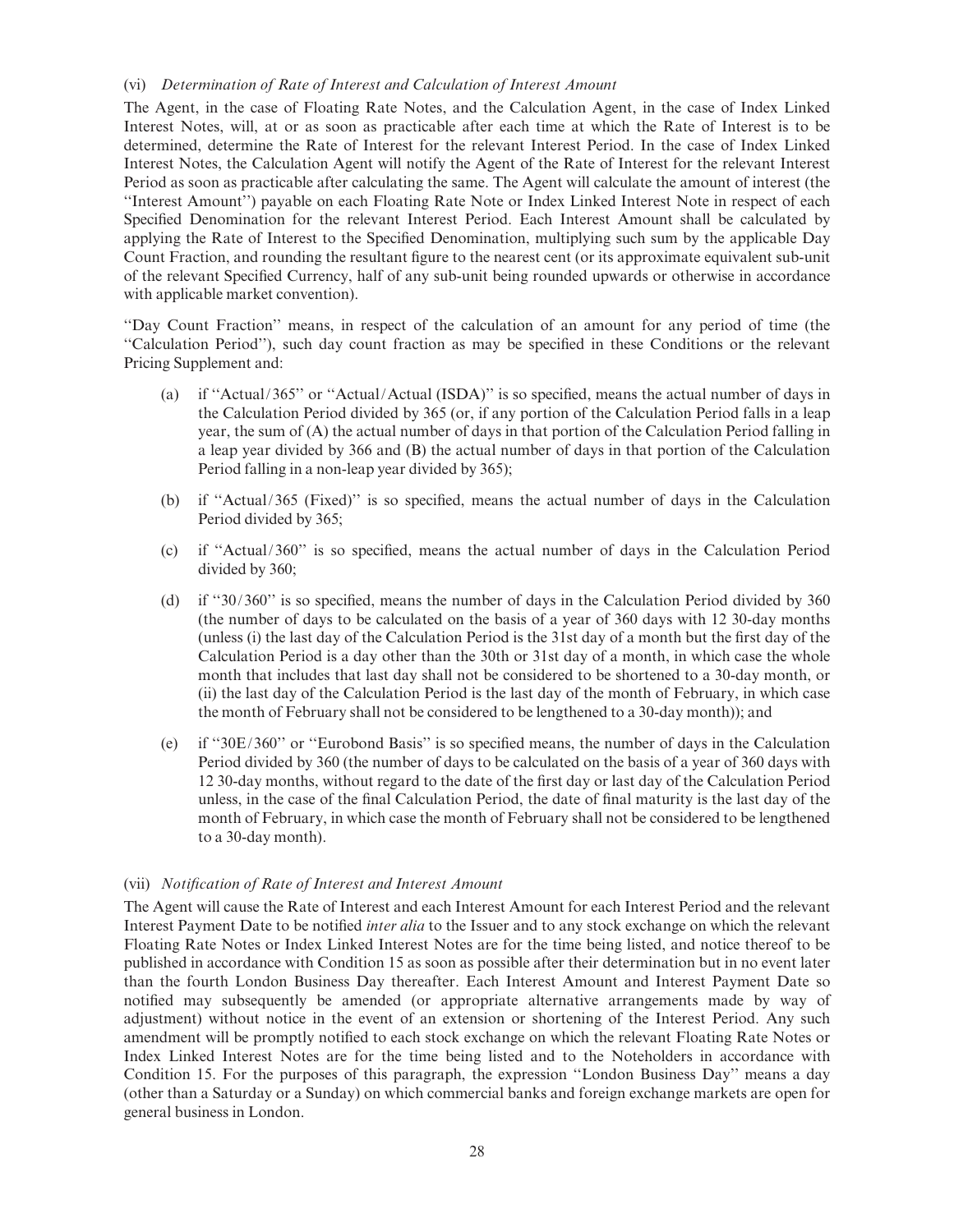### (viii) Certificates to be final

All certificates, communications, opinions, determinations, calculations, quotations and decisions given, expressed, made or obtained for the purposes of the provisions of this Condition 5(b) shall (in the absence of wilful default, bad faith or manifest error) be binding on the Issuer, the Agent, the Calculation Agent (if applicable), the other Paying Agents and all Noteholders, Receiptholders and Couponholders and (in the absence as aforesaid) no liability to the Issuer, the Noteholders, the Receiptholders or the Couponholders shall attach to the Agent or the Calculation Agent (if applicable) in connection with the exercise or nonexercise by it of its powers, duties and discretions pursuant to such provisions.

### (c) Interest on Dual Currency Notes

In the case of Dual Currency Notes, if the rate or amount of interest falls to be determined by reference to an exchange rate, the rate or amount of interest payable shall be determined in the manner specified in the applicable Pricing Supplement.

## (d) Interest on Partly Paid Notes

In the case of Partly Paid Notes (other than Partly Paid Notes which are Zero Coupon Notes), interest will accrue as aforesaid on the paid-up nominal amount of such Notes and otherwise as specified in the applicable Pricing Supplement.

## (e) Accrual of Interest

Each Note (or in the case of the redemption of part only of a Note, that part only of such Note) will cease to bear interest (if any) from the due date for its redemption unless, upon due presentation thereof, payment of principal is improperly withheld or refused. In such event, interest will continue to accrue thereon (as well after as before any demand or judgment) at the rate then applicable to the principal amount of the Notes or such other rate as may be specified in the relevant Pricing Supplement until whichever is the earlier of (1) the date on which all amounts due in respect of such Note have been paid, and (2) date on which the Agent having received the funds required to make such payment, notice is given to the Noteholders in accordance with Condition 15 of that circumstance (except to the extent that there is failure in the subsequent payment thereof to the relevant Noteholder).

#### 6. Redemption and Purchase

## (a) Redemption at Maturity

Unless previously redeemed or purchased and cancelled as specified below, each Note will be redeemed by the Issuer at its Final Redemption Amount specified in, or determined in the manner specified in, the applicable Pricing Supplement in the relevant Specified Currency on the Maturity Date specified in the applicable Pricing Supplement.

#### (b) Redemption for Tax Reasons

If, as a result of any amendment to or change in the laws or regulations of the jurisdiction of incorporation of the Issuer or, if applicable, the Guarantor or, in the case of Alpha Bank issuing or guaranteeing Notes through a branch situated in a jurisdiction other than the Hellenic Republic, such other jurisdiction or in each case of any political subdivision thereof or any authority or agency therein or thereof having power to tax or any change in the application or official interpretation or administration of any such laws or regulations, which amendment or change becomes effective on or after the date on which agreement is reached to issue the first Tranche of the Notes, the Issuer would be required to pay additional amounts as provided in Condition 10, or the Guarantor (if applicable) would be unable for reasons outside its control to procure payment by the Issuer and in making payment itself would be required to pay additional amounts as provided in Condition 10, the Issuer may (subject, in the case of Dated Subordinated Notes, to the prior consent of the Bank of Greece), at its option and having given no less than 30 nor more than 60 days' notice (ending, in the case of Notes which bear interest at a floating rate, on any Interest Payment Date) to the Agent and, in case of issue of Alpha Bank Notes, to the Alpha Bank Noteholders Agent, and, in accordance with Condition 15, the Noteholders (which notice shall be irrevocable), redeem all (but not some only) of the outstanding Notes at their Early Redemption Amount as may be specified in, or determined in accordance with, the applicable Pricing Supplement together (if appropriate) with interest accrued to (but excluding) the date of redemption provided that no such notice of redemption shall be given earlier than 90 days prior to the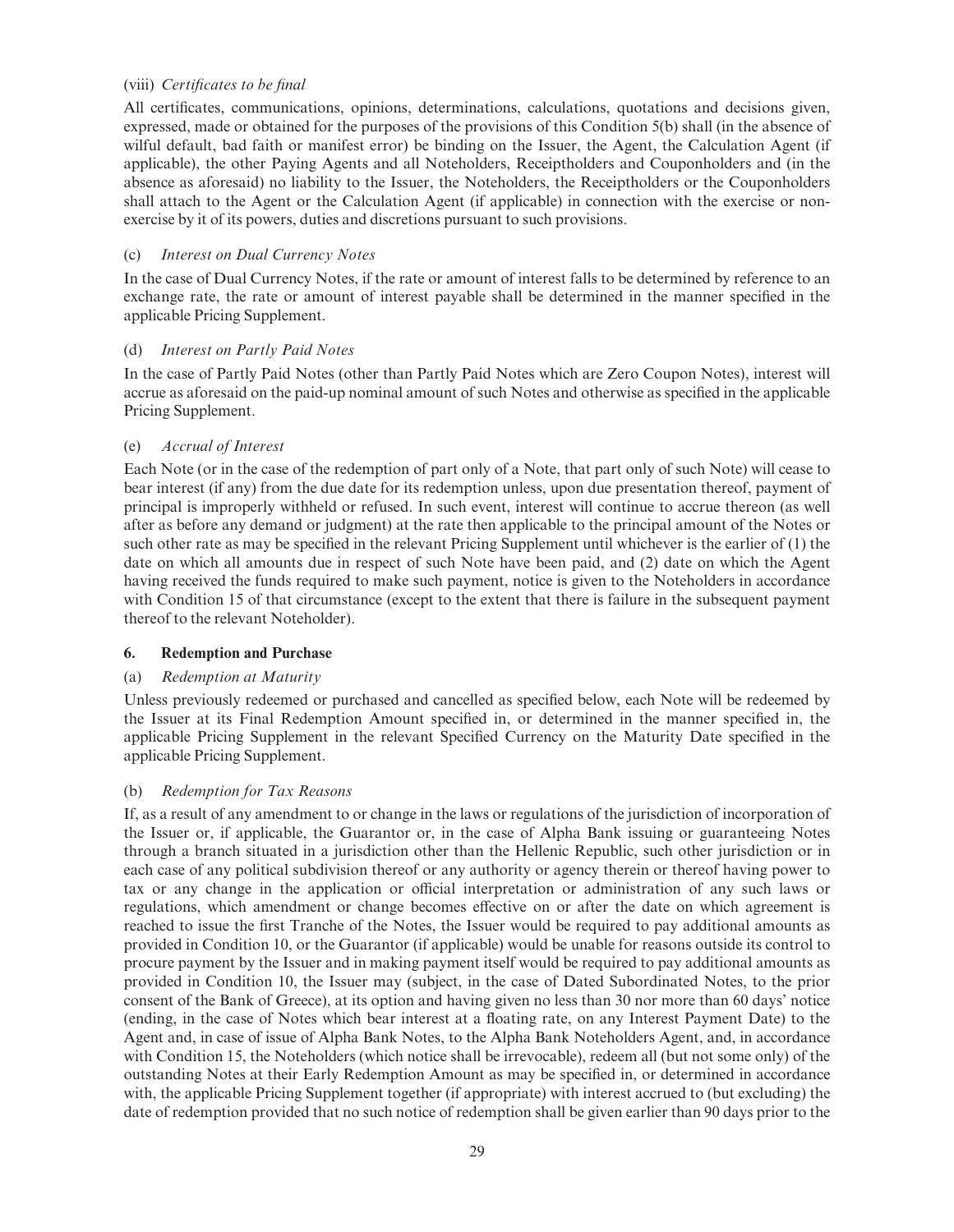earliest date on which the Issuer or, as the case may be, the Guarantor (if applicable) would be obliged to pay such additional amounts were a payment in respect of the Notes then due. Upon the expiry of such notice, the Issuer shall be bound to redeem the Notes accordingly.

## (c) Redemption at the Option of the Issuer (Issuer Call)

If Issuer Call is specified in the applicable Pricing Supplement, the Issuer may, (subject, in the case of Dated Subordinated Notes, to the prior consent of the Bank of Greece), having (unless otherwise specified in the applicable Pricing Supplement) given not more than 30 nor less than 15 days' notice to the Agent and, in case of issue of Alpha Bank Notes, to the Alpha Bank Noteholders Agent, and, in accordance with Condition 15, the Noteholders (which notice shall be irrevocable), redeem all or some only of the Notes then outstanding on any Optional Redemption Date and at the Optional Redemption Amount(s) specified in, or determined in the manner specified in, the applicable Pricing Supplement together, if applicable, with interest accrued to (but excluding) the relevant Optional Redemption Date. Upon the expiry of such notice, the Issuer shall be bound to redeem the Notes accordingly.

In the event of a redemption of some only of the Notes, such redemption must be of a nominal amount being not less than the Minimum Redemption Amount or not more than a Maximum Redemption Amount, both as indicated in the applicable Pricing Supplement. In the case of a partial redemption of definitive Notes, the Notes to be redeemed will be selected individually by not more than 30 days prior to the date fixed for redemption and a list of the Notes called for redemption will be published in accordance with Condition 15 not less than 15 days prior to such date. In the case of a partial redemption of Notes which are represented by a global Note, the relevant Notes will be selected in accordance with the rules of Euroclear and/or Clearstream, Luxembourg.

## (d) Redemption at the Option of the Noteholders (Investor Put)

This Condition 6(d) is applicable only in relation to Notes specified in the relevant Pricing Supplement as being Senior Notes and references to ''Notes'' and ''Noteholders'' shall be construed accordingly.

If Investor Put is specified in the applicable Pricing Supplement, upon any Noteholder giving to the Issuer in accordance with Condition 15 not more than 30 nor less than 15 days' notice (which notice shall be irrevocable), the Issuer will, upon the expiry of such notice, redeem subject to, and in accordance with, the terms specified in the applicable Pricing Supplement such Note on the Optional Redemption Date and at the Optional Redemption Amount specified in, or determined in the manner specified in, the applicable Pricing Supplement together, if applicable, with interest accrued to (but excluding) the relevant Optional Redemption Date.

If this Note is in definitive form, to exercise any right to require redemption of this Note the holder of this Note must deliver such Note at the specified office of any Paying Agent at any time during normal business hours of such Paying Agent falling within the notice period, accompanied by a duly completed and signed notice of exercise in the form (for the time being current) obtainable from any specified office of any Paying Agent (a ''Put Notice'') and in which the holder must specify a bank account (or, if payment is by cheque, an address) to which payment is to be made under this Condition.

Any Put Notice given by a holder of any Note pursuant to this paragraph shall be irrevocable except where prior to the due date of repayment an Event of Default shall have occurred and be continuing in which event such holder, at its option, may elect by notice to the Issuer to withdraw the notice given pursuant to this paragraph.

#### (e) Early Redemption Amounts

For the purposes of paragraph (b) above and Condition 11, each Note will be redeemed at an amount (the ''Early Redemption Amount'') determined or calculated as follows:

- (i) in the case of a Note with a Final Redemption Amount equal to the Issue Price, at the Final Redemption Amount thereof; or
- (ii) in the case of a Note (other than a Zero Coupon Note but including an Instalment Note and Partly Paid Note) with a Final Redemption Amount which is or may be less or greater than the Issue Price or which is payable in a Speci¢ed Currency other than that in which the Notes are denominated, at the amount set out in, or determined in the manner set out in, the applicable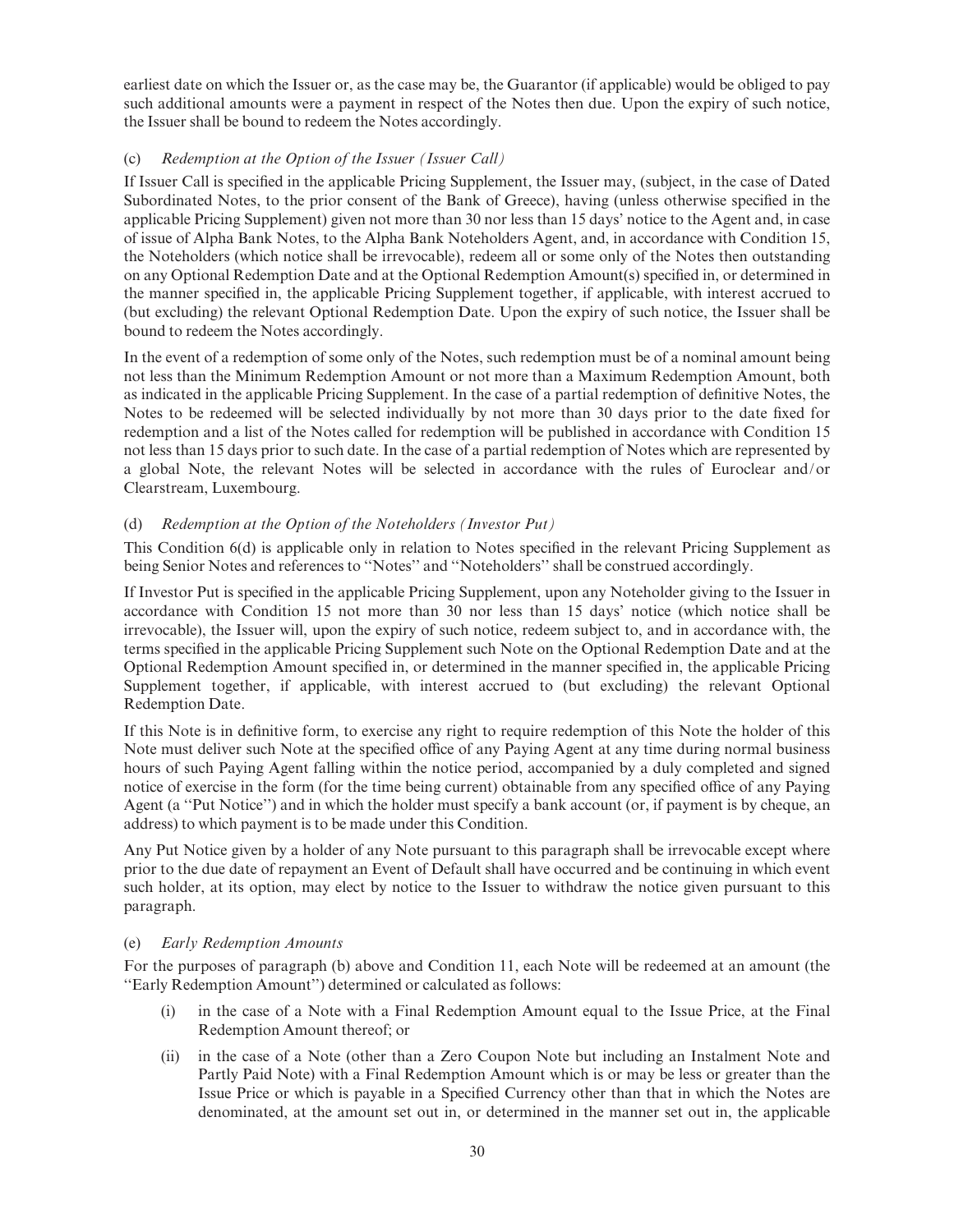Pricing Supplement or, if no such amount or manner is set out in that Pricing Supplement, at their nominal amount; or

- (iii) in the case of a Zero Coupon Note, at an amount (the ''Amortised Face Amount'') equal to the sum of:
	- (A) the Reference Price specified in the applicable Pricing Supplement; and
	- (B) the product of the Accrual Yield specified in the applicable Pricing Supplement (compounded annually) being applied to the Reference Price from (and including) the Issue Date of the first Tranche of the Notes to (but excluding) the date fixed for redemption or (as the case may be) the date upon which such Note becomes due and repayable,

or such other amount as is provided in the applicable Pricing Supplement.

Where such calculation is to be made for a period which is not a whole number of years, it shall be made (i) in the case of a Zero Coupon Note other than a Zero Coupon Note payable in euro, on the basis of a 360-day year consisting of 12 months of 30 days each or (ii) in the case of a Zero Coupon Note payable in euro, on the basis of the actual number of days elapsed divided by 365 (or, if any of the days elapsed falls in a leap year, the sum of  $(x)$ ) the number of those days falling in a leap year divided by 366 and (y) the number of those days falling in a non-leap year divided by 365) or (in either case) on such other calculation basis as may be specified in the applicable Pricing Supplement.

#### (f) Instalments

If the Notes are repayable in instalments, they will be redeemed in the Instalment Amounts and on the Instalment Dates specified in the applicable Pricing Supplement.

#### (g) Partly Paid Notes

Partly Paid Notes will be redeemed, whether at maturity, early redemption or otherwise, in accordance with the provisions of this Condition and the applicable Pricing Supplement.

#### (h) Purchases

The Issuer, the Guarantor (if applicable) or any Subsidiary (as defined in the Agency Agreement) of the Issuer or the Guarantor (if applicable) may (subject, in the case of Dated Subordinated Notes, to the prior consent of the Bank of Greece), at any time purchase Notes (together, in the case of definitive Notes, with all Receipts, Coupons and Talons appertaining thereto) in any manner and at any price. In the case of a purchase by tender, such tender must be made available to all Noteholders alike. Such Notes may be held, reissued, resold or, at the option of the Issuer or the Guarantor, as the case may be, surrendered to any Paying Agent for cancellation.

#### (i) Cancellation

All Notes which are redeemed in full will forthwith be cancelled (together with all unmatured Receipts, Coupons and Talons attached thereto or surrendered therewith at the time of redemption). All Notes so cancelled and the Notes which are purchased and cancelled pursuant to paragraph (h) above (together with all unmatured Receipts, Coupons and Talons attached thereto or delivered therewith) shall be forwarded to the Agent and cannot be reissued or resold.

#### (j) Late Payment on Zero Coupon Notes

If the amount payable in respect of any Zero Coupon Note upon redemption of such Zero Coupon Note pursuant to paragraph (a), (b), (c) or (d) above or upon its becoming due and repayable as provided in Condition 11 is improperly withheld or refused, the amount due and repayable in respect of such Zero Coupon Note shall be the amount calculated as provided in paragraph (e)(iii) above as though the references therein to the date fixed for redemption or the date upon which the Zero Coupon Note becomes due and repayable were replaced by references to the date which is the earlier of:

- (1) the date on which all amounts due in respect of the Zero Coupon Note have been paid; and
- (2) the date on which the full amount of the moneys payable has been received by the Agent and notice to that effect has been given to the Noteholders in accordance with Condition 15.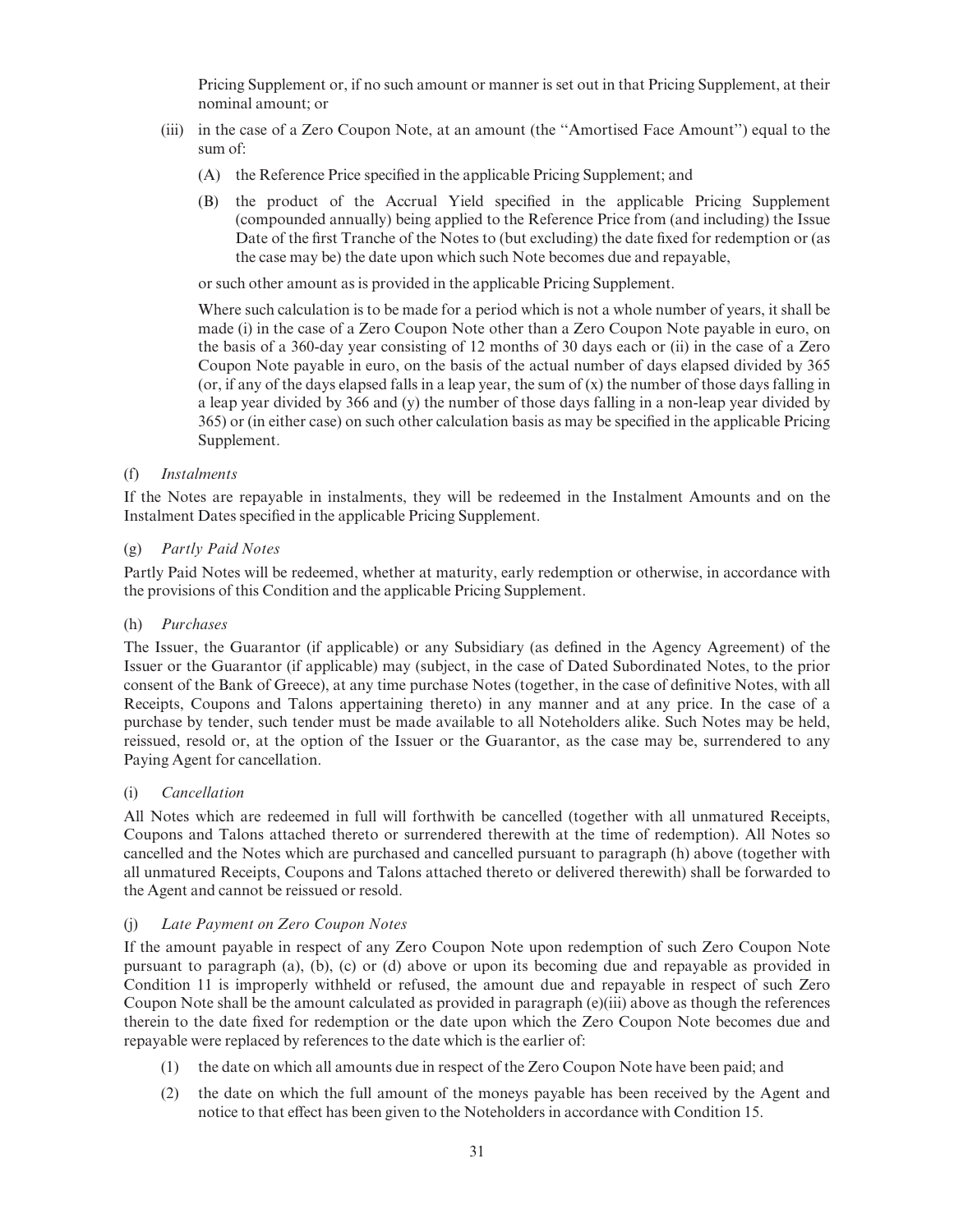## 7. Payments

## (a) Method of Payment

Subject as provided below:

- (i) payments in a Specified Currency other than euro will be made by credit or transfer to an account in the relevant Specified Currency maintained by the payee with, or, at the option of the payee, by a cheque in such Specified Currency drawn on, a bank in the principal financial centre of the country of such Specified Currency (which, if the Specified Currency is Australian dollars or New Zealand dollars, shall be Melbourne or Auckland, respectively); and
- (ii) payments in euro will be made by credit or transfer to a euro account (or any other account to which euro may be credited or transferred) specified by the payee or, at the option of the payee, by a euro cheque.

Payments will be subject in all cases to any fiscal or other laws and regulations applicable thereto in the place of payment, but without prejudice to the provisions of Condition 10.

## (b) Presentation of Notes, Receipts and Coupons

Payments of principal in respect of definitive Notes will (subject as provided below) be made in the manner provided in paragraph (a) above against presentation and surrender (or, in the case of part payment only, endorsement) of definitive Notes and payments of interest in respect of definitive Notes will (subject as provided below) be made as aforesaid against presentation and surrender (or, in the case of part payment only, endorsement) of Coupons, in each case at the specified office of any Paying Agent outside the United States (as referred to below).

Payments of instalments (if any) of principal in respect of definitive Notes, other than the final instalment, will (subject as provided below) be made in the manner provided in (a) above against presentation and surrender (or, in the case of part payment of any sum due, endorsement) at the specified office of any Paying Agent of the relevant Receipt in accordance with the preceding paragraph. Payment of the final instalment will be made in the manner provided in (a) above only against surrender (or, in the case of part payment of any sum due, endorsement) of the relevant Note. Each Receipt must be presented for payment of the relevant instalment together with the definitive Note to which it appertains. Receipts presented without the definitive Note to which they appertain do not constitute valid obligations of the Issuer. Upon the date on which any definitive Note becomes due and repayable, unmatured Receipts (if any) appertaining thereto (whether or not attached) shall become void and no payment shall be made in respect thereof.

Fixed Rate Notes in definitive form (other than Dual Currency Notes or Index Linked Notes) should be presented for payment together with all unmatured Coupons appertaining thereto (which expression shall for this purpose include Coupons falling to be issued on exchange of matured Talons) failing which the amount of any missing unmatured Coupon (or, in the case of payment not being made in full, the same proportion of the amount of such missing unmatured Coupon as the sum so paid bears to the sum due) will be deducted from the sum due for payment. Each amount of principal so deducted will be paid in the manner mentioned above against presentation and surrender (or, in the case of part payment only, endorsement) of the relative missing Coupon at any time before the expiry of ten years after the Relevant Date (as defined in Condition 10) in respect of such principal (whether or not such Coupon would otherwise have become void under Condition 14) or, if later, five years from the date on which such Coupon would otherwise have become due but in no event thereafter. Upon any Fixed Rate Note in definitive form becoming due and repayable prior to its Maturity Date, all unmatured Talons (if any) appertaining thereto will become void and no further Coupons will be issued in respect thereof.

Upon the date on which any Floating Rate Note, Dual Currency Note or Index Linked Interest Note in definitive form becomes due and repayable, unmatured Coupons and Talons (if any) relating thereto (whether or not attached) shall become void and no payment or, as the case may be, exchange for further Coupons shall be made in respect thereof.

If the due date for redemption of any definitive Note is not an Interest Payment Date, interest (if any) accrued in respect of such Note from (and including) the preceding Interest Payment Date or, as the case may be, the Interest Commencement Date shall be payable only against surrender of the relevant definitive Note.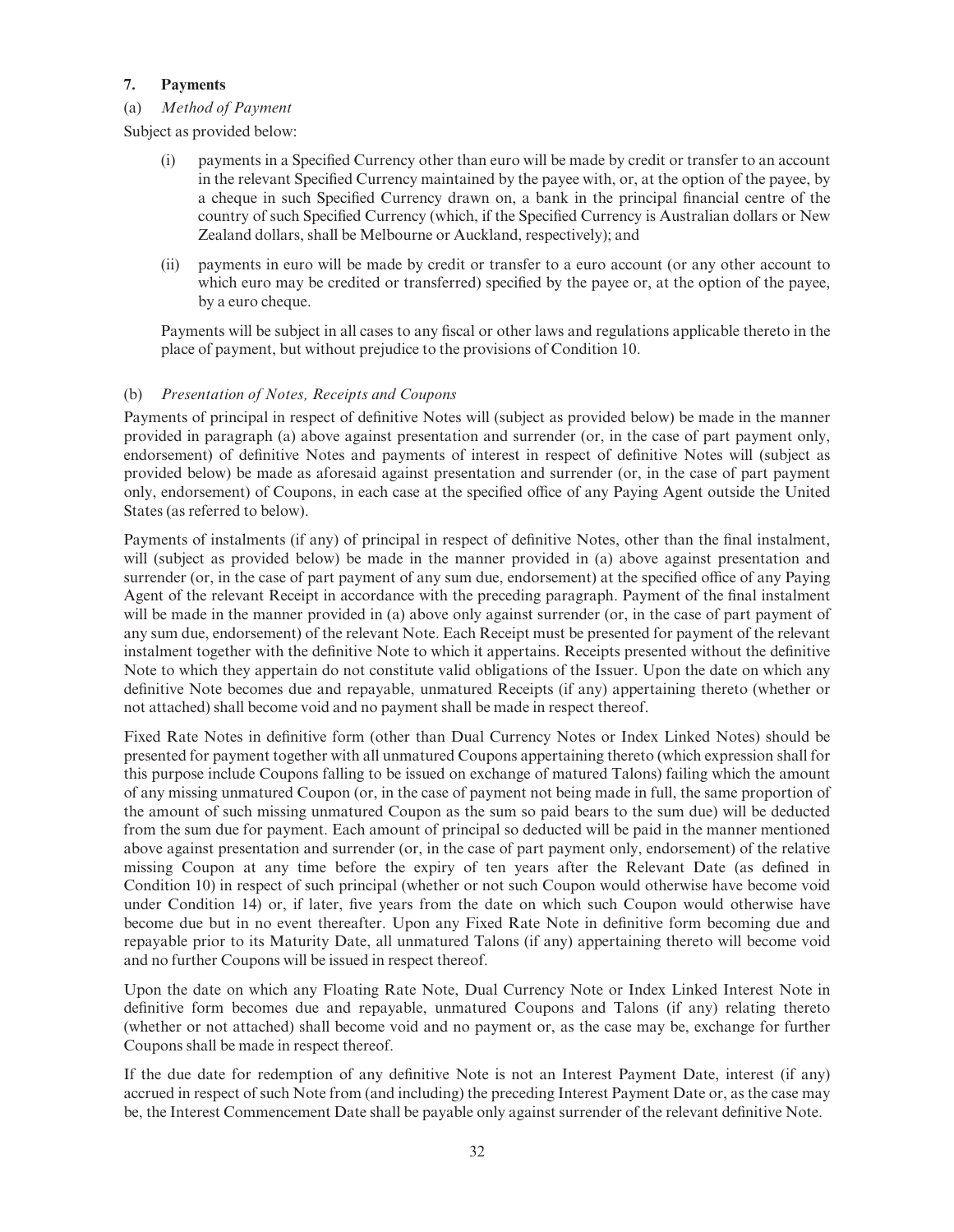Payments of principal and interest (if any) in respect of Notes represented by any global Note will (subject as provided below) be made in the manner speci¢ed above in relation to de¢nitive Notes and otherwise in the manner specified in the relevant global Note against presentation or surrender (or, in the case of part payment only, endorsement), as the case may be, of such global Note at the specified office of any Paying Agent outside the United States. A record of each payment made against presentation or surrender of such global Note, distinguishing between any payment of principal and any payment of interest, will be made on such global Note by the Paying Agent to which it was presented and such record shall be *prima facie* evidence that the payment in question has been made.

The holder of the relevant global Note shall be the only person entitled to receive payments in respect of Notes represented by such global Note and the Issuer will be discharged by payment to, or to the order of, the holder of such global Note in respect of each amount so paid. Each of the persons shown in the records of Euroclear or Clearstream, Luxembourg as the beneficial holder of a particular nominal amount of Notes represented by such Global Note must look solely to Euroclear or Clearstream, Luxembourg, as the case may be, for his share of each payment so made by the Issuer, or to the order of, the holder of the relevant global Note. No person other than the holder of the relevant global Note shall have any claim against the Issuer in respect of any payments due in respect of the Notes represented by such global Note.

Payments of principal and/or interest in respect of the Notes will be made at the specified office of a Paying Agent in the United States (which expression, as used herein, means the United States of America (including the States and the District of Columbia, its territories, its possessions and other areas subject to its jurisdiction)) if:

- (i) the Issuer has appointed Paying Agents with specified offices outside the United States with the reasonable expectation that such Paying Agents would be able to make payment at such specified offices outside the United States of the full amount of principal and interest on the Notes in the manner provided above when due;
- (ii) payment of the full amount of such principal and interest at such specified offices outside the United States is illegal or effectively precluded by exchange controls or other similar restrictions on the full payment or receipt of principal and interest; and
- (iii) such payment is then permitted under United States law without involving, in the opinion of the Issuer, adverse tax consequences to the Issuer or the Guarantor (if applicable).

#### (c) Redenomination

Where Redenomination is specified in the applicable Pricing Supplement as being applicable, the Issuer may, without the consent of the Noteholders, the Receiptholders or the Couponholders, on giving prior notice to the Agent, Euroclear and Clearstream, Luxembourg and at least 30 days' prior notice to the Noteholders in accordance with Condition 15, elect that, with effect from the Redenomination Date specified in the notice, the Notes shall be redenominated in euro.

The election will have effect as follows:

- (i) the Notes and the Receipts shall be deemed to be redenominated into euro in the denomination of euro 0.01 with a principal amount for each Note and Receipt equal to the principal amount of that Note or Receipt in the Specified Currency, converted into euro at the Established Rate, provided that, if the Issuer determines, with the agreement of the Agent, that the then market practice in respect of the redenomination into euro of internationally offered securities is different from the provisions specified above, such provisions shall be deemed to be amended so as to comply with such market practice and the Issuer shall promptly notify the Noteholders, the stock exchange (if any) on which the Notes may be listed and the Paying Agents of such deemed amendments;
- (ii) save to the extent that an Exchange Notice has been given in accordance with paragraph (iv) below, the amount of interest due in respect of the Notes will be calculated by reference to the aggregate principal amount of Notes presented (or, as the case may be, in respect of which Coupons are presented) for payment by the relevant holder and the amount of such payment shall be rounded down to the nearest euro 0.01;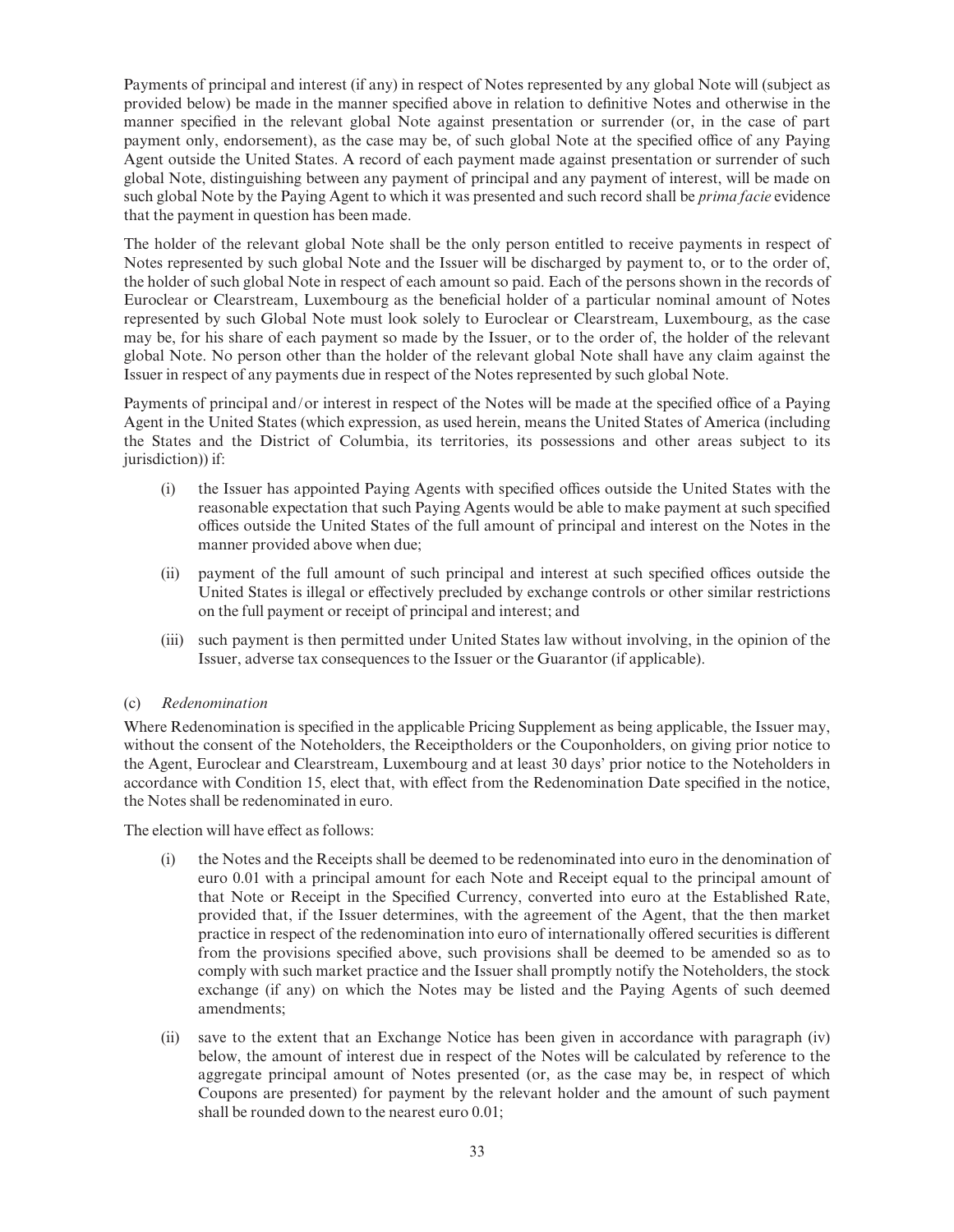- (iii) if definitive Notes are required to be issued after the Redenomination Date, they shall be issued at the expense of the Issuer in the denominations of euro 1,000, euro 10,000, euro 100,000 and (but only to the extent of any remaining amounts less than euro 1,000 or such smaller denominations as the Agent may approve) euro 0.01 and such other denominations as the Agent shall determine and notify to the Noteholders;
- $(iv)$  if issued prior to the Redenomination Date, all unmatured Coupons denominated in the Specified Currency (whether or not attached to the Notes) will become void with effect from the date on which the Issuer gives notice (the ''Exchange Notice'') that replacement euro-denominated Notes, Receipts and Coupons are available for exchange (provided that such securities are so available) and no payments will be made in respect of them. The payment obligations contained in any Notes and Receipts so issued will also become void on that date although those Notes and Receipts will continue to constitute valid exchange obligations of the Issuer. New eurodenominated Notes, Receipts and Coupons will be issued in exchange for Notes, Receipts and Coupons denominated in the Specified Currency in such manner as the Agent may specify and as shall be notified to the Noteholders in the Exchange Notice. No Exchange Notice may be given less than 15 days prior to any date for payment of principal or interest on the Notes;
- (v) after the Redenomination Date, all payments in respect of the Notes, the Receipts and the Coupons, other than payments of interest in respect of periods commencing before the Redenomination Date, will be made solely in euro as though references in the Notes to the Specified Currency were to euro. Payments will be made in euro by credit or transfer to a euro account (or any other account to which euro may be credited or transferred) specified by the payee or, at the option of the payee, by a euro cheque;
- (vi) if the Notes are Fixed Rate Notes and interest for any period ending on or after the Redenomination Date is required to be calculated for a period ending other than on an Interest Payment Date, it will be calculated by applying the Rate of Interest to each Specified Denomination, multiplying such sum by the applicable Fixed Day Count Fraction specified in the applicable Pricing Supplement, and rounding the resultant figure to the nearest sub-unit of the relevant Specified Currency, half of any such sub-unit being rounded upwards or otherwise in accordance with applicable market convention;
- (vii) if the Notes are Floating Rate Notes, any applicable changes to the provisions relating to interest will be specified in the applicable Pricing Supplement; and
- (viii) such other changes shall be made to these Terms and Conditions as the Issuer may decide, after consultation with the Agent, and as may be specified in the notice, to conform them to conventions then applicable to instruments denominated in euro or to enable the Notes to be consolidated with one or more issues of other notes, whether or not originally denominated in the Specified Currency or euro.

#### (d) Exchange

Where Exchange is specified in the applicable Pricing Supplement as being applicable, the Issuer may, without the consent of the Noteholders, the Receiptholders or the Couponholders, on giving prior notice to the Agent, the Alpha Bank Noteholders Agent (in case of issue of Alpha Bank Notes), Euroclear and Clearstream, Luxembourg and not less than 30 days' prior notice to the Noteholders in accordance with Condition 15, elect that, with effect from the Redenomination Date specified in the notice, the Notes shall be exchangeable for notes expressed to be denominated in euro in accordance with such arrangements as the Issuer may decide, after consultation with the Agent, and as may be specified in the notice, including arrangements under which Receipts and Coupons unmatured at the date so specified become void.

#### (e) Consolidation

Where Consolidation is specified in the applicable Pricing Supplement as being applicable, the Issuer may also from time to time, without the consent of the Noteholders, Couponholders or Receiptholders, on giving prior notice to the Agent, the Alpha Bank Noteholders Agent (in case of issue of Alpha Bank Notes), Euroclear and Clearstream, Luxembourg and not less than 30 days' prior notice to the Noteholders in accordance with Condition 15, consolidate the Notes, with effect from the Redenomination Date specified in the notice, with one or more issues of other notes (''Other Notes'') issued by it, whether or not originally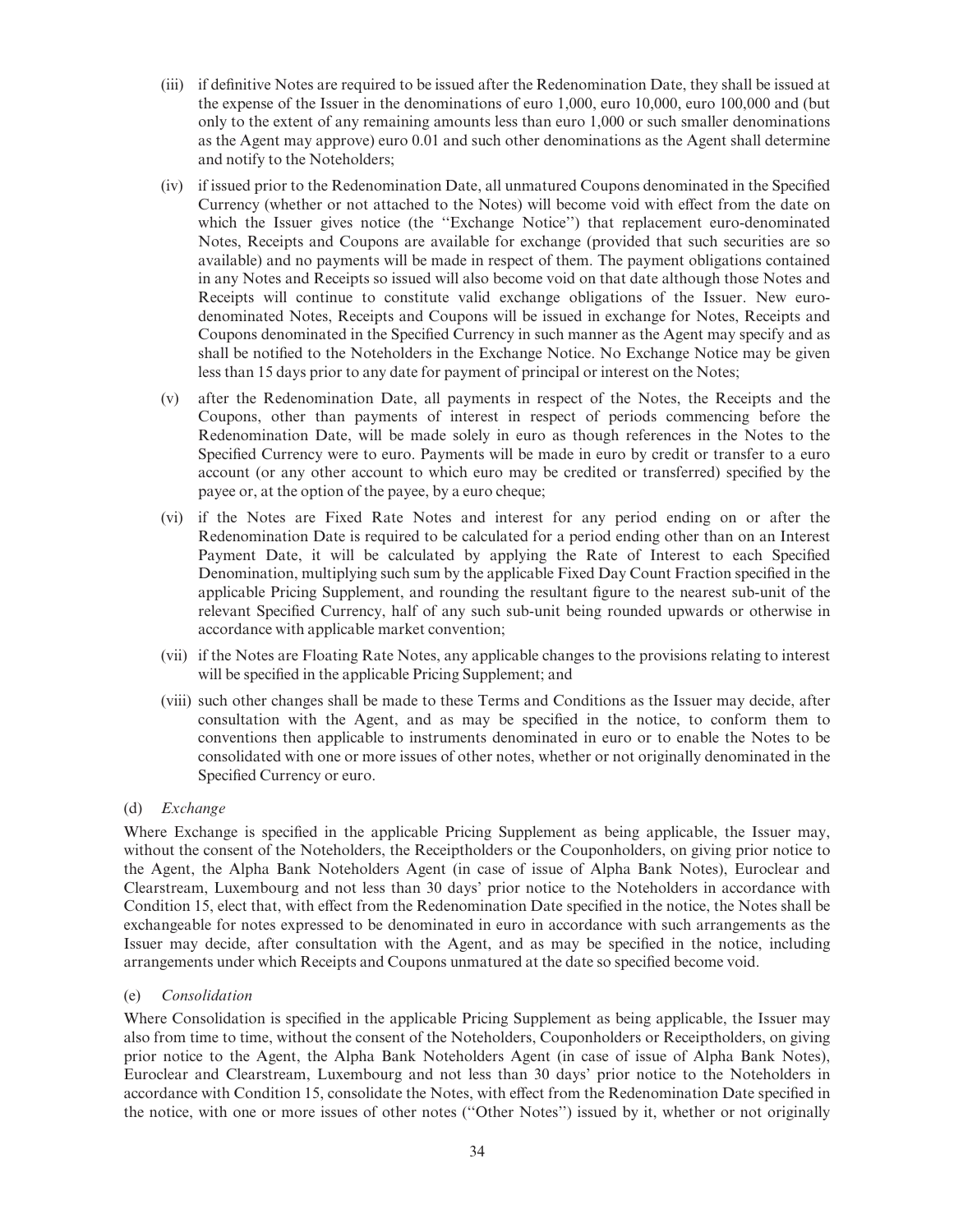issued in the relevant currency or euro, provided that such Other Notes have been redenominated into euro (if not originally denominated in euro) and otherwise have, in respect of all periods subsequent to such consolidation, the same or substantially the same terms and conditions as the Notes.

The Issuer may exercise its right referred to above if it determines, in consultation with the Agent, that the Notes and Other Notes which it proposes to consolidate will, with effect from their consolidation:

- (i) be cleared and settled on an interchangeable basis with the same International Securities Identification Number through each Relevant Clearing System through which the Notes or the relevant Other Notes were cleared and settled immediately prior to consolidation; and
- (ii) be listed on at least one European stock exchange on which debt obligations issued in the euromarkets are then customarily listed and on which either the Notes or the relevant Other Notes were listed immediately prior to consolidation.

#### (f) De¢nitions

In this Condition, the following expressions have the following meanings:

''Established Rate'' means the rate for the conversion of the Speci¢ed Currency (including compliance with rules relating to roundings in accordance with applicable European Community regulations) into euro established by the Council of the European Union pursuant to Article  $109(1)(4)$  of the Treaty;

''Redenomination Date'' means (in the case of interest bearing Notes) any date for payment of interest under the Notes or (in the case of Zero Coupon Notes) any date, in each case specified by the Issuer in the notice given to the Noteholders pursuant to paragraph (c) or, as the case may be, (d) above, and which falls on or after the date on which the country of the Specified Currency first participates in the third stage of European economic and monetary union; and

''Relevant Clearing System'' means:

- (i) Euroclear and Clearstream, Luxembourg;
- (ii) any clearing system which is a central securities depositary for the Notes or the relevant Other Notes; and
- (iii) the principal clearing system (if any) in the country of the original currency of denomination of the Notes or the relevant Other Notes if the Notes or the relevant Other Notes were clearing and settling in such clearing system immediately prior to consolidation.

#### (g) Payment Day

If the date for payment of any amount in respect of any Note, Receipt or Coupon is not a Payment Day, the holder thereof shall not be entitled to payment until the next following Payment Day in the relevant place and shall not be entitled to further interest or other payment in respect of such delay. For these purposes, unless otherwise specified in the applicable Pricing Supplement, "Payment Day" means any day which (subject to Condition 14) is:

- (i) a day on which commercial banks and foreign exchange markets settle payments and are open for general business (including dealing in foreign exchange and foreign currency deposits) in:
	- (a) the relevant place of presentation;
	- (b) London;
	- (c) any Additional Financial Centre speci¢ed in the applicable Pricing Supplement; and
- (ii) either  $(1)$  in relation to any sum payable in a Specified Currency other than euro, a day on which commercial banks and foreign exchange markets settle payments and are open for general business (including dealing in foreign exchange and foreign currency deposits) in the principal financial centre of the country of the relevant Specified Currency (if other than the place of presentation, London and any Additional Financial Centre) and which if the Specified Currency is Australian dollars or New Zealand dollars shall be Melbourne or Auckland, respectively or (2) in relation to any sum payable in euro, a day on which the TARGET System is open.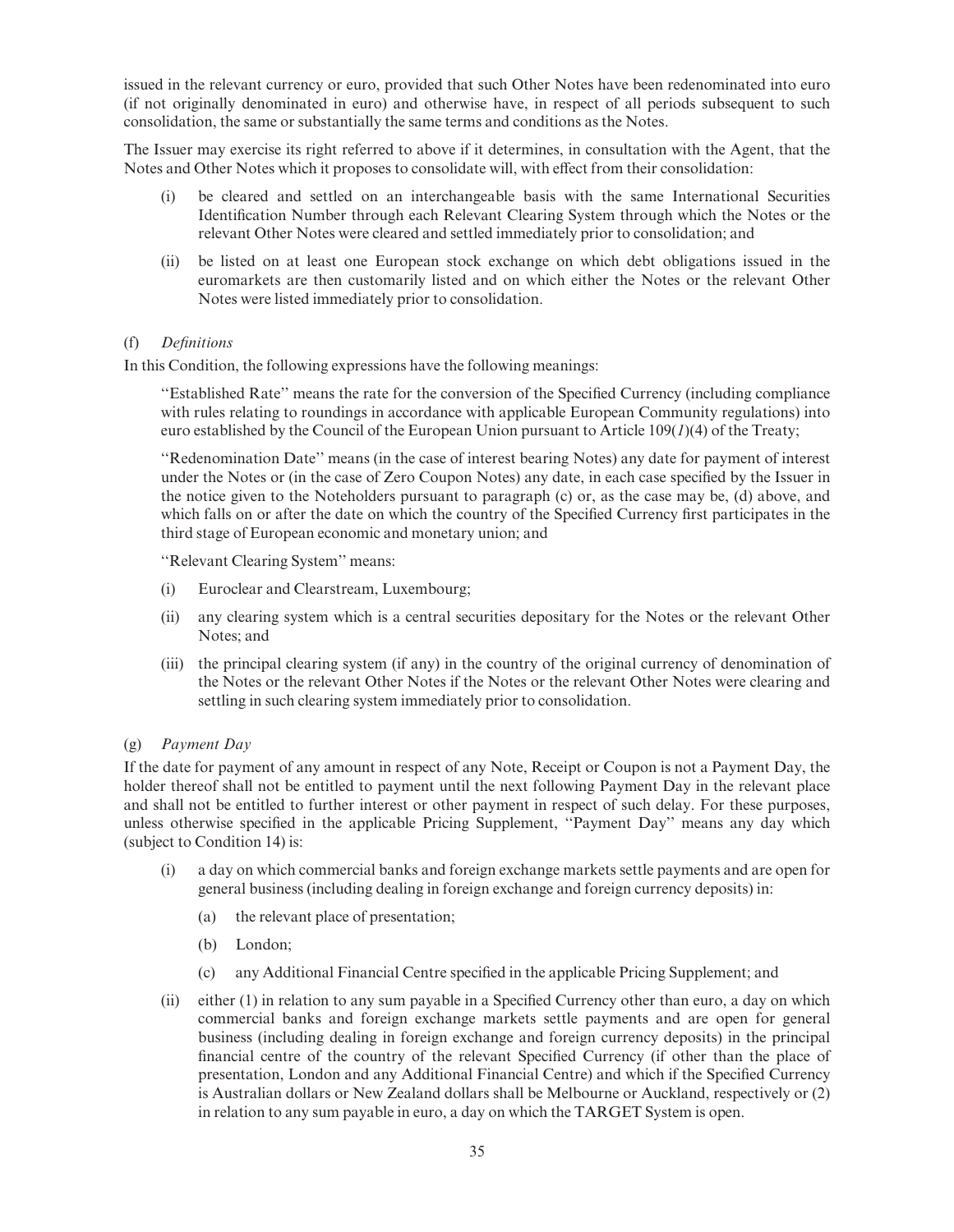#### (h) Interpretation of Principal and Interest

Any reference in these Terms and Conditions to principal in respect of the Notes shall be deemed to include, as applicable:

- (i) any additional amounts which may be payable with respect to principal under Condition 10;
- (ii) the Final Redemption Amount of the Notes;
- (iii) the Early Redemption Amount of the Notes;
- (iv) the Optional Redemption Amount(s) (if any) of the Notes;
- (v) in relation to Notes redeemable in instalments, the Instalment Amounts;
- (vi) in relation to Zero Coupon Notes, the Amortised Face Amount (as defined in Condition  $6(e)$ ); and
- (vii) any premium and any other amounts (other than interest) which may be payable by the Issuer under or in respect of the Notes.

Any reference in these Terms and Conditions to interest in respect of the Notes shall be deemed to include, as applicable, any additional amounts which may be payable with respect to interest under Condition 10.

## 8. Agent and Paying Agents

The names of the initial Agent and the other initial Paying Agents and their initial specified offices are set out below.

The Issuer and, if applicable, the Guarantor is/are entitled to vary or terminate the appointment of any Paying Agent and/or appoint additional or other Paying Agents and/or approve any change in the specified office through which any Paying Agent acts, provided that:

- (i) so long as the Notes are listed on any stock exchange, there will at all times be a Paying Agent with a specified office in such place as may be required by the rules and regulations of the relevant stock exchange (or any other relevant authority);
- (ii) there will at all times be a Paying Agent with a specified office in a city in continental Europe;
- (iii) there will at all times be an Agent; and
- (iv) the Issuer undertakes that it will ensure it maintains a Paying Agent in a Member State of the European Union that is not obliged to withhold or deduct tax pursuant to European Council Directive 2003/48/EC or any other Directive implementing the conclusions of the ECOFIN meeting of 26–27 November 2000 or any law implementing or complying with, or introduced in order to conform to, such Directive.

In addition, the Issuer shall forthwith appoint a Paying Agent having a specified office in New York City in the circumstances described in the final paragraph of Condition 7(b). Any variation, termination, appointment or change shall only take effect (other than in the case of insolvency, when it shall be of immediate effect) after not less than 30 nor more than 45 days' prior notice thereof shall have been given to the Alpha Bank Noteholders Agent (in case of issue of Alpha Bank Notes) and the Noteholders in accordance with Condition 15 provided that no such variation, termination, appointment or change shall take effect (except in the case of insolvency) within 15 days before or after any Interest Payment Date.

#### 9. Exchange of Talons

On and after the Interest Payment Date on which the final Coupon comprised in any Coupon sheet matures, the Talon (if any) forming part of such Coupon sheet may be surrendered at the specified office of the Agent or any other Paying Agent in exchange for a further Coupon sheet including (if such further Coupon sheet does not include Coupons to (and including) the final date for the payment of interest due in respect of the Notes to which it appertains) a further Talon, subject to the provisions of Condition 14. Each Talon shall, for the purposes of these Terms and Conditions, be deemed to mature on the Interest Payment Date on which the final Coupon comprised in the relative Coupon sheet matures.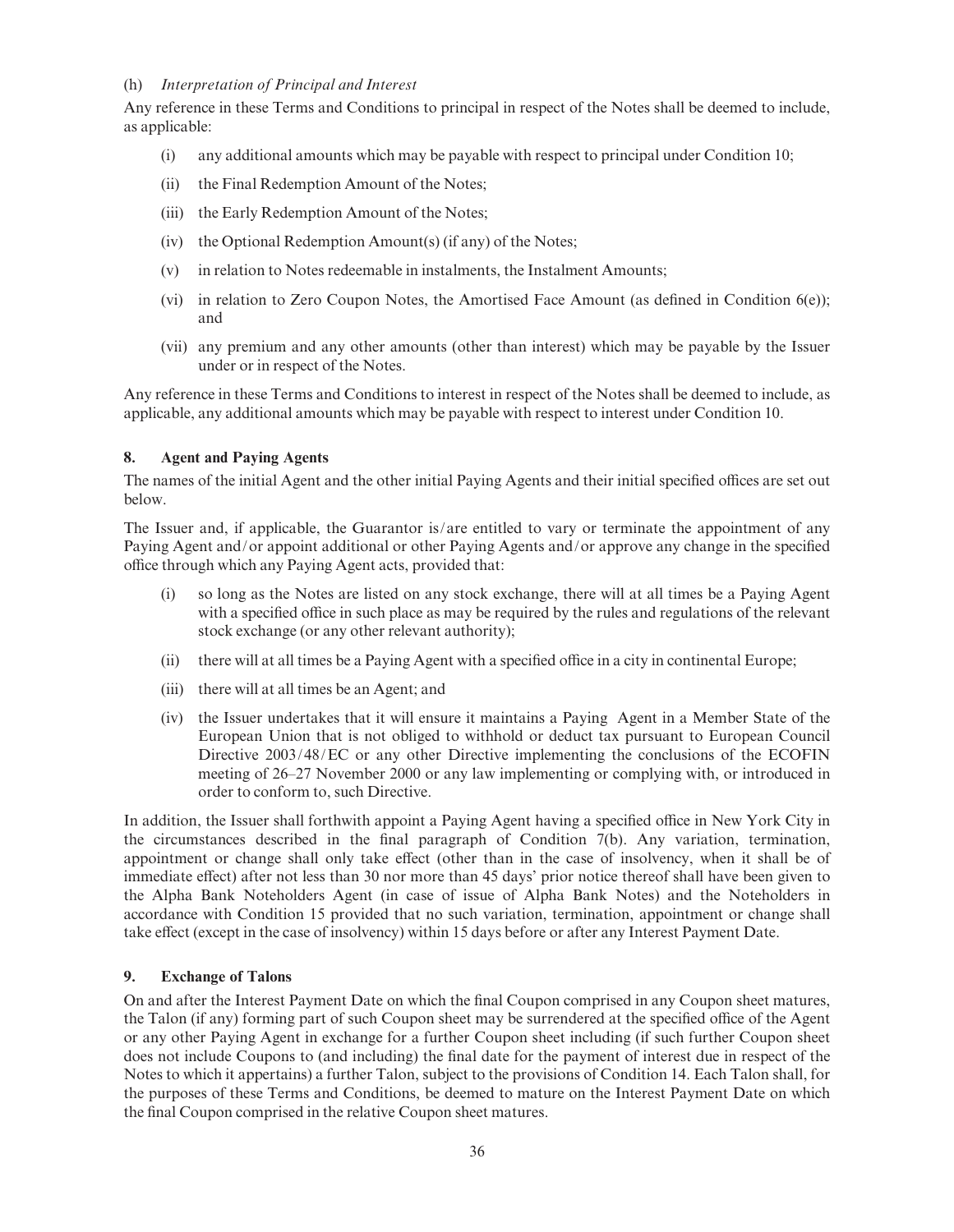# 10. Taxation

All amounts of principal, premium and interest in respect of the Notes, Receipts and Coupons payable by or on behalf of the Issuer or the Guarantor (if applicable) shall be made free and clear of, and without withholding or deduction for or on account of, any present or future taxes, duties, assessments or governmental charges of whatever nature imposed, collected, withheld, assessed or levied by or on behalf of, in the case of Alpha PLC, the United Kingdom or, in the case of Alpha Bank, the Hellenic Republic and, in the case of Alpha Bank issuing or guaranteeing Notes through a branch situated in a jurisdiction other than the Hellenic Republic, the jurisdiction where such branch is situated and, in the case of Alpha Bank guaranteeing Notes issued by Alpha PLC, the United Kingdom or, in each case, any political subdivision thereof or any authority or agency therein or thereof having power to tax, unless such withholding or deduction of such taxes, duties, assessments or governmental charges is required by law. In such event, the Issuer or, as the case may be, the Guarantor shall pay such additional amounts as may be necessary in order that the net amounts received by the holders of the Notes, Receipts or Coupons after such withholding or deduction shall equal the respective amounts which would otherwise have been receivable in respect of the Notes, Receipts or Coupons, as the case may be, in the absence of such withholding or deduction; except that no such additional amounts shall be payable in respect of any Note, Receipt or Coupon:

- (i) presented for payment by or on behalf of, a Noteholder, Receiptholders or Couponholder who is liable to such taxes, duties, assessments or governmental charges in respect of such Note, Receipt or Coupon by reason of his having some connection with the jurisdiction by which such taxes, duties, assessments or charges have been imposed, levied, collected, withheld or assessed other than the mere holding of such Note, Receipt or Coupon; or
- (ii) presented for payment more than 30 days after the Relevant Date (as de¢ned below), except to the extent that the relevant Noteholder, Receiptholders or Couponholder would have been entitled to such additional amounts on presenting the same for payment on the expiry of such period of 30 days; or
- (iii) where such withholding or deduction is imposed on a payment to an individual and is required to be made pursuant to European Council Directive 2003/48/EC or any other Directive implementing the conclusions of the ECOFIN Council meeting of 26-27 November 2000 on the taxation of savings income or any law implementing or complying with, or introduced in order to conform to, such Directive; or
- (iv) presented for payment by or on behalf of a Noteholder, Receiptholder or Couponholder who would have been able to avoid such withholding or deduction by presenting the relevant Note, Receipt or Coupon to another Paying Agent in a member state of the European Union; or
- (v) presented for payment by or on behalf of a Noteholder who would not be liable or subject to such withholding or deduction if it were to comply with a statutory requirement or to make a declaration of non-residence or other similar claim for exemption and fails to do so.

For the purposes of these Terms and Conditions, the ''Relevant Date'' means, in respect of any payment, the date on which such payment first becomes due and payable, but if the full amount of the moneys payable has not been received by the Agent on or prior to such due date, it means the first date on which, the full amount of such moneys having been so received, notice to that effect is duly given to the Noteholders in accordance with Condition 15.

# 11. Events of Default

# (1) Senior Notes

This Condition 11(1) is applicable only in relation to Notes specified in the relevant Pricing Supplement as being Senior Notes and references to ''Notes'' and ''Noteholders'' shall be construed accordingly.

- (a) Unless otherwise speci¢ed in the relevant Pricing Supplement, the following events or circumstances (each an ''Event of Default'') shall be acceleration events in relation to the Notes, namely:
	- (i) the Issuer fails to pay any amount of principal or interest in respect of the Notes on the due date for payment thereof and such failure continues for a period of 14 days; or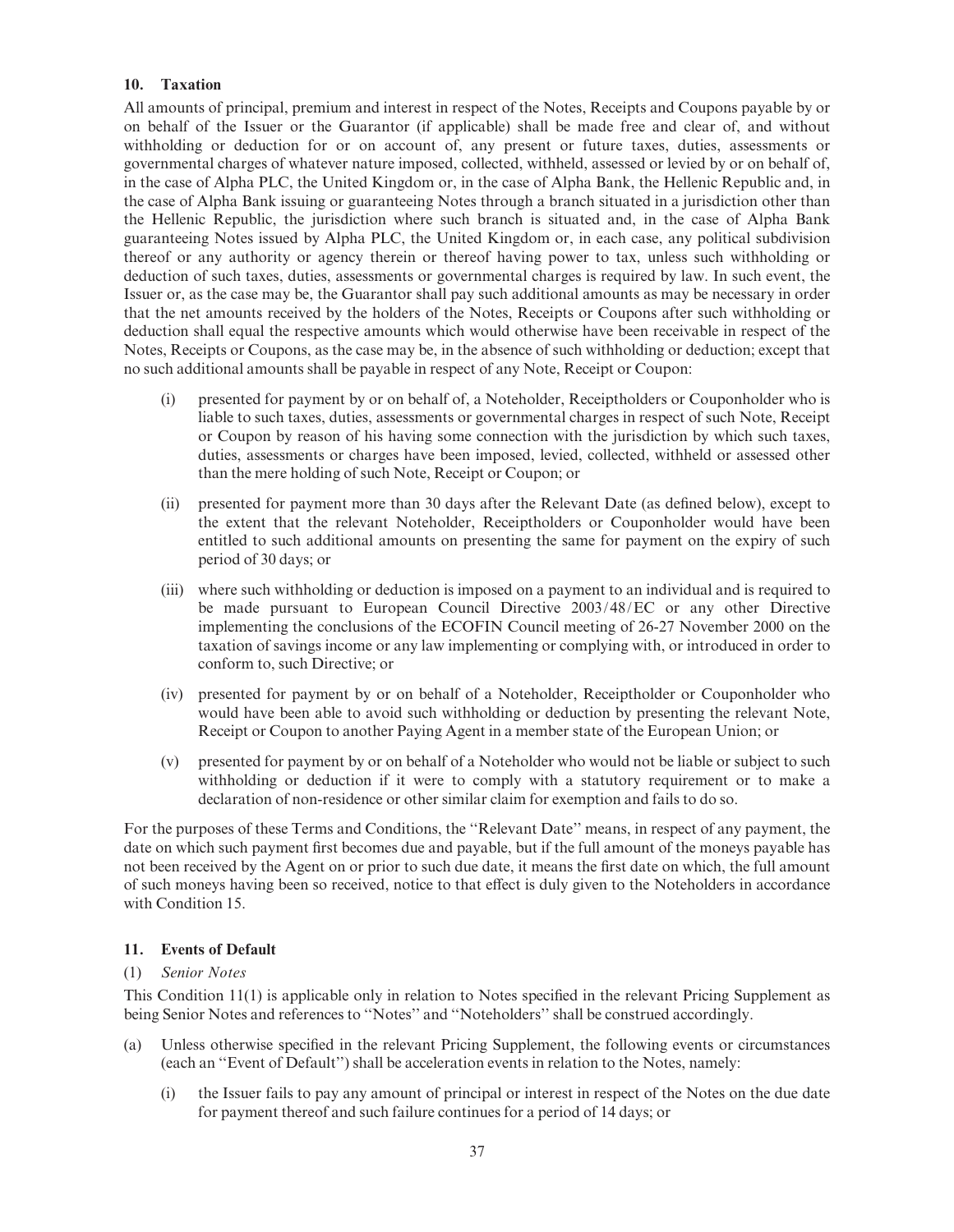- (ii) the Issuer or, if applicable, the Guarantor defaults in the performance or observance of any of its other obligations under or in respect of the Notes, Receipts or Coupons and such default remains unremedied for 30 days after written notice thereof has been delivered by a Noteholder to the Issuer or the Guarantor, as the case may be, requiring the same to be remedied; or
- (iii) the repayment of any indebtedness owing by the Issuer or, if applicable, the Guarantor or any Material Subsidiary is accelerated by reason of default and such acceleration has not been rescinded or annulled, or the Issuer or, if applicable, the Guarantor or any Material Subsidiary defaults (after whichever is the longer of any originally applicable period of grace and 14 days after the due date) in any payment of any indebtedness or in the honouring of any guarantee or indemnity in respect of any indebtedness provided that no such event shall constitute an Event of Default unless the indebtedness whether alone or when aggregated with other indebtedness relating to all (if any) other such events which shall have occurred and be continuing shall exceed US\$10,000,000 (or its equivalent in any other currency or currencies); or
- (iv) any order shall be made by any competent court or resolution passed for the winding up or dissolution of the Issuer or, if applicable, the Guarantor or any Material Subsidiary (other than for the purpose of amalgamation, merger or reconstruction (1) on terms approved by an Extraordinary Resolution of the Noteholders or (2) in the case of a Material Subsidiary whereby the undertaking and the assets of the Material Subsidiary are transferred to or otherwise vested in Alpha Bank or another of its Subsidiaries); or
- (v) the Issuer or, if applicable, the Guarantor or any Material Subsidiary shall cease to carry on the whole or substantially the whole of its business (other than for the purpose of an amalgamation, merger or reconstruction (1) on terms approved by an Extraordinary Resolution of the Noteholders or (2) in the case of a Material Subsidiary whereby the undertaking and the assets of the Material Subsidiary are transferred to or otherwise vested in Alpha Bank or another of its Subsidiaries); or
- (vi) the Issuer or, if applicable, the Guarantor or any Material Subsidiary shall stop payment or shall be unable to, or shall admit inability to, pay its debts as they fall due, or shall be adjudicated or found bankrupt or insolvent by a court of competent jurisdiction or shall make a conveyance or assignment for the benefit of, or shall enter into any composition or other arrangement with, its creditors generally; or
- (vii) a receiver, trustee or other similar official shall be appointed in relation to the Issuer or, if applicable, the Guarantor or any Material Subsidiary or in relation to the whole or over half of the assets of the Issuer or, if applicable, the Guarantor or any Material Subsidiary or an interim supervisor of Alpha Bank is appointed by the Bank of Greece or an encumbrancer shall take possession of the whole or over half of the assets of the Issuer or, if applicable, the Guarantor or any Material Subsidiary, or a distress or execution or other process shall be levied or enforced upon or sued out against the whole or a substantial part of the assets of the Issuer or, if applicable, the Guarantor and in any of the foregoing cases it or he shall not be discharged within 60 days; or
- (viii) the Issuer or, if applicable, the Guarantor or any Material Subsidiary sells, transfers, lends or otherwise disposes of the whole or a major part of its undertaking or assets (including shareholdings in its Subsidiaries or associated companies) and such disposal is substantial in relation to the assets of the Issuer or Alpha Bank and its Subsidiaries as a whole, other than selling, transferring, lending or otherwise disposing on an arm's length basis, or of any present or future undertakings or assets (including uncalled capital), receivables, remittances or the payment rights of the Issuer, Alpha Bank or any Material Subsidiary pursuant to any securitisation or like arrangement in accordance with normal market practice;
- $(ix)$  with respect to any Notes issued by Alpha PLC, the Guarantee is not in full force and effect.

For the purposes of this Condition 11(1)(a) ''Material Subsidiary'' means at any time any Subsidiary of Alpha Bank:

(i) whose pro¢ts or (in the case of a Subsidiary which has subsidiaries) consolidated pro¢ts, before taxation and extraordinary items or before taxation and after extraordinary items as shown by its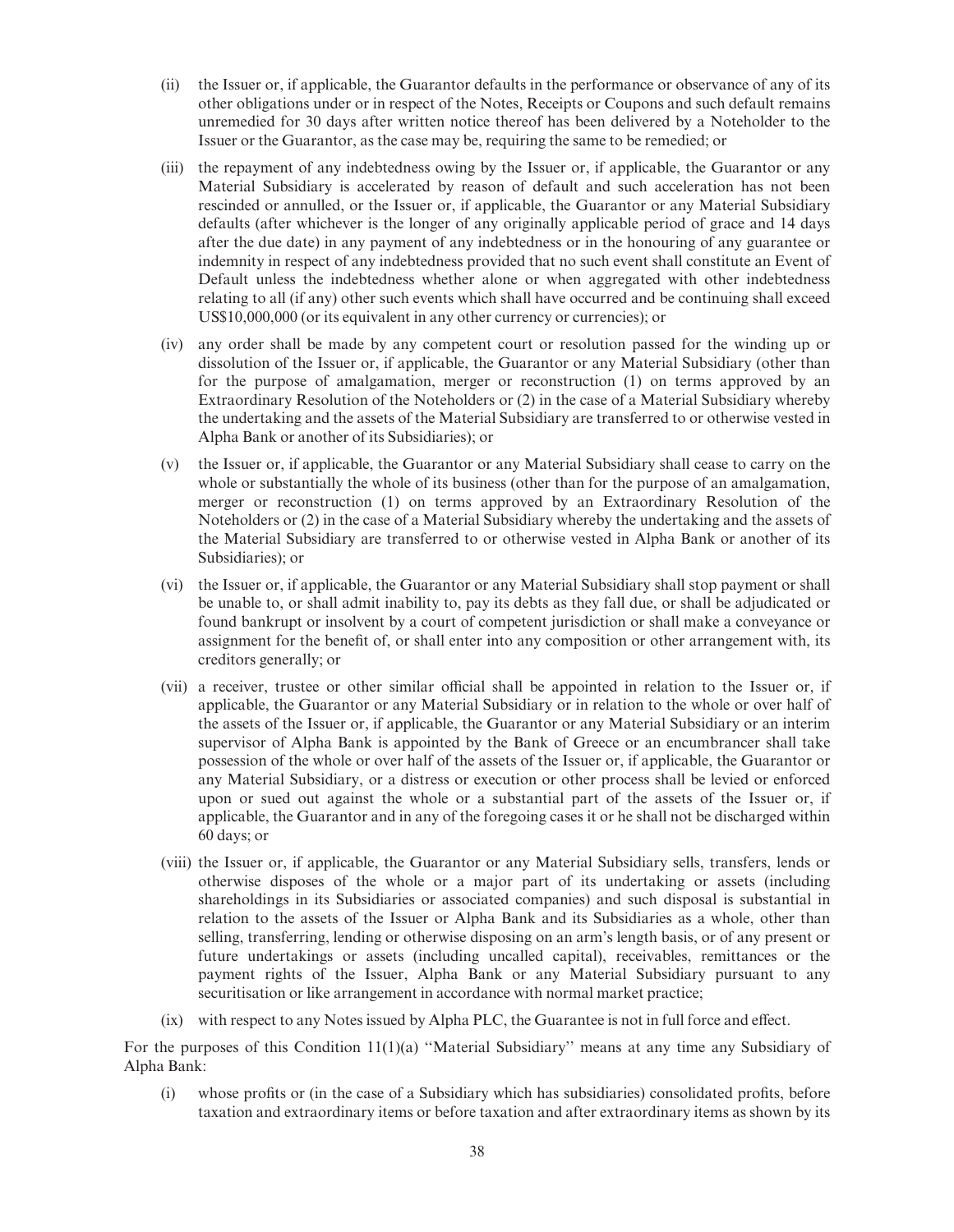latest audited profit and loss account are at least 15 per cent. of the consolidated profits before taxation and extraordinary items of Alpha Bank and its Subsidiaries as shown by the latest published audited consolidated pro¢t and loss account of Alpha Bank and its Subsidiaries; or

- (ii) whose gross assets or (in the case of a Subsidiary which has subsidiaries) gross consolidated assets as shown by its latest audited balance sheet are at least 15 per cent. of the gross consolidated assets of Alpha Bank and its Subsidiaries as shown by the then latest published audited consolidated balance sheet of Alpha Bank and its Subsidiaries; or
- (iii) to which is transferred the whole or substantially the whole of the assets and undertaking of a Subsidiary which immediately prior to such transfer is a Material Subsidiary provided that, in such a case, the Subsidiary so transferring its assets and undertaking shall thereupon cease to be a Material Subsidiary.
- (b) If any Event of Default shall occur and be continuing in relation to any Note, any Noteholder may, by written notice to the Issuer at the specified office of the Agent, declare that such Note shall be forthwith due and payable, whereupon the same shall become immediately due and payable at its Early Redemption Amount as may be specified in or determined in accordance with the relevant Pricing Supplement, together (if appropriate) with interest accrued to (but excluding) the date of redemption.

# (2) Dated Subordinated Notes

This Condition 11(2) is applicable only in relation to Notes specified in the relevant Pricing Supplement as being Dated Subordinated Notes and any references to ''Notes'' or ''Noteholders'' shall be construed accordingly. The events specified below are both "Subordinated Default Events":

- (a) If default is made in the payment of any amount due in respect of the Notes on the due date and such default continues for a period of 7 days, any Noteholder may institute proceedings for the winding up of the Issuer.
- (b) If, otherwise than for the purposes of a reconstruction or amalgamation on terms previously approved by Extraordinary Resolution of the Noteholders, an order is made or an effective resolution is passed for the winding up of the Issuer, any Noteholder may, by written notice to the Agent, declare such Note to be due and payable whereupon the same shall become immediately due and payable at its Early Redemption Amount as may be specified in or determined in accordance with the relevant Pricing Supplement, together (if appropriate) with interest accrued to (but excluding) the date of redemption unless such Subordinated Default Event shall have been remedied prior to receipt of such notice by the Agent.

### 12. Meetings of Noteholders, Modification and Waiver

Without prejudice to the provisions on the meetings of the Alpha Bank Noteholders, included in Condition 17 below, the Agency Agreement contains provisions (which shall have effect as if incorporated herein) for convening meetings of the Noteholders to consider any matter affecting their interests, including (without limitation) the modification by Extraordinary Resolution (as defined in the Agency Agreement) of these Terms and Conditions. An Extraordinary Resolution passed at any meeting of the Noteholders will be binding on all Noteholders whether or not they are present at the meeting, and on all holders of Coupons or Receipts relating to the Notes.

The Agent and the Issuer may agree, without the consent of the Noteholders, Receiptholders or Couponholders, to:

- (i) any modi¢cation (except as mentioned above) of the Agency Agreement which is not prejudicial to the interests of the Noteholders; or
- (ii) any modification of the Notes, the Receipts, the Coupons or the Agency Agreement which is of a formal, minor or technical nature or is made to correct a manifest error or to comply with mandatory provisions of law.

Any such modification shall be binding on the Noteholders, the Receiptholders and the Couponholders and any such modification shall be notified to the Noteholders in accordance with Condition 15 as soon as practicable thereafter.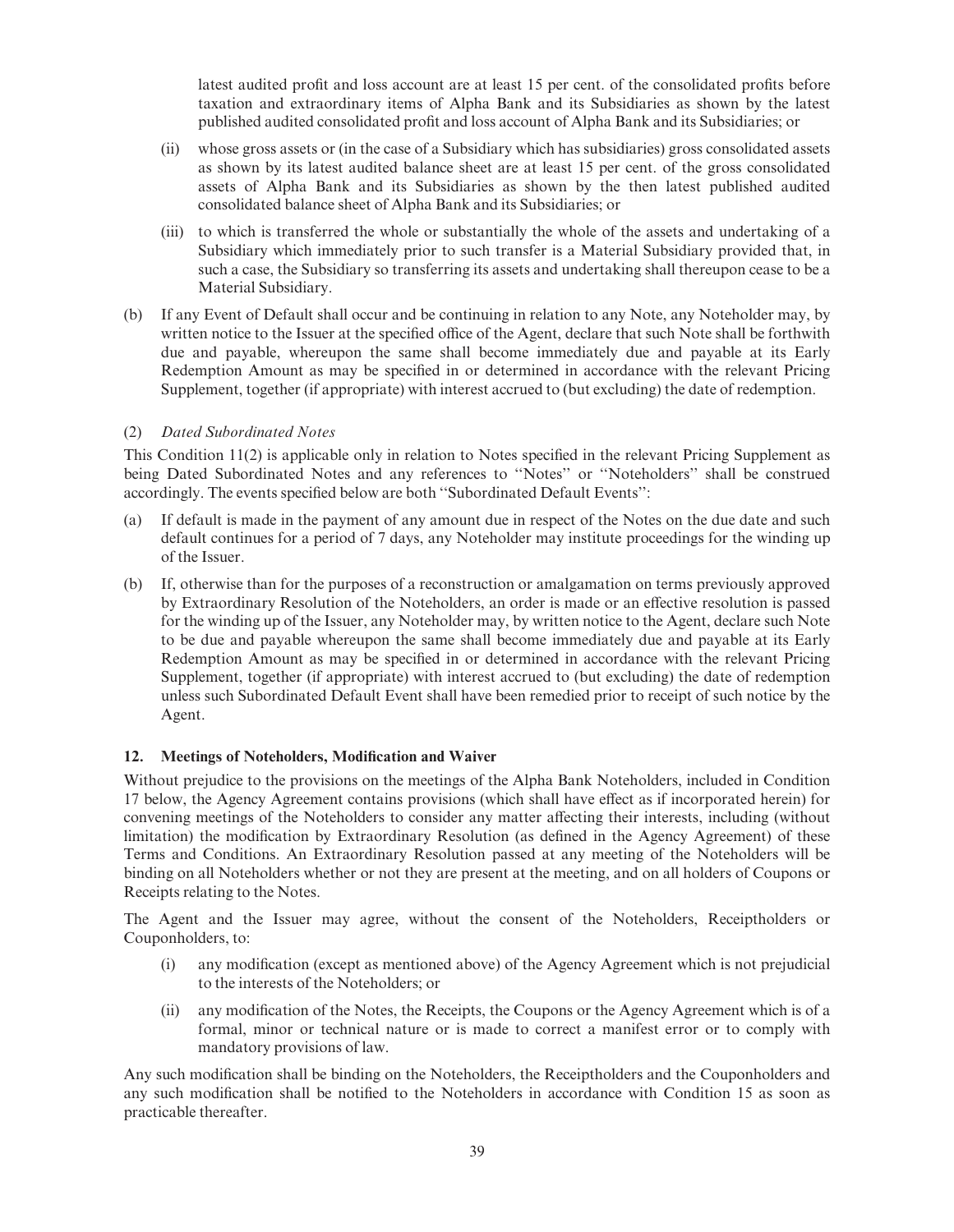### 13. Replacement of Notes, Receipts, Coupons and Talons

Should any Note, Receipt, Coupon or Talon be lost, stolen, mutilated, defaced or destroyed, it may be replaced at the specified office of the Agent in London (or such other place as may be notified to the Noteholders), in accordance with all applicable laws and regulations, upon payment by the claimant of the costs and expenses incurred in connection therewith and on such terms as to evidence and indemnity as the Issuer may require. Mutilated or defaced Notes, Receipts, Coupons or Talons must be surrendered before replacements will be issued.

### 14. Prescription

The Notes, Receipts and Coupons will become void unless presented for payment within a period of ten years (in the case of principal) and five years (in the case of interest) after the Relevant Date (as defined in Condition 10) therefor.

There shall not be included in any Coupon sheet issued on exchange of a Talon any Coupon the claim for payment in respect of which would be void pursuant to this Condition 14 or Condition 7(b) or any Talon which would be void pursuant to Condition 7(b).

# 15. Notices

All notices to Noteholders regarding the Notes shall be valid if published in the *Financial Times* or another leading English language daily newspaper with circulation in London. The Issuer will ensure that notices to Noteholders are published (a) if and for so long as the Notes are listed on the Luxembourg Stock Exchange, in a daily newspaper with circulation in Luxembourg, which is expected to be the *Luxemburger Wort* and (b) in a manner which complies with the rules and regulations of any other stock exchange (or other relevant authority) on which the Notes are for the time being listed. Any such notices will, if published more than once, be deemed to have been given on the date of the first publication, as provided above.

Except in the case of Notes listed on the Luxembourg Stock Exchange (unless its rules so permit), until such time as any definitive Notes are issued, there may, so long as the global Note(s) representing the Notes is or are held in its or their entirety on behalf of Euroclear and/or Clearstream, Luxembourg, be substituted for such publication as aforesaid the delivery of the relevant notice to Euroclear and/or Clearstream, Luxembourg, as appropriate, for communication by them to the Noteholders. Any such notice shall be deemed to have been given to the Noteholders on the seventh day after the day on which the said notice was given to Euroclear and/or Clearstream, Luxembourg, as appropriate.

Notices to be given by any Noteholder shall be in writing and given by lodging the same, together (in the case of any Note in definitive form) with the relative Note or Notes, with the Agent. Whilst any of the Notes are represented by a global Note, such notice may be given by any Noteholder to the Agent via Euroclear and/or Clearstream, Luxembourg, as the case may be, in such manner as the Agent and Euroclear and/or Clearstream, Luxembourg, as the case may be, may approve for this purpose.

The holders of Receipts, Coupons and Talons will be deemed for all purposes to have notice of the contents of any notice given to Noteholders in accordance with this Condition.

Any notice concerning the Alpha Bank Notes shall be given to the Alpha Bank Noteholders Agent. Any such notice shall be deemed to have been given to the Alpha Bank Noteholders on the seventh day after the day on which the said notice was given the Alpha Bank Noteholders Agent.

### 16. Substitution of the Issuer

- (a) The Issuer may, without the consent of any Noteholder or Couponholder, substitute for itself any other body corporate incorporated in any country in the world as the debtor in respect of the Notes, any Coupons, the Deed of Covenant, the Alpha Bank Noteholders Agency Agreement (as defined in Condition 17 below), in case of issue of Alpha Bank Notes, and the Agency Agreement (the ''Substituted Debtor'') upon notice by the Issuer and the Substituted Debtor to be given in accordance with Condition 15, provided that:
	- (i) the Issuer is not in default in respect of any amount payable under the Notes;
	- (ii) the Issuer and the Substituted Debtor have entered into such documents (the ''Documents'') as are necessary to give effect to the substitution and in which the Substituted Debtor has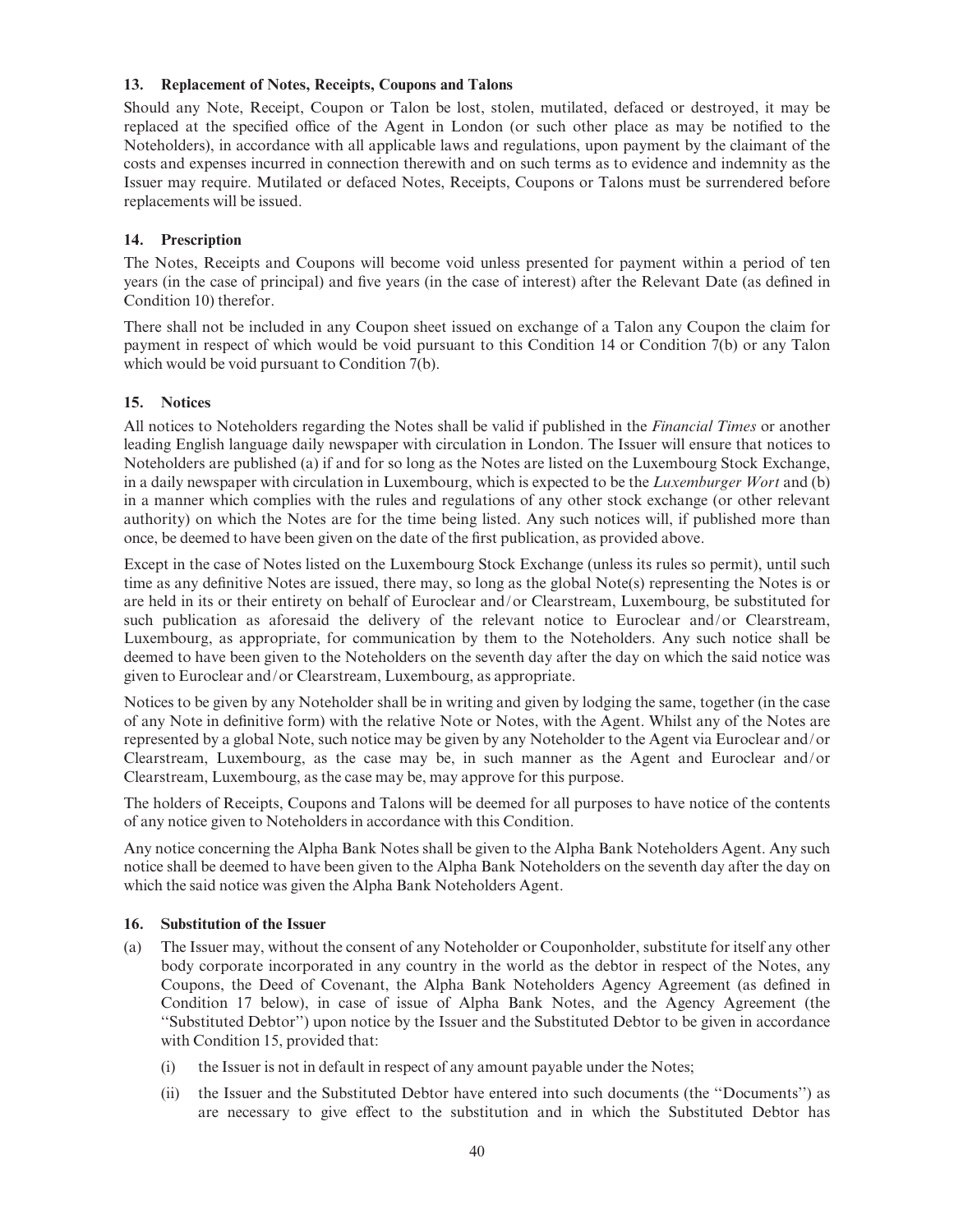undertaken in favour of each Noteholder to be bound by these Terms and Conditions and the provisions of the Agency Agreement as the debtor in respect of the Notes in place of the Issuer (or of any previous substitute under this Condition 16);

- (iii) the Substituted Debtor shall enter into a deed of covenant in favour of the holders of the Notes then represented by a global Note on terms no less favourable than the Deed of Covenant then in force in respect of the Notes;
- (iv) if the Issuer is Alpha PLC and the Substituted Debtor is not Alpha Bank, the Guarantee extends to the obligations of the Substituted Debtor under or in respect of the Notes, any Coupons, the Deed of Covenant and the Agency Agreement and continues to be in full force and effect;
- (v) if the Substituted Debtor is resident for tax purposes in a territory (the ''New Residence'') other than that in which the Issuer prior to such substitution was resident for tax purposes (the ''Former Residence''), the Documents contain an undertaking and/or such other provisions as may be necessary to ensure that following substitution, each Noteholder would have the benefit of an undertaking in terms corresponding to the provisions of Condition 10, with (a) the substitution of references to the Issuer with references to the Substituted Debtor (to the extent that this is not achieved by Condition  $16(a)(ii)$  and (b) the substitution of references to the Former Residence with references to both the New Residence and the Former Residence;
- (vi) the Substituted Debtor and the Issuer have obtained all necessary governmental approvals and consents for such substitution and for the performance by the Substituted Debtor of its obligations under the Documents;
- (vii) legal opinions shall have been delivered to the Agent from lawyers of recognised standing in the jurisdiction of incorporation of the Substituted Debtor, in England and in Greece as to the fulfilment of the requirements of this Condition 16 and that the Notes and any Receipts, Coupons and/or Talons are legal, valid and binding obligations of the Substituted Debtor;
- (viii) if Notes issued or to be issued under the Programme have been assigned a credit rating by Standard & Poor's and/or Moody's, as the case may be, having been notified of the proposed substitution, shall not have stated within 30 days thereafter that, as a result of such substitution, the credit rating of the Notes would be downgraded;
- (ix) each stock exchange on which the Notes are listed shall have confirmed that, following the proposed substitution of the Substituted Debtor, the Notes will continue to be listed on such stock exchange; and
- (x) if applicable, the Substituted Debtor has appointed a process agent as its agent in England to receive service of process on its behalf in relation to any legal proceedings arising out of or in connection with the Notes and any Coupons.
- (b) Upon such substitution the Substituted Debtor shall succeed to, and be substituted for, and may exercise every right and power, of the Issuer under the Notes, any Coupons, the Deed of Covenant and the Agency Agreement with the same effect as if the Substituted Debtor had been named as the Issuer herein, and the Issuer shall be released from its obligations under the Notes, any Receipts, Coupons and/or Talons, the Deed of Covenant and under the Agency Agreement.
- (c) After a substitution pursuant to Condition 16(a) the Substituted Debtor may, without the consent of any Noteholder or Couponholder, effect a further substitution. All the provisions specified in Conditions 16(a) and 16(b) shall apply mutatis mutandis, and references in these Terms and Conditions to the Issuer shall, where the context so requires, be deemed to be or include references to any such further Substituted Debtor.
- (d) After a substitution pursuant to Condition 16(a) or 16(c) any Substituted Debtor may, without the consent of any Noteholder or Couponholder, reverse the substitution, mutatis mutandis.
- (e) The Documents shall be delivered to, and kept by, the Agent. Copies of the Documents will be available free of charge during normal business hours at the specified office of each of the Paying Agents.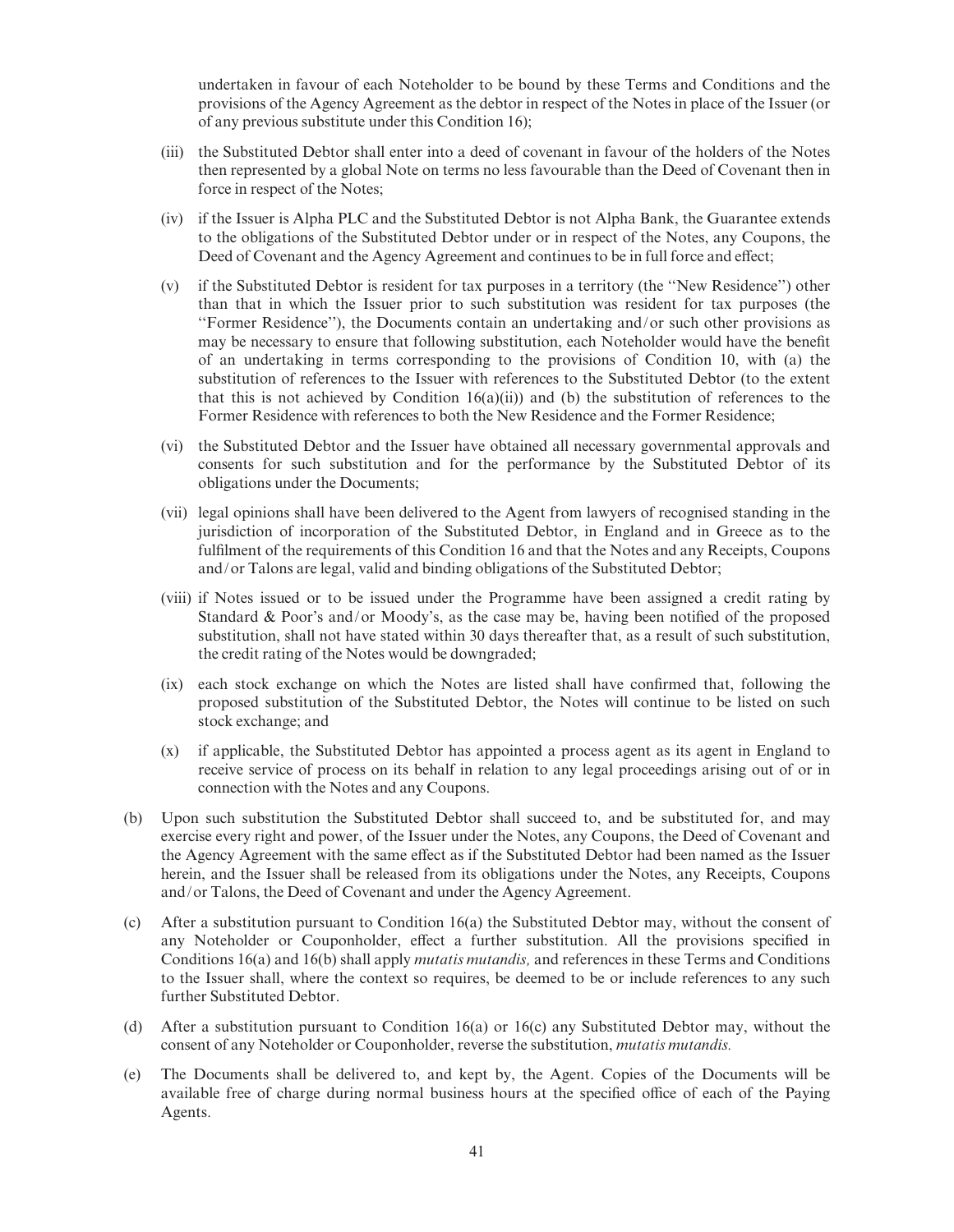# 17. Alpha Bank Noteholders Agent

Should Law 3156/2003 of Greece apply in the case of an issue of Notes by Alpha Bank (''Alpha Bank Notes''), Alpha Bank, prior to the completion of such issue, shall if so required by Law 3156/2003 appoint by way of a written contract (the ''Alpha Bank Noteholders Agency Agreement'') and in accordance with provisions of Law 3156/2003, an agent of the holders of the Alpha Bank Notes (''Alpha Bank Noteholders Agent'').

The Alpha Bank Noteholders Agent shall be either a Credit Institution or an Investment Firm of articles 23 and 27 par. 2 of Law 2396/1996, implementing into Greek Law Council Directive 93/22/EEC ''On Investment Services in the Securities Field'' (''ISD''), which shall be authorised to render in Greece the regulated investment service of underwriting in respect of issues of any of the instruments listed in Section B of the Annex of the ISD and/or placing of such issues.

The Alpha Bank Noteholders Agent shall inter alia:

- (i) represent the interests of the Alpha Bank Noteholders *vis-a-vis* Alpha Bank and any third parties;
- (ii) co-operate with Euroclear or Clearstream, Luxembourg, for the registration of the interests of the Alpha Bank Noteholders in the accounts of Euroclear System;
- (iii) represent, in accordance with the provisions of Law 3156/2003, the Alpha Bank Noteholders before the competent Courts, as regards any issues concerning the Alpha Bank Notes; and
- (iv) generally perform any other duties and obligations, as set in Law 3156/2003 and the Terms and Conditions of the Alpha Bank Notes.

The Alpha Bank Noteholders Agency Agreement shall include, among others, provisions for the meetings of the Alpha Bank Noteholders in accordance with Law 3156/2003.

The meetings of the Alpha Bank Noteholders shall be entitled to vary or terminate the appointment of the Alpha Bank Noteholders Agent in accordance with the provisions of Law 3156/2003 and the Terms and Conditions of the Alpha Bank Notes.

The particular duties, rights and liabilities of the Alpha Bank Noteholders Agent and any amendment to the Conditions of this Offering Circular, inherent to (i) the appointment of the Alpha Bank Noteholders Agent; and (ii) the entering into the Alpha Bank Noteholders Agency Agreement, shall be included in the relevant Pricing Supplement and/or, if necessary, any supplement to this Offering Circular which will be prepared for the issue of the Alpha Bank Notes.

# 18. Further Issues

The Issuer shall be at liberty from time to time without the consent of the Noteholders to create and issue further notes ranking *pari passu* in all respects (or in all respects save for the amount and date of the first payment of interest thereon) with the outstanding Notes and so that the same shall be consolidated and form a single series with the outstanding Notes.

### 19. Governing Law; Submission to Jurisdiction

- (a) The Agency Agreement, the Deed of Covenant, the Deed of Guarantee, the Notes, the Receipts and the Coupons are governed by, and shall be construed in accordance with, English law except that (i) Condition 17, (ii) in the case of Dated Subordinated Notes issued by Alpha Bank Condition 3(a) is governed by and shall be construed in accordance with Greek law and, (iii) in the case of Dated Subordinated Notes issued by Alpha PLC, Condition 3(b) and clause 5.8 of the Guarantee are governed by and shall be construed in accordance with Greek law.
- (b) Alpha Bank irrevocably agrees, for the exclusive bene¢t of the Noteholders that the courts of England shall have jurisdiction to hear and determine any suit, action or proceedings, and to settle any disputes (together ''Proceedings''), which may arise out of or in connection with the Agency Agreement, the Deed of Covenant and the Notes and, for such purpose, irrevocably submits to the jurisdiction of such courts.
- (c) Alpha Bank irrevocably and unconditionally waives and agrees not to raise any objection which it may have now or subsequently to the laying of the venue of any Proceedings in the courts of England and any claim that any Proceedings have been brought in an inconvenient forum and further irrevocably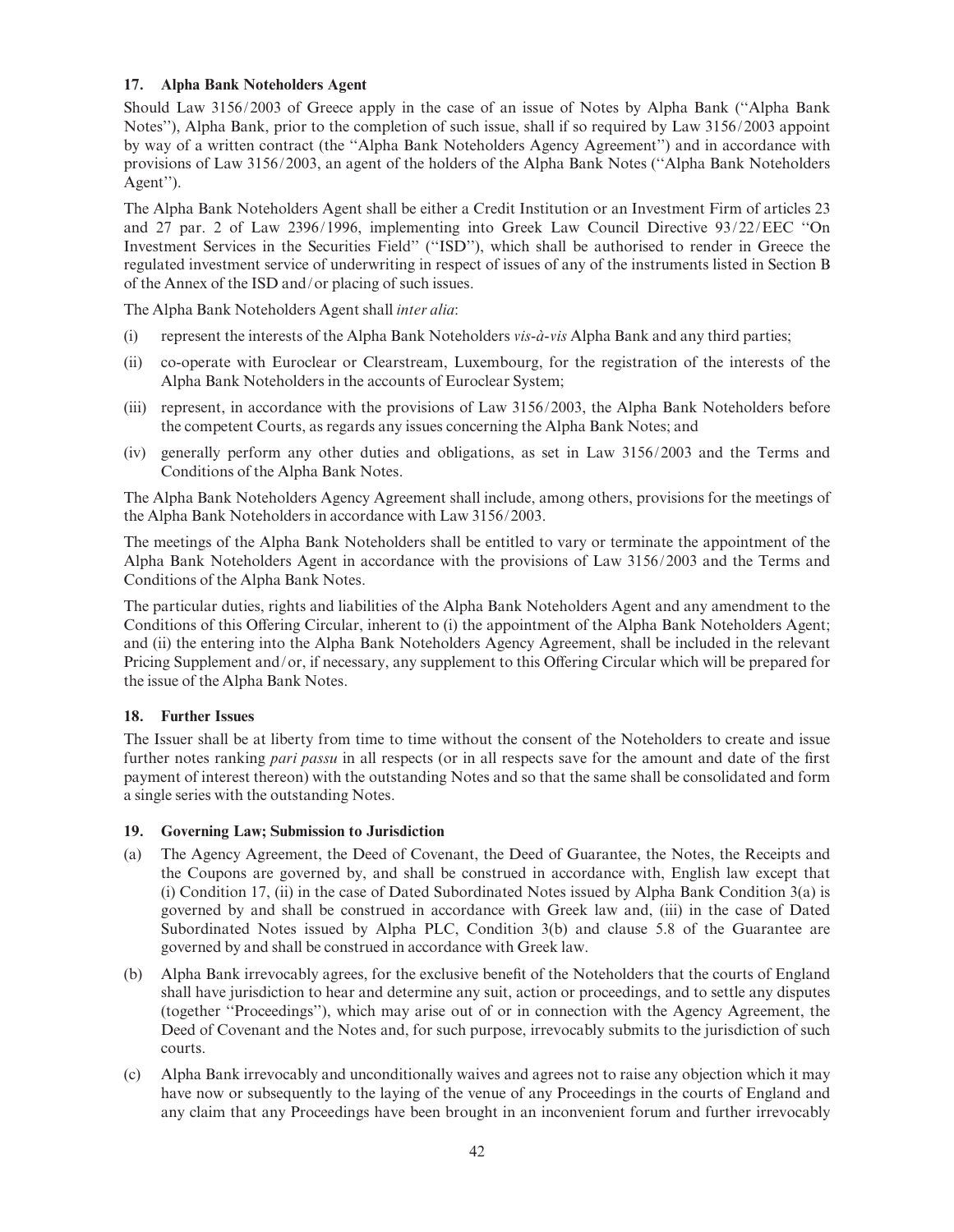and unconditionally agrees that a judgment in any Proceedings brought in the courts of England shall be conclusive and binding upon it and may be enforced in the courts of any other jurisdiction. Nothing in this Condition shall limit any right to take Proceedings against Alpha Bank in any other court of competent jurisdiction, nor shall the taking of Proceedings in one or more jurisdictions preclude the taking of Proceedings in any other jurisdiction, whether concurrently or not.

(d) Alpha Bank irrevocably and unconditionally agrees that service in respect of any Proceedings may be effected upon Alpha Bank AE, London branch at 66 Cannon Street, London EC4N 6EP and undertakes that in the event of it ceasing to maintain a London branch Alpha Bank will forthwith appoint a further person as its agent for that purpose and notify the name and address of such person to the Agent and agrees that, failing such appointment within ¢fteen days, any Noteholder shall be entitled to appoint such a person by written notice addressed to Alpha Bank and delivered to Alpha Bank or to the specified office of the Agent. Nothing contained herein shall affect the right of any Noteholder to serve process in any other manner permitted by law.

#### 20. Contracts (Rights of Third Parties) Act 1999

No rights are conferred on any person under the Contracts (Rights of Third Parties) Act 1999 to enforce any term of this Note, but this does not affect any right or remedy of any person which exists or is available apart from that Act.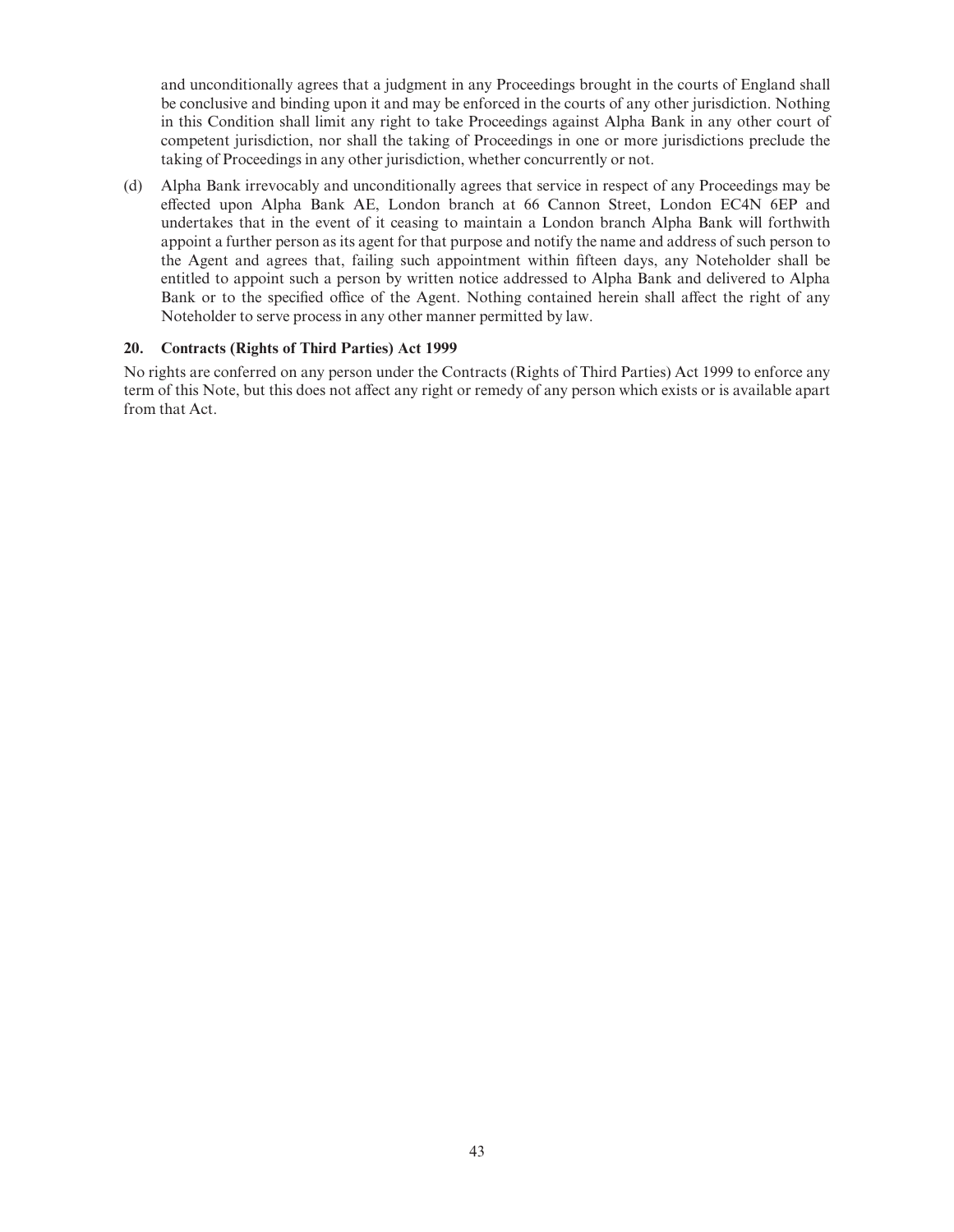# USE OF PROCEEDS

The net proceeds from each issue of Notes will be used by the relevant Issuer for the general corporate and financing purposes of the Group (as defined below).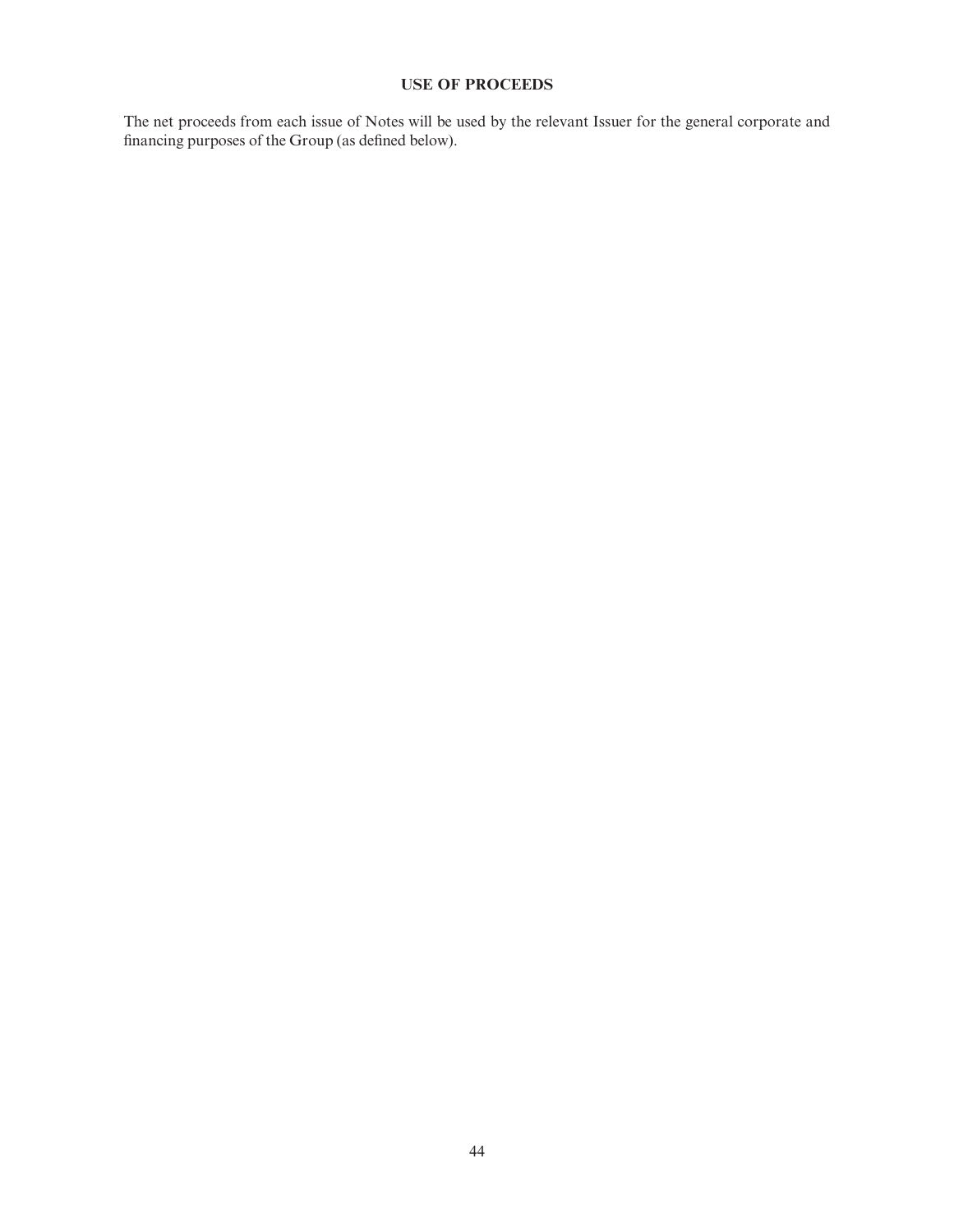# ALPHA CREDIT GROUP PLC

### Introduction

Alpha PLC was incorporated under the laws of England on 1 April 1999 as a public limited company with number 3747110. The registered office of Alpha PLC is at 66 Cannon Street, London EC4N 6EP. Alpha PLC was acquired by Alpha Bank on 14 July 1999 and the share capital of Alpha PLC continues to be held, directly and indirectly by Alpha Bank, Alpha PLC has no subsidiaries.

## **Directors**

The Directors of Alpha PLC, their respective business addresses and principal activities in relation to Alpha PLC and Alpha Bank are:

| Name              | <i>Address</i>    | Principal activities in relation to<br>Alpha PLC and Alpha Bank |
|-------------------|-------------------|-----------------------------------------------------------------|
| Martin J. Waghorn | 66 Cannon Street, | — Managing Director,                                            |
|                   | London EC4N 6EP   | Alpha Bank London Limited                                       |
|                   |                   | — General Manager,                                              |
|                   |                   | Alpha Bank AE (London Branch)                                   |
|                   |                   | — Chairman,                                                     |
|                   |                   | Alpha Bank Jersey Limited                                       |
| John Coxon        | 66 Cannon Street, | — Senior Manager, Financial Control                             |
|                   | London EC4N 6EP   | & Company Secretary,                                            |
|                   |                   | Alpha Bank London Limited                                       |
| Alexander Gibb    | 66 Cannon Street, | — General Manager,                                              |
|                   | London EC4N 6EP   | Alpha Bank London Limited                                       |
|                   |                   | — Deputy General Manager,                                       |
|                   |                   | Alpha Bank AE (London Branch)                                   |
|                   |                   | — Director,                                                     |
|                   |                   | Alpha Bank Jersey Limited                                       |

The Secretary of Alpha PLC is Tony S. S. Paul.

Alpha PLC has no employees or non-executive Directors.

### Activities

The share capital of Alpha PLC was acquired, directly and indirectly, by Alpha Bank with the intention that Alpha PLC should operate as a financing vehicle for Alpha Bank and the Group. Except in connection with the establishment of the Programme, Alpha PLC has not engaged in any activities since its incorporation.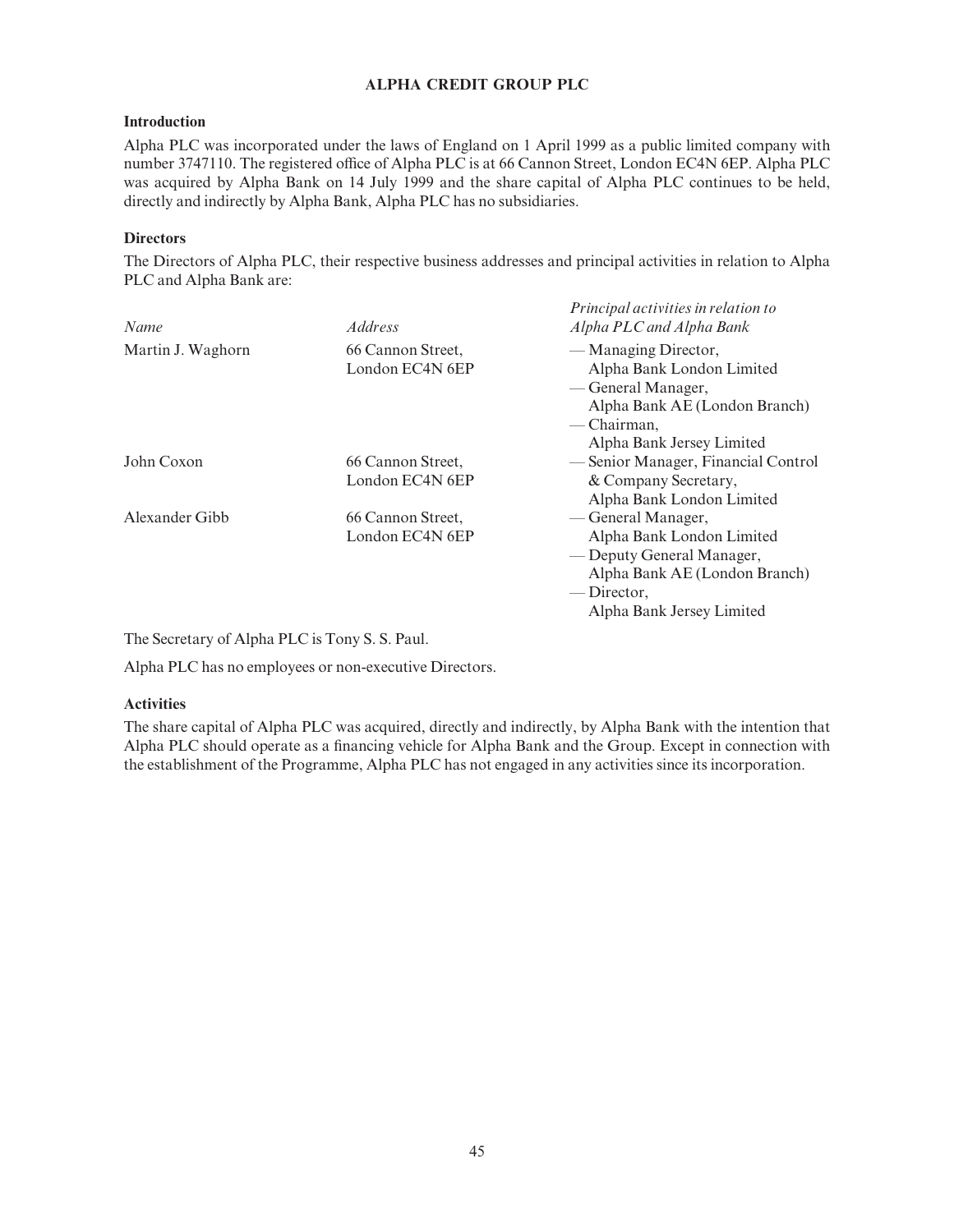# Capitalisation and Indebtedness

The following table sets out the capitalisation and indebtedness of Alpha PLC as at 31 December 2002, 31 December 2003 and 31 October 2004. There has been no material change in this Capitalisation table since 31 October 2004:

|                                                | Year ended<br>31 December 31 December<br>2002<br>£000's | Year ended<br>2003<br>$\pounds 000$ 's | 10 months<br>ended<br>31 October<br>2004<br>£000's |
|------------------------------------------------|---------------------------------------------------------|----------------------------------------|----------------------------------------------------|
|                                                |                                                         | (audited)                              | (unaudited)                                        |
| <b>Authorised Share Capital</b>                |                                                         |                                        |                                                    |
|                                                | 50                                                      | 50                                     | 50                                                 |
| <b>Issued Share Capital</b>                    |                                                         |                                        |                                                    |
| 50,000 Ordinary Shares paid up as to $25p$     | 12                                                      | 12                                     | 12                                                 |
|                                                | 490                                                     | 1,552                                  | 4,430                                              |
|                                                | 502                                                     | 1,564                                  | 4,442                                              |
|                                                | 502                                                     | 1,564                                  | 4,442                                              |
| Creditors falling due within one year.         | 2,496                                                   | 289,380                                | 1,903,872                                          |
| Creditors falling due after more than one year | 520,373                                                 | 2,290,192                              | 2,695,412                                          |
| Total Shareholders' Equity and Liabilities     | 523,371                                                 | 2,581,136                              | 4,603,726                                          |

#### Accounts and Dividends

The profit and loss account and balance sheet for the periods ended 31 December 2002, 31 December 2003 and the interim financial statements dated 31 October 2004 are set out below. No dividends have been declared or paid since the date of its incorporation.

# Profit and loss  $account<sup>(1)</sup>$

|                                             | Year ended<br>31 December 31 December<br>2002<br>$\pounds$ 000's | Year ended<br>2003<br>£000's | 10 months<br>ended<br>31 October<br>2004<br>$\pounds 000$ 's |
|---------------------------------------------|------------------------------------------------------------------|------------------------------|--------------------------------------------------------------|
|                                             |                                                                  | (audited)                    | (unaudited)                                                  |
| Interest receivable (continuing operations) | 14.103<br>(13,710)                                               | 44,147<br>(42, 423)          | 86,479<br>(82, 332)                                          |
|                                             | 393<br>(64)                                                      | 1,724<br>(207)               | 4,147<br>(35)                                                |
| Profit on ordinary activities before tax    | 334<br>(100)                                                     | 1.517<br>(455)               | 4,111<br>(1,233)                                             |
|                                             | 234                                                              | 1.062                        | 2.878                                                        |

<sup>(1)</sup> There were no recognised gains and losses other than those shown in the profit and loss account.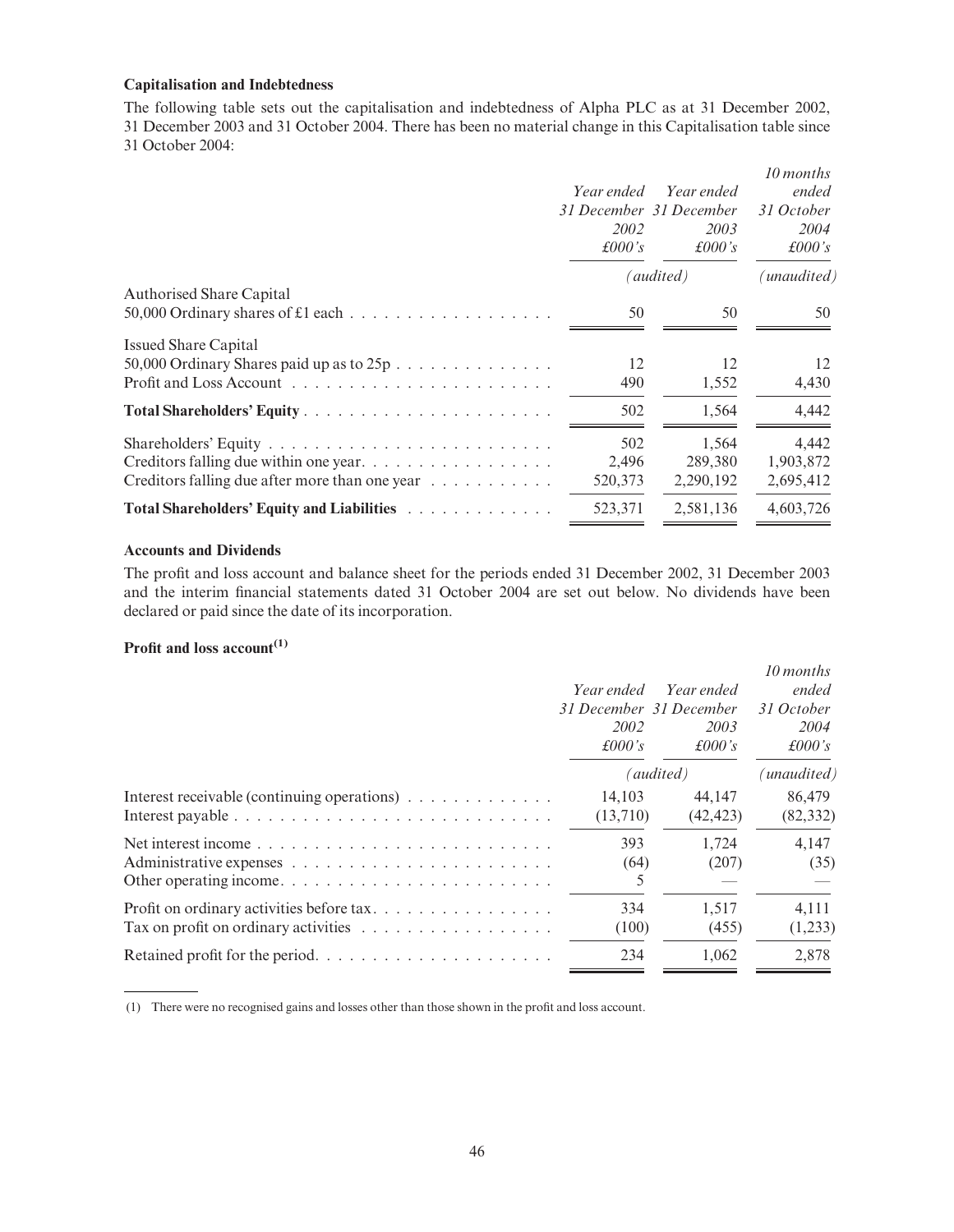#### Balance sheet

|                                                                                                                                                                                | Year ended<br>31 December 31 December<br>2002<br>£000's | Year ended<br>2003<br>£000's | 10 months<br>ended<br>31 October<br>2004<br>£000's |
|--------------------------------------------------------------------------------------------------------------------------------------------------------------------------------|---------------------------------------------------------|------------------------------|----------------------------------------------------|
|                                                                                                                                                                                |                                                         | (audited)                    | (unaudited)                                        |
| <b>Current assets</b><br><b>Debtors</b>                                                                                                                                        |                                                         |                              |                                                    |
| — due within one year $\ldots \ldots \ldots \ldots \ldots \ldots \ldots \ldots$                                                                                                | 2,512                                                   | 289,344                      | 1,904,024                                          |
| — due after one year $\ldots \ldots \ldots \ldots \ldots \ldots \ldots \ldots$                                                                                                 | 520,341                                                 | 2,290,022                    | 2,694,954                                          |
|                                                                                                                                                                                | 518                                                     | 1,770                        | 4,748                                              |
|                                                                                                                                                                                | 523,371                                                 | 2,581,136                    | 4,603,726                                          |
| Creditors: Amounts falling due within one year                                                                                                                                 |                                                         |                              |                                                    |
|                                                                                                                                                                                | (2, 496)                                                | (289, 380)                   | (1,903,872)                                        |
| Net current assets $\ldots$ , $\ldots$ , $\ldots$ , $\ldots$ , $\ldots$ , $\ldots$ , $\ldots$ , $\ldots$ , $\ldots$<br>Creditors: Amounts falling due after more than one year | 520,875                                                 | 2,291,756                    | 2,699,854                                          |
|                                                                                                                                                                                | (520, 373)                                              | (2,290,192)                  | (2,695,412)                                        |
| Net assets $\ldots$ $\ldots$                                                                                                                                                   | 502                                                     | 1,564                        | 4,442                                              |
| <b>Capital and reserves</b>                                                                                                                                                    |                                                         |                              |                                                    |
|                                                                                                                                                                                | 12                                                      | 12                           | 12                                                 |
|                                                                                                                                                                                | 490                                                     | 1,552                        | 4,430                                              |
|                                                                                                                                                                                | 502                                                     | 1,564                        | 4,442                                              |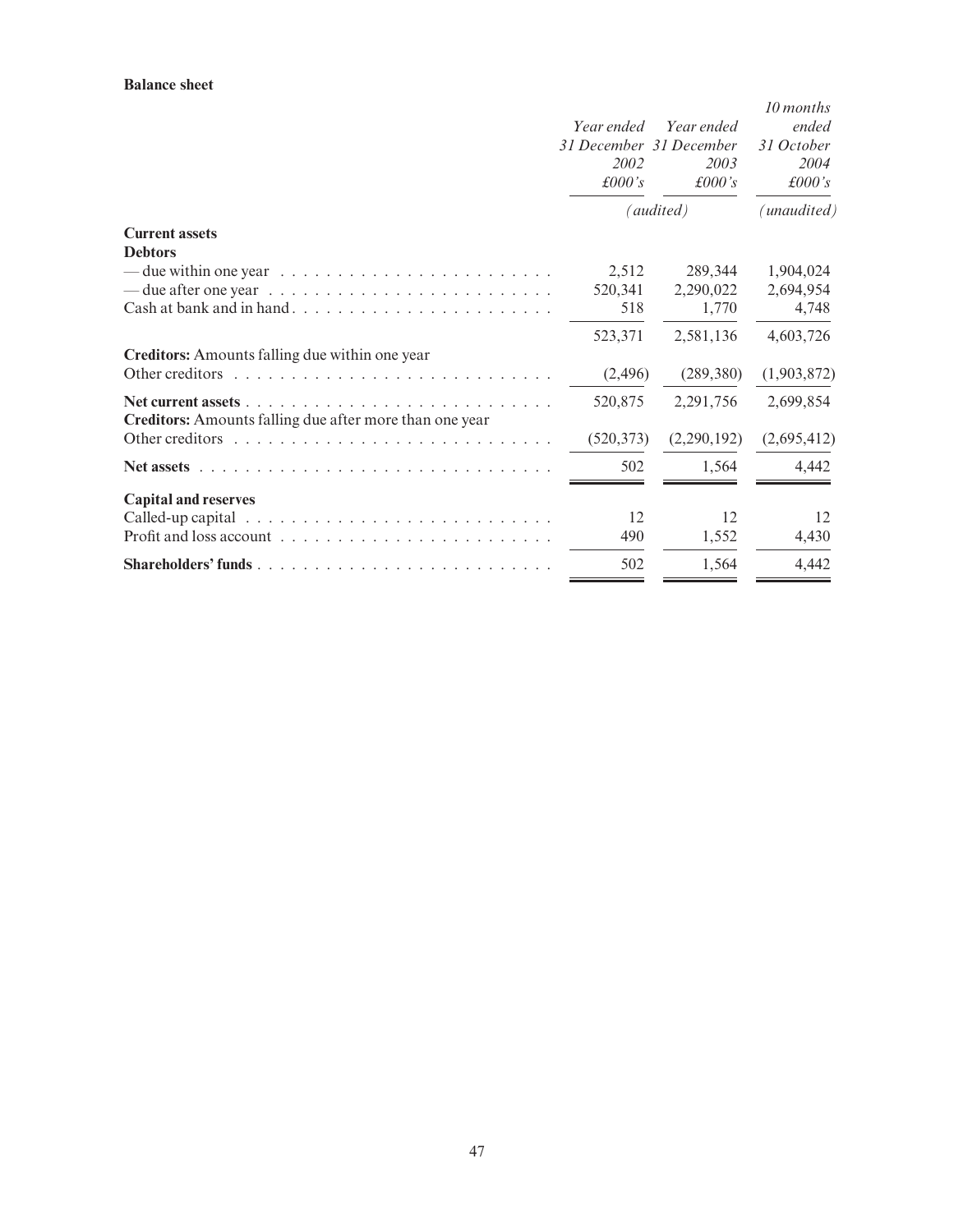# ALPHA BANK AE AND THE ALPHA BANK GROUP

# **Definitions**

In this Offering Circular the following expressions have the following meanings, unless the context otherwise requires or unless it is otherwise specifically provided.

| Athex       | means the Athens Exchange A.E.;                                                                                             |
|-------------|-----------------------------------------------------------------------------------------------------------------------------|
| <b>ATM</b>  | means automatic teller machine;                                                                                             |
| CAGR        | means compound annual growth rate;                                                                                          |
| <b>CSD</b>  | means the Central Securities Depository A.E.;                                                                               |
| <b>EBRD</b> | means the European Bank for Reconstruction and Development;                                                                 |
| <b>EMU</b>  | means the European Economic Monetary Union implemented by<br>certain member states of the European Union on 1 January 1999; |
| <b>ERM</b>  | means the Exchange Rate Mechanism of the European Monetary<br>System; and                                                   |
| EU          | means the European Union.                                                                                                   |

All references herein to "Greece", the "Republic", the "Republic of Greece", the "Greek State" are to the Hellenic Republic. All references herein to ''Central Bank'' or ''Bank of Greece'' are to the Bank of Greece.

Unless the context otherwise requires, references to ''ACB'' and the ''Bank'' are to Alpha Bank and references to the ''ACB Group'' or the ''Group'' are to ACB and its subsidiaries that are included in the consolidated financial statements of the Bank included elsewhere in this Offering Circular. References to ''Ionian'' are to Ionian and Popular Bank of Greece S.A. and references to the ''Ionian Group'' are to Ionian and its subsidiaries that are included in the consolidated financial statements of Ionian included elsewhere in this Offering Circular.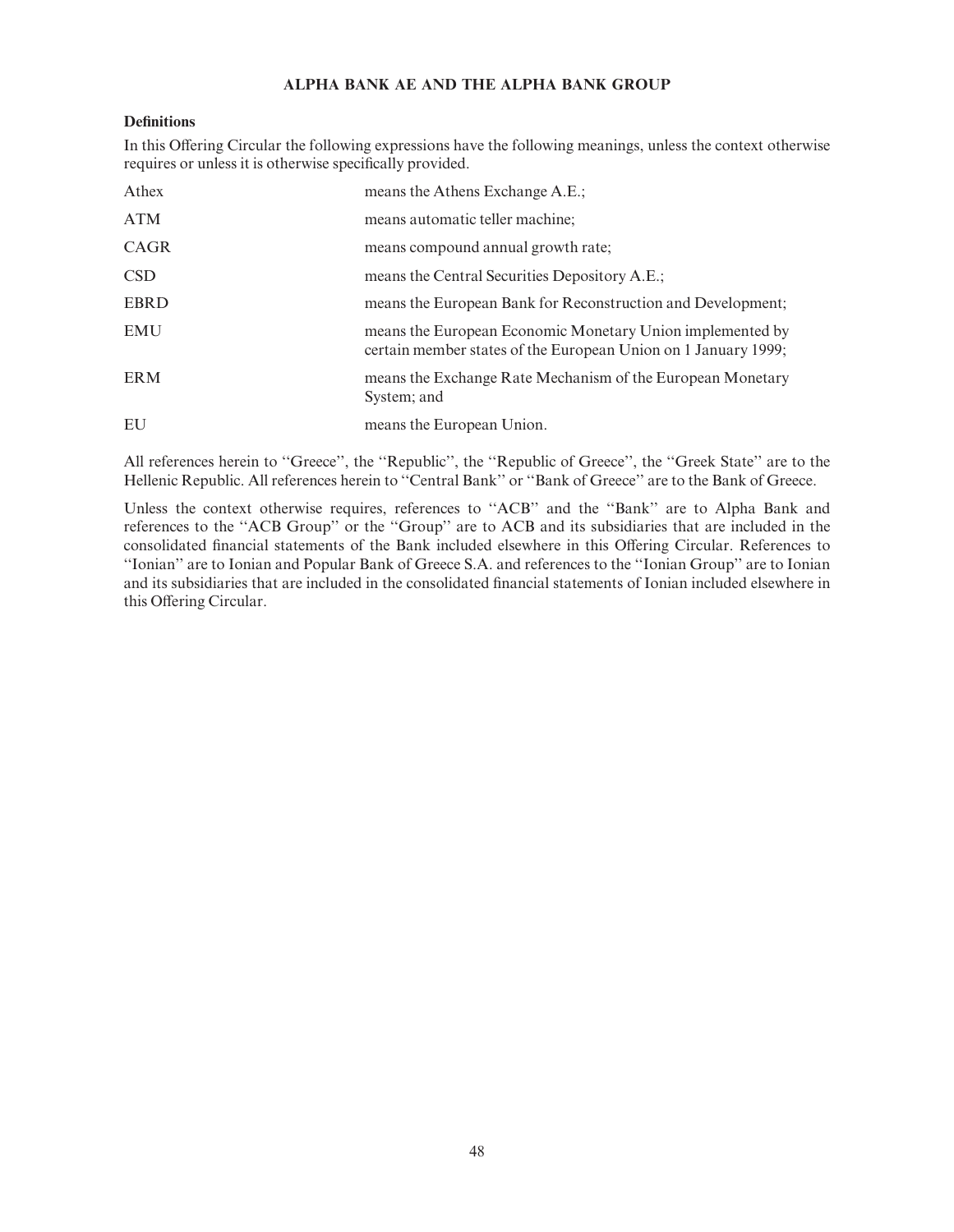#### THE GROUP

The Bank and its subsidiaries (together, the ''Alpha Bank Group'' or the ''Group'') are one of the leading banking and financial services groups in Greece, offering a wide range of services including retail banking (deposits, consumer lending, credit cards, mortgage lending, leasing, factoring and lending to small and medium-sized enterprises), corporate banking, treasury operations, investment banking and brokerage services, asset management and private banking, insurance services and real estate management and brokerage. The Group's extensive national and international branch and ATM network, in combination with the advanced new on-line and telephone channels offering banking and brokerage services, are used to service approximately 2.3 million customers, particularly in retail and corporate deposit, loans and fund management accounts, which gives the Group a strong presence in the domestic Greek market as well as in the markets of South-Eastern Europe. The Group also has an international presence in London and New York.

The Bank's management considers other competitive strengths of the Group to include its large customer base, its highly motivated and trained personnel, its advanced IT systems and its recently reorganised and modernised branch network, which have extended its ability in product innovation and for offering a wide range of services and opportunities for cross-selling products of the Group through its traditional and alternative distribution channels.

The Bank is the largest private sector bank and the second largest bank in Greece. As of 30 September 2004, consolidated total assets of the Bank were approximately  $E34.8$  billion and customer deposits (including repos) were approximately  $E21.0$  billion. Total shareholders' equity of the Bank on a consolidated basis was  $E2.1$  billion as of 30 September 2004, with a total BIS ratio of 14.7 per cent. and Tier 1 capital ratio of 10.3 per cent. Approximately 60 per cent. of the Bank's funding is obtained through deposits.

The Bank's equity is widely held by approximately 125,000 shareholders. As at 30 September 2004, institutional shareholders hold approximately 44.0 per cent. of the Bank's issued capital (of which 31.0 per cent. is held by foreign institutional investors and 13.0 per cent. by Greek institutional investors). No single shareholder owns an interest in excess of 3 per cent. of the issued share capital. Mr Y.S. Costopoulos, Chairman and Managing Director of the Bank, together with other members of the founding family held an aggregate of 9.4 per cent. of total shares outstanding. Finally, private shareholders own the remaining 46.6 per cent. of the Bank's share capital. Since March 2004, the Bank has in place a share buy back program for 3 per cent. of the total shares issued. This program has been approved by the Annual General Meeting of shareholders, according to the provisions of Greek law. Alpha Bank stocks are traded in the Athex, in the London Stock Exchange in the form of global depository receipts (GDRs) and over-the-counter in the US in the form of American depository receipts (ADRs).

The management of the Bank plans to enhance and maintain the Group's position as one of the leading banking and financial services groups in Greece. Following Greece's entry into the Eurozone as of 1 January 2001, the Group has continued to exploit existing opportunities for expansion, provided by the dynamic growth of the Greek economy and the process of convergence of the Greek financial sector to EU levels. The Bank is expanding rapidly in the retail and the corporate sectors, as well as in the fund management and the investment banking sectors, all of which are characterised by growing demand.

The Bank has succeeded in increasing its share of the domestic retail sector and in particular in mortgage loans and in consumer credit and it has also succeeded in expanding its businesses with the corporate sector (where it had traditionally a commanding share) at a healthy rate. Moreover, net interest income and commissions continued to expand steadily leading to a substantial boost of profitability in 2003-2004. The management believes that the Group, following its reorganisation, its continuous technological advancement and its ongoing effort for effective control of its operational costs, is now well placed to continue expanding its strong position in the domestic market and to continue its careful expansion in the South-Eastern European market. The significant boost of the Group's profits in the 9-month period ended 30 September 2004 serves as an indication of the good prospects of the Group in 2004 and in the following years.

The management will continue to seek growth in the Bank's businesses, while maintaining a relatively high capital adequacy ratio, asset quality as well as profitability. The Bank will continue to place emphasis on advanced technological systems both for the branch network and for the central applications to increase efficiency. Presently the Group has succeeded in selling more than three products per customer and aims to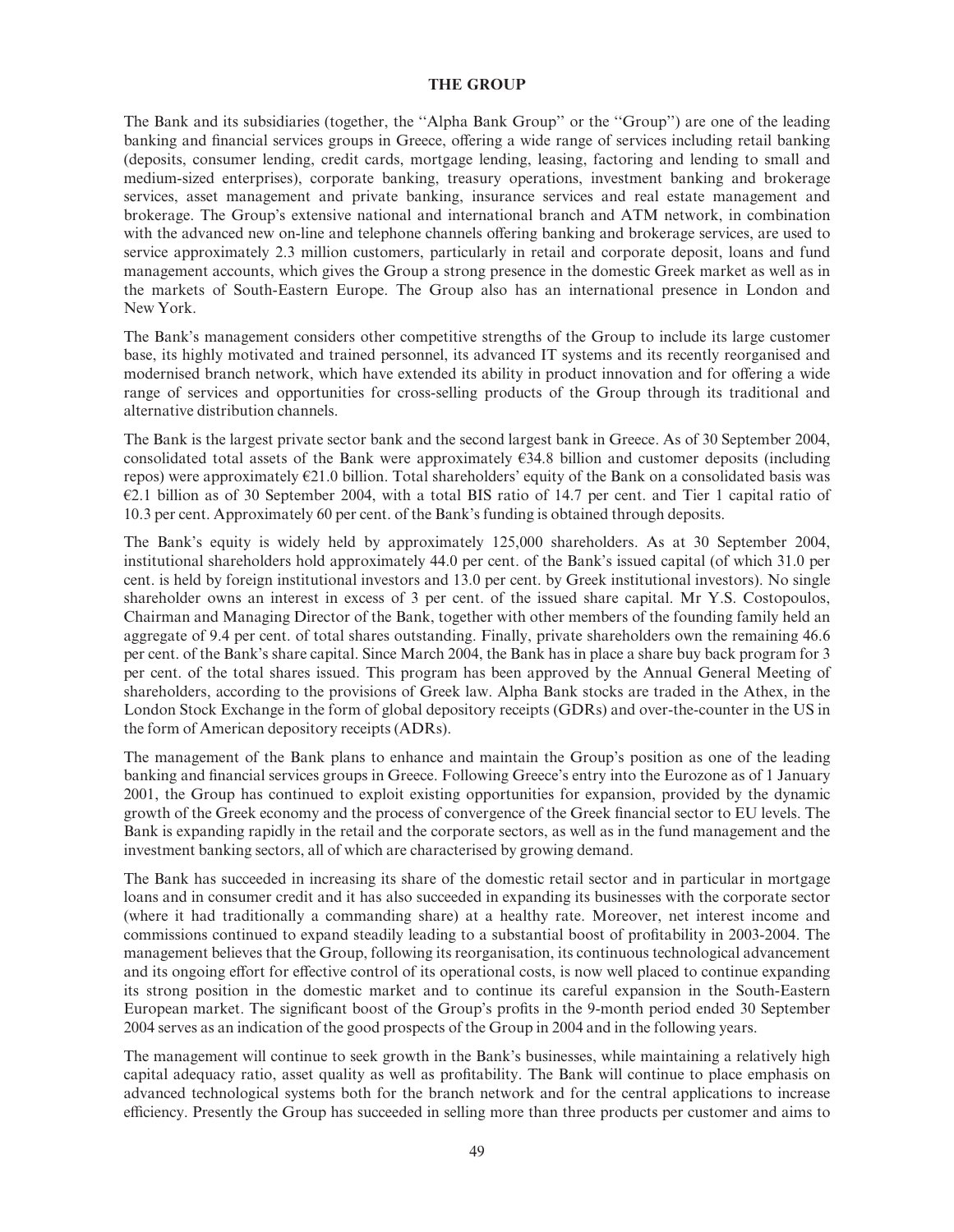further expand its cross-selling activities in the future. In addition, the Bank's MIS has enhanced its ability to identify new clients, as well as to monitor the existing client base and cross-sell fund management services, insurance and other products and improve the quality of the loan book.

The Bank intends to maintain and reinforce its policies of continuous product innovation and of technologically advanced ways of offering financial services, recognising the new competitive conditions applicable to the financial sector in Greece and the Eurozone. The Greek market and customers have become gradually accustomed to modern techniques and products in the financial sector and the Bank follows these developments closely and offers new products and processes, recognising the changing needs of its clientele. In particular, the Bank has been successfully offering a whole range of competitive fixed and floating rate residential mortgage and consumer loans and has succeeded in attracting the biggest share of new clients in these markets. The Bank also offers Alphaline, Alphaphone, Alpha web-banking and Alphatrade, which allow retail and corporate customers to access banking, financial and brokerage services via the telephone, personal computer, the internet and the mobile phone.

The management believes that significant opportunities exist to cross-sell Group products across the client base of the Group, notably insurance, brokerage services, leasing, factoring and, most importantly, fund management services including mutual funds, private banking and social security funds management, as the environment of relatively low interest rates and high economic growth and liquidity, will most certainly continue to imply a high demand for these services in the future. In particular, the management of the Bank expects a steady increase in the demand for investment products and services, as the Bank believes customers will continue to seek higher-yielding investment opportunities. This will help the growth of fee and commission income of the Group, which, management believes, that in combination with the maintenance of the net interest margin of the Bank at relatively high levels, will contribute to rising profitability.

The Bank regards mortgage and consumer lending as the most promising areas for further future expansion due to their current low level of development in Greece (outstanding balances at the end of August 2004 were approximately 29.2 per cent. of GDP) compared with the level of development of other markets in Europe and in particular in the Eurozone (outstanding balances are approximately 49 per cent. of GDP). In particular, the management expects a continuation in the strong growth in the utilisation of credit and debit cards in Greece. The Bank intends to consolidate its position as a major card acquirer (35 per cent. market share) and issuer (25 per cent. market share) of Visa, AMEX and MasterCard.

The management of the Bank considers that the Group's further expansion in Romania, Albania, Bulgaria, FYROM, Serbia and Cyprus will enable it to benefit from the increased political stability as well as the rationalisation and growth of the economies in South Eastern Europe, especially in the medium and long term. Additional branches are opened as required while opportunities for acquisitions are explored where appropriate, while the Group's investment in the region, amounting to around  $E$ 250 million, is still relatively small in relation to the total assets of the Group as a whole. Nevertheless, the management of the Bank sees expansion in South Eastern Europe as an important part of the Group's growth strategy, with the aim of increasing earnings from these markets from 9 per cent. currently of total earnings of the Group to 15 per cent. by 2006. The operations in these areas focus on servicing domestic and foreign companies, including the Group's Greek clients active in the region, but in the last few years there have been growing opportunities in the retail banking business as well.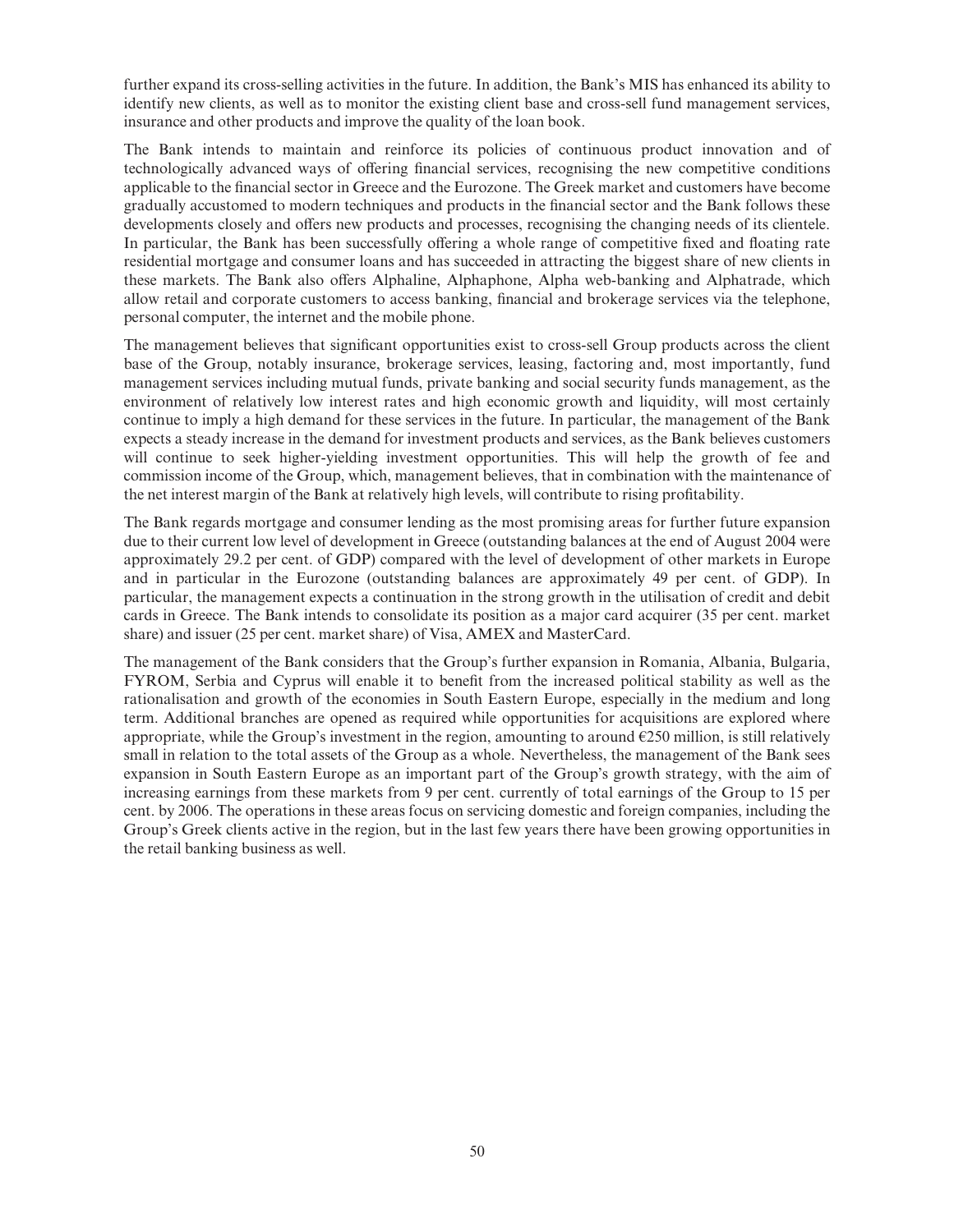### BUSINESS OF THE ALPHA BANK GROUP

#### Introduction

The Bank was established in 1879 as the banking branch of J.E. Costopoulos Company, a trading firm operating in the southern Peloponnesian town of Kalamata. As of 10 March 1918, the Bank was incorporated as the Bank of Kalamata A.E. and, in 1924, having moved its headquarters to Athens during the same year, changed its name to Banque de Credit Commercial Hellenique A.E. The shares of the Bank were listed on the Athex in 1925. In 1947, its name was changed to Commercial Credit Bank, in 1972 to Credit Bank A.E. and in 1994 to Alpha Credit Bank A.E. On 19 April 1999 the Group acquired 51 per cent. of the issued share capital of Ionian Bank for GRD 272 billion following a competitive bid process. On 11 April 2000, the merger with Ionian Bank was approved through absorption by Alpha Credit Bank. The name of the enlarged, new bank, resulting from this merger was Alpha Bank A.E.

Alpha Group is also active in the international banking market, with a presence in New York, London, Jersey in the Channel Islands, Cyprus, Tirana, Sofia, Romania, FYROM and Serbia.

The Bank is incorporated and registered in the Hellenic Republic as a public company under Codified Law 2190/20, incorporated with limited liability (registered number 6066106/B/86105) for the period ending 2018. The life of the Bank may be extended by a resolution of the shareholders. The Bank is subject to regulation and supervision by the Bank of Greece and to Greek banking and accounting law.

#### The Structure of the Group

The organisation structure of the Alpha Group has been one of the main contributors for its successful development in the past decade. However, the increase in its size, the acquisition of the Ionian and the rapid developments in the market have rendered necessary a restructuring of the Group's organisation and operations. The administrative plan that has been adopted re£ects current-day trends in the market and the size and sectors of the Group's activities, and is designed to serve adequately in the future.

All the activities of the companies of the Group are divided into four large Business Units, with enhanced management and administrative responsibilities. These Business Units comprise the branch network, corporate banking, investment banking and asset management. In particular:

- . the Retail and Commercial Banking Business Unit undertakes retail banking with traditional banking methods but also new products and services, via alternative telecommunications channels;
- . the Corporate Banking, Shipping and International Banking Business Unit assumes the responsibility for relations with large firms, shipping, and all Group international activities;
- . the Investment Banking Business Unit includes brokerage and all consulting services to clients in Greece and abroad on corporate restructuring, mergers and acquisitions, IPOs, bond issues and share capital increases; and
- . the Asset Management Business Unit undertakes the control and development of all asset management products and services, as well as private banking services of the Group and their promotion to institutional and affluent individual investors.

Each Business Unit has its own management committee/council. These four management committees/ councils are responsible for the operation of the Business Units. The management of the Group's strategy and the co-ordination between Business Unit activities is undertaken by an Executive Committee.

### Retail and Commercial Banking

The Bank is a major participant in the retail banking sector in Greece and has a domestic branch network of 374 bank branches and 17 private banking branches, supported by an ATM network of some 750 machines, of which 287 machines are off-site. Retail banking activities include deposits, investment products, bank assurance and standard insurance products, banking activities on commission (mutual funds, credit cards, capital transfers, brokerage activities, payroll services), loans to individuals (consumer and housing loans), loans to small and medium-sized firms, letters of guarantee, leasing and factoring. All these conventional activities, and also many new banking services, and other services and products marketed by the Group companies, are being offered as self-contained, and in many cases as standardised products, at competitive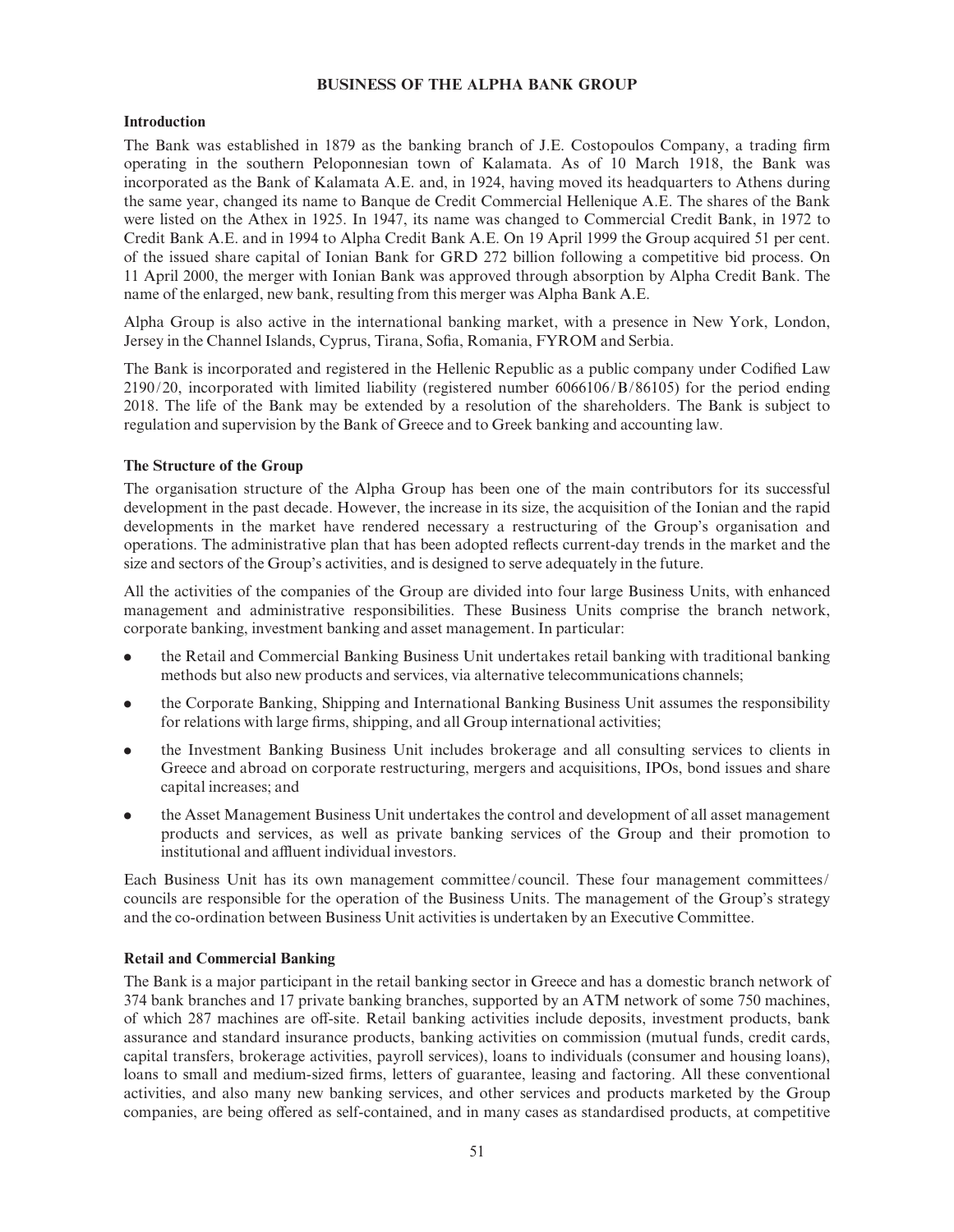prices, the main objective being to serve the requirements of the Bank's clients in the best possible way, be they individuals, institutional investors or small and medium-sized firms.

Customer savings: The Bank's principal deposits account is the Alpha 100 account, which offers competitive rates, overdraft facilities, combined credit card and cash card, debit card, chequebook and standing order facilities. Cards issued on the account can be used to make deposits and withdrawals throughout the Bank's ATM network. Further services include the Alpha 400/401 savings accounts (savings accounts with or without a saving book, and with life insurance and automatic monthly statements), as well as various categories of term deposit accounts, customer repos, sales of both government and Alpha Bank bonds and sales of mutual funds, capital guarantee products and other portfolio investment and bank-assurance products. Financial planners provide a full array of banking and investment services, as well as investment advice on the basis of a risk return profile of the customer, ascertained in an interview with each client.

Deposits, customer repos and Alpha Bank bonds sold to retail customers, effectively serving as time deposits, amounted to  $\epsilon$ 24.7 billion in September 2004, compared with  $\epsilon$ 22.7 billion at the end of 2003, and  $\epsilon$ 23 billion at the end of 2002. Mutual funds amounted to  $64.5$  billion in September 2004, compared with  $64.6$  billion at the end of 2003 and  $\epsilon$ 3.1 billion at the end of 2002. Thus, at the end of September 2004, money market mutual funds amounted to 46 per cent. of the total, equity funds amounted to 24 per cent., bond funds amounted to 28 per cent. and balanced funds amounted to 2 per cent. In the non-money market area, the Bank has 18.4 per cent. market share. Moreover, sales of government bonds amounted to  $\epsilon$ 1.6 billion in September 2004, compared with  $E2.6$  billion at the end of 2003 and  $E3.4$  billion at the end of 2002.

Total client savings with the Group were estimated at  $\epsilon$ 33.5 billion, including mutual funds, sales of securities and clients' funds under management (private banking and asset management).

Customer loans: The Bank has expanded its loan book and has increased its market share with both individuals (mortgage and consumer credit) and small and medium-sized firms.

In particular, in mortgages, during 2004 Alpha Bank introduced a new housing loan with an introductory interest rate of 3.5 per cent. fixed for one year, thus adding to the choice of interest rates available to its customers. The Bank also improved the flexibility available to all mortgage products by adding benefits including deferred repayment for 1 month, early repayments up to two monthly instalments per year without charge and an option to lengthen the duration for up to two years without charge.

In addition to Alpha First Year Fixed Interest Rate Housing Loan, the mortgage loans currently on offer also include Alpha Housing Plan and Alpha Euro Rate. Alpha Housing Plan is a mortgage with a favourable interest rate of 4.0 per cent. for the first 18 months, and thereafter a choice of fixed interest rates for durations ranging from 3 to 15 years. Alpha Euro Rate is a variable interest rate mortgage, linked to the ECB interest rate. Finally, specifically for home refurbishment, the Bank offers Alpha House Repair Loans on flexible terms and procedures so as to reflect fully the specific needs of today's customers.

Alpha Bank finances up to 100 per cent. of a property's value or the construction/refurbishment budget, and the loan can also cover the expenditure related to the purchase (transfer tax and other transaction costs). Credit card and personal loans, and often special offers are available to all mortgage customers.

In the consumer loans sector, an increase was recorded in the following categories of products: (a) the Alpha 700 Open Personal Loan (with credit limit of  $\epsilon$ 1,500 to  $\epsilon$ 30,000), (b) the Alpha 702 Personal Loan, which, covers clients' personal needs (with credit limit of  $\epsilon$ 1,500 to  $\epsilon$ 30,000), and also, (c) the Alpha 710 Consumer Loan, for purchases of durable goods.

Moreover, the Bank introduced a new innovative product in the market, called Alpha X 5. This is a personal loan, which allows customers to obtain a personal loan with credit limit up to 5 times their monthly salary.

In addition, with the use of advanced Internet technology, Alpha Bank has created a pioneering platform for a new loan scheme, which will allow specific retail firms (mainly specializing in the sale of cars and house appliances) to facilitate the sale of their products using financing products offered by the Bank. This financing scheme will also help the Bank to institute close relationships with the retail firms achieving very low operational costs.

Furthermore, with the intention of providing customers with greater ease of access to its financing products, Alpha Bank has created a call center for direct phone-applications with faster approval procedures. Trying to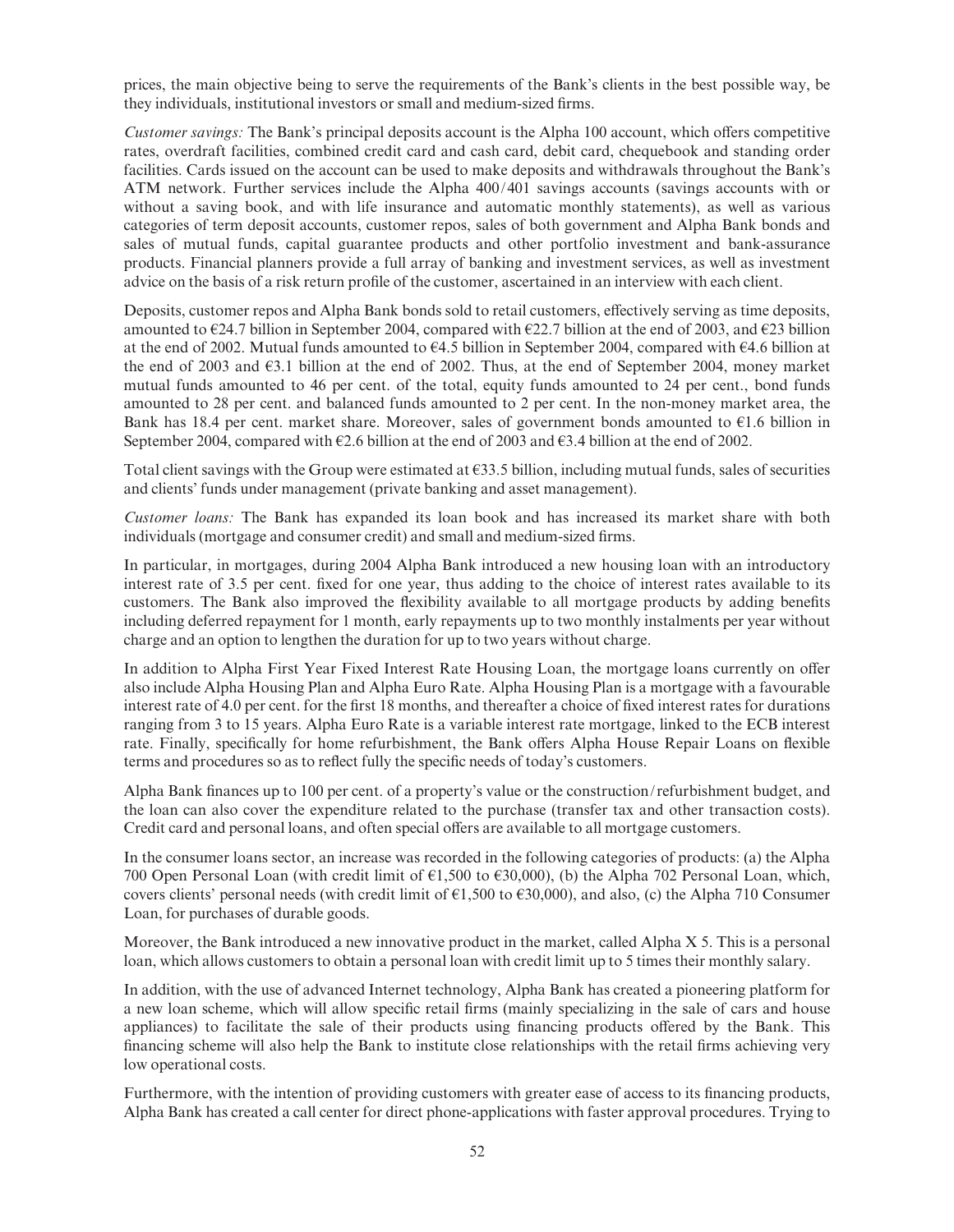increase its consumer loans sales volume, the bank has conducted many promotional activities, such as advertising about its new products and direct mailing to its customers about its offers.

In the area of small and medium size firms, the Bank has expanded it's loans portfolio and has increased it's market share in small and medium sized firms. In particular, it has developed a series of innovative products exclusively designed to cover the finance requirements of firms and professionals depending on their yearly turnover.

For firms and professionals with yearly turnover up to Euro 75,000, the Bank offers loans for working capital with 10 per cent. refund on the amount of interest, loans for equipment/transport with interest refund 10 per cent., loans for business premises (Loan A 810, Alpha Leasing for business premises).

For firms and professionals with a turnover between Euro 75,000 and Euro 1,000,000, the Bank offers loans for working capital (loan for working capital with interest refund 10 per cent., Alpha 600 – working capital with or without time limits), loans for equipment/vehicle (loan for equipment/transport with interest refund 10 per cent., Alpha Leasing for equipment/transport), loans for business premises (Alpha 810, Alpha Leasing for business premises and loans for fixed assets) and Alpha 500 (deposit account with overdraft facility).

Also, the Bank has developed the reward programme Alpha Pentathlon 2004, a group of products and services, aiming to cover special needs of firms and professionals. The products and services of the above mentioned programme have been grouped according to their nature in big five categories (loans, insurance products, electronic services, deposit accounts, cards). By collecting at least one product from every category of products/services, any ¢rm will be considered a pentathlete and rewarded with a prize of its choice (software applications, corporate mobile telephony, participation in seminars on sales or management or tax/accounting).

The Bank provides a full range of corporate banking services to Greek companies, foreign corporations active in Greece and, to a lesser degree, public sector entities. Its portfolio at the end of June 2003 consisted principally of loans to trade (23 per cent. of total loans) and manufacturing (18 per cent. of total loans) sectors.

The Bank offers a number of services to its commercial customers including acceptance of deposits, short, medium and long-term lending both in euro and foreign currencies, bill discounting, foreign exchange dealing, dealings in treasury and money market instruments, letters of guarantee, factoring and leasing. Other services include capital markets and other cash and risk management services. The Bank also provides certain other banking services, including processing of its corporate customers, payrolls and clearing cheques and other money transfers for its customers.

The principal account for corporate customers is the Alpha 500 account, intended for clients who wish to maintain a single account that offers overdraft facilities and balance and account information. At the end of 2003, the Bank had approximately 50,000 corporate loan accounts outstanding. Alpha 620 is a three-year fixed rate loan for small to medium-sized companies, while Alpha 600, Alpha 605, Alpha 630 and Alpha 650 are targeted at large corporations. The Bank also provides corporate credit card services through a corporate Visa card and a corporate American Express card.

Total loans on a consolidated basis amounted to  $E22.4$  billion at the end of September 2004 compared with  $E19.6$  billion at the end of September 2003, registering an increase of 14.3 per cent. on a year-on-year basis. The Bank has one of the healthiest loan portfolios in the Greek banking market, with non-performing loans comprising less than 2.4 per cent. of its total loan portfolio at the end of 2003 and 2.6 per cent. at the end of June 2004. Loans to small and medium-sized ¢rms as at the end of September 2004 represented approximately 45 per cent. of total loans, and loans to large corporations represented approximately 25 per cent. of total loans. Mortgage loans, to which the Bank placed special emphasis in 2002-2004, increased by 101 per cent. in 2002, by 30 per cent. in 2003 and by 23 per cent. on a year-on-year basis in September 2004, pushing Alpha Bank's market share to 14.3 per cent. at the end of June 2004, compared with 9.5 per cent. at the end of 2001. Consumer loans (excluding credit cards) increased by 32 per cent. in 2002, by 35 per cent. in 2003 and by 52 per cent. on a year-on-year basis in September 2004, with Alpha Bank's market share reaching 12.6 per cent. at the end of June 2004, compared with 10.8 per cent. at the end of 2001.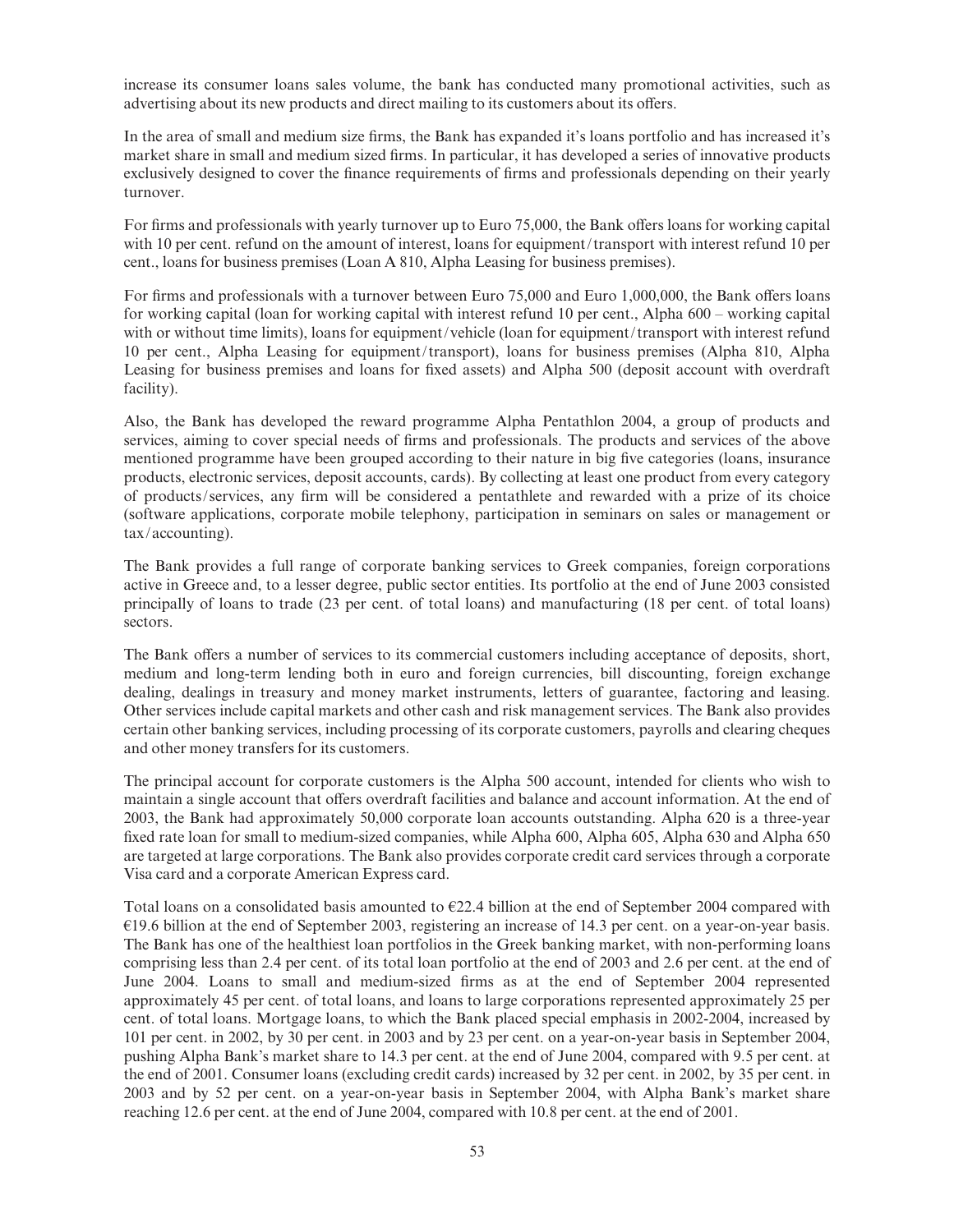Card Services: In the card business, Alpha Bank, with its twenty-two different products addressed to individuals and corporations, retains its leading position in the Greek market regarding both the issuance of credit cards (market share approximately 25 per cent.) and transaction clearing (market share approximately 35 per cent.). Alpha Bank is the only bank offering the entire range of Visa, American Express and MasterCard products.

Alpha Bank, the Official Bank of the Athens 2004 Olympic Games, was the exclusive Acquirer of all Visa transactions in the Olympic venues. The Athens 2004 Games successfully became the first Europay Mastercard Visa (''EMV'') Olympics. In co-operation with Visa International, Alpha Bank utilized the latest technology (chip enabled terminals, wireless GSM, etc.) to create a flexible and safe transaction environment. The whole project ran smoothly despite its complexity in implementation.

The ATHENS 2004 VISA credit cards were the first Olympic banking products to be launched. These products were very popular, since cardholders had the privilege of participating actively in the preparations for the Athens 2004 Olympic Games. The first such card in circulation was the Gold ATHENS 2004 VISA, a unique, collectable, high-prestige card. In autumn 2001, the Silver ATHENS 2004 VISA card was launched, and as of January 2002, the ATHENS 2004 VISA Business. Part of the revenue generated from these cards was given to the Organizing Committee of the Athens 2004 Olympic Games. All cards were participating in a reward program that offered the cardholders a variety of Olympic products as well as tickets for the Games. In June 2003, Alpha Bank in co-operation with the other two grand sponsors of the Olympic Games, OTE and COSMOTE (leading telecommunication companies), created a unique multi-retailer reward scheme called EPATHLON.

Alpha Bank completed the Athens 2004 Olympic series with Visa Money — Olympic Games, the first EMV-Chip pre-paid card in the Greek Market. The card was addressed to national and international Sponsors, as well as the Olympic Family and its hospitality programs. In addition Athens 2004 Visa pre-paid cards for the general public were launched in two designs with the mascots of the Olympic Games on the face of the card.

Alpha Bank with about 1.6 million Visa cards (at the end of September 2004) has a leading position in the card market and is the largest Visa Issuer and Acquirer. The Dynamic Visa card, the co-branded cards with Carrefour stores is the most successful co-branded card in the Greek market. In the first nine months of 2004, the turnover of Visa credit cards increased by 25 per cent.

During 2003 Alpha Bank renewed the exclusive contract with American Express for another five-year period. In April 2004 Alpha Bank launched Blue from American Express, a card with a unique design, smart-chip features and built-in rewards. This was the first chip-based card presented into the public. In addition, the American Express Membership Rewards scheme was introduced for the first time in the Greek market. The American Express credit card is available to the public and is the main vehicle for expanding the market share of American Express cards (September 2003–September 2004 saw an increase of 106 per cent.). The traditional American Express Green and American Express Gold cards maintain their leading position in the market regarding prestige and the Corporate American Express Card is considered as the most distinguished corporate card. The total number of American Express cards increased by 71 per cent. (from September 2003 to September 2004) and the turnover by 35 per cent. in the first nine months of 2004.

The Bank consolidated its relationship with the Europay MasterCard International in early 2001 by issuing Alpha Bank MasterCard credit cards and Alpha Bank Maestro debit cards in early 2002. The portfolio of MasterCard and Maestro cards is growing fast and at the end of September 2004 around 300,000 cards were in use. The number of MasterCard credit cards increased by 60 per cent. (from September 2003 to September 2004) and the turnover by 50 per cent. in the first nine months of 2004.

In the field of department store cards, the Amway Card has been launched, in addition to Kalogirou and Nutriclub card.

In the last two years, the bank has successfully utilised alternative channels for expanding the card business such as telemarketing, instant credit, direct mail and cooperations with retailers. In addition, in order to reduce fraud transactions and enhance cardholder's protection, a new advanced fraud detecting system (Alaric) has been implemented for all card products during 2004.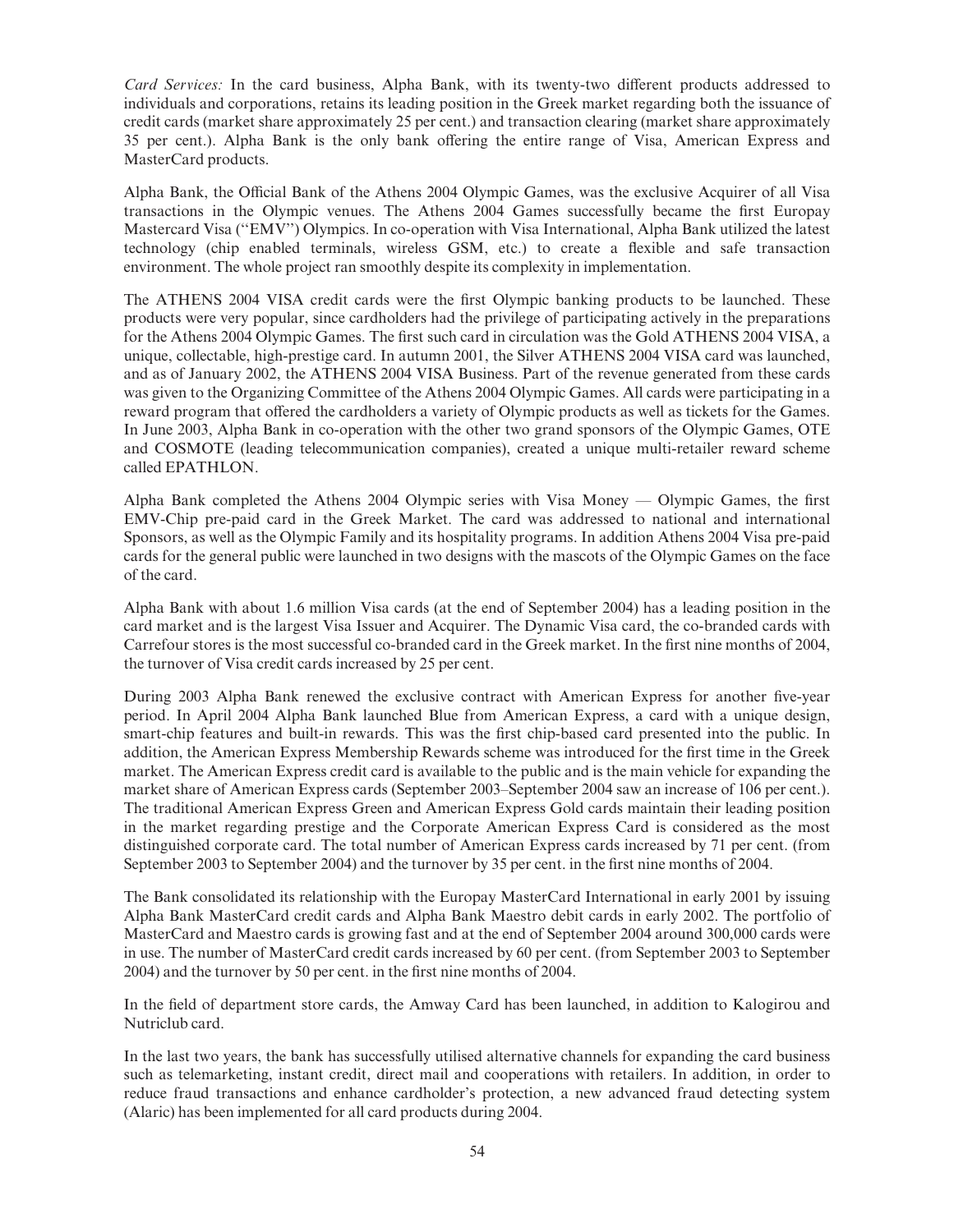Alpha Bank operates the largest Point of Sales (''POS'') network in Greece, which is capable of clearing transactions of all major payment systems, Visa, MasterCard and American Express and consists of 35,000 EFT/POS terminals. During 2004 the migration of POS terminals to EMV and PIN, started. In October 2003 Alpha Bank and Eurobank agreed to develop a common POS network in Greece in order to take advantage of economies of scales and expand their Acquiring Business. Since 2003, Alpha Bank offers E-Commerce solution to merchants for Visa, MasterCard and American Express cards.

Alpha Insurance: In 1998, the joint venture with Generali Life was terminated, and Emporiki Insurance merged with Hellinobretanniki to form the new insurance company of the Group, Alpha Insurance. The Bank held initially 70 per cent. of the company's issued share capital and gradually increased its participation to 74.99 per cent. In June 2004, Alpha Bank increased its holding to almost 100 per cent. through the acquisition of 24.41 per cent. of the company's shares from minority shareholders.

Alpha Insurance is a composite insurance company offering life and general insurance coverage. It is constantly improving its position by gaining market share in the most profitable insurance sectors. Its general insurance portfolio has the best composition in the Greek general insurance market, since the loss making automobile sector accounts only for 21.2 per cent. of total production in general insurance as compared with 25.9 per cent. in 2002. Premium production in 2003 amounted to  $E$ 134.1 million as compared with  $\epsilon$ 122.3 million in 2002, an increase of 9.6 per cent.

Premia in the life insurance sector increased slightly by  $5.4$  per cent. to  $659.1$  million, while premia in the general insurance sector increased by 13.2 per cent. Alpha Insurance is one of the few companies in the Greek market advancing systematically the concept of bancassurance, by exploiting cross-selling opportunities within the Alpha Bank Group.

Alpha Insurance aims to achieve growth by reducing the exposure in the less profitable sectors and selecting carefully the risks assumed, in order to attain profitability rather than market share at all costs. Alpha Insurance increased its market share to 4.2 per cent. in 2003 as compared with 2.9 per cent. in 1998. By means of this self-sustained growth, it aims to become one of the top five companies in the market within three years. Alpha Insurance also intends to extend its network of 1,100 insurance advisors by concluding exclusive associations agreements and marketing banking products, such as mutual funds and loans for individuals, through the network. Constant attention is given to controlling and reducing operating costs.

Given the interest of the Alpha Bank Group in loans to the shipping industry, and that the Greek shipping sector is among the largest in the world, Alpha Insurance entered in January 2002 the field of shipping insurance brokerage by acquiring the company of P.P. Caramanos and Son (Insurance Brokers) A.E.

As of 31 December 2003, Alpha Insurance had total assets of  $\epsilon$ 353.4 million and own funds of  $\epsilon$ 62.5 million. Profits before tax amounted to  $E2.8$  million; an increase of 152 per cent. as compared with 2002. One of the main reasons for this result are the trading gains from the disposal of securities.

For the period ended on 30 June 2004, Alpha Insurance posted profit before taxes of  $\epsilon$ 1.2 million. As of the same date, total assets amounted to  $\epsilon$ 370 million. Premia in both Life and General Insurance sectors increased to  $\epsilon$ 72.5 million as compared with  $\epsilon$ 64.8 million on 30 June 2003.

Alpha Insurance participates in the share capital of the Alpha Bank Group companies, Alpha Insurance Romania and Alpha Insurance Cyprus Ltd with 14.99 per cent. and 17.95 per cent. respectively.

As of 30 June 2004, Alpha Insurance had 389 employees.

Alpha Leasing: Alpha Leasing, established in 1981, provides a wide range of finance leases to approximately 4,000 customers. Major tax incentives that permit both interest and capital payments to be tax deductible have contributed to the rapid expansion of the leasing industry, bringing with it increased competition. Alpha Leasing is the largest leasing company in Greece, with a market share of approximately 18 per cent., based on leased assets. At the end of 2003 leased assets amounted to  $E$ 777.6 million as compared with  $E720.1$  million at the end of 2002. Following legislative changes that took place during 1999 and recent tax laws, commercial real estate leasing has become important and Alpha Leasing has captured a leading market share in this particular sector.

Alpha Leasing is listed on the Athex. In February 2004, Alpha Bank announced a voluntary Public Tender Offer to acquire all minority holdings in Alpha Leasing. The Tender Offer was successful and the Bank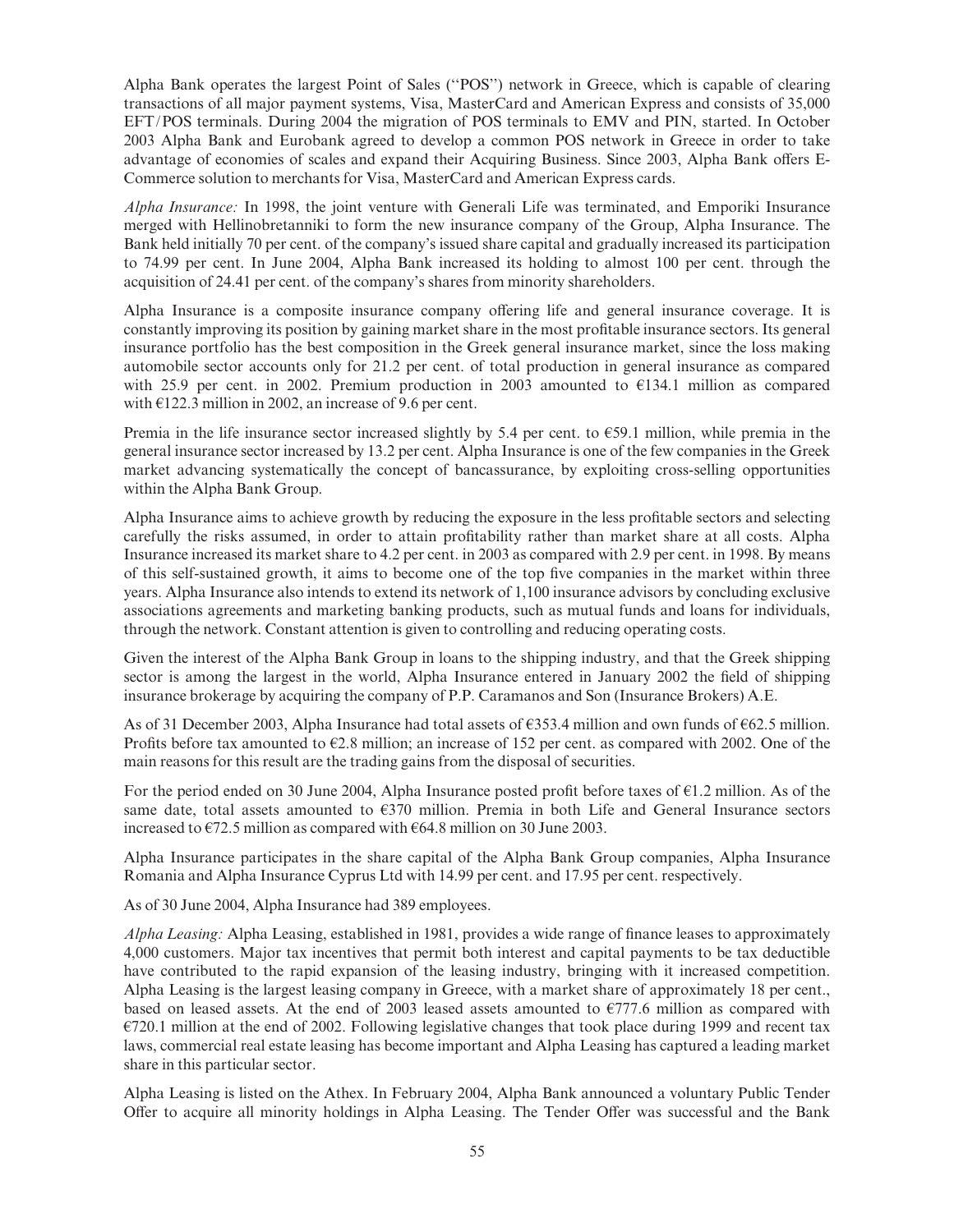increased its participation to 98.19 per cent. at the end of the Acceptance Period. Through subsequent open market purchases, Alpha Bank held directly and indirectly, as of 30 September 2004, shares equal to 99.28 per cent. of the total outstanding shares in Alpha Leasing.

As of 31 December 2003 Alpha Leasing had a market capitalisation of  $E$ 216.1 million and posted profits before tax of  $\epsilon$ 5.4 million, as compared with profits before tax of  $\epsilon$ 15.3 million in 2002, due to an extraordinary provision of  $E14.3$  million relating to a change in the accounting treatment of certain real estate. Total revenues increased to  $E161.7$  million as compared with  $E150.5$  million in 2002. Own funds as of the same date amounted to  $E$ 253.4 million and total assets to  $E$ 549.6 million.

On 30 June 2004 the company had a market capitalisation of  $E$ 257.3 million. Its pre-tax profit totalled  $E7.6$  million and total assets  $E587.7$  million.

As of 30 June 2004, Alpha Leasing had 56 employees.

ABC Factors: ABC Factors was founded in 1995 as a 50/50 joint venture between the Bank and the Bank of Cyprus. It was the first Greek firm offering factoring services in Greece.

Services offered include standard factoring for both domestic and international transactions and discounting of client invoices. Since its establishment, ABC Factors has been the factoring services market leader in Greece based on assigned invoices turnover and profits before tax. In October 2001, Alpha Bank acquired the remaining 50 per cent. of ABC Factors' share capital previously held by Bank of Cyprus.

For the year ended 31 December 2003, profitability was enhanced, mainly as a result of the successful promotion of factoring services through Alpha Bank's branches. Despite high competition in the sector, ABC Factors retained a leading market share of 50 per cent. In 2003, profits before tax amounted to  $\epsilon$ 9.4 million as compared with  $\epsilon$ 7.7 million in 2002. The value of active factoring contracts increased to  $E1.7$  billion and total revenues (net interest and fee income) to  $E29.3$  million. As of 31 December 2003 own funds amounted to  $641.2$  million and total assets to  $6407.2$  million.

For the period ended on 30 June 2004, the company posted a pre-tax profit of  $\epsilon$ 5.0 million. Total assets, as of the same date, amounted to  $\epsilon$ 390.9 million.

As of 30 June 2004, ABC Factors had 88 employees.

### Corporate Banking, Shipping and International Activities

Corporate Banking: Over 2003, Alpha Bank's competitive position in the corporate banking market was further strengthened. The level of total financings surpassed Euro 3 billion, an increase of 10 per cent. against 2002, whilst the percentage contribution of the corporate loan portfolio to the Bank's total loan book rose to 14 per cent.

As in previous years, emphasis was placed on achieving optimal financial results, with respect to "risk" reward'' ratios, the quality of the loan portfolio, and non-interest income enhancement. It is noteworthy that 92 per cent. of total credits extended to large corporates under management and are of investment grade quality. In spite of difficult market conditions, no non-performing issues were raised.

The Bank had a primary role in the arrangement of the most significant lending transactions undertaken by large corporates in the Greek market, beyond its bilateral facilities. In particular, the Bank participated with a total amount of Euro 270 million in 19 syndicated loan and bond issues, in 14 of which it acted as Lead Arranger or Co-Arranger.

In addition, increased synergies were achieved through the cross selling of Alpha group products and services, beyond traditional corporate loans, such as retail banking products and services (credit cards, consumer and mortgage lending), private banking, leasing, factoring, project finance, insurance products, and investment banking services (IPOs, advisories, etc).

At the same time, the Bank's cross border activities increased significantly in countries in which the Bank has a regional presence and particularly in South-Eastern Europe. These activities contributed further to the Group's profitability and assisted greatly in the further development of corporate relationships.

The significant size and quality of the loan portfolio in combination with the high quality of services offered place the Bank in a leading position in the Corporate Banking market.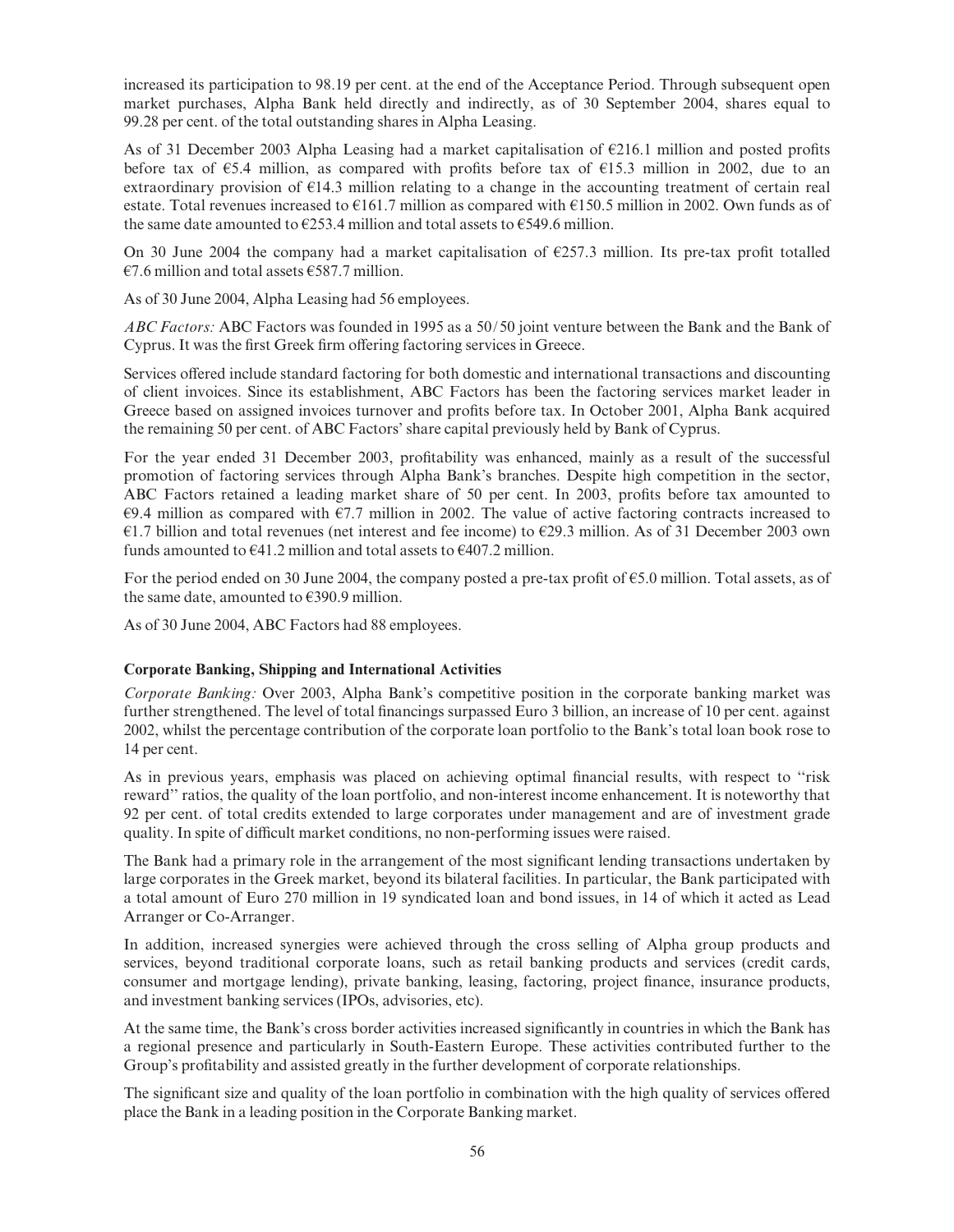Shipping Finance: Shipping has traditionally been an important sector in the Greek economy. The Group did not have any presence in the ship finance area until 1996, when the decision was taken to diversify into marine finance through the establishment of a specialised shipping finance division operated by experienced personnel in a specialised branch in Piraeus (from 1998), the Greek shipping centre. The Bank already had a small portfolio of loans in the shipping sector following the acquisition in 1994 of the Commercial Bank of London PLC, now called Alpha Bank London Limited. The Bank has gradually and conservatively expanded its activities in this area and is today considered an important player in shipping finance in Greece, with a fully performing, high quality portfolio.

Between 1998 and 2003, the Bank extended its activities considerably in financing the shipping sector. The solid foundations laid over six years of active presence in the sector enabled a further growth of its portfolio and parallel activities, which in total yielded improved returns. In 2004, following a conservative policy (counter cyclical approach), the shipping portfolio remained unchanged. The balance of loans to the shipping sector as of 30 June 2004 amounted to  $60.9$  billion, accounting for 4.0 per cent. of the Bank's total loans.

#### International Banking Activities

A significant factor reinforcing the presence of Greek firms in South-Eastern Europe is the improvement in the economic and political situation in the region. The advancement of important structural reforms in conjunction with the application of sound reconstruction and development programmes, contributes to the attainment of rapid growth and reinforces demand for financial services, rendering such countries very attractive. These factors have encouraged the Bank to keep strengthening its presence in the region. Currently, eight branches operate in Albania, one in Bulgaria, and three branches in Serbia and Montenegro. Group banks operate in Romania and in FYROM. The size and strong financial base of the Bank, in conjunction with its £exible structure, the high level of its technological infrastructure and its knowledge of economic, social and cultural conditions in these countries, allow it to expand rapidly the range of its activities.

Albania: The Bank's first branch in Albania commenced operations in Tirana in January 1998. Currently seven more branches operate in Durres, Elbassan, Gjirokaster, Berati, Vlora, Fier and in the Kakavja customs office. In the context of dealing with the increasing competition and with offering the best possible service to its clients, a further expansion is planned for 2005. The Bank's branch network in Albania is financing some of the most important business enterprises in the country and maintains the largest loan portfolio amongst all the banks operating there. Since 2003 the branch offers housing and consumer loans to its clientele. The personnel of our branches in Albania consist of 63 people.

Serbia and Montenegro: The Bank has been active in Serbia since 2002. The first branch commented operations in Belgrade in July 2002 and was quickly followed by two more branches. The three branches now employ 32 people and offer the full range of banking services.

Bulgaria: The Sofia branch has been in operation since 1995 and undertakes all banking activities. It has advanced loans to important businesses (mainly Greek-owned) and holds a large number of accounts in local and other currencies. Following to the Bank's plan for the network expansion in South-Eastern Europe, the Sofia branch has been relocated, upgraded and restructured offering a better and faster service to its customers. Two new branches will be opened in the near future in Plovdiv and Varna. Also, the Bank plans to expand its network further in 2005. The branch employs currently 28 people.

Romania: Alpha Bank Romania (''ABR'') (formerly Banca Bucuresti SA) was established in 1994. Through Alpha Bank Romania, the Bank was the first Greek bank to have operations in Romania. ABR was established to serve the Greek commercial presence in Romania and to take advantage of an undeveloped banking market. ABR is present in the main industrial and commercial cities of Romania through a network of 19 branches (seven are located in Bucharest and twelve in other cities in Romania) all of which are linked by an on-line/real-time system. It was the first bank in Romania to operate with on-line communications to its branches.

ABR has posted steady growth and has managed to capture a significant share of the Romanian financial services market. It offers banking services to local and international firms. Through the other group companies in Romania, it has extended its activities into brokerage, investment banking, leasing and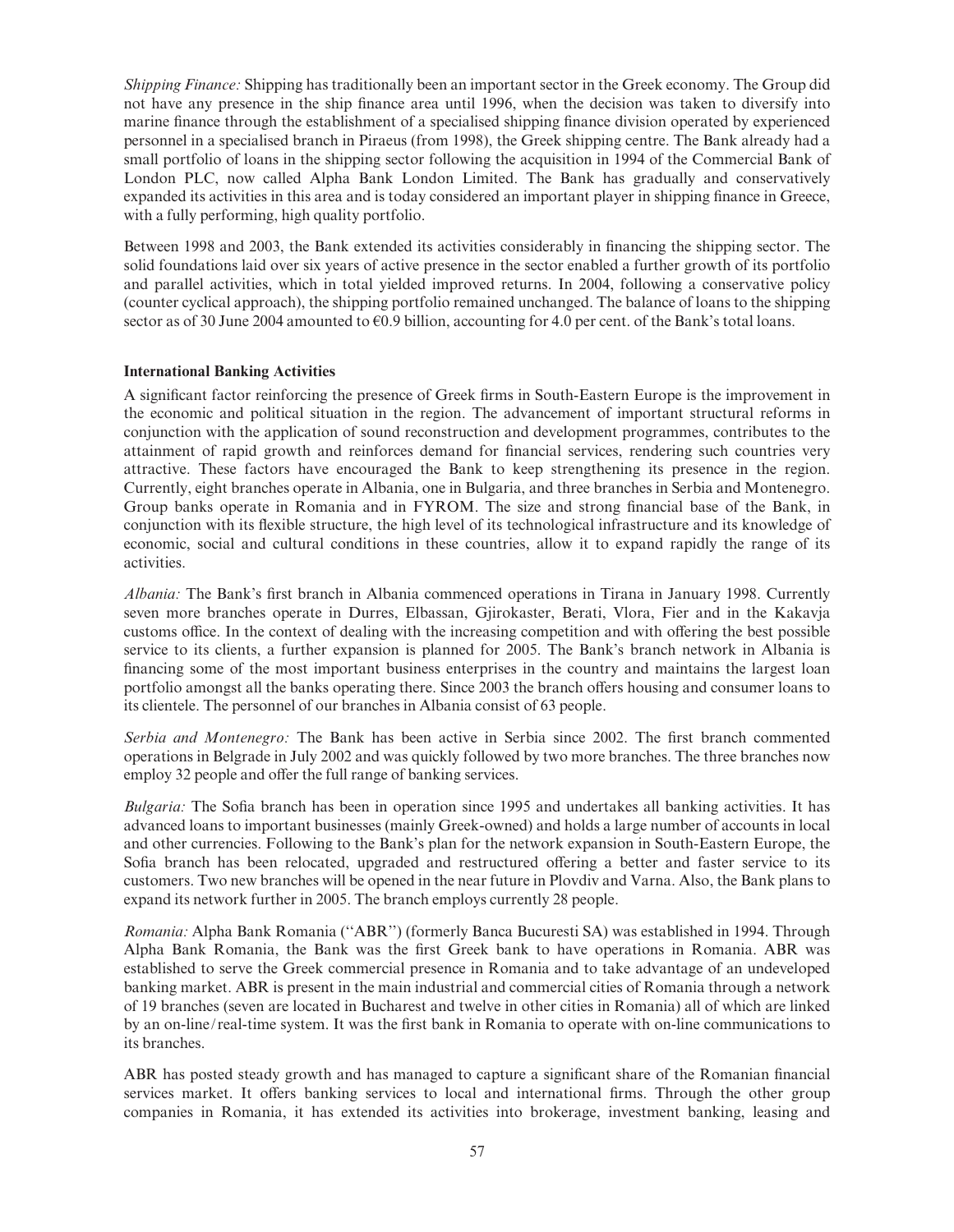financial consulting services. It offers modern financial products and services such as Repos and Alphaline, and has a presence in the mortgage market.

During 2003, ABR expanded its network of branches, increased its loan portfolio by 51.8 per cent. (representing 69.4 per cent. of total assets) as well as its client base (both corporate and retail), and continued targeting the retail segment predominantly through mortgage loans. The number of clients increased by approximately 29 per cent. from 30,400 in 2002 to over 39,000 in 2003. On 31 December 2003, ABR had total assets of  $\epsilon$ 536.7 million, outstanding loans of  $\epsilon$ 371.9 million and customer deposits of  $\epsilon$ 214.8 million. Net profits increased to  $\epsilon$ 6.9 million as compared with  $\epsilon$ 5.7 million in 2002. Net interest income increased by comparison to 2002, due to the decreasing trend of interest rates in both banks' and customers' deposits. The net fee and commission income increased due to an increase in the number of clients, accounts, loans and the volume of documentary operations.

As of 30 June 2004, total assets amounted to  $6628.7$  million, customer loans to  $6458.5$  million, and customer deposits to  $\epsilon$ 252.3 million. For the same period ABR posted pre-tax profits of  $\epsilon$ 3.3 million. The Bank owned, directly and indirectly, 96.41 per cent. of the issued share capital of ABR.

During the last few years the Bank has increased its participation in the share capital of ABR, by means of successive share purchases of the minority shareholders. These transactions are in line with the Group's strategy to buy out the minorities of its core business subsidiaries. In August 2000, an Italian bank, Banca Monte Dei Paschi di Siena, acquired a participation in the share capital of ABR, which currently stands at 3.5 per cent.

As of 30 June 2004, ABR had 607 employees.

Alpha Leasing Romania is one of the leading leasing companies in Romania, and has consistently grown since 1998, with a significant and healthy client portfolio of almost 1,000 local companies which enjoy the immediate and uninterrupted fulfilment of their needs and the best quality of services in the local leasing market. Despite the increased domestic and foreign competition, Alpha Leasing Romania maintains a leading position in the local market. Following market trends, as well as internal policies on credit risk and the robustness of the equipment portfolio, vehicles still represent the major part of Alpha Leasing Romania's business. Of the new assets booked during 2003, around 75.4 per cent. were vehicles, 19.88 per cent. was industrial equipment, 3.41 per cent. was office equipment and 1.29 per cent. was other types of equipment. In 2003, Alpha Leasing Romania had booked new leased assets of  $E$ 36.1 million.

As of 31 December 2003, total assets amounted to  $\epsilon$ 40.7 million, revenues to  $\epsilon$ 5.4 million and profits before tax amounted to  $E2$  million, as compared with  $E1.5$  million in 2002.

For the period ended at 30 June 2004, the company posted a pre-tax profit of  $\epsilon$ 1.4 million and had total assets of k46.6 million. In September 2004, Alpha Bank acquired shares held by minority shareholders, and thus currently holds, directly and indirectly, 99.18 per cent. of the total outstanding shares in the company.

As of 30 June 2004, the company had 31 employees.

Alpha Finance Romania ( $AFR$ ) was established in 1994 as one of the first Romanian brokerage companies and now is one of the most active securities houses providing a full range of both brokerage and corporate finance services. Since then, AFR has built its reputation on the successful completion of complex and innovative transactions. It was nominated in 1999 as the Best Broker in Romania by prestigious international and local publications. It is also a founding member of the Bucharest Stock Exchange (BSE) and of the National Association of Securities Dealers (ANSVM). AFR has developed an impressive presence in the brokerage field, being among the few and first Romanian brokerage houses that represented foreign portfolio investors in Romania by developing methods and techniques to satisfy western trading, settlement, custodian and reporting requirements. AFR strengthened further its market share in 2003 to 7.36 and 4.28 per cent. taking the first and fifth positions respectively, in the overall ranking among brokerage houses in terms of the accumulated annual traded volume on both the Rasdaq market and the Bucharest Stock Exchange. Due to its in-depth knowledge of the developing Romanian capital markets and financial services sector as well as its top quality disseminated equity research, AFR has become the preferred local investment banking partner for global investment banks.

As of 31 December 2003, AFR posted profits before tax of  $60.09$  million, as compared with a profit of  $\epsilon$ 0.03 million in 2002, mainly due to the improvement in corporate finance activities and trading profits from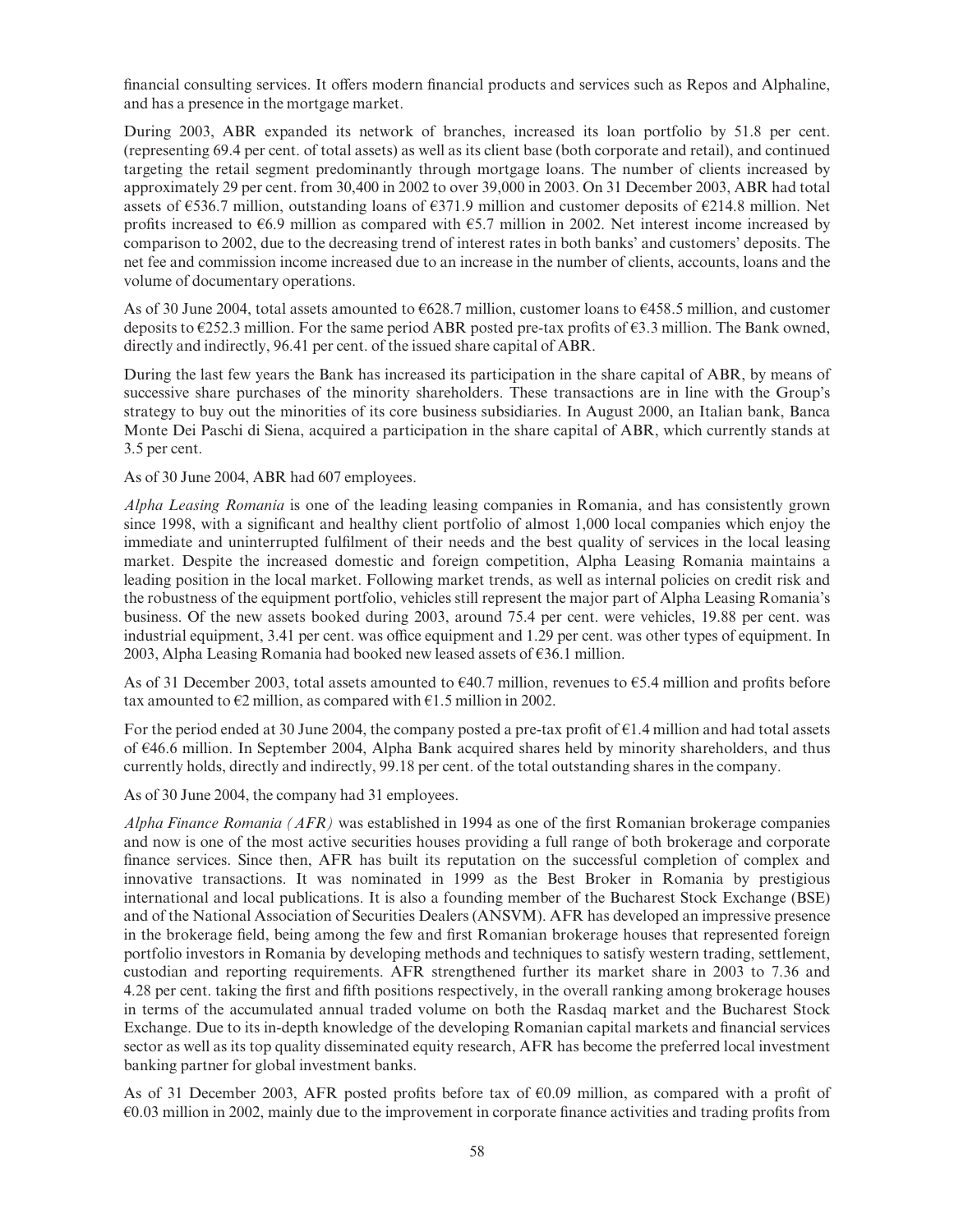the proprietary trading portfolio, coupled with the reduction in operating expenses. For the period ending 31 December 2003, own funds amounted to  $\epsilon$ 1.1 million and total assets were  $\epsilon$ 1.7 million.

As of 30 June 2004, the company posted profits before tax of  $\epsilon$ 0.04 million. Total assets, as of the same date, amounted to  $E2.4$  million. The Bank held, directly and indirectly, 99.11 per cent. of the company's share capital.

As of 30 June 2004, AFR had 21 employees.

FYROM: In January 2000, the Bank concluded the acquisition of Kreditna Banka AD Skopje (renamed Alpha Bank AD Skopje), the fourth largest bank in FYROM. The initial participation in its share capital of 65 per cent. has been further increased to 100 per cent., through the purchase of the outstanding minority shares in April 2000 and in August 2002. Through Alpha Bank AD Skopje, the Bank aims to exploit an undeveloped banking market while at the same time serving the strong Greek commercial presence in Skopje. Three years after it was acquired by the Bank, Alpha Bank AD Skopje has been gaining the confidence of the business community and the depositors in FYROM and it was designated among the top ten companies in the country by the Skopje Chamber of Commerce. Moreover, it aims to achieve a higher market share in the retail banking within the next few years.

It provides traditional banking services, mainly to selected corporate clients. Its branch network includes seven branches.

In 2003, customer deposits amounted to  $\epsilon$ 28.6 million. Customer loans, increased by 68.3 per cent. up to  $E17.2$  million, while Alpha Bank AD Skopje pursued the improvement of asset quality and credit risk management.

In 2003, Alpha Bank AD Skopje's return on assets was 4.83 per cent. and the net interest margin was 4.89 per cent. Profit before taxes remained relatively flat amounting to  $E$  million in 2003. Total assets of the bank as of 31 December 2003, amounted to  $648.1$  million and own funds to  $619.4$  million.

As of 30 June 2004, total assets amounted to  $641.3$  million and profit before taxes to  $61.2$  million. As of the same date, Alpha Bank AD Skopje had 84 employees.

Cyprus: Alpha Bank Cyprus (ABC). In October 1998, the Bank acquired 75 per cent. of the issued share capital of Lombard Natwest Bank, a subsidiary of the NatWest Group in Cyprus, which was then renamed Alpha Bank Cyprus. Through subsequent share purchases, the Bank has increased its stake to 100 per cent. of ABC's issued share capital.

ABC is one of the largest commercial banks in Cyprus, with a market share of approximately 8 per cent. of the loan market (year end 2003). It offers full banking services and is active in retail and corporate banking. Through its subsidiaries Alpha Finance, Alpha Asset Finance, Alpha Trustees and Alpha Insurance Company, it also covers a broad spectrum of other financial and insurance services. It has a network of 27 branches in all major cities of Cyprus, and the establishment of new Branches in selected locations is in progress. In March 2002, the new Main Branch of Nicosia was inaugurated.

In 2002, ABC launched new products in retail banking, and bancassurance. In 2001, ABC had also introduced housing and consumer loans and the Alpha Financial Planning Service. ABC is upgrading its branch network in accordance with the Group's standards, while a pilot programme employing a clientbased approach has started operating successfully.

The rapid growth and expansion of operations, necessitated the enlargement of the bank's capital base and therefore, in years 2000 and 2001, ABC has effected share capital increases of CYP 50 million.

On 31 December 2003, total assets amounted to CYP 1,041.7 million, profit before taxes to CYP 1.4 million and shareholder's funds to CYP 100.4 million. Profit before tax in 2003 (CYP 1.4 million) was lower than 2002 (CYP 8.5 million) profits due to the increased provisions (from CYP 5.8 million in 2002 to CYP 16.2 million in 2003) for doubtful receivables and the change in accounting treatment on accrued interest from non-performing loans. Loans to customers amounted to CYP 636.0 million and customer deposits to CYP685.7 million.

During the first six months of 2004, Alpha Bank Cyprus posted a profit of CYP 5.4 million. Its total assets amounted to CYP 1,196.0 million. As of the same date, ABC had 569 employees.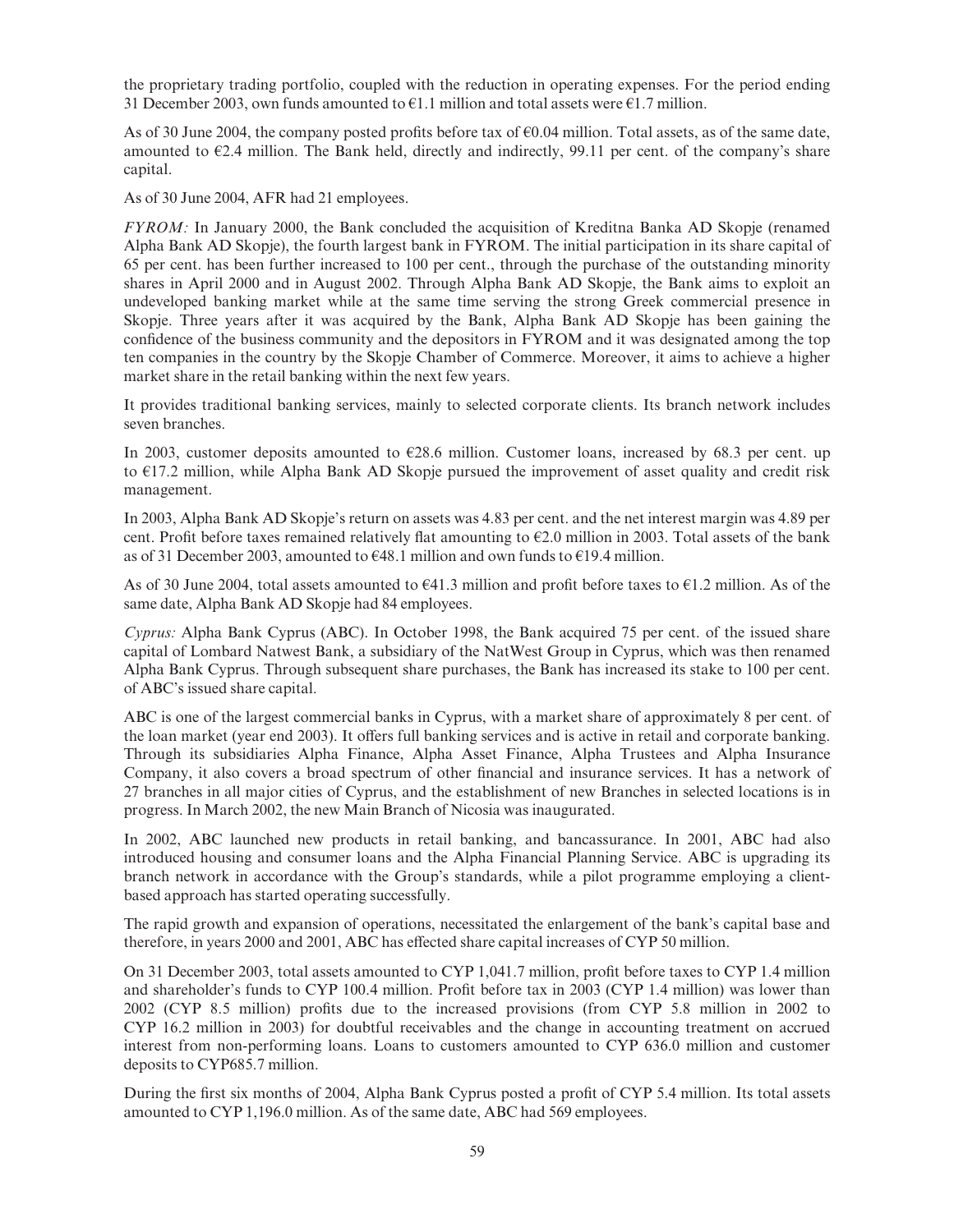Alpha Insurance Cyprus (AIC) was founded in Cyprus in 1993, under the name "Metropolitan Insurance Ltd''. In 1999 Alpha Bank Group acquired a majority shareholding in the company, which was subsequently renamed Alpha Insurance Cyprus.

AIC is an insurance company offering both life and non-life products. It is present in all major cities of Cyprus, with 11 branches.

In 2003, it had market shares of 3.3 per cent. and 2.6 per cent. in the general and life insurance sectors respectively, and posted substantial growth in the general insurance sector outperforming significantly the average sector growth rates. For the period ending 31 December 2003, it posted a profit before tax of CYP 0.03 million. Own funds amounted to CYP 1.9 million.

For the period ending 30 June 2004, the company posted a profit before tax CYP 0.15 million. Total premia in both the general and life insurance sectors amounted to CYP 5.3 million. As of the same date, the Bank held, indirectly, 99.89 per cent. of the company's share capital.

As of 30 June 2004, AIC had 75 employees.

United Kingdom and Jersey: The Group also has an established presence in the British Isles, via its London Branch, Alpha Bank London Limited and Alpha Bank Jersey Limited.

The London Branch of the Bank specialises in corporate banking activities.

Alpha Bank London Limited (ABL) has been a wholly-owned subsidiary of the Bank since 1994. It was founded in London in 1922 as The Commercial Bank of the Near East Limited and in 1990 changed its name to Commercial Bank of London PLC. On 1 February 1995 the name was changed to ABL. It is licensed to conduct banking activities in the United Kingdom and is regulated by the Financial Services Authority (supervising the provision of financial services in the United Kingdom). ABL has two Branches (City and Mayfair) and a wholly-owned subsidiary since 1997, named Alpha Bank Jersey, providing private banking services.

ABL provides traditional retail banking services and products as well as mutual funds and nominee services. It is particularly active in property lending and private banking services, targeting expatriates in the Greek community. ABL intends to focus more on private and corporate banking activities, rationalising the retail segment by concentrating on low cost/high profit clients. It is equipped with modern systems and applications, which it constantly improves and upgrades, and offers services on a par with those offered by Alpha Bank in Greece aiming at a further expansion of its activities. Amongst its priorities for the next three-year period is to develop and utilise on-line banking solutions.

On 31 December 2003, loans to customers, on a consolidated basis, amounted to GBP 203.8 million and customer deposits totalled GBP 398.3 million. Total assets amounted to GBP 481.8 million and own funds to GBP 57.0 million. Profits before tax amounted to GBP 4.04 million, posting an increase of 9.2 per cent., despite a low interest rate environment, the depreciation in value of the US Dollar against the British Pound and the increased competition for Euro deposits. This increase can be mainly attributed to interest free deposits from the Organising Committee of the Olympic Games.

As of 30 June 2004, ABL posted, on a consolidated basis, total assets of GBP 447.9 million and pre-tax profits of GBP 2.07 million. ABL has 54 employees.

Alpha Bank Jersey completed its sixth full trading year on 31 December 2003, with profits before tax amounting to GBP 0.13 million. From 1 October 2002, it took over the management of its own banking operations following Royal Bank of Canada's decision to no longer offer a managed banking service. On 31 December 2003, Alpha Bank Jersey's total assets amounted to GBP 119.3 million, total loans to GBP 11.98 million and customer deposits to GBP 112.6 million. As of 30 June 2004, total assets amounted to GBP 93.9 million and pre-tax profits to GBP 0.09 million.

### Investment Banking

Alpha Finance: Investment banking and the provision of consulting and brokerage services are undertaken by Alpha Finance. Alpha Finance is one of the leading securities firms active in the Athex with a market share of 8.68 (incl. block trades) per cent. in 2003, ranking third out of 87 brokerage companies. Despite the low volume of activity in the domestic capital market, Alpha Finance has maintained its strong presence in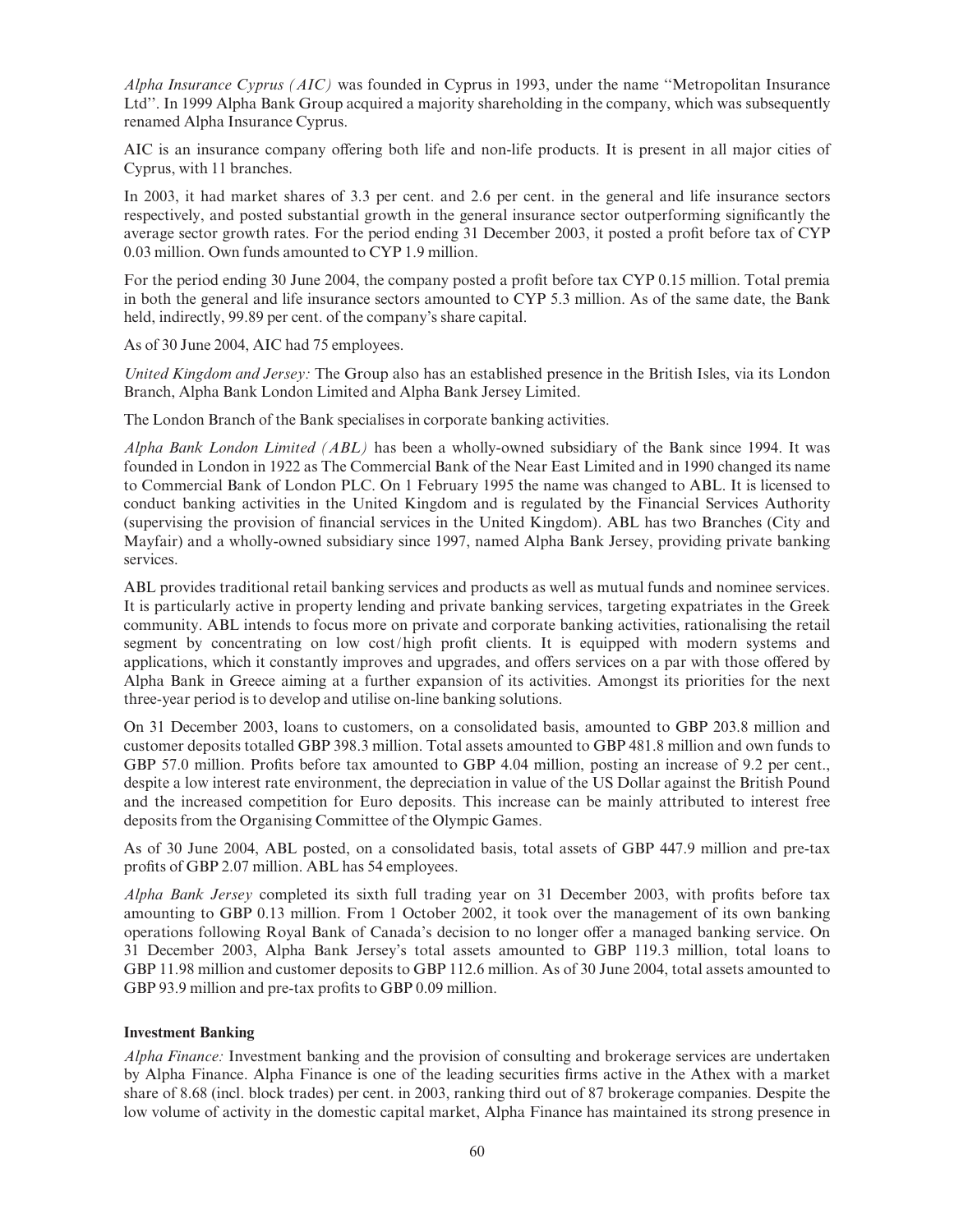the Greek market. Beyond conventional brokerage transactions in the primary and secondary markets, the range of Alpha Finance's activities has broadened considerably to encompass underwriting and fiduciary services, and consulting services in share capital increases accompanied by parallel private placements. It is also active in the derivatives and capital markets, mergers, acquisitions, restructurings and privatisations. Alpha Finance increased its market share in 2003 to 8.68 per cent. as compared with 7.7 per cent. in 2002.

In 2003, revenue derived from Alpha Finance's corporate finance division amounted to  $\epsilon$ 6.7 million whereas revenue from the brokerage division amounted to  $E10.2$  million. Alpha Finance was active in almost all Greek privatisations, with the most important being the offering of shares of OPAP and the Public Power Corporation. Alpha Finance, through its advisory section, advised Philip Morris US and Vodafone UK in their respective Tender Offers for the acquisition of minority shareholdings in listed affiliate companies Papastratos S.A. and Panafon-Vodafone S.A.

For the period ended 31 December 2003, Alpha Finance posted profits before tax of  $64.3$  million, as compared with  $\epsilon$ 0.8 million in 2002, mainly as a result of increased revenues from corporate finance and brokerage services, as well as a decrease in staff and administration expenses. Own funds amounted to  $\epsilon$ 37.7 million and total assets to  $\epsilon$ 98.2 million.

For the first six months of 2004 the company posted a profit of  $\epsilon$ 4.3 million, as compared to a loss of  $\epsilon$ 1.4 million in the relevant period of 2003. Total assets, as of the same date, amounted to  $\epsilon$ 76.4 million. The Bank held directly 99.62 per cent. and indirectly 0.38 per cent. of the company's issued share capital.

As of 30 June 2004, Alpha Finance had 130 employees.

Alpha Finance US Corporation (AFUS): AFUS was established in New York in 1999. AFUS is a broker/dealer committed to serving the international needs of US Institutional and Private Clients. Through the Bank's subsidiaries and network of over 450 Branches in Greece, Great Britain, Cyprus, Romania, Bulgaria, Albania, and FYROM, AFUS is able to leverage its regional expertise in South-Eastern Europe by providing research, execution, and clearing services on an agency basis for equity and ¢xed income securities. Each AFUS client has direct access to South-Eastern European regional markets through the company's equity sales force.

AFUS is responsible for establishing a representative office of Alpha Bank in North America.

The Bank holds 100 per cent. of the company's share capital.

As of 30 June 2004, AFUS had 4 employees.

Alpha Ventures  $(AV)$ : AV is the venture capital arm of the Group, was established in 1990 and is one of the main venture capital firms in Greece.

AV provides start-up and development capital to newly established or growth companies not listed on the stock exchange. It invests in the form of equity and/or convertible debt, typically through a participation in a capital increase rather than a purchase of existing shares. AV generally takes a minority position varying from 10 per cent. to 33 per cent. of the share capital of a company. Prospects for the venture capital/private equity sector are favourable, despite the current outlook of the Greek capital market. Demand for venture capital financing is expected to increase considerably in forthcoming years.

During the last three years, considerable progress was made as regards the process of restructuring the company in the following areas: application of internal procedures and MIS systems, development of new investment activities and rationalisation of the existing investment portfolio.

For the period ended 31 December 2003, AV had profits before tax of  $\epsilon$ 2.6 million, as compared with losses of  $\epsilon$ 1.3 million in 2002, which can be mainly attributed to the profits earned from two divestments. As of the same date AV had total assets of  $\epsilon$ 11.2 million and own funds of  $\epsilon$ 11.1 million.

As of 30 June 2004, the company posted losses of  $\epsilon$ 0.13 million. Its total assets reached  $\epsilon$ 11.1 million and own funds to  $€10.7$  million.

All new venture capital and private equity investments of the Group are made through a new fund established in 2001 by the Bank, the Alpha Equity Fund. The management of this fund has been undertaken by AV. The approved capital for investments amounts to  $644.0$  million and up to year end 2003,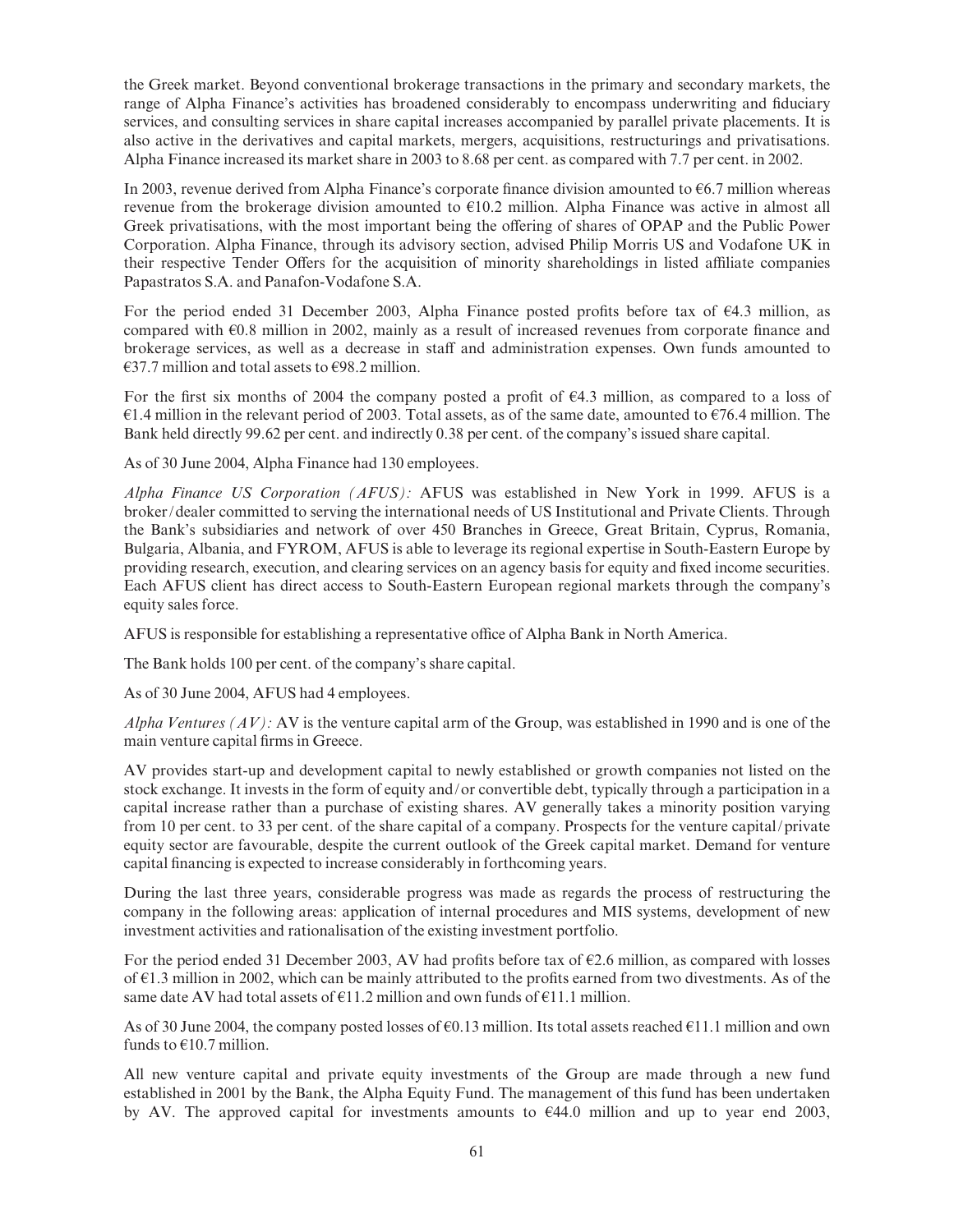$E11.6$  million have been invested. In 2003, Alpha Ventures assessed 71 investment proposals and made two new investments by means of participating in share capital increases.

AV is a fully owned subsidiary of the Bank. As of 30 June 2004, the company had 8 employees.

Moreover, the Investment Banking Business Unit supervises the Group Treasury and its Sales and Trading Activities. The Bank is active in the interbank money, bond and derivatives markets, contributing to the Group's results. The use of sophisticated systems to measure market risk has contributed considerably to limiting risk, to the immediate adaptation to market conditions, and to improved performance. The Bank is active in the domestic primary and secondary bond markets. It has retained its high market share aimed at providing better service to clients from Greece and abroad. In addition the Bank is an active participant in both the primary and secondary European/Southeastern Europe debt markets. It also participated in organising and completing syndicated loans in the Greek and International markets. The trading units of the Treasury Division cover a wide range of products such as foreign exchange spot and forwards, foreign exchange swaps, money markets, options, debt securities and derivatives. The sales and market research units of the Treasury Division support the customer business of the Bank and provide products and services that fulfil the customer's treasury needs.

# Asset Management

The management of funds entrusted to the Group by its clients and several other categories of investment services are undertaken by Alpha Asset Management and Alpha Investment Services. They develop new products on the market, manage and develop relationships with institutional investors, and manage the portfolios of the Group's mutual funds, its private banking clients and other customers. Promotion of investment products and services to private individuals is undertaken under the brand name Alpha Private Bank, which now encompasses, under a common management and strategy, the clients and networks of the Bank's Private Banking Division and of the Group company, Alpha Investment Services.

Alpha Investment Services  $(ALS)$ : AIS was established in April 2001 in line with the Group's new administrative structure. The company is part of the Alpha Private Bank brand and it has undertaken the development and promotion of investment services and products to affluent individual investors. The substantial growth and the increasing complexity of money and capital markets in Greece as well as the expected shift of Greek investors towards international markets have developed the need for advanced and specialised financial advice. AIS promotes its services through a specialised network of 17 branches which are located in major Greek cities, out of which 13 are owned by AIS and four by the Bank. For 2003, AIS's turnover amounted to  $64.5$  million, its losses to  $60.9$  million, it had funds of  $62.4$  million and total assets to  $E3.2$  million.

As of 30 June 2004, total assets amounted to  $64.8$  million, own funds to  $64.2$  million and profits before tax to  $E0.8$  million. As of the same date, AIS had 102 employees.

The company is a fully owned subsidiary of the Bank.

Alpha Asset Management  $(AAM)$ : AAM was established in 2000 in line with the new administrative structure of the Group and with the objective to provide institutional asset management services. Its activities encompass portfolio management, analysis of investment opportunities, research for new products and development of relationships with institutional investors. It provides portfolio management services to Alpha Mutual Fund Management, to Alpha Insurance and to other institutional clients. AAM manages a bond fund for IKA (Greek Social Insurance Institute), Greece's largest public sector pension fund and comanages the assets of EDEKT-OTE, one of the largest private pension funds.

For 2003, AAM's turnover increased to  $68.0$  million, and profits before tax to  $65.9$  million due to the containment of operating expenses. As of 31 December 2003, own funds amounted to  $64.9$  million and total assets to  $E11.4$  million.

As of 30 June 2004, total assets amounted to  $68.7$  million and pre-tax profits to  $63.6$  million. As of 30 June 2004, AAM had 25 employees.

The company is a fully owned subsidiary of the Bank.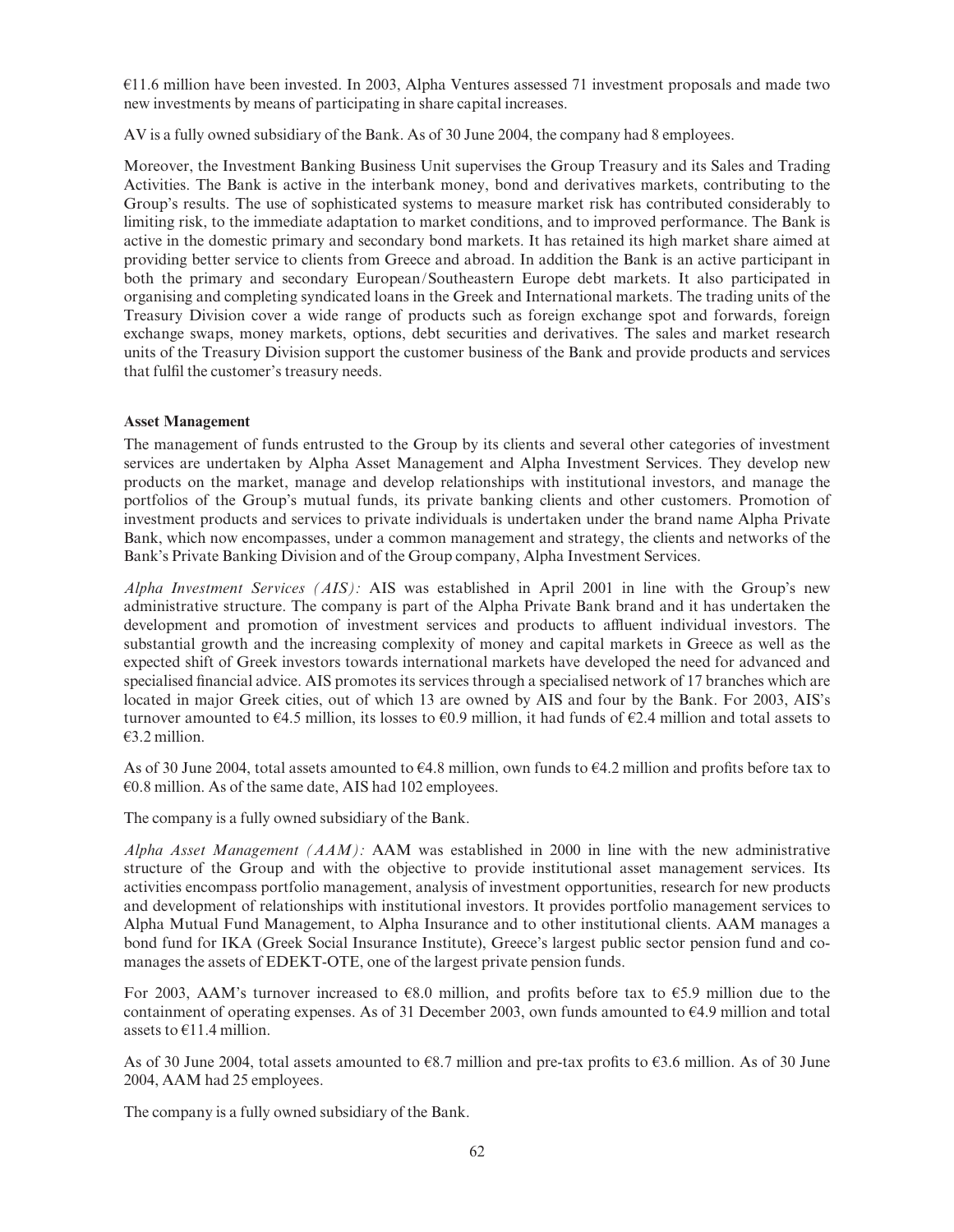Alpha Mutual Fund Management Company  $(AMFMC)$ : AMFMC is one of the leading open-end mutual fund management companies in Greece with a market share of 15.1 per cent. in 2003 (or 16.0 per cent. if money-market funds are excluded) up from 12.2 per cent. in 2002. With a market share of 22.7 per cent., AMFMC is also the biggest player in the Greek equities fund market. As of 30 June 2004, AMFMC offers perhaps the widest selection of all mutual fund companies in Greece. A comprehensive range of 26 funds (seven bonds, 12 equity, four mixed and three money market) includes propositions from the Greek, European, US and Global markets with both actively and passively managed funds. In December 2003, four new equity funds were launched, two of them covering the segment of high-tech and healthcare global industries while the other two are aggressive strategy funds for the Greek and Global markets. Shares in the funds are mainly sold and bought through a comprehensive on-line transaction network by Alpha Bank Branches, Alpha Private Bank Centres and by the insurance advisers of Alpha Insurance Company.

For 2003, AMFMC's turnover and gross operating profit amounted to  $\epsilon$ 34.3 million and  $\epsilon$ 15.6 million respectively and profits before tax to  $E14.4$  million. Own funds amounted to  $E39.5$  million and total assets to  $E$ 52.6 million.

As of 30 June 2004, the company posted profits before taxes of  $\epsilon$ 7.9 million. Total assets amounted to  $€52.4$  million.

The prospects for the mutual fund management sector in Greece are favourable, despite the negative trends of the past 12 months. AMFMC's objectives include further differentiation and rationalisation of the product spectrum, the use of alternative networks, and co-ordination with Group companies towards promoting sales.

On 30 June 2004 the Bank held, directly and indirectly 100 per cent. of the issued share capital of Alpha Mutual Fund Management. As of the same date, AMFMC had 35 employees.

#### Other Activities of the Group

Delta Singular: Major developments took place in the Delta Singular Group in 2004. In March 2004 the company spun off its two core activities, namely IT Outsourcing Services and Systems Integration, into wholly owned subsidiary companies, Delta Singular Outsourcing Services and Delta Singular System Integrator. The third core activity of the Group, Software Development, had already been spun off to Singular Software in previous years. Delta Singular subsequently proceeded to sell Delta Singular Outsourcing Services to a US based dominant global corporation, First Data Corp. The value of the transaction topped  $E206$  million and the Boards of Directors of both Alpha Bank and Delta Singular simultaneously proposed a merger between the two companies with a share exchange ratio of 10 Delta Singular shares to 1 Alpha Bank share. The merger balance sheet date was set for 31 July 2004 and the merger is expected to be completed in the first half of 2005. As a result of the merger, Alpha Bank will issue approximately 7.56 million shares.

Having sold the most profitable segment of its business, and given the fact that the Greek IT sector has been facing a prolonged crisis, Delta Singular then proceeded with the sale of the other two companies, Delta Singular System Integrator and Singular Software, to GIT Holdings — a company focused in investments in the Greek IT sector — for a total value of  $\epsilon$ 26.5 million.

For the period ended 31 December 2003, Delta Singular, on a consolidated basis, had total assets of  $E$ 243 million and own funds of  $E$ 149.9 million.

As of the merger balance sheet of 31 July 2004, total assets amounted to  $E$ 274.7 million and own funds amounted to  $E$ 244.9 million.

The Bank currently holds, directly and indirectly, 38.76 per cent. of the company's issued share capital.

Alpha Astika Akinita (AAA): AAA was founded by the Bank in 1942. In June 1999, AAA's shares were listed on the Athex and subsequently the Bank's holding decreased to 51.79 per cent. of its issued share capital. As of 31 December 2003, AAA's market capitalisation amounted to  $\epsilon$ 82.3 million.

AAA offers a full range of services in the real estate sector. It acts as a broker or representative during the sale and purchase of real estate property and manages, leases and maintains property of clients. It also prepares valuations and development studies of real estate property owned by third parties, individuals and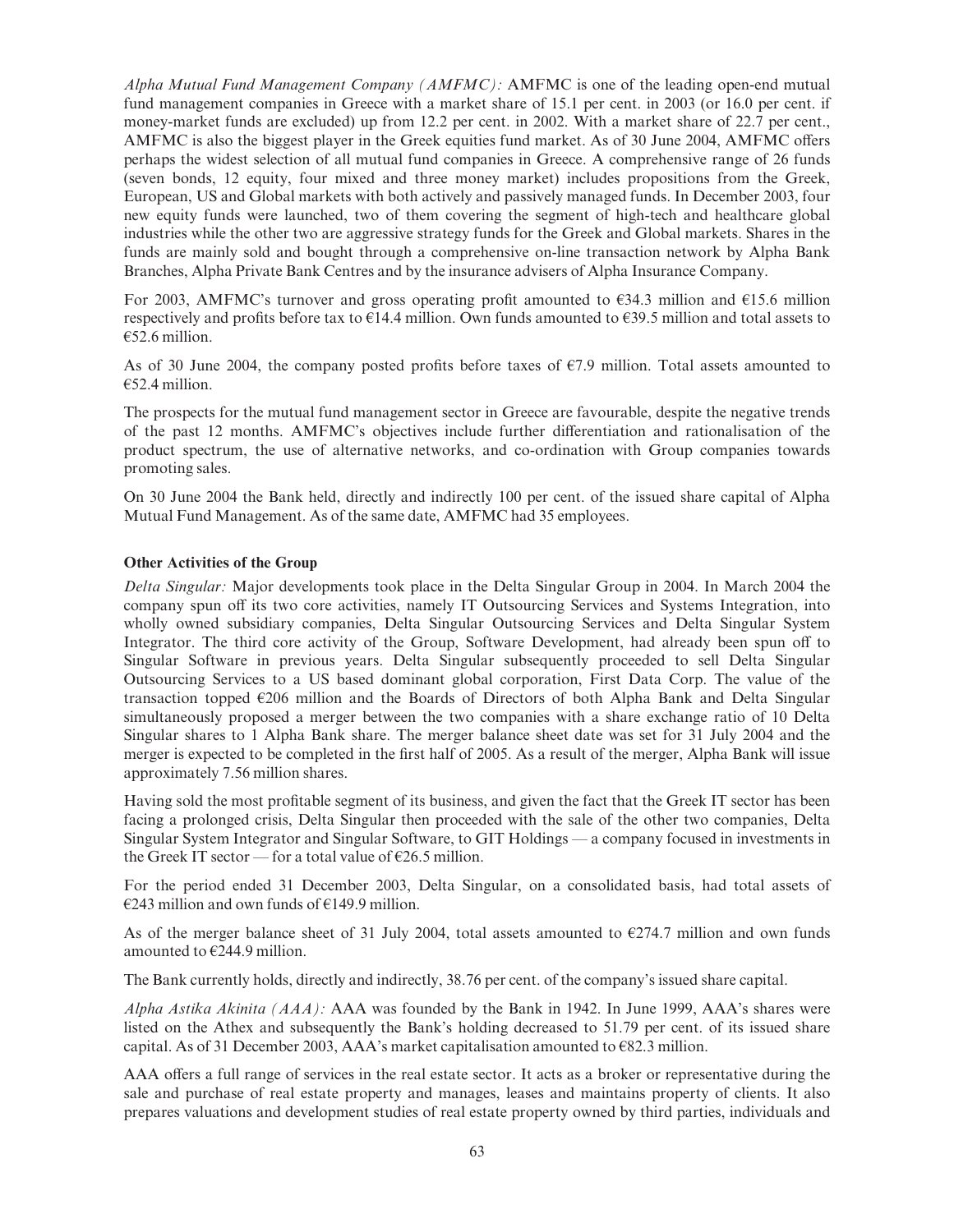welfare funds and other institutions. In the area of assessments, large project certification, real estate development studies and investment assessment, the company is certified with the quality assurance system ISO 9000. It has a 29.1 per cent. stake in Propindex, a company, which acts as a valuer in the real estate sector. AAA aims to provide comprehensive services to Greek and foreign clients, in collaboration with Alpha Private Bank and the Group companies Alpha Asset Management and Alpha Finance US.

On 31 December 2003, AAA had total assets  $E101.1$  million and own funds of  $E91.6$  million. Turnover amounted to  $\epsilon$ 15.9 million, remaining relatively flat over 2002. Profits before tax increased by 28.7 per cent. amounted to  $\epsilon$ 11.7 million, including  $\epsilon$ 1.8 million of capital gains from the sale of a real estate property.

For the six month period ended 30 June 2004, the company posted a pre-tax profit of  $\epsilon$ 4.7 million. Total assets, as of the same date, amounted to  $E97.6$  million and the market capitalisation of the company was  $E79.8$  million. The Bank currently holds, directly or indirectly, 52.86 per cent. of its issued share capital.

As of 30 June 2004, AAA had 37 employees.

 $ICAP$ : Since 1964, Icap has been a market leader in business information and financial services, consulting and market research. Its activities fall into two large categories:

Financial Information — Publications: Icap manages one of the largest commercial and financial databases in Greece, with a wide coverage of Greek companies. It has four branches in major Greek cities. For 38 years it published the unique ''Greek Financial Guide'' which is translated in English and distributed all around the world. The company is also a market leader in specialised business publications. In the year 2002, Financial Information and Publications accounted for 69.7 per cent. of total turnover.

Market Research — Business Consulting: It is one of the top five management consulting companies in Greece. In 2002, turnover from this particular sector accounted for 30.3 per cent. of total turnover.

As of 31 December 2003, Icap's total assets amounted to  $\epsilon$ 20.0 million and own funds to  $\epsilon$ 16.3 million. Turnover totalled  $\epsilon$ 16.7 million and profits before tax increased by 71.2 per cent. to  $\epsilon$ 2.1 million, mainly due to the reduction in operating expenses and non-occurrence of a portfolio revaluation loss posted in 2002.

For the six month period ended 30 June 2004, the company posted a pre-tax profit of  $E1.2$  million. Total assets, as of the same date, amounted to  $E20.4$  million.

In April 2001, the Bank transferred to Commercial Bank of Greece 20 per cent. of Icap's share capital. However, it still remains the largest shareholder with a participation of 26.96 per cent. As of 30 June 2004, Icap had 295 employees.

Ionian Hotel Enterprises *(IHE)*: IHE was established in 1957 with the aim of constructing and operating high-quality hotel units. IHE is listed on the Athex and its market capitalisation, as of 31 December 2003, amounted to  $E$ 155.0 million. On the same date, the Bank held, directly and indirectly, 87.23 per cent. of IHE's issued share capital.

IHE owns the Athens Hilton and the Hilton Rhodes Resort. In June 2000, IHE concluded a new 10-year agreement with Hilton International to manage Athens Hilton, and an agreement to manage the Hilton Rhodes Resort. The Athens Hilton has been undergoing a full renovation since November 2001, which was completed before the 2004 Olympic Games.

IHE had a turnover of  $\epsilon$ 27.2 million in 2003, as compared with  $\epsilon$ 7.6 million in 2002, mainly due to the fact that the Athens Hilton became fully operational. For the same reason, IHE posted losses in 2003 of  $64.4$  million. Own funds as of 31 December 2003 amounted to  $6108.7$  million and total assets to  $€276.4$  million.

As on 30 June 2004, the company had losses of  $\epsilon$ 3.1 million and a turnover of  $\epsilon$ 19.3 million, although the figures are not comparable with the respective ones in 2003. Own funds reached  $E100.8$  million and total assets  $\epsilon$ 284.1 million.

As of 30 June 2004, IHE had a total of 713, both permanent and seasonal, employees.

Ionian Holdings: Ionian Holdings is a company incorporated in the Hellenic Republic. It is a former subsidiary of Ionian Bank (formerly Ionian Finance) and under the new Group structure constitutes a holding company. As of 31 December 2003, Ionian Holdings held 20 per cent. of the share capital of Alpha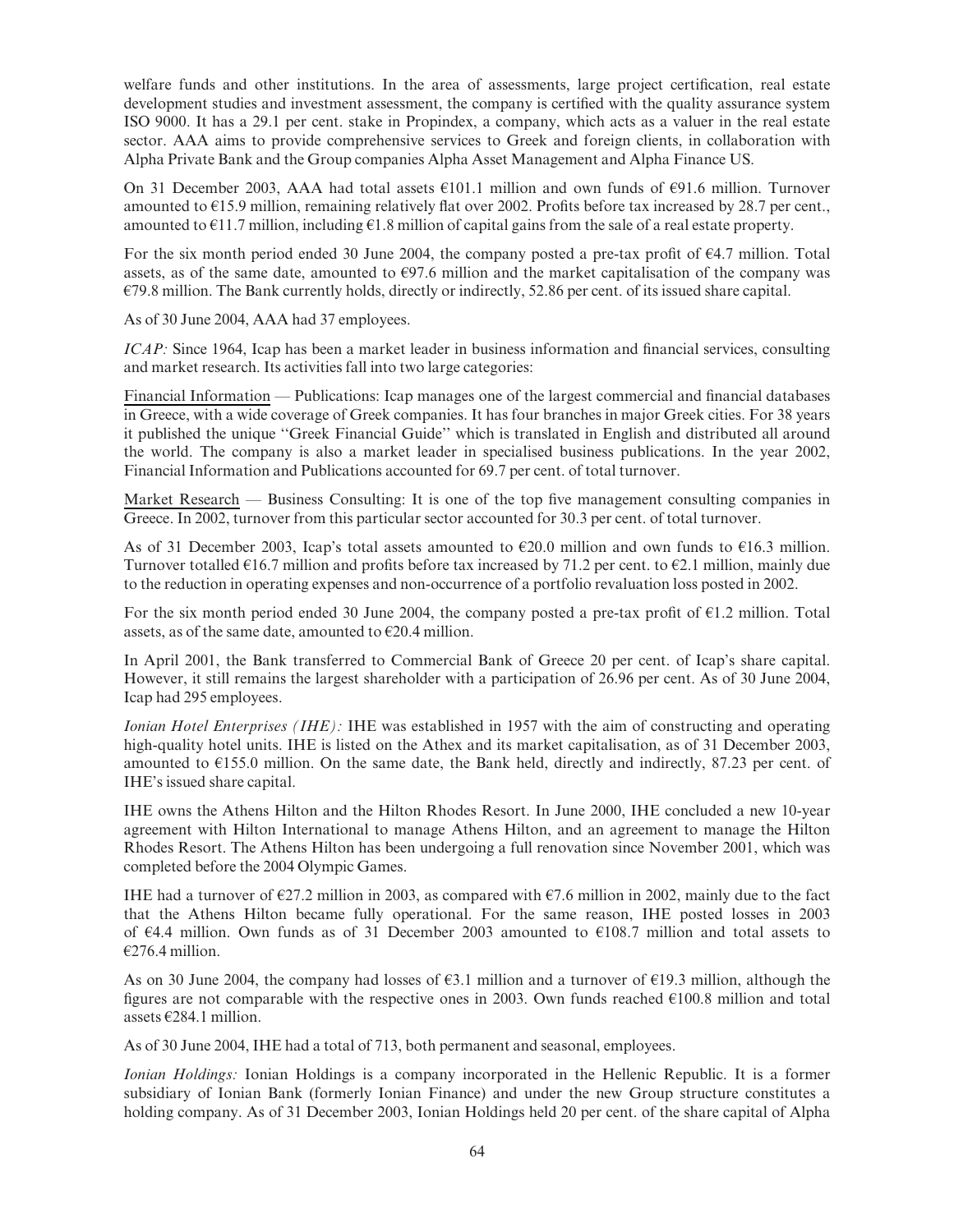Mutual Funds Management Company, 0.3 per cent. of the issued share capital of Alpha Finance, 0.4 per cent. of Alpha Leasing, 1 per cent. of Alpha Equity Fund, 1 per cent. of Alpha Asset Management and 4.7 per cent. of Unisystems.

As a result of the merger between the Bank and the former Alpha Finance, which was effected through a share-exchange scheme in April 2001, Ionian Holdings exchanged its holding into former Alpha Finance with newly issued Alpha Bank shares, acquiring 9.7 per cent. of the Bank's issued share capital.

On 10 September 2003, Ionian Holdings placed its entire participation in Alpha Bank A.E., ie. 8.6 per cent. of the share capital of Alpha Bank A.E., to institutional investors in Greece and abroad, via an accelerated book-build. The total size of the placement amounted to  $E273$  million and directly strengthened the capital adequacy of Alpha Bank Group.

For the period ended 31 December 2003, Ionian Holdings posted profits before tax of  $\epsilon$ 97.0 million, due to one-off gains related to the private placement to institutional investors of Alpha Bank shares held in treasury. Own funds, as of the same date, amounted to  $\varepsilon$ 342.0 million and total assets to  $\varepsilon$ 354.5 million.

As of 30 June 2004, the company had profits before tax of  $\epsilon$ 0.2 million. Own funds amounted to  $\epsilon$ 343.2 million and total assets amounted to  $\epsilon$ 342.7 million.

#### Distribution Network

Branch network: The Group possesses an extensive branch network (Alpha Bank: 374 branches in Greece and 13 branches abroad, Alpha Private Bank: 17 branches, Alpha Bank Cyprus: 27 branches, Alpha Bank Romania: 19 branches, Alpha Bank AD Skopje: 7 branches, Alpha Bank London Ltd: 2 branches).

ATM network: The Bank created the first ATM network in Greece, which numbered 747 machines at the end of 2003. The ATMs are installed in branches or other premises (277 off-site locations) and cover the entire country. The branches of the Group's banks in Romania and Cyprus are also equipped with ATMs, and the first ATM in Albania installed in the Tirana branch is currently in operation.

The services provided by the Bank's ATMs have been augmented with additional facilities, such as transfer between Alpha Bank accounts, payment of mobile telephone subscription bills, card renewal (topping-up) on mobile card phones, updates of customer portfolios maintained by Alpha Finance, and settlement of clients' obligations to other companies, on a 24-hour basis.

Alternative Distribution Channels: In addition to the existing ATM and EFT/POS networks, the Bank provides banking services via alternative distribution channels. The first stage of the creation of the infrastructure for the uniform characteristics of alternative distribution channels' customers was completed in 2001. All subscribers to the Alpha Web Banking, Alphaphone Call Centre and Alphaline units are gradually being brought into the system. Alpha Web Banking: Continuing its successful offer of free-of-charge banking services via the internet, the Bank has extended the range of services on offer. Subscribers, whose numbers increased by 73 per cent. by September 2004 as compared with September 2003, have now new facilities including mutual funds' updates, new payments (including fixed and mobile telephone bills), etc. A new component has been added for online maintenance of the user's profile (adding new accounts, credit cards, loans). Transactions (Jan to Sep 2004) increased by 74 per cent. as compared to 2003. Alpha Web Banking constantly holds a market share of about 50 per cent. in the public sector's electronic payments (VAT, Security Funds). A new version of Alpha Web Banking system specialised for company's use was launched June 2004.

Alphaline (PC-Banking): A new version of Alphaline (PC Banking service for corporate customers) has been launched aiming initially to facilitate multi-layer authorisation and control for execution of transactions of the member companies. The new system will gradually fulfil the cash/balance management needs of big companies. Alphaline has 2500 subscribers.

Call Centre: The Call Centre has been installed on the premises of First Data Hellas and is currently in operation. The Call Centre already provides information about products and services to all customers, offers a variety of phone banking transactions to Alphaphone subscribers and performs programmed outbound calls on the basis of the criteria submitted by users.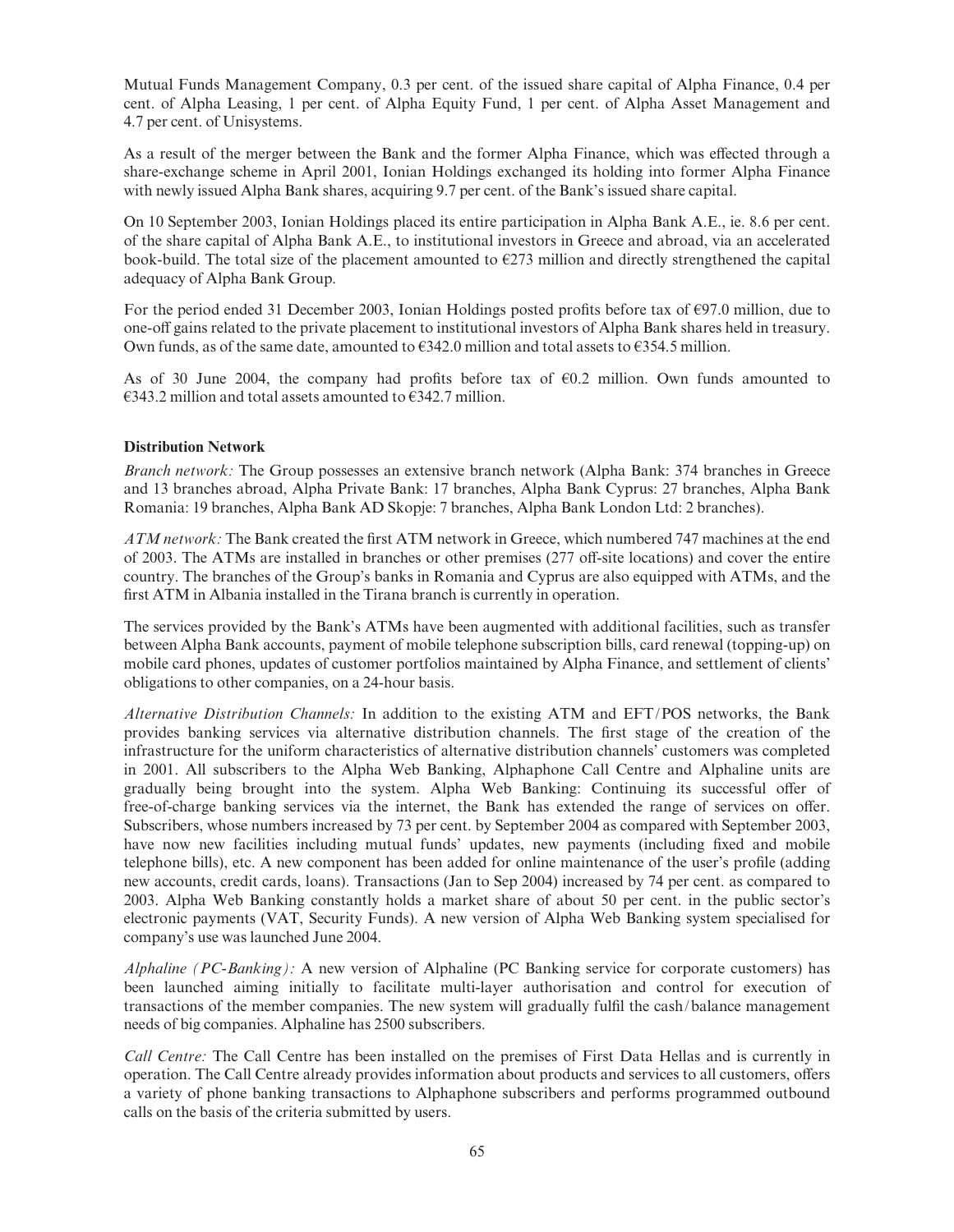Business-to-business electronic commerce: The Bank has a 15 per cent. share in the company CosmoOne Hellas MarketSite S.A. (CosmoOne), which provides B2B e-commerce services by creating e-marketplaces and applications such as e-procurement or e-auctions. Apart from being a shareholder in CosmoOne, the Bank is also a customer, having already executed via its facilities successful auctions for procuring supplies. It is also intending to offer added value banking and financial services to customers the Bank shares with CosmoOne.

### Operations and IT initiatives

In the year 2003 a significant reengineering program was launched covering all Bank's areas and activities. The main objective is to optimize the delivery of the "right" technology solutions at the "right" cost which will enhance the business proposition by providing seamless product supply chain, flawless customer services, paperless environment and supporting growth of annuity revenue.

The reengineering program (which is in progress) based on a four year strategic plan (2004-2007) is leading to substantial cost reduction and enhancement of product offering. The program's main activities are: Reengineering, simplification and standardization of process flows, elimination of paper, consolidation of homogenous processing capabilities into centers of excellence of nationwide coverage (including the activities of local and international subsidiaries and branches) emphasis on automation and electronic delivery and focus on products.

Projects that have been or will be completed by the end of the year are: SAP accounting platform, Consolidation of several back office functions, Implementation of Electronic Funds Transfer state of the art System with anti money-laundering function, consolidation of SWIFT capabilities, Cheque Processing Center just to mention a few.

Several other projects are in advanced stage like Bank Trade System, Housing Loans Application, or scheduled for the coming year like Enterprise Workflow Engine, Loan Application, Image Processing and Electronic Archiving and Basel II.

Other areas covered by the reengineering program are telecommunications, network infrastructure, continuous enhancing of cards and alternative channels environment, outsourcing based on certain criteria etc.

### Management Information Systems (MIS)

In June 1998, the Bank established the MIS Division to oversee the management information system. The system has enormously improved information for strategic management decisions, marketing of new products, pricing, cost reduction, etc.

Since June 2000, the profitability of the Bank has been monitored on a business unit basis, while at the same time the application for the performance measurement of clients and specific groups of clients is being developed.

The MIS Division is responsible for providing budgeting and actual results and also for the profitability of the Group with a view to achieving more accurate, precise and detailed reporting to Management.

A team from the MIS Division is co-operating with consultants from SAP to install the Controlling Module (CO) in the Bank.

The majority of information produced by the MIS division is available on the Bank's Intranet for use by all branches, divisions and, of course, management, according to their respective needs.

### Risk Management

The Risk Management Division is responsible for measuring market, credit, liquidity, operational risk, control limits and the risk adjusted returns on capital for the Group. It is also responsible for preparing material for the Asset Liability Committee, which meets once a month.

The Bank uses the Value at Risk (''VAR'') methodology to measure market risk. Back-testing is performed on a daily basis in order to check the validity of the models. The Risk Management Division is responsible for controlling trading limits. Trading activity in the dealing rooms in Cyprus, Bulgaria, and Romania is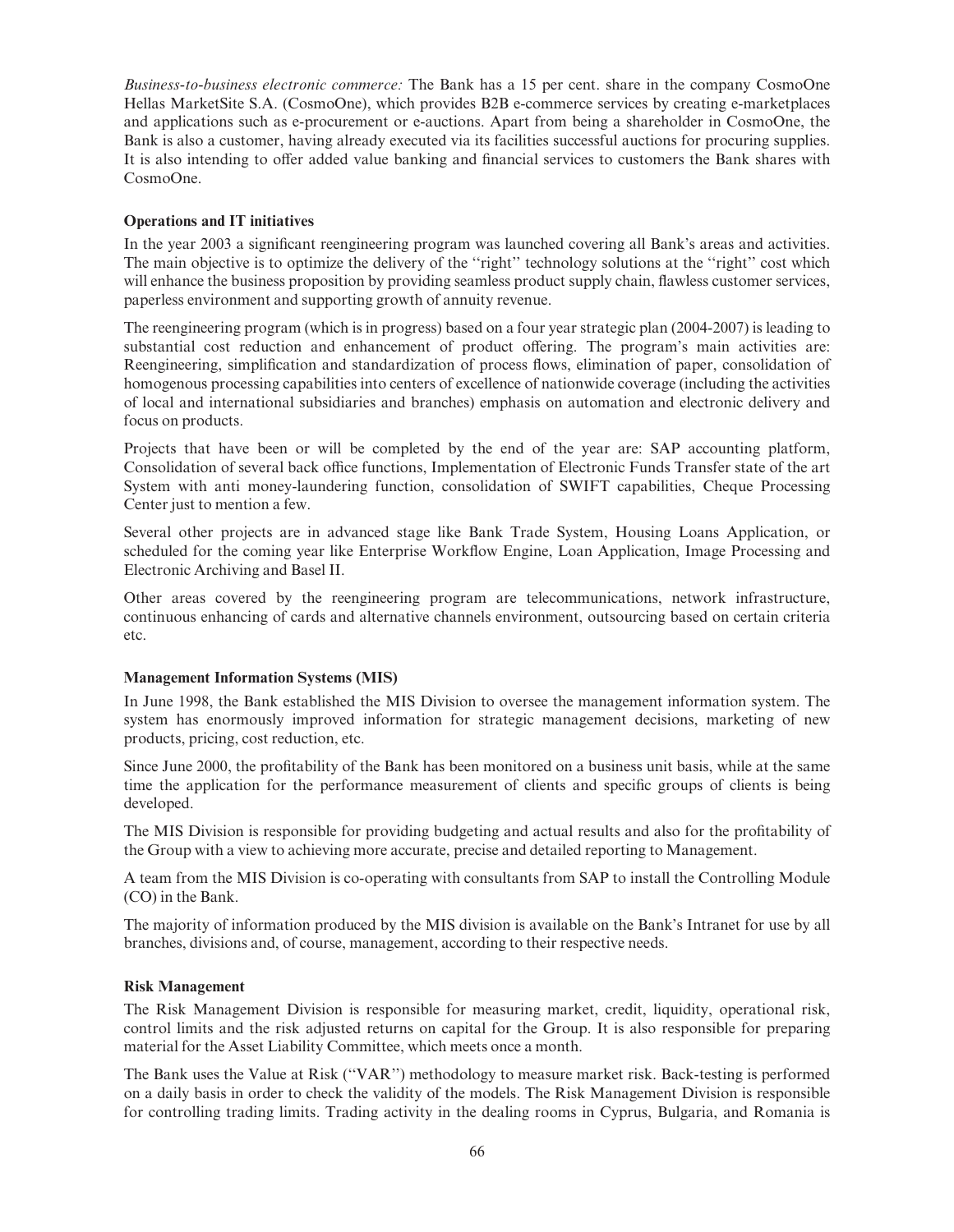limited. However, in the near future the Bank plans to integrate VAR methodology in all dealing rooms. From 2002, the Bank installed KVAR+ credit risk module and is able to measure accurately the credit risk associated with treasury products (corporate bonds, interbank placements, etc.).

For the banking book, the Risk Management Division uses IPS-Sendero as the asset liability management system.

For the measurement of credit risk, the Bank has a credit rating system, which assigns ratings to borrowers on the basis of ¢nancial data, previous payment behaviour and various qualitative criteria. Moreover the Bank has instituted specific approval limits at every level of approval and a specific credit policy depending on credit risk assessments. Finally the Bank continuously monitors changes in the creditworthiness of its borrowers and responds appropriately.

#### Internal Audit

The Bank has maintained an Internal Audit and Inspection Division (the ''Division''). It is an independent, objective assurance and consulting activity designed to add value and improve the Bank's operations. It helps the Bank to accomplish its objectives by bringing a systematic disciplined approach to evaluate and improve the effectiveness of risk management, control and governance processes.

The main purpose of the Division is to assess the adequacy, application and effectiveness of internal controls within the Bank and the Group. The scope of internal audit also includes an assessment of the adequacy, application and effectiveness of risk management and corporate governance procedures, the financial information systems, testing of transactions and procedures, adherence to legal and regulatory requirements and special investigations.

The Division reports its findings and appraisals to the Board of Directors through the Audit Committee at least quarterly.

An annual risk-based audit engagement plan, developed by the Division (after considering a number of factors) and approved by the Audit Committee, serves as the basic determinant of the Units of the Bank to be audited throughout the year (whether Branches, Division or Affiliate Companies). Past history indicates that approximately two years are required for a complete branch network audit cycle.

The Division has a sufficient number of auditors that cumulatively possess the necessary knowledge and experience to effectively carry out the assigned tasks, including a team of IT Auditors.

According to Act No 2438/98 of the Bank of Greece, the Division is responsible for evaluating the adequacy and quality of the loan portfolio and its summary is reported to the Audit Committee. A copy of this report is submitted to the Bank of Greece.

A quality assurance review of the internal audit function is performed on a regular basis every three years. The independence and the effectiveness of the Division has been assessed by PricewaterhouseCoopers Business Solutions for the period 2001-2003 and the certificate, without any notice, was submitted to the Board of Director and the Bank of Greece.

#### Statistical Information

Information included in this section, except where otherwise specifically referenced as relating to the Group, relates to the Bank only and does not include the Bank's consolidated subsidiaries. In addition, where information is specified as referring to the Bank's domestic activities, such information excludes the activities of the Bank's foreign branches. As at 31 December 2002, the Bank accounted for approximately 95 per cent. of the Group's total assets.

The statistical data presented below may differ from data included in the financial statements of the Group and of the Bank included elsewhere in this Offering Circular. In certain cases, the statistical data are derived from statutory reports and from statistical data reported in the forms prescribed by the Bank of Greece for regulatory purposes. Such data are compiled as part of the Bank's financial reporting and management information systems.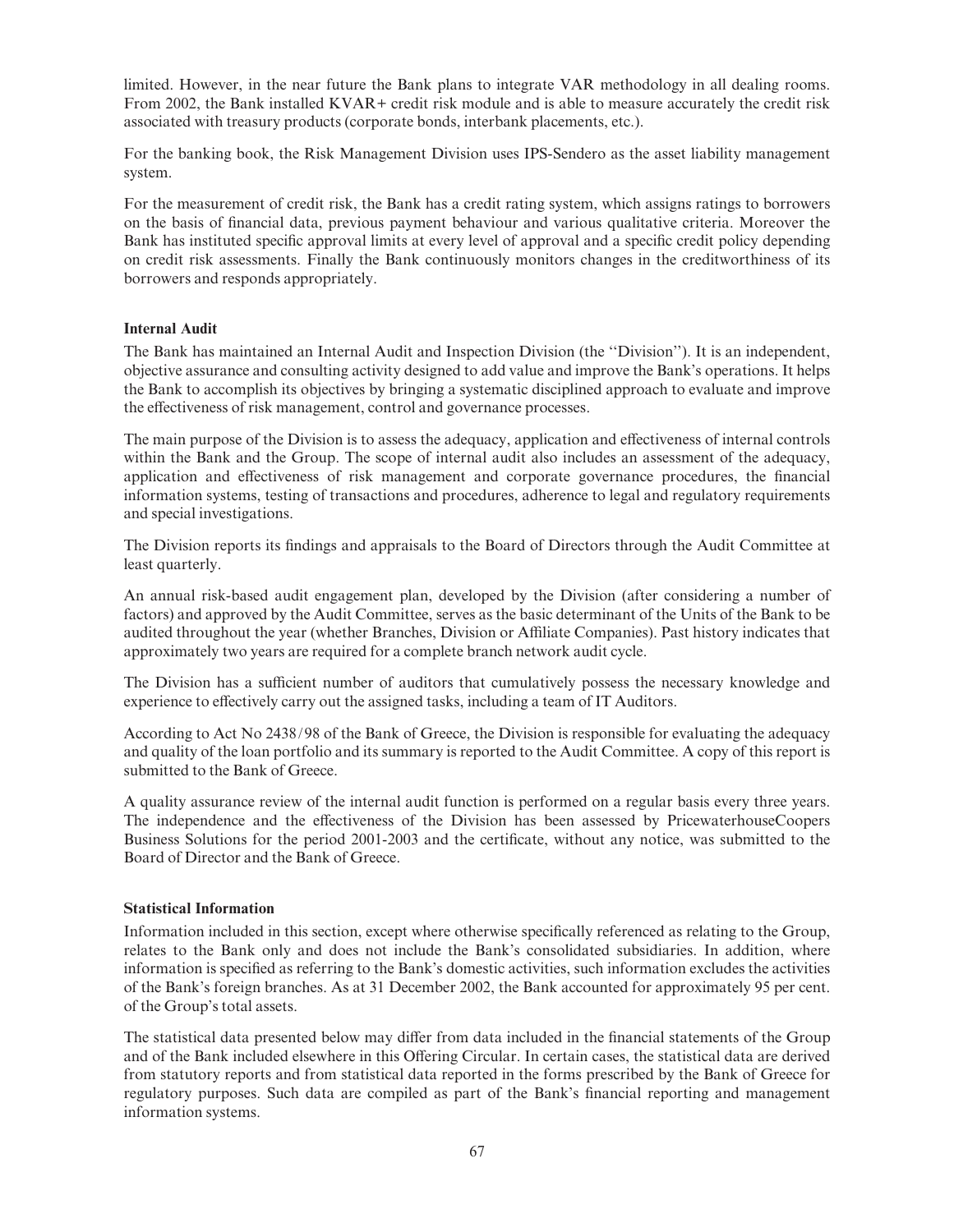### Custodian Services

The operations division of the Bank performs the custodian functions of the Alpha Bank Group. These services are offered to domestic and foreign institutional clients. The Bank holds approximately  $64.9$  billion of portfolio value on behalf of its clients. Profits of the Bank attributable to the provision of custody services were  $63.5$  million in 2003. The Bank's principal customers for custodian services are brokerage firms, insurance companies and mutual funds, including Alpha Mutual Fund Management Company which is the Bank's largest single custodial client.

#### Employment

As of 30 September 2004, the Group employed 9,129 persons of which 7,231 in the Bank. During 2003, a programme offering retirement incentives was introduced. The programme facilitated the departure of about 6 per cent. of the Group employees and facilitated the promotion of new echelons.

Training of the Bank's employees is an important objective, with a view to reinforcing middle management. In-house training includes seminars on professional areas of interest such as management, product awareness and marketing. This training is held primarily at the Bank's training facilities in Athens. Employees are also offered an opportunity to attend external training courses both in Greece and abroad. E-learning has been recently introduced as a pilot programme in many branches.

Almost all of the Bank's staff are members of one of the trade unions operating within the banking sector. Each of these trade unions falls under the umbrella of the general union of banking sector employees (''OTOE'') and, ultimately, the General Confederation of Greek Workers. Collective bargaining agreements are normally signed between representatives of the Greek banks and OTOE and then implemented by each Bank in conjunction with its own unions. Several topics are discussed and agreed between the involved parties every one or two years. The Bank maintains good relations with its personnel unions and there have not been any industrial disputes affecting the Bank during the last fourteen years.

According to actuarial studies made for International Accounting Standards purposes as of 31 December 2003, the Bank had an outstanding obligation to the pension fund of approximately  $\epsilon$ 133.7 million. In order to meet this obligation, the Bank's annual contribution to the pension fund for 2004 will amount to  $\epsilon$ 52.3 million. The Bank's obligation to the pension fund, and accordingly, its annual contribution is subject to annual actuarial review. Moreover, the Bank has undertaken a liability estimated at  $\epsilon$ 30 million (after tax), which was disclosed in the Bank's Notes to the Accounts in June 2004, deriving from the welfare branch of the main retirement bene¢ts plan of the former Ionian Bank employees, which was incorporated into the State's social security plan (IKA) in early 2004.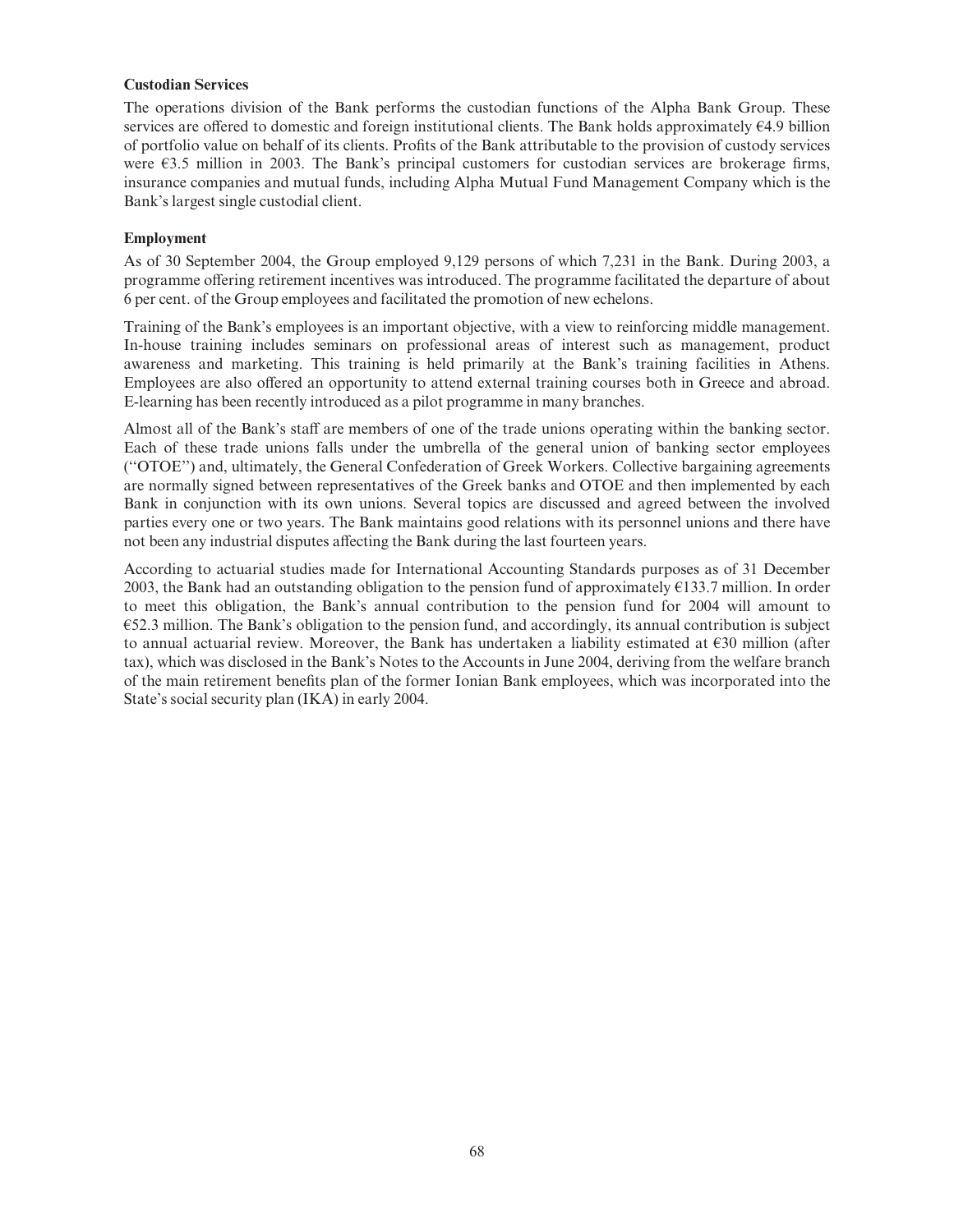#### The Group's Asset and Loan Portfolio

The following table shows a breakdown of the Group's assets:

|                                                                                      | At 31 December     |          | As of<br>30 September |  |
|--------------------------------------------------------------------------------------|--------------------|----------|-----------------------|--|
|                                                                                      | 2002               | 2003     | 2004                  |  |
|                                                                                      | (Millions of Euro) |          |                       |  |
| <b>Assets</b>                                                                        |                    |          |                       |  |
| Cash and balances with Central Banks $\ldots$ , $\ldots$ , $\ldots$ , $\ldots$       | 1,412.6            | 1,150.4  | 1,528.5               |  |
| Treasury bills and other eligible bills for refinancing with the                     |                    |          |                       |  |
|                                                                                      | 2,190.2            | 417.1    | 1,557.5               |  |
| Placements with, and loan and advances to, other banks                               | 4.167.1            | 6.440.6  | 7,412.7               |  |
| Government and other securities held for dealing purposes                            | 2,242.6            | 1,300.4  | 625.1                 |  |
|                                                                                      | 17,595.4           | 19,845.4 | 21,771.5              |  |
|                                                                                      | 223.2              | 262.4    | 313.4                 |  |
|                                                                                      | 80.3               | 86.6     | 101.5                 |  |
|                                                                                      | 336.8              | 717.5    | 722.9                 |  |
| Other assets $\ldots \ldots \ldots \ldots \ldots \ldots \ldots \ldots \ldots \ldots$ | 607.0              | 582.5    | 728.8                 |  |
|                                                                                      | 28,855.2           | 30,802.9 | 34,761.9              |  |

Funding: As of 30 September 2004, total consolidated customers deposits amounted to  $E21.1$  million compared to  $E$ 21.9 million in the corresponding period in 2003 (a decrease of 3.6 per cent.). Management estimates that the Bank's total customer deposits including Alpha Bank bonds in 2003 represented approximately 14.6 per cent. of the customer deposits of all banks operating in Greece.

The following table shows a breakdown of the Group's deposits:

|                                                                                                         | At 31 December     |          | As of<br><sub>-</sub> 30 September |  |
|---------------------------------------------------------------------------------------------------------|--------------------|----------|------------------------------------|--|
|                                                                                                         | 2002               | 2003     | 2004                               |  |
|                                                                                                         | (Millions of Euro) |          |                                    |  |
|                                                                                                         | 4.188.6            | 4.561.9  | 5.062.2                            |  |
| Savings accounts $\ldots \ldots \ldots \ldots \ldots \ldots \ldots \ldots \ldots$                       | 8.227.1            | 8.610.0  | 8.880.7                            |  |
|                                                                                                         | 5,100.6            | 5.247.0  | 4.920.0                            |  |
| Other amounts due $\ldots$ , $\ldots$ , $\ldots$ , $\ldots$ , $\ldots$ , $\ldots$ , $\ldots$ , $\ldots$ | 5,674.7            | 3,388.3  | 2.260.8                            |  |
|                                                                                                         | 23.191.0           | 21,807.2 | 21,123.7                           |  |

As of 30 September 2004, the Group's deposits, in currencies other than euro, amounted to  $\epsilon$ 5.7 million (approximately 27.1 per cent. of total deposits). Deposits are subject to a 2 per cent. reserve requirement by the Bank of Greece.

Lending: The Bank offers a wide range of credit instruments to domestic and foreign businesses, the Greek State (which includes state and municipal corporations and central government) and households, including term loans, the discounting of commercial bills and the provision of overdraft facilities, guarantees and letters of credit.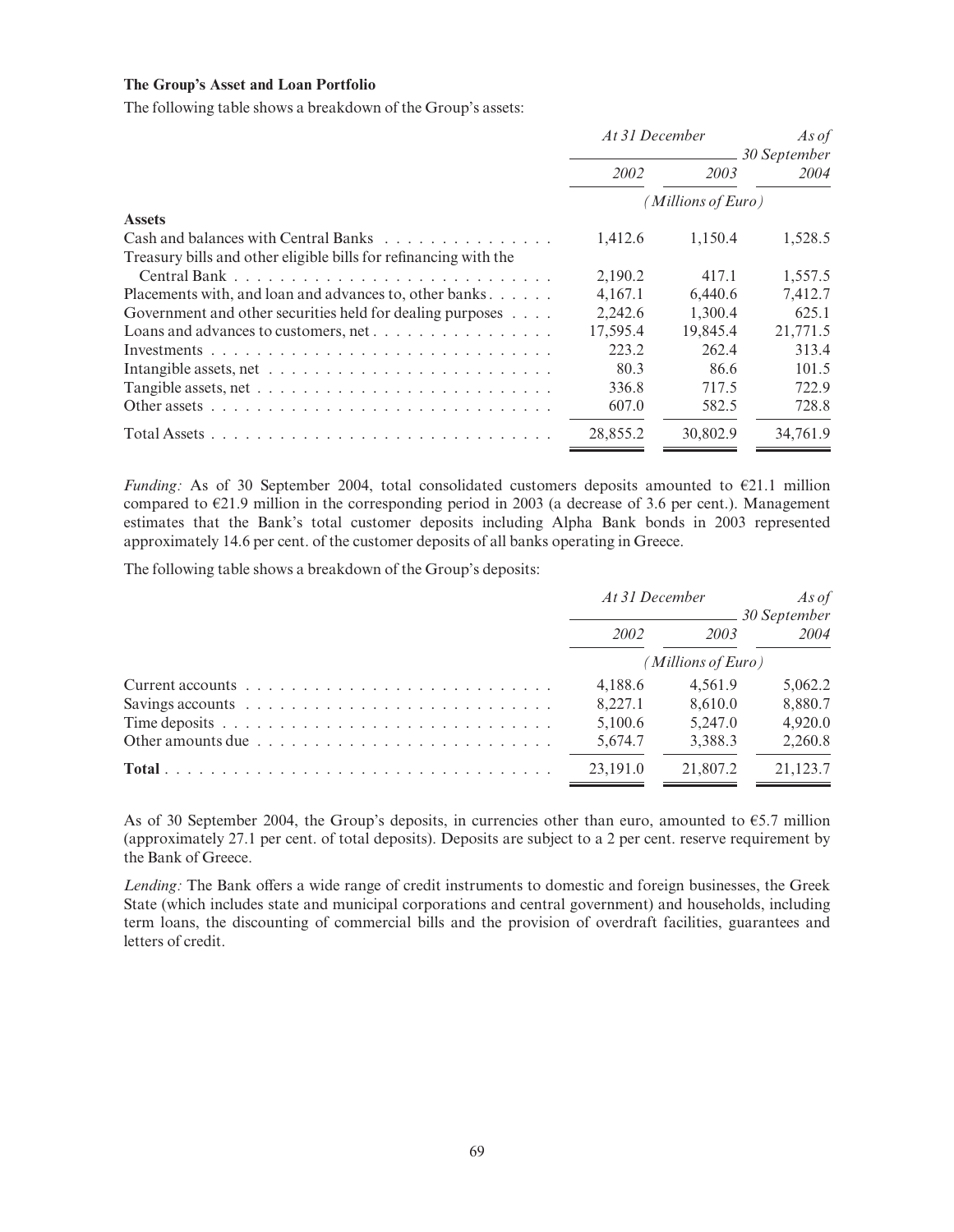The following table shows a breakdown of the Group's loan portfolio (excluding inter-bank loan) as a percentage of its total loan portfolio as at the dates indicated:

|                                                 | At 31 December |                      | As of                         |
|-------------------------------------------------|----------------|----------------------|-------------------------------|
|                                                 | 2002           | 2003                 | <b>■ 30 September</b><br>2004 |
|                                                 |                | ( <i>per cent.</i> ) |                               |
|                                                 | 21.7           | 20.7                 | 20.1                          |
|                                                 | 19.3           | 15.6                 | 17.2                          |
| Individuals (consumer, credit cards, mortgages) | 23.6           | 26.3                 | 28.6                          |
|                                                 | 3.6            | 2.4                  | 1.7                           |
|                                                 | 5.2            | 4.2                  | 3.9                           |
|                                                 | 5.2            | 5.8                  | 5.7                           |
|                                                 | 3.4            | 3.5                  | 3.8                           |
|                                                 | 18.0           | 21.5                 | 19.0                          |
|                                                 | 100.0          | 100.0                | 100.0                         |

The Bank follows what it believes to be prudent lending policies based on a thorough evaluation of its customers' creditworthiness.

Depending on the size of the exposure, loan applications are examined by the branches, regional head offices, the Bank's Area Credit Committee and the Bank's Senior Credit Committee. The Bank also actively monitors the changing Greek economic environment in order to identify potential risks in its portfolio. A comprehensive credit analysis procedure is undertaken. The Bank is in the process of developing and implementing a more sophisticated asset and liability management system. The Bank, as at December 2003, has a non-performing loan book at 2.8 per cent., which is lower than many of its competitors, and has enjoyed a decline in bad loans as a proportion of the total loan portfolio. A new MIS is being developed to enhance the monitoring of credit risk.

The majority of the Bank's loans are in Euros. The share of foreign exchange at 30 June 2004 represents approximately 7.9 per cent. of the total loans outstanding. The Bank incurs limited foreign exchange risk from its foreign currency lending as it aims to match foreign currency funding and lending.

As of June 2003, the Bank of Greece issued the Governor's act 2523/12.6.2003, which provides for the abolition of various restrictions applied in consumer credit extended by domestic banks. In particular, the restrictions that were abolished were the following: (a) the provision that the amount of credit that Greek banks in aggregate were able to grant to an individual should not exceed  $\epsilon$ 24,000 per year per individual; (b) the provision that the amount of credit advanced without limitation on use should not exceed  $\epsilon$ 3,000; (c) the provision that the amount of overdrafts from a sight deposit account should not exceed  $\epsilon$ 1,500 and (d) the provision that the amount cash withdrawal through credit cards should not exceed  $\epsilon$ 1,000 per month. These limits were not applicable to house mortgage loans. Both mortgage and consumer lending, following this final act of complete liberalisation of the market, are expected to continue to be a robustly growing aspect of the Bank's business.

#### Credit Analysis Procedures

The Bank follows a set procedure for the approval of new loans and the review of existing facilities. Branches, according to their size, enjoy the discretion to authorise loans up to given limits of  $\epsilon 0.6$  million to  $\epsilon$ 1.6 million. Above these limits, approval must be sought from one of the 8 regional head offices, which may authorise loans up to  $E10$  million.

Loan applications beyond the regional head office's discretion are submitted to the appropriate Executive General Manager. If the actual or potential exposure to a customer is in excess of  $\epsilon$ 5 million, the credit application must first be reviewed by the Bank's Credit Division before being submitted to the relevant authorisation level. The approval of all loan applications which give rise to an actual or potential exposure to a customer in excess of  $\varepsilon$ 30 million is subject to the confirmation of the Bank's Board of Directors.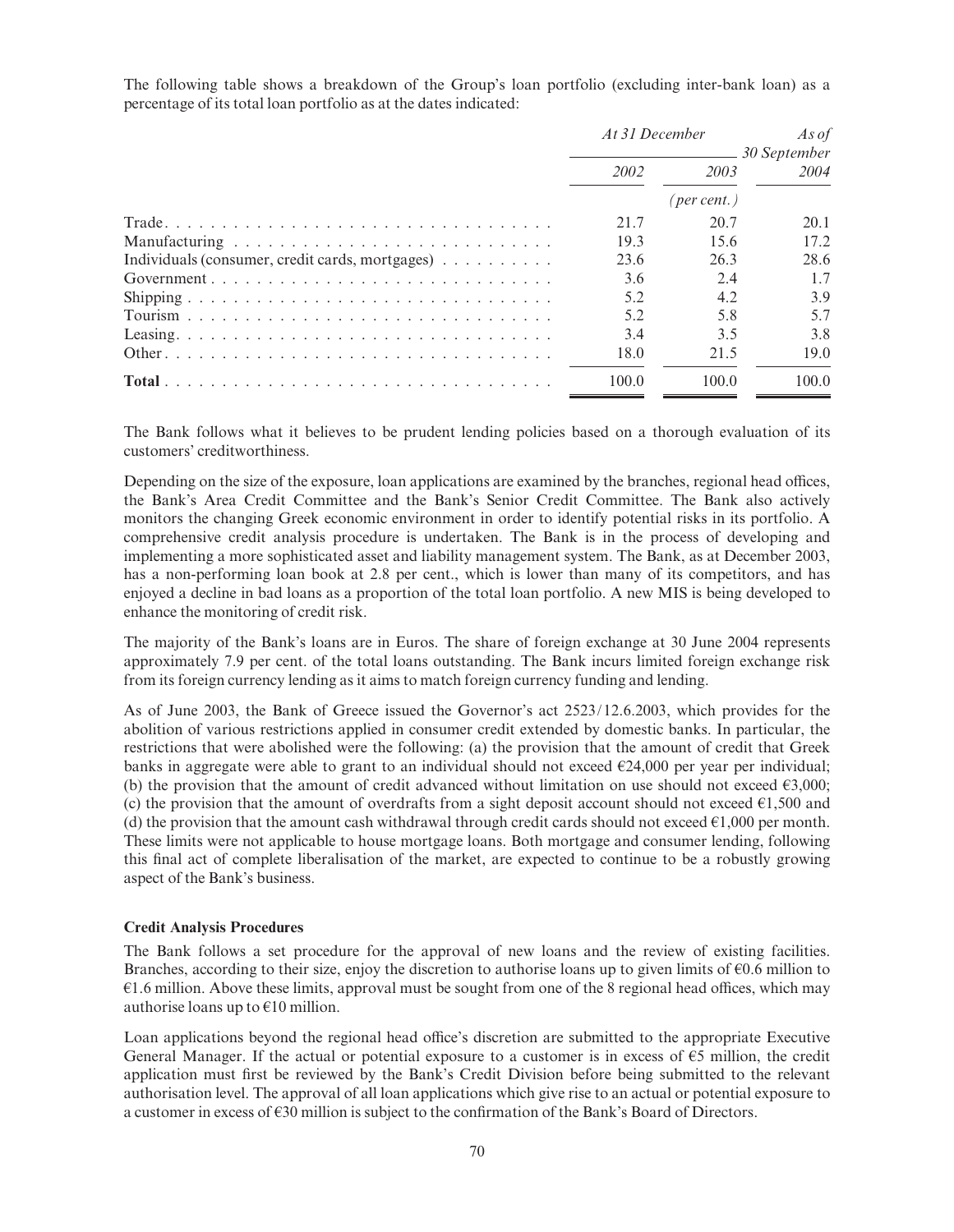Apart from reviewing large exposures in excess of  $\epsilon$ 5 million, the role of the Credit Division is to report to the Bank's appropriate Committee (depending on the size of the Bank's potential exposure) on problematic issues or areas within each of the sectors in which the Bank undertakes credit risk. In addition, the Credit Division conducts creditworthiness reviews and analyses and reports on sectorial economic data relevant to the Bank's business.

Exposures to groups of interrelated counterparties are considered on a consolidated basis. Credit lines are reviewed once a year, or more frequently (semi-annually) depending on the loan's risk factor (as calculated by the Bank's internal risk measurement system).

## Loan Loss Provisions and Experience

Problem Loans — Classification: For statutory purposes, the Bank's classification policy with regard to problem loans is as follows:

Non-performing loans: If interest or principal on a loan has not been paid for up to three months, the relevant branch initiates collection procedures immediately by notifying the borrower that payment has not been made. These loans are classified as in arrears until payments on the loan have been overdue for more than three months. At this stage, the loan is referred to the Non-Performing Loans Division and thereafter classi¢ed as non-performing on the Bank's balance sheet. If, after further attempts by the Non-Performing Loan Division to recover outstanding arrears, the loan remains overdue, formal notice of default is given to the borrower, court proceedings are commenced and the whole loan becomes immediately due.

Bad debts: After court proceedings are commenced, the Bank reviews the relevant loan and determines, having regard to the collateral available, the financial position of the borrower and any guarantor, the strength of the Bank's case and the amount of the loan which is likely to ultimately be recoverable. To the extent that all or part of the loan is considered unlikely to be recovered, or if the Bank considers that it will be unsuccessful in the relevant court proceedings, the loan (or relevant part thereof) is treated as a bad debt. Prior to the determination of court proceedings, the position in relation to each loan is reviewed on a regular basis and, in any case, at least annually.

Non-performing loans, subject to limits of between  $660,000$  and  $6175,000$  are managed by the relevant branch depending on the size of the branch. The Non-Performing Loans Division has general discretion to manage non-performing loans greater than  $\epsilon$ 175,000 but not exceeding  $\epsilon$ 3 million, to initiate litigation for loans greater than  $\epsilon$ 60,000 but not exceeding  $\epsilon$ 3 million, and to auction property for loans up to  $\epsilon$ 2 million or to enforce bankruptcy or insolvency proceedings for loans not exceeding  $\epsilon$ 3 million. Members of the Non-Performing Loans Committee include an Executive General Manager and the acting principal officer of the Non-Performing Loans Division and representation from the Bank's legal department. Non-performing loans greater than  $\epsilon$ 3 million but not exceeding  $\epsilon$ 5 million are managed by the Non-Performing Loans Committee, which is headed by the Executive General Manager. Non-performing loans in excess of  $\epsilon$ 5 million are considered by a committee which includes the Chairman or the Executive General Manager. Non-performing loans in excess of  $\epsilon$ 10 million are referred to the Board, which reviews the position on the basis of the recommendations of the division.

Loan Loss Provisions: The Bank's usual practice has been to write off semi-annually an amount approximating to the increase in bad debts in the relevant year. Any such writing-off of bad debts has no effect on the profit and loss accounts of the Bank until the amounts written off exceed available total loan loss provisions. In this event, additional provision would be made in the profit and loss account. The Bank has never had to make such an additional provision.

Banks in Greece are allowed, for tax purposes, to provide for loan losses of up to 1 per cent. of the average annual balance of their loan portfolio, except for loans guaranteed by the Greek State (primarily to entities owned by the Greek State). Consequently, for statutory purposes, the Bank makes loan loss provisions on this basis by charging its Profit and Loss Account. In addition, the Bank follows the policy of writing off uncollectable balances during the year by reducing the loan loss reserves. At 30 June 2003, the balance of loan loss reserves was  $\epsilon$ 369 million. The management of the Bank considers this to be adequate to cover loan losses.

Non-performing loans are expected to increase as lending increases, although the Bank expects that non-performing loans as a proportion of the loan portfolio will remain relatively low. As of 30 June 2004,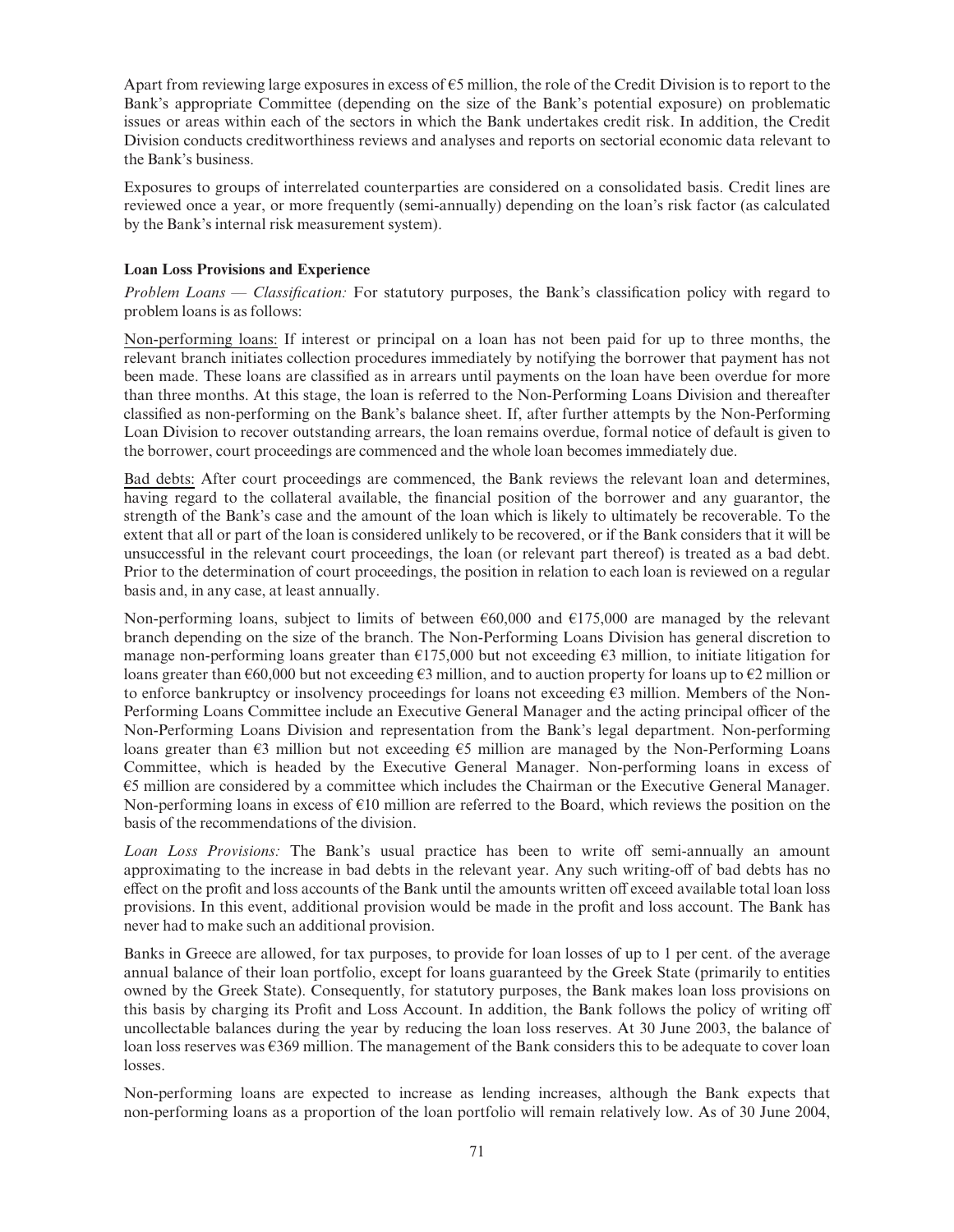non-performing loans represented 2.6 per cent., and bad debts represented 0.5 per cent. of all loans, respectively. Bad debts are fully provided for with specific provisions. Branch managers are encouraged to inform the Non-Performing Loans Division of any specific adverse factors affecting a borrower's ability to repay loans.

The following table provides a breakdown of the Bank's non-consolidated loan loss provisions and amounts written off as at the dates and for the periods indicated:

|                                                                              | At 31 December     |                      | As of<br>$30$ June |
|------------------------------------------------------------------------------|--------------------|----------------------|--------------------|
|                                                                              | 2002               | 2003                 | 2004               |
|                                                                              | (Millions of Euro) |                      |                    |
| <b>Loan Quality</b>                                                          |                    |                      |                    |
|                                                                              | 15,260.8           | 17,947.0             | 19,295.0           |
| Non-performing loans $\dots \dots \dots \dots \dots \dots \dots \dots \dots$ | 331.4              | 434.4                | 503.5              |
|                                                                              | 35.3               | 62.4                 | 116.7              |
|                                                                              | 315.0              | 439.7                | 529.9              |
| Addition to loan provisions during the year                                  | 139.1              | 166.2                | 92.2               |
|                                                                              | 53.0               | 41.5                 | 2.0                |
|                                                                              |                    | ( <i>per cent.</i> ) |                    |
| Non-performing loans as a percentage of total loans <sup>(1)</sup> .         | 2.4                | 2.4                  | 2.6                |
| Bad debts as a percentage of total $\text{loans}^{(1)}$                      | 0.2                | 0.4                  | 0.6                |
| Bad debts as a percentage of non-performing loans                            | 9.6                | 12.6                 | 19.5               |
| Loan loss provisions as a percentage of total loans <sup>(1)</sup>           | 2.1                | 2.5                  | 2.8                |
| Loan loss provisions as a percentage of non-performing loans                 | 85.9               | 88.5                 | 88.4               |
| Write-offs as a percentage of non-performing loans $\dots \dots$             | 14.5               | 8.4                  | 3.8                |

Note:

(1) Loans to the public sector and guaranteed by the Greek State are not included.

#### Asset and Liability Management

The Bank's asset and liability management policy is designed to structure its balance sheet in order to control exposure to liquidity, interest rate and exchange rate risks, as well as to enable the Bank to take advantage of market opportunities which it believes may contribute to its profits. Overall responsibility resides with the general management of the Bank to determine its general asset and liability policy. Day-to-day asset and liability management is delegated to the Treasury Division. The positions that could be taken by each operating unit are, however, limited by specific guidelines established by the general management relating to interest rate, exchange rate and liquidity exposure.

Interest Rate Exposure: Exposure to interest rates arises where the Bank has a mismatch of assets and liabilities in which interest rates change from time to time. The Bank closely monitors overall exposure to interest rate risk and the impact that individual transactions may have on such exposure. The Bank's policy is to manage closely interest rate exposures and to limit the potentially adverse consequence of interest rate movements on profitability while seeking to take advantage of opportunities presented by prevailing or expected trends in market interest rates.

The Bank principally uses a maturity gap analysis to measure interest rate risk, which measures shifts in the value of the Bank's assets as a result of a 1 per cent. change in interest rates.

Exchange Rate Exposure: The Bank's goal in managing exchange rate exposure is to minimise the effect of exchange rate movements on profitability. The Bank adheres to the Bank of Greece guidelines and endeavours to match its foreign currency denominated assets with liabilities denominated in those same currencies.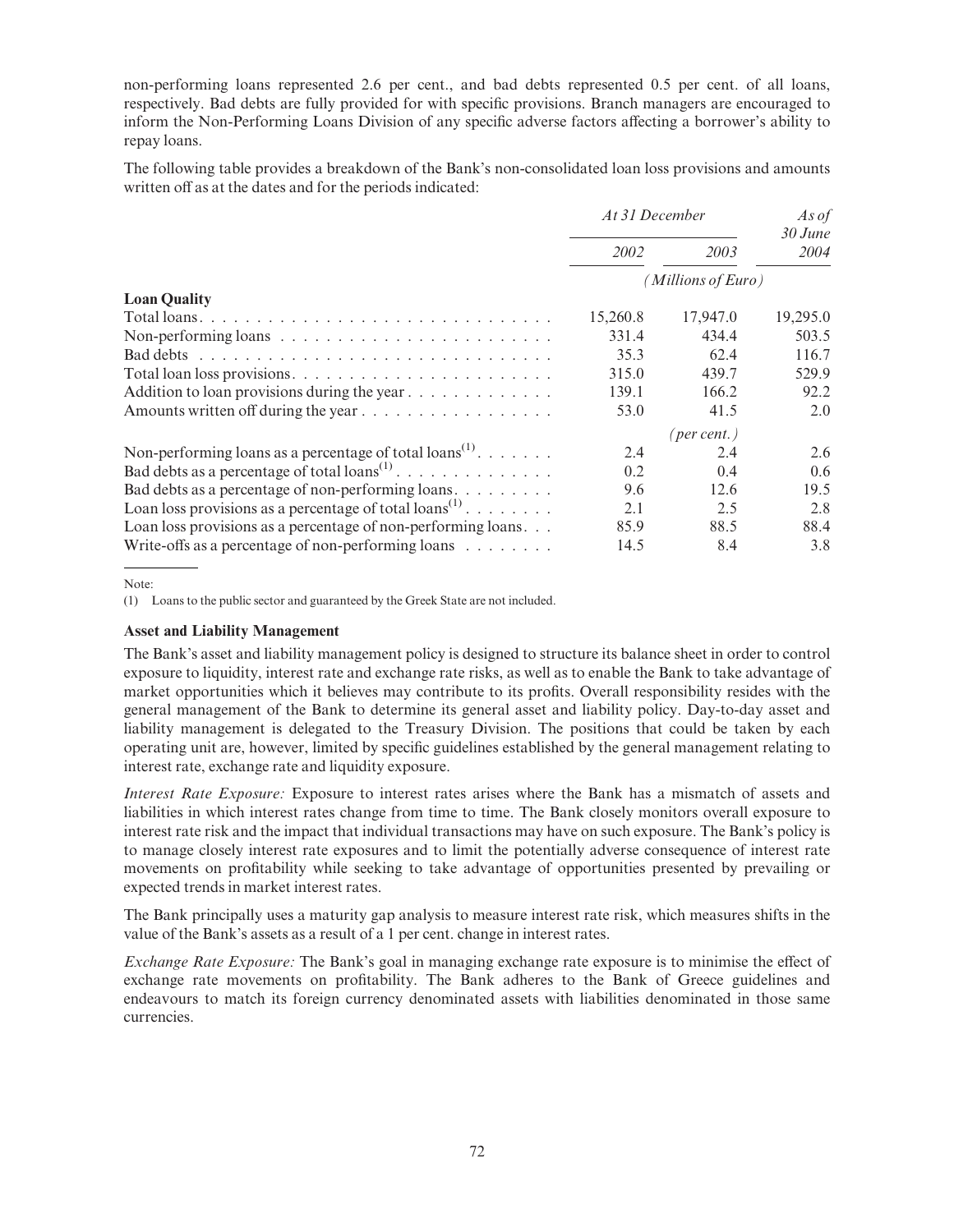The following table sets out the Group's assets and liabilities by those denominated in Euro and those denominated in other currencies for the Group as of 30 June 2004. Implied foreign exchange mismatches are covered through off-balance sheet transactions.

|                                 | At of 30 June 2004 |            |                                |                                       |          |  |  |
|---------------------------------|--------------------|------------|--------------------------------|---------------------------------------|----------|--|--|
|                                 | <b>EURO</b>        | <i>USD</i> | JPY                            | <i>Other</i><br>Foreign<br>Currencies | Total    |  |  |
|                                 |                    |            | $^{\prime}$ in million $EUR$ ) |                                       |          |  |  |
| <b>Assets</b>                   |                    |            |                                |                                       |          |  |  |
| Cash and due from Central Bank  | 955.0              | 91.5       | 0.0                            | 158.7                                 | 1,205.2  |  |  |
| Securities owned                | 2,522.2            | 236.6      | 0.0                            | 193.1                                 | 2,951.9  |  |  |
| Credit institutions, gross      | 4,129.2            | 436.2      | 8.0                            | 64.1                                  | 4,637.5  |  |  |
| Customers net                   | 18,299.8           | 1,351.4    | 172.3                          | 1,517.9                               | 21,341.4 |  |  |
| All other assets $\ldots$       | 1,423.3            | 13.9       | 2.4                            | 62.6                                  | 1,502.2  |  |  |
| Total assets                    | 27,329.5           | 2,129.6    | 182.7                          | 1,996.4                               | 31,638.2 |  |  |
| <b>Liabilities</b>              |                    |            |                                |                                       |          |  |  |
| Credit institutions.            | 235.1              | 218.2      | 1.4                            | 265.2                                 | 719.9    |  |  |
| Customers                       | 13,603.6           | 2,154.2    | 1,415.1                        | 1,425.5                               | 18,598.4 |  |  |
| Repurchase agreements.          | 2,957.0            | 0.0        | 0.0                            | 0.0                                   | 2,957.0  |  |  |
| All other liabilities           | 6,845.4            | 16.7       | 2.0                            | 76.9                                  | 6,941.0  |  |  |
| Total liabilities               | 23,641.1           | 2,389.1    | 1.418.5                        | 1,767.6                               | 29,216.3 |  |  |
| Net Balance Sheet Position      | 3,688.4            | (259.5)    | (1,235.8)                      | 228.8                                 | 2,421.9  |  |  |
| Net Off Balance Sheet Position. | (1,607.8)          | 281.5      | 1,237.2                        | 99.4                                  | 10.3     |  |  |

Capital Adequacy: The capital adequacy ratios applicable to Greek banks conform to EU requirements, which in turn reflect the guidelines of the Basle Committee. See "Supervision" below. On a consolidated basis the Tier 1 capital ratio at 30 September 2004, calculated in accordance with Greek GAAP, was 10.3 per cent. while the capital adequacy ratio was 14.7 per cent.

Supervision: The Greek banking system is supervised by the Bank of Greece, which is the country's central bank. The Governor and Deputy Governor of the Bank of Greece are currently nominated by the government, which is also able to influence the election of the remaining nine members of the Central Bank's general council. The Central Bank is responsible for: the issue of bank notes; the conduct of monetary policy; the licensing of new banks and the supervision of banking mergers and acquisitions; the authorisation of foreign banks wishing to establish branches in Greece; and the protection of bank depositors. Generally, the Central Bank is charged with ensuring the soundness of the banking system and serving as lender of last resort to banks.

According to regulations set by the Central Bank of Greece, up to 1999, an amount representing the 12 per cent. of the average balances of specific categories of customer deposits, was maintained equally in either interest and non-interest bearing deposits with the Central Bank of Greece, and was not readily available to finance the Bank's day to day operations. In the course of 2000, this percentage was reduced to 2 per cent. In this respect, Central Bank of Greece released 10 per cent. of the excess amount on 1 January 2001, while the remaining 90 per cent. has been released in three equal semi-annual instalments starting July 2001. The above funds are restricted and can become available only after the approval of Central Bank of Greece, following a written 30-day notice. The remaining accounts with the Central Bank of Greece relate to balances that are used for daily settlements and other activities and are available for withdrawal at any time during the year.

The Bank of Greece is responsible generally for the continuing supervision of banks, which are in turn required to provide information on a regular basis which enables the Bank of Greece to assess the solvency and liquidity of each bank, as well as the adequacy of its internal controls. Specifically, the Bank of Greece requires each bank operating in Greece to submit to it on a monthly, quarterly, semi-annual and annual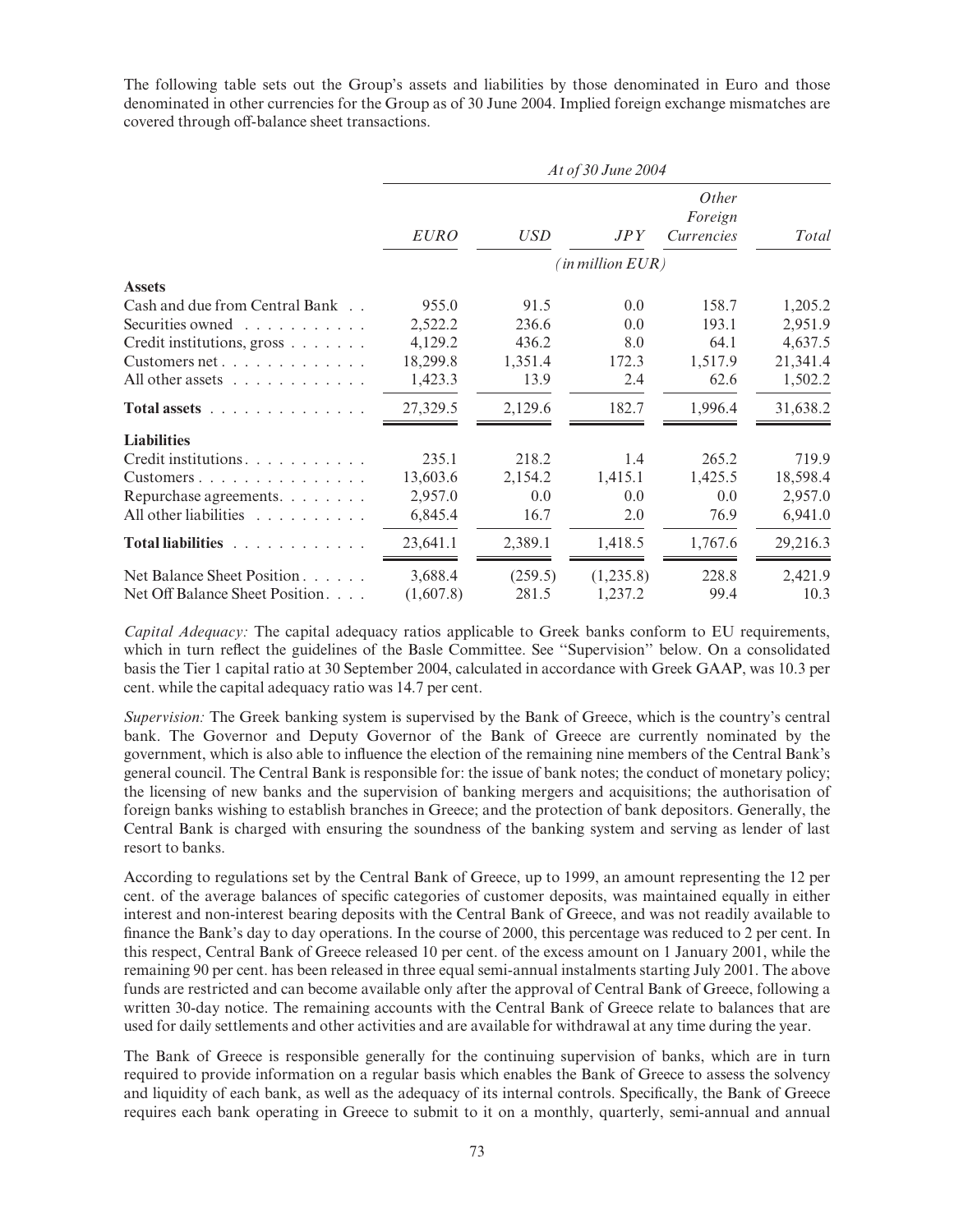basis, detailed statements of such bank's general financial position, liquidity, loan portfolio, provisions, deposits, investments, foreign currency transactions, assets and certain other details.

Treasury: The Treasury Division is responsible for managing the Bank's assets and liabilities. Its goal is to maximise the Bank's income, according to certain established risk policies and limits, and manage the liquidity requirements deriving from all the Bank's commercial and trading activities.

Interbank counterparty and trading limits are reviewed by the Board of Directors of the Bank at least annually. Internal procedures are in place to ensure adherence to the limits and processes. The Risk Management unit of the Bank is responsible for monitoring adherence and reports directly to the General Management. The Risk Management unit applies daily, sensitivity analysis methods and the value at risk methodology to measure the interest and foreign exchange exposures of the Bank and runs monthly stress testing scenarios. It produces management review reports and presents them to the Executive General Management and the Treasury Division.

The Asset and Liability Committee (''ALCO'') which comprises the Executive General Management and the management of Treasury, Risk Management, Accounting and Economic Research divisions, meets on a monthly basis unless otherwise required. It reviews interest rate exposure, operational liquidity, pricing strategies, regulatory requirements and developments and capital adequacy directives and is responsible for the prudent planning and management of the on- and off-balance sheet of the Bank in order to optimise the Bank's overall performance.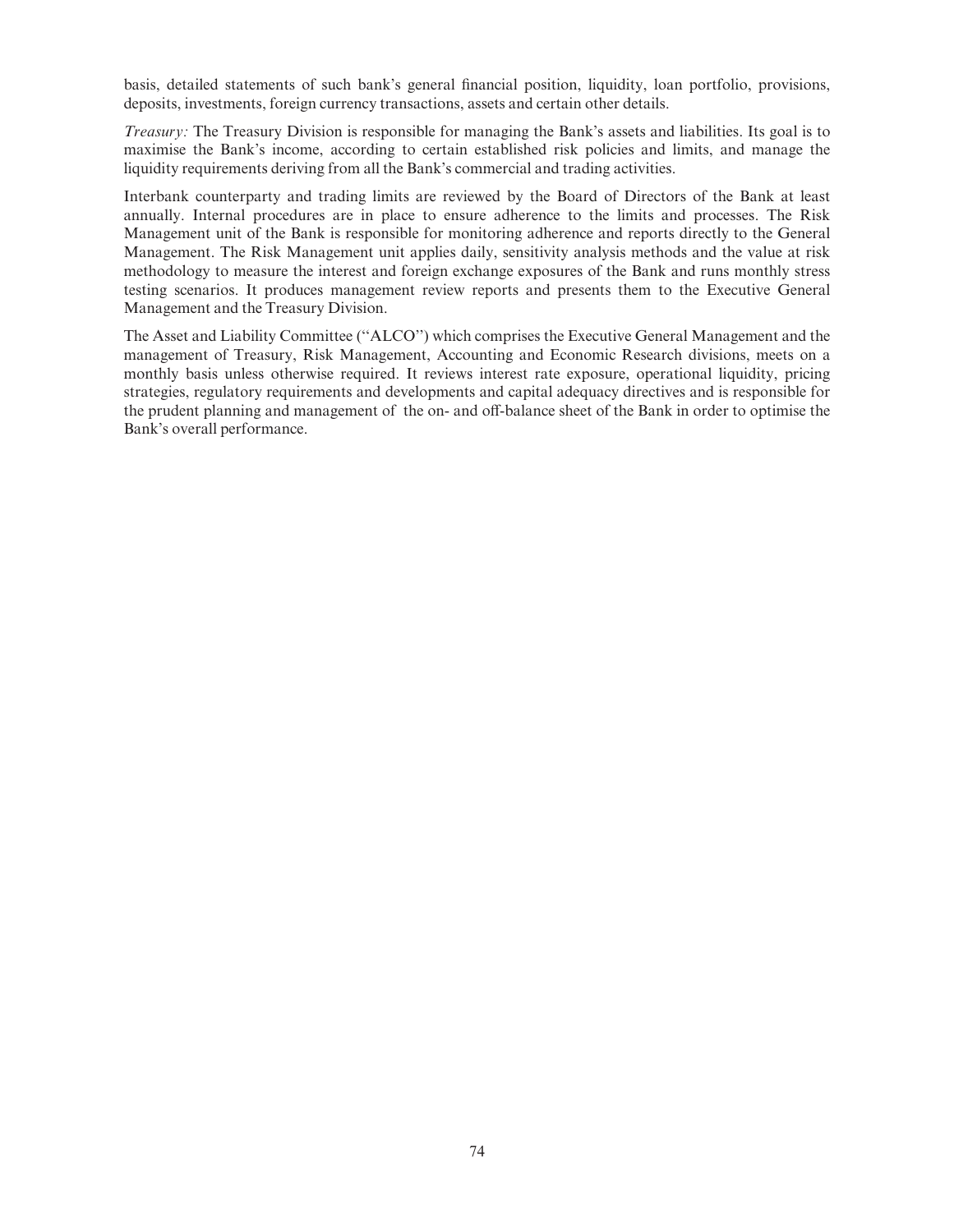# Subsidiaries and Associates

The following table sets out certain details in relation to the participation of the Bank in its principal subsidiaries and affiliated companies:

#### Financial data as of 31 December 2003

| Name of Subsidiary/affiliated companies | <b>Business activity</b>       | Direct <sup>1</sup> | Indirect <sup>I</sup> | Total   | Assets    | Total Shareholders'<br>equity | Net Profit<br><b>Before Tax</b><br>1 January<br>2003 to<br>31 December<br>2003 |
|-----------------------------------------|--------------------------------|---------------------|-----------------------|---------|-----------|-------------------------------|--------------------------------------------------------------------------------|
|                                         |                                | (%)                 | (%)                   | (%)     |           | $(\epsilon$ thousands)        |                                                                                |
| DIRECT AND INDIRECT HOLDING             |                                |                     |                       |         |           |                               |                                                                                |
| <b>Listed on the ASE</b>                |                                |                     |                       |         |           |                               |                                                                                |
| Alpha Leasing A.E.                      | <b>Financial Leasing</b>       | 77.00%              | 0.41%                 | 77.41%  | 549,625   | 253,411                       | 5,365                                                                          |
| Delta Singular AE                       | Specialised computer services  | 38.76%              | $0.00\%$              | 38.76%  | 207,853   | 147,385                       | 12,617                                                                         |
| Alpha Astika Akinita A.E.               | Management of Real Estate      | 52.86%              | $0.00\%$              | 52.86%  | 101,115   | 91,601                        | 11,692                                                                         |
| Ionian Hotel Enterprises S.A.           | Hotel Property management      | 87.23%              | $0.00\%$              | 87.23%  | 276,406   | 108,670                       | (4,360)                                                                        |
| <b>Not Listed on the ASE</b>            |                                |                     |                       |         |           |                               |                                                                                |
| Alpha Bank London Ltd                   | Banking                        | 100.00%             | $0.00\%$              | 100.00% | 643,060   | 78,443                        | 5,268                                                                          |
| Alpha Bank Cyprus                       | Banking                        | 100.00%             | $0.00\%$              | 100.00% | 1,776,422 | 171,232                       | 2,313                                                                          |
| Alpha Bank Romania S.A.                 | Banking                        | 95.45%              | 0.95%                 | 96.40%  | 536,729   | 62,079                        | 6,440                                                                          |
| Alpha Bank AD Skopje                    | Banking                        | 100.00%             | $0.00\%$              | 100.00% | 48,119    | 19,403                        | 2,046                                                                          |
| Alpha Finance AXEPEY                    | Investment banking-brokerage   | 99.62%              | 0.38%                 | 100.00% | 98,189    | 37,672                        | 4,274                                                                          |
| Alpha Mutual Fund Management A.E.       | Mutual Fund Management         | 80.00%              | 20.00%                | 100.00% | 52,569    | 39,486                        | 14,369                                                                         |
| Alpha Ventures A.E.                     | Venture Capital                | 100.00%             | $0.00\%$              | 100.00% | 11,220    | 11,059                        | 2,585                                                                          |
| Alpha Asset Management                  | <b>Asset Management</b>        | 99.00%              | $1.00\%$              | 100.00% | 11,364    | 4,906                         | 5,918                                                                          |
| A.L.C. Novelle Investments Ltd          | Private Equity Fund            | 33.33%              | $0.00\%$              | 33.33%  | 18,610    | 15,348                        | (588)                                                                          |
| Danube Fund Ltd <sup>4</sup>            | Private Equity Fund            | 19.73%              | 5.44%                 | 25.17%  | 9,891     | 9.849                         | 519                                                                            |
| Messana Holdings S.A.                   | <b>Holding Company</b>         | 99.00%              | 1.00%                 | 100.00% | 6,955     | 11,600                        | 4,303                                                                          |
| Alpha Insurance A.E.                    | Life and General Insurance     | 74.99%              | $0.00\%$              | 74.99%  | 353,380   | 62,477                        | 2,760                                                                          |
| Alpha Insurance Agents A.E.             | <b>Insurance Agents</b>        | 100.00%             | $0.00\%$              | 100.00% | 4,743     | 583                           | 4,249                                                                          |
| ABC Factors A.E.                        | Factoring                      | 100.00%             | $0.00\%$              | 100.00% | 407,189   | 41,213                        | 9,444                                                                          |
| Icap A.E.                               | Consulting and Market research | 26.96%              | $0.00\%$              | 26.96%  | 19,959    | 16,337                        | 2,072                                                                          |
| Ionian Holdings A.E.                    | <b>Holding Company</b>         | $100.00\%$          | $0.00\%$              | 100.00% | 354,472   | 341,964                       | 97,027                                                                         |
| Alpha Credit Group PLC                  | Special Purpose Vehicle        | 100.00%             | $0.00\%$              | 100.00% | 3,662,226 | 2,219                         | 2,152                                                                          |
| Okeanos A.T.O.E.E.                      | <b>Real Estate</b>             | 100.00%             | $0.00\%$              | 100.00% | 25.018    | 19,216                        | 70                                                                             |
| Alpha Finance US Corporation            | Investment banking-brokerage   | 100.00%             | $0.00\%$              | 100.00% | 1,979     | 1,905                         | (777)                                                                          |
| Alpha Finance Romania S.A.              | Investment banking-brokerage   | 45.68%              | 53.43%                | 99.11%  | 1,659     | 1,118                         | 86                                                                             |
| Alpha Leasing Romania S.A.              | Financial Leasing              | 12.94%              | 38.93%                | 51.87%  | 40,778    | 5,419                         | 2,039                                                                          |
| Alpha Insurance Romania S.A.            | Life and General Insurance     | 65.00%              | 30.53%                | 95.53%  | 1,658     | 229                           | (615)                                                                          |
| Gaiognomon A.E.                         | <b>Real Estate</b>             | 20.00%              | $0.00\%$              | 20.00%  | 1,437     | 1,395                         | (446)                                                                          |
| Alpha Investment Services E.M.E.Y.      | Private Banking                | 99.00%              | $1.00\%$              | 100.00% | 3,157     | 2,405                         | (958)                                                                          |
| Alpha Equity Fund                       | Venture Capital                | 99.00%              | 1.00%                 | 100.00% | 16,107    | 16,103                        | 246                                                                            |
| Alpha Group Jersey <sup>5</sup>         | Special Purpose Vehicle        | 100.00%             | $0.00\%$              | 100.00% | 301,089   | 1,089                         | 10.702                                                                         |
| <b>INDIRECT HOLDING ONLY</b>            |                                |                     |                       |         |           |                               |                                                                                |
| Alpha Insurance Brokers                 | <b>Insurance Brokers</b>       |                     | 71.24%                | 71.24%  | 8,318     | 175                           | 402                                                                            |
| Alpha Bank Jersey Ltd                   | Banking                        |                     | 100.00%               | 100.00% | 119,318   | 6,507                         | 124                                                                            |
| ABL Independent Financial Advisers Ltd  | <b>Advisory Services</b>       |                     | 100.00%               | 100.00% | 768       | 645                           | 294                                                                            |
| Alpha Asset Finance Cyprus              | <b>Financial Leasing</b>       |                     | 100.00%               | 100.00% | 35,968    | 6,849                         | 281                                                                            |
| Alpha Trustees Ltd                      | Trustees services              |                     | 100.00%               | 100.00% | 150       | (261)                         | (123)                                                                          |
| Alpha Insurance Cyprus Ltd              | Life and General Insurance     |                     | 95.51%                | 95.51%  | 27,971    | 3,261                         | 149                                                                            |
| Alpha Finance Cyprus Ltd                | Investment Banking-brokerage   |                     | 100.00%               | 100.00% | 2,164     | 2,155                         | (399)                                                                          |
| Alpha Bank London Nominees Ltd          | Nominee services               |                     | 100.00%               | 100.00% |           |                               |                                                                                |
| Singular Software AE                    | Software                       |                     | 38.76%                | 38.76%  | 34.708    | 16.624                        | 1.948                                                                          |
| AEF European Capital Investment BV      | <b>Holding Company</b>         |                     | 100.00%               | 100.00% | 5,097     | 5,089                         | (60)                                                                           |

Notes

1. The Bank's participating rates on group companies are based on portfolio data as of 31 December 2003.

2. Financial data of Danube Fund as at 30 April 2003.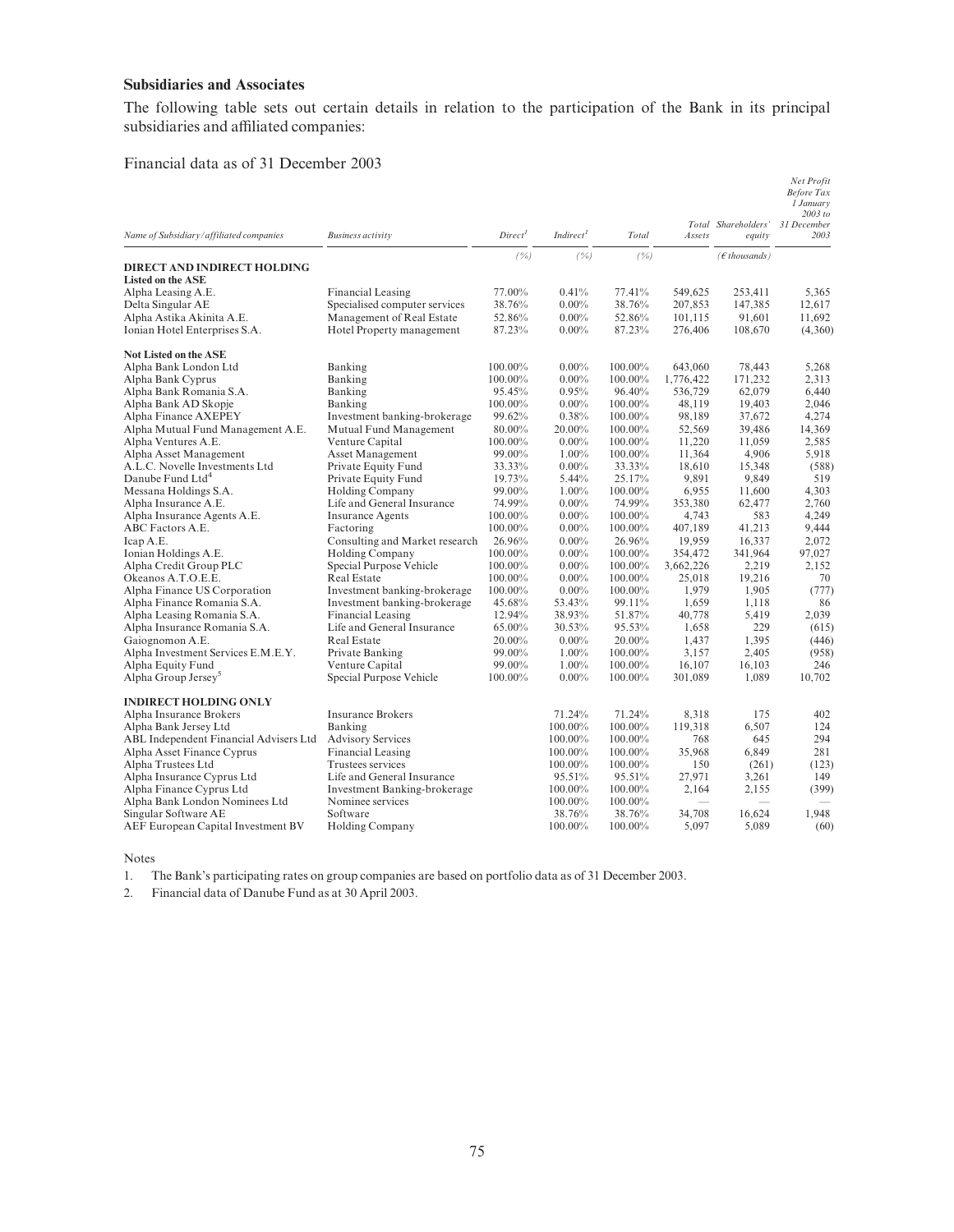#### Average Balances and Interest Rates

The following table sets forth Greek GAAP average balances of the assets and liabilities of the Bank for September 2004 and for the years ended 31 December 2002 and 2003 for interest earning assets and interest bearing liabilities and provides the amount of interest earned or paid and the average rate of such liability as applicable.

|                                                                    | At 30 September 2004      |                      | At 31 December 2003 |                           |                      | At 31 December 2002 |                           |                    |                 |
|--------------------------------------------------------------------|---------------------------|----------------------|---------------------|---------------------------|----------------------|---------------------|---------------------------|--------------------|-----------------|
|                                                                    | Average<br><b>Balance</b> | <i>Interest</i>      | Average<br>Rate     | Average<br><b>Balance</b> | Interest             | Average<br>Rate     | Average<br><b>Balance</b> | Interest           | Average<br>Rate |
|                                                                    | $(in 7000 \epsilon)$      | $(in 7000 \epsilon)$ | (%)                 | $(in 7000 \epsilon)$      | $(in 7000 \epsilon)$ | (%)                 | $(in 7000 \epsilon)$      | $(in 7000 \in )$   | (%)             |
| <b>Assets</b>                                                      |                           |                      |                     |                           |                      |                     |                           |                    |                 |
| <b>Interest Earning Assets</b>                                     |                           |                      |                     |                           |                      |                     |                           |                    |                 |
| Treasury bills, Bonds                                              | 2,112,000                 | 52,161               | 3.3%                | 2,438,000                 | 105,809              | 4.3%                | 5,623,000                 | 236,728            | 4.3%            |
| Loans and advances to customers                                    | 18,437,106                | 770,413              | 5.6%                | 16.596.349                | 928,536              | $5.5\%$             | 14,091,930                | 795,525            | 5.7%            |
| Loans and advances to banks                                        | 6,133,195                 | 102,893              | 2.2%                | 6,004,093                 | 151,382              | 2.5%                | 4,654,259                 | 139,911            | $3.0\%$         |
| Other<br>and a series of the contract of                           | 396,107                   | 6,036                | 2.0%                | 343,651                   | 7,973                | 2.3%                | 525,000                   | 17,325             | 3.3%            |
| Non-Interest bearing Assets                                        | 3,264,902                 | $\Omega$             | $0.0\%$             | 3,514,578                 | $\theta$             | $0.0\%$             | 4,104,613                 | $\mathbf{0}$       | $0.0\%$         |
| Total Assets                                                       | 30.343.309                | 931,503              | $4.0\%$             | 28,896,671                | 1,193,700            | 4.1%                | 28,998,802                | 1,189,489          | 4.1%            |
| <b>Liabilities</b>                                                 |                           |                      |                     |                           |                      |                     |                           |                    |                 |
| <b>Interest bearing liabilities</b>                                |                           |                      |                     |                           |                      |                     |                           |                    |                 |
| Due to customers. $\ldots$ $\ldots$ $\ldots$                       | 19,613,223                | 142,165              | $1.0\%$             | 20,739,283                | 288,170              | $1.4\%$             | 22,040,130                | 455,455            | 2.1%            |
| Due to Banks                                                       | 2,001,196                 | 30,886               | 2.1%                | 3,776,368                 | 91,553               | 2.4%                | 2,389,181                 | 75,941             | $3.2\%$         |
| Other<br>and a series of the control of                            | 1,416,577                 | 37,191               | 3.4%                | 956,216                   | 30,599               | $3.2\%$             | 528,125                   | 10,563             | $2.0\%$         |
| Bonded loans                                                       | 4,302,835                 | 66,298               | $2.0\%$             | 774,688                   | 16,233               | 2.1%                |                           |                    |                 |
| Non-Interest bearing liabilities                                   | 587,397                   | $\mathbf{0}$         | $0.0\%$             | 884,050                   | $\mathbf{0}$         | $0.0\%$             | 1,932,964                 | $\mathbf{0}$       | $0.0\%$         |
| Shareholder's Equity<br><b>Total Liabilities and Shareholder's</b> | 2,422,082                 |                      |                     | 1,766,065                 |                      |                     | 2,108,402                 |                    |                 |
| Equity $\ldots$ $\ldots$ $\ldots$<br>Net Interest Income           | 30, 343, 309              | 276,540<br>654,963   | $1.2\%$             | 28,896,671                | 426,556<br>767,144   | $1.5\%$             | 28,998,802                | 541,959<br>647,530 | $1.9\%$         |

#### Interest Earning Assets: Margin and Spread

The following table shows the levels of average interest-earnings assets and net interest income of the Bank and the comparative gross yields, net interest margin and yield spread obtained for each of the periods indicated. These data are derived from the table of average balance and interest rates above.

| A t<br>30 September | At 31 December      |            |
|---------------------|---------------------|------------|
| 2004<br>2003        |                     | 2002       |
|                     | $(in 000 \epsilon)$ |            |
|                     | 25,382,093          | 24,894,189 |
| 931.503             | 1.193.700           | 1,189,489  |
| 654.963             | 767,144             | 647.530    |
| $4.52\%$            | 4.64%               | $4.71\%$   |
| $3.18\%$            | 2.98%               | $2.57\%$   |
| $2.94\%$            | $3.04\%$            | $2.57\%$   |

Notes:

(1) Gross yield represents interest income as a percentage of average interest-earning assets.

(2) Net interest margin represents net interest income as a percentage of average interest-earning assets.

(3) Spread represents the difference between gross yield (interest income as a percentage of average interest earning assets) less interest expenses divided by interest-bearing liabilities.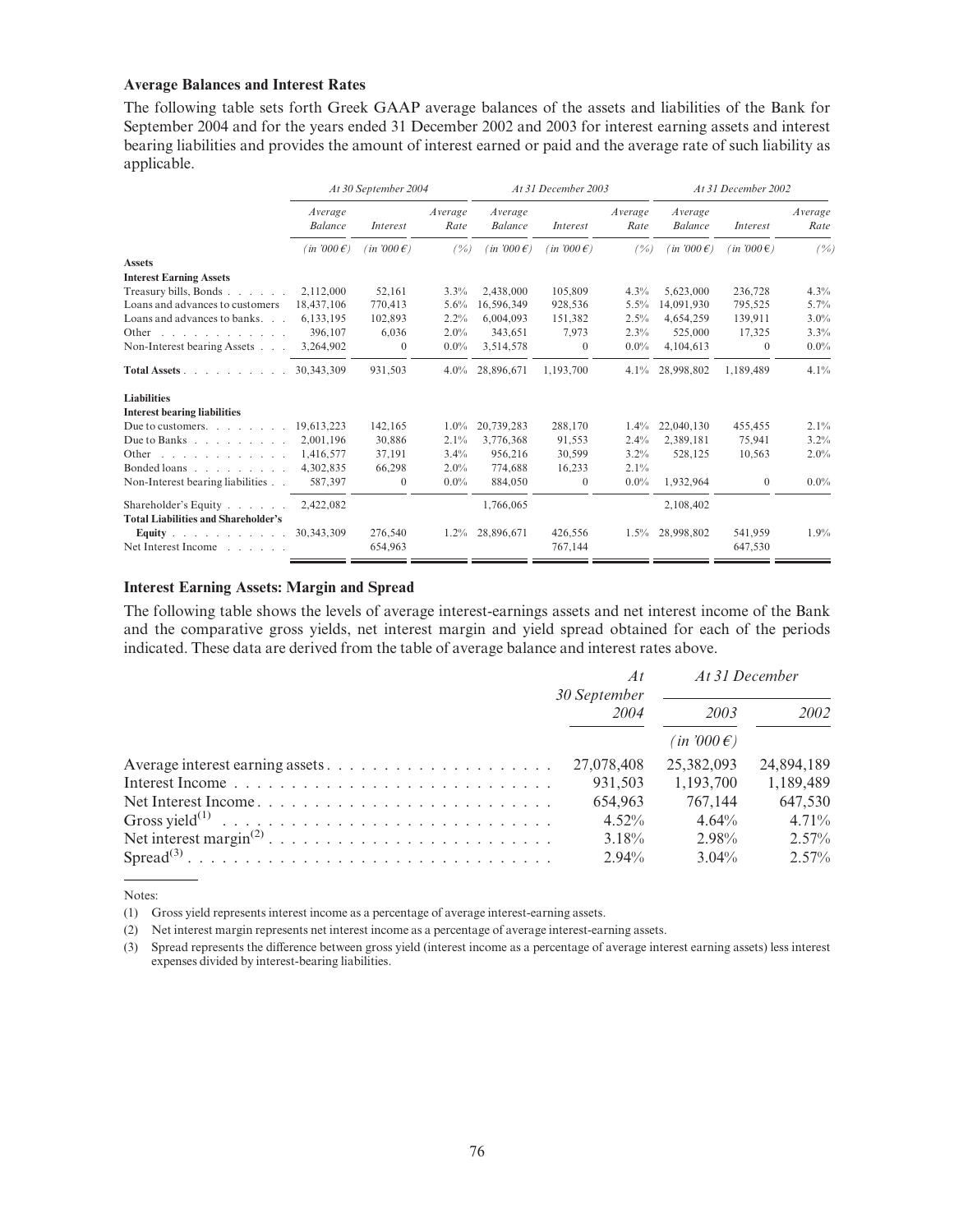# Securities by Maturity

The following table sets forth the book value of the Bank's debt securities by maturity as of 30 September 2004 and the weighted average yield for each maturity category:

|                        | Less than<br>1 Year | 5 Years | 1 Year to 5 Years to<br>10 Years | After<br>10 Years | Total   |  |  |
|------------------------|---------------------|---------|----------------------------------|-------------------|---------|--|--|
|                        | (Millions of Euro)  |         |                                  |                   |         |  |  |
| Total.                 | 515.6               | 1.424.9 | 314.9                            | 11.9              | 2,267.3 |  |  |
| Weighted average yield | $3.0\%$             | $2.7\%$ | $3.6\%$                          | $5.7\%$           | 2.9%    |  |  |

#### Loan Portfolio

Loans and advances to Customers: The following table provides details on the basic components of the Group's loans and advances to customers analysed by economic and geographic sector risk concentrations as of 31 December 2002 and 2003 and as of 30 September 2004 calculated in accordance with Greek GAAP:

|                                       | As of 31 December    |             |                       |             | As of 30 September    |             |  |
|---------------------------------------|----------------------|-------------|-----------------------|-------------|-----------------------|-------------|--|
|                                       | 2002                 |             |                       | 2003        |                       | 2004        |  |
|                                       | Millions<br>of Euro) | (per cent.) | (Millions<br>of Euro) | (per cent.) | (Millions<br>of Euro) | (per cent.) |  |
| Trade                                 | 3,899.7              | 21.7        | 4,211.6               | 20.7        | 4,511.4               | 20.1        |  |
| Manufacturing                         | 3,476.2              | 19.3        | 3,170.7               | 15.6        | 3,854.5               | 17.2        |  |
| Individuals (consumer, credit         |                      |             |                       |             |                       |             |  |
| cards, mortgages) $\ldots$ .          | 4,238.6              | 23.6        | 5,356.8               | 26.3        | 6,415.1               | 28.6        |  |
| Government.                           | 651.4                | 3.6         | 498.1                 | 2.4         | 381.8                 | 1.7         |  |
| Shipping.                             | 940.3                | 5.2         | 855.9                 | 4.2         | 874.7                 | 3.9         |  |
| Tourism                               | 931.4                | 5.2         | 1,182.8               | 5.8         | 1,283.1               | 5.7         |  |
| Leasing $\ldots \ldots \ldots \ldots$ | 608.2                | 3.4         | 708.7                 | 3.5         | 838.7                 | 3.8         |  |
| Other $\dots \dots \dots \dots \dots$ | 3,219.1              | 18.0        | 4,368.9               | 21.5        | 4,283.1               | 19.0        |  |
| Gross Loans. $\ldots$                 | 17,964.9             | 100.0       | 20,353.5              | 100.0       | 22,442.4              | 100.0       |  |
| Greece                                | 14,147.5             | 78.8        | 17,481.3              | 85.9        | 19,372.6              | 86.3        |  |
| UK (primarily clients)                |                      |             |                       |             |                       |             |  |
| controlled from Greece)               | 1,274.6              | 7.0         | 977.9                 | 4.8         | 932.6                 | 4.2         |  |
| Other countries                       | 2,542.8              | 14.2        | 1,894.3               | 9.3         | 2,137.2               | 9.5         |  |
|                                       | 17,964.9             | 100.0       | 20,353.5              | 100.0       | 22,442.4              | 100.0       |  |

Loan Maturities: The following table sets forth the Bank's loans and advances to customers by time remaining until maturity as of 30 September 2004, 31 December 2003 and 2002:

|                                                                                  | As of 31 December  |                    | As of                |
|----------------------------------------------------------------------------------|--------------------|--------------------|----------------------|
|                                                                                  | 2002               | 2003               | 30 September<br>2004 |
|                                                                                  | (Millions of Euro) |                    |                      |
| More than $1$ year $\dots \dots \dots \dots \dots \dots \dots \dots \dots \dots$ | 7.646.5<br>8,113.3 | 8.993.3<br>8.954.1 | 9.334.0<br>10,376.8  |
|                                                                                  | 15.759.8           | 17.947.4           | 19,710.8             |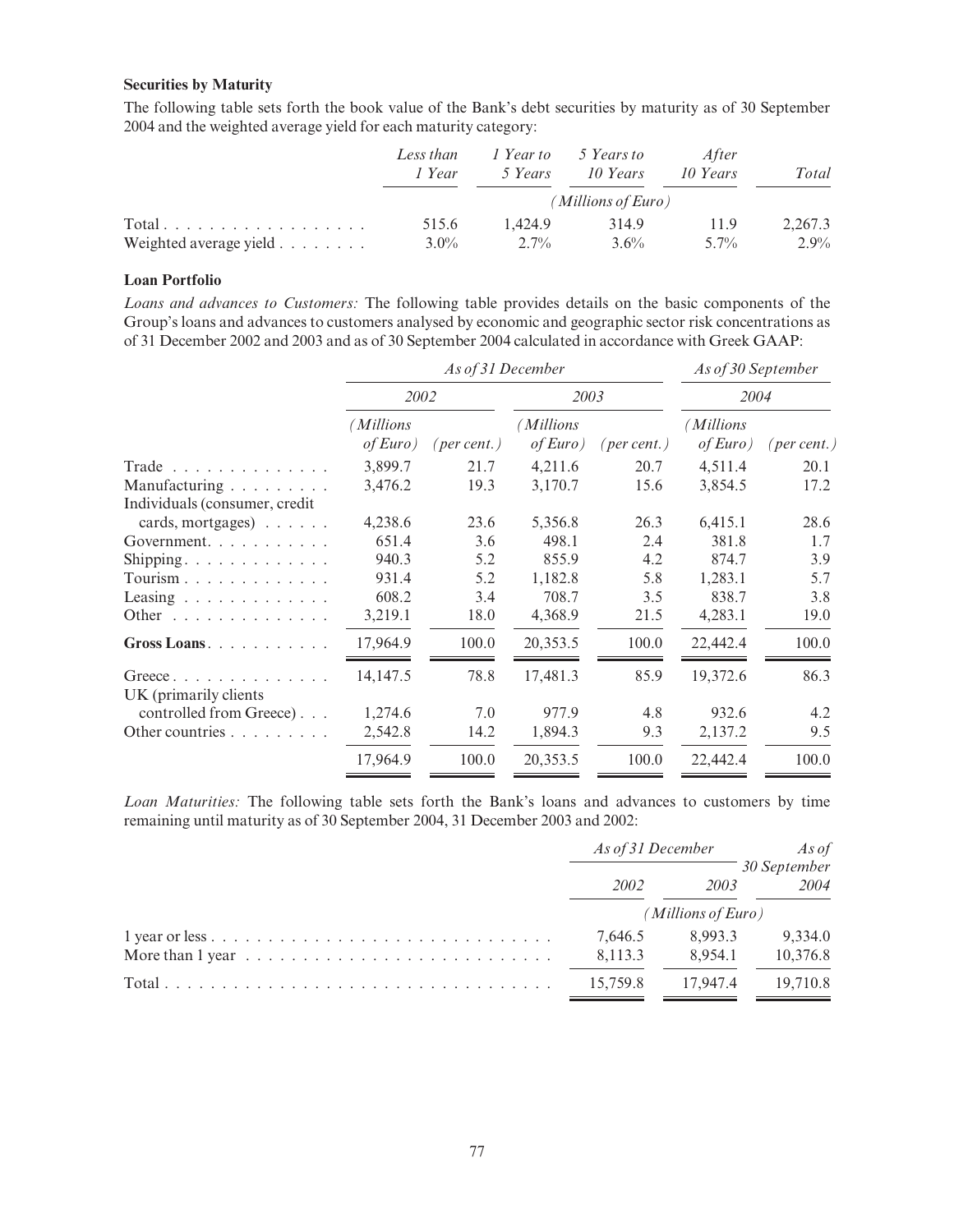# Risk Elements

Non-Accrual: The following table sets forth management's estimate, without giving effect to available security or related specific provisions, of the related amounts of its loan portfolio.

|                             | For the years ended<br>31 December | As of<br>$30$ June |       |
|-----------------------------|------------------------------------|--------------------|-------|
|                             | 2002                               | 2003               | 2004  |
|                             |                                    | (Millions of Euro) |       |
| Loans not accruing interest | 291.7                              | 379.7              | 490.5 |

#### Summary of Loan Loss Experience

The following table provides details of changes in the aggregate amount of the Bank's non-performing loans as of 31 December 2002, 2003 and 30 June 2004:

|                                                                      | For the years ended<br>31 December |                    | As of<br>$30$ June |  |
|----------------------------------------------------------------------|------------------------------------|--------------------|--------------------|--|
|                                                                      | 2002                               | 2003               | 2004               |  |
|                                                                      |                                    | (Millions of Euro) |                    |  |
| Additions:                                                           | 351.0                              | 366.6              | 496.8              |  |
| New non-performing loans $\dots \dots \dots \dots \dots \dots \dots$ | 201.4                              | 275.9              | 190.2              |  |
| Accrued Interest (plus expenses).                                    | 45.5                               | 53.9               | 26.6               |  |
|                                                                      | 246.9                              | 329.8              | 216.8              |  |
| Subtractions:                                                        |                                    |                    |                    |  |
|                                                                      | (149.9)                            | (149.1)            | (85.5)             |  |
|                                                                      | (28.4)                             | (9.0)              | (5.9)              |  |
|                                                                      | (53.0)                             | (41.5)             | (2.0)              |  |
|                                                                      | (231.3)                            | (199.6)            | (93.4)             |  |
|                                                                      | 366.6                              | 496.8              | 620.2              |  |
|                                                                      | 331.4                              | 434.4              | 503.5              |  |
|                                                                      | 35.3                               | 62.4               | 116.7              |  |
| Net write-off/average loans                                          | 0.38%                              | 0.25%              | 0.02%              |  |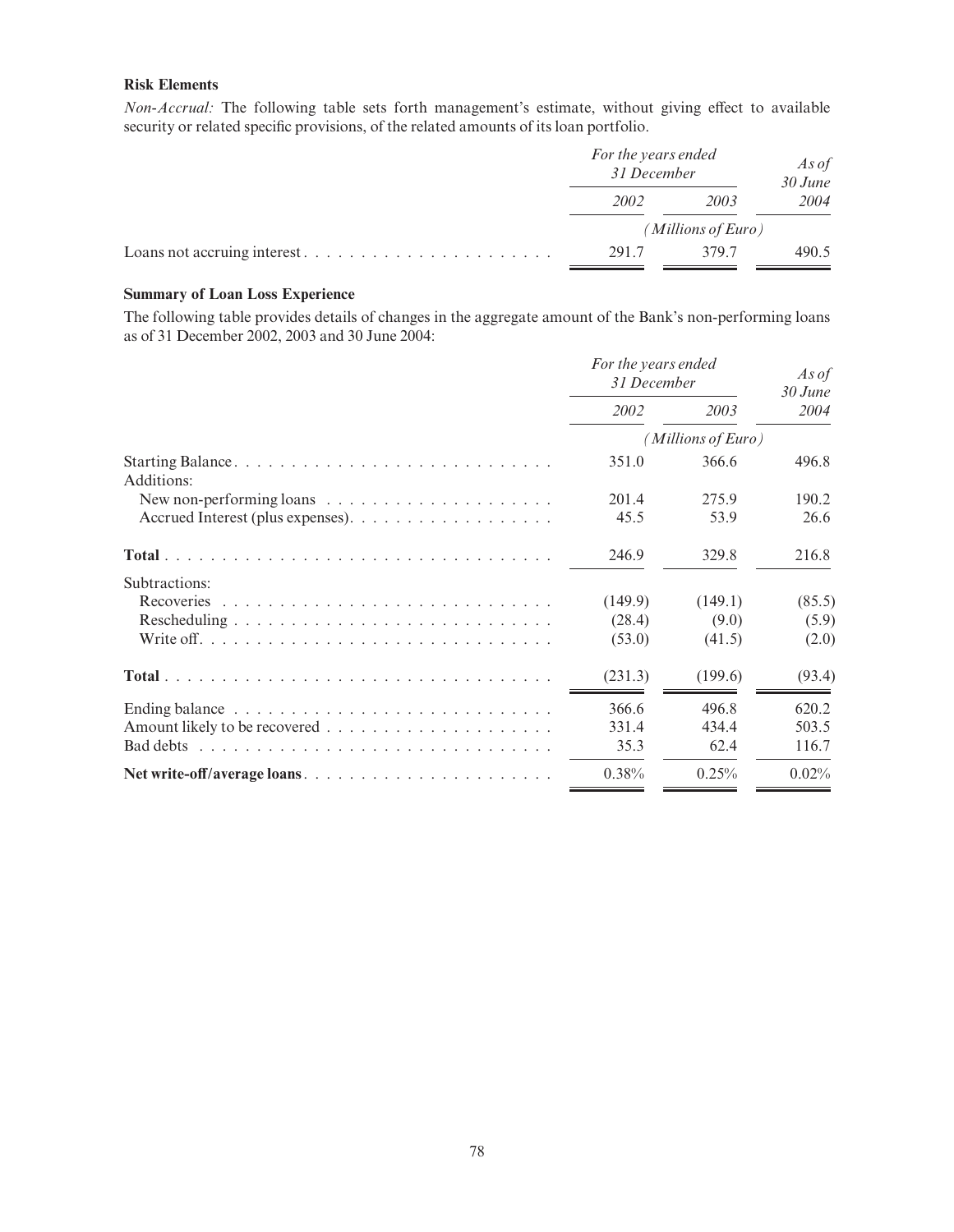#### Allocation of the Allowance for Loans Losses

Banks in Greece are allowed, for tax purposes, to provide for loan losses up to 1 per cent. of the average annual balance of their loan portfolio, except for loans extended to state-owned organisations or loans guaranteed by the Greek state. The Bank's loan loss provision at the end of 30 September 2004 was  $E$ 578.3 million, which is considered adequate to cover any likely future bad debt. The following shows the movement of the provision for bad debts for the Bank, for the years 2003, 2002 and the six-month period ending 30 June 2004, in relation with the annual loan balances:

|                                                                               | As of 31 December  |          | As of             |  |
|-------------------------------------------------------------------------------|--------------------|----------|-------------------|--|
|                                                                               | 2002               |          | 2003 30 June 2004 |  |
|                                                                               | (Millions of Euro) |          |                   |  |
|                                                                               | 15,260.8           | 17,632.9 | 19.294.7          |  |
| Loan loss provision (at the beginning of the year). $\dots \dots \dots$       | 228.9              | 315.0    | 439.7             |  |
| Write-offs during the year. $\dots \dots \dots \dots \dots \dots \dots \dots$ | 53.0               | 41.5     | 2.0               |  |
| Additional provisions during the year                                         | 139.1              | 166.1    | 92.2              |  |
| Loan loss provision (at the end of the year) $\dots \dots \dots \dots$        | 315.0              | 439.7    | 529.9             |  |

(1) Loans to the public sector and guaranteed by the Greek State are not included.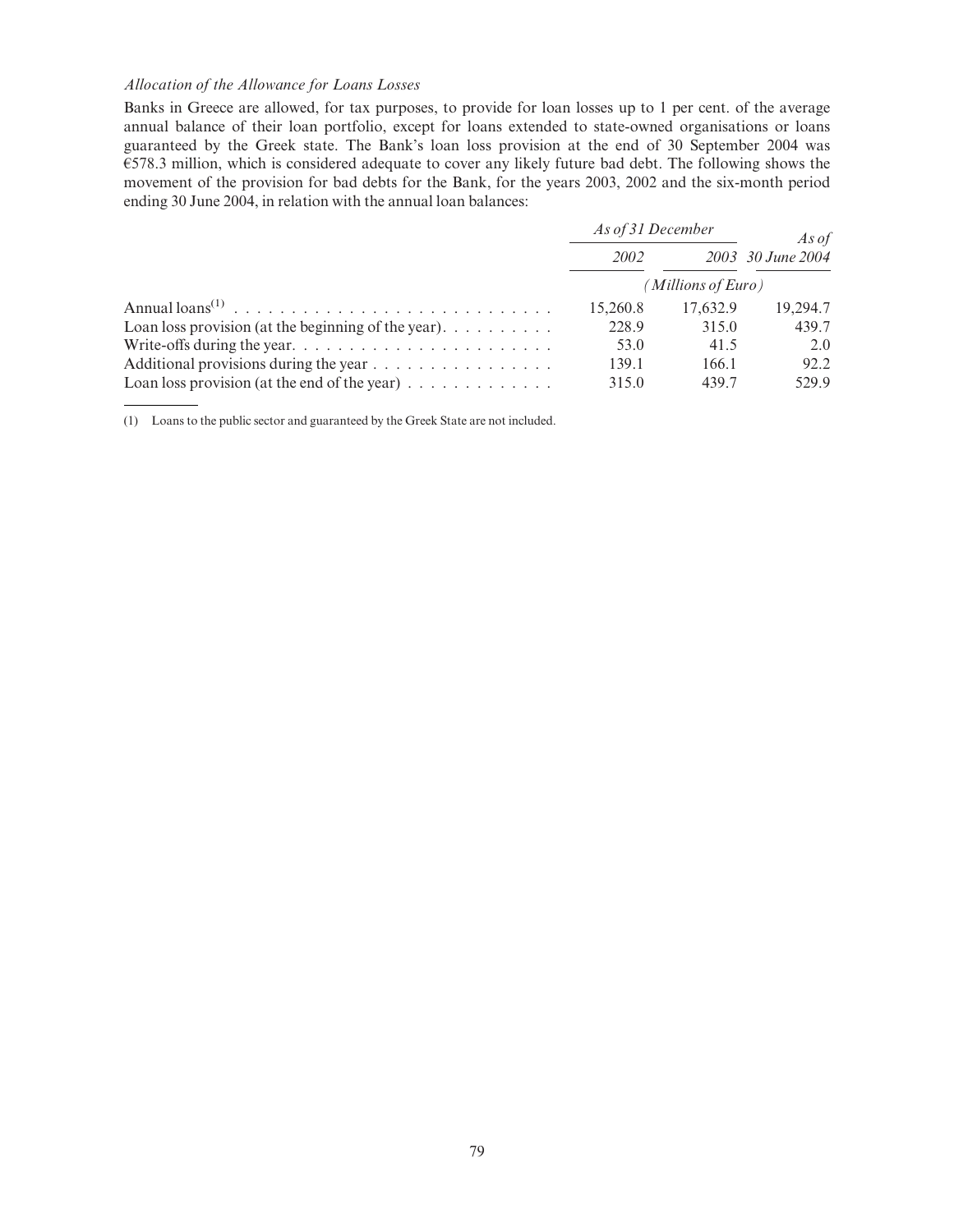#### DIRECTORS AND MANAGEMENT

The Bank is managed by a Board of Directors comprising a minimum of nine and a maximum of 15 members elected by the shareholders in General Meeting. Directors hold office for a term of five years and may be re-elected by the shareholders in General Meeting. The absence of a Director, from Board meetings for a period exceeding six consecutive months may be considered by the Board as constituting his resignation. The Board must elect its Chairman and Vice Chairman from among its members.

The Board resolves all matters concerning management and administration of the Bank except those which, under the Articles of Incorporation or under applicable law, are the sole prerogative of shareholders in General Meeting. Following a request by at least two Directors, the Chairman is obliged to summon a Board meeting.

Resolutions are adopted by an absolute majority of Directors present or represented, except in the case of share capital increases. A Director can only be represented in person by another Director. No Director can have more than two votes. To form a quorum, more than half of the Directors must be present in person and the number of Directors present in person in no case may be less than six.

A Director may not vote on, or be counted in the quorum in relation to, any resolution concerning any contract or arrangement in which he, or certain of his relatives, is or are interested, directly or indirectly. The Bank is prohibited absolutely from making loans to Directors or guaranteeing their obligations; any other contract with a Director may only be entered into if such contract is approved by a General Meeting of the Shareholders of the Bank.

The current Board was elected at the General Meeting held on 28 March 2000. The business address of the Chairman and the Executive Directors is 40 Stadiou Street, 102 52 Athens, Greece. The Board of Directors, while retaining responsibility for approving general policy and overall responsibility for significant decisions affecting the Bank, delegates day-to-day management to the Chairman and Managing Director and/or the General Managers of the Bank. Details concerning the members of the Board and General Managers are set out below.

#### BOARD OF DIRECTORS

#### Chairman and Managing Director

#### Yannis S. Costopoulos

Yannis S. Costopoulos is Chairman and Managing Director of the Bank and Head of the Group. He is the grandson of the founder and joined the bank in 1963. In 1973 he became Managing Director and in 1984 Chairman of the Board of Directors and General Manager. He is also Chairman of Alpha Bank London Limited and Chairman of Ionian Hotel Enterprises S.A. Mr. Costopoulos is currently Chairman of the Board of Directors of the Hellenic Banks Association and a member of the Institute of International Finance. He is also Chairman of the J.F. Costopoulos Foundation, member of the Board of the Eustathia Costopoulos Foundation, Vice Chairman of the Board of Trustees of the Benaki Museum of Athens, member of the Board of the Nicholas P. Goulandris Foundation — Museum of Cycladic Art and an Honorary Trustee of the Metropolitan Museum of Art of New York.

#### Executive Director and General Manager

#### Demetrios P. Mantzounis

Mr. Mantzounis was appointed General Manager of the Bank in 2002 after serving as Executive General Manager since 1987. He joined the Bank in 1973. He is also Vice Chairman of Alpha Insurance and member of the Board of Directors of the Bank and J. F. Costopoulos Foundation. In addition, he is a Board Member of the European Banking Federation.

#### Non-executive Directors

Vice Chairman Andreas L. Canellopoulos Chairman, Titan Cement Company S.A.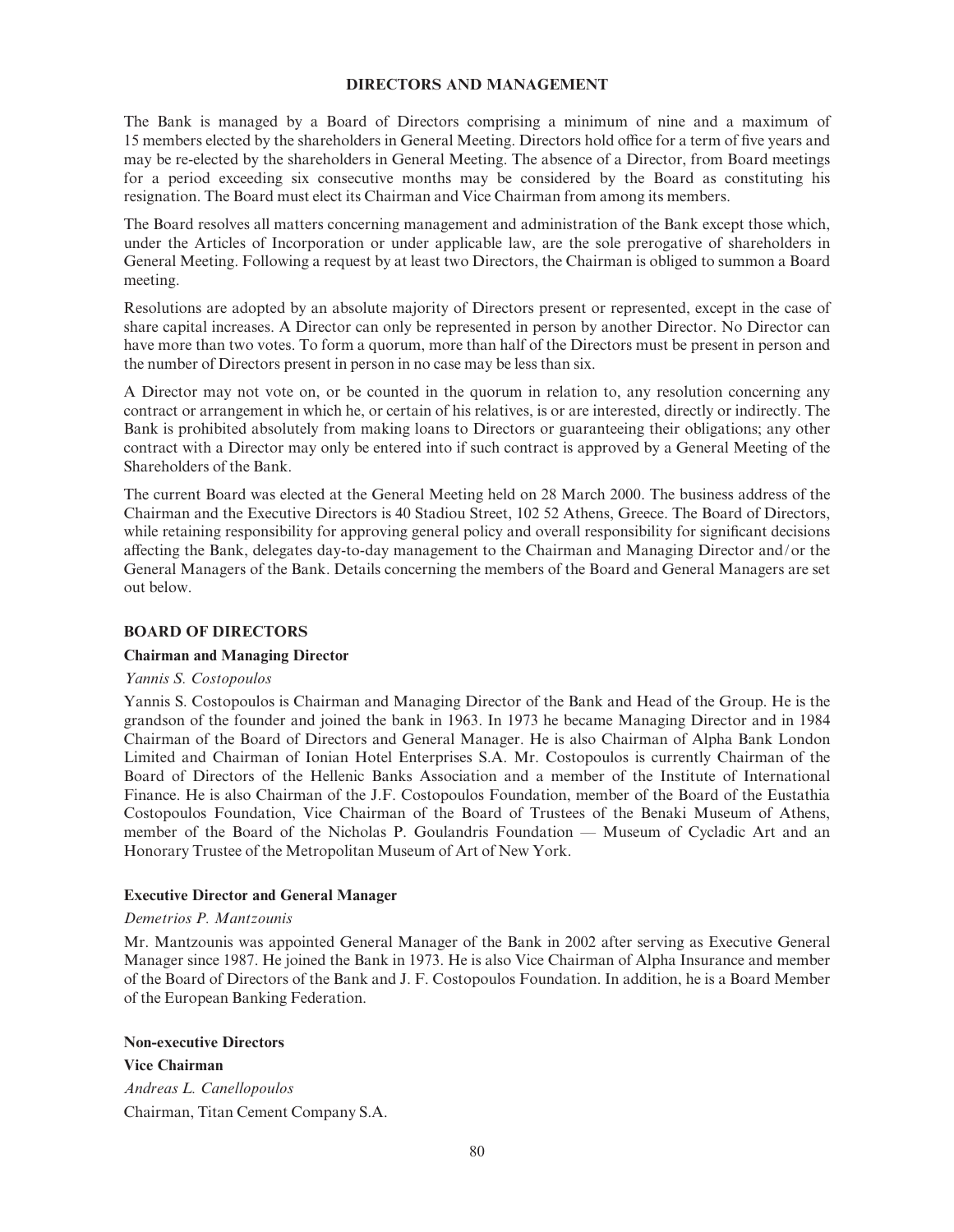George E. Agouridis\*\* Lawyer

Photis P. Costopoulos Lawyer, Chairman, Alpha Insurance Company A.E.

John G. Goumas\* President, J.G. Goumas (Shipping) Co. S.A.

Xenophon J. Kantonias\* Vice Chairman & Managing Director, Albio Group

Paul G. Karakostas\* Chairman & Managing Director, GENKA Investments S.A.

Constantine A. Kyriacopoulos Former General Manager, Alpha Bank

Minas G. Tanes\*\* Managing Director & General Manager, Athenian Brewery S.A.

# Non-executive Independent Directors

Anastasios M. Averoff\*\* Chairman, Baron Michel Tossizza Foundation

Thanos M. Veremis Professor, Athens University

**Secretary** 

Hector P. Verykios Manager, Alpha Bank A.E.

- Member of the Audit Committee
- \*\* Member of the Remuneration Committee

# EXECUTIVE COMMITTEE

Yannis S. Costopoulos, Chairman and Managing Director

Demetrios P. Mantzounis, General Manager

#### Marinos S. Yannopoulos

Marinos S. Yannopoulos, Executive General Manager and Chief Financial Officer of Alpha Bank, also heads the Asset Management operations of the Group. Prior to joining the Bank in 1994 (from 1991 to 1993), he was the General Manager of Ionian and Popular Bank. Before returning to Greece, he worked from 1983 to 1991 for Chase Manhattan Bank in New York, London, Milan and Frankfurt. From 1978 to 1983, he also worked for Exxon in London, Rome and Athens. Mr. Yannopoulos is also Chairman and Managing Director of Alpha Astika Akinita, Chairman of Messana Holdings, Vice Chairman and Managing Director of Alpha Asset Management, Managing Director of Ionian Hotel Enterprises S.A., Vice-Chairman of the Board of Directors of Delta Singular and a Director of Alpha Bank Jersey, Alpha Bank Cyprus, Alpha Asset Finance Ltd and Hellenic Exchanges Holding S.A. He is a graduate of Athens College and holds degrees in Economics (MA University of Sussex) and Business (MBA Manchester Business School).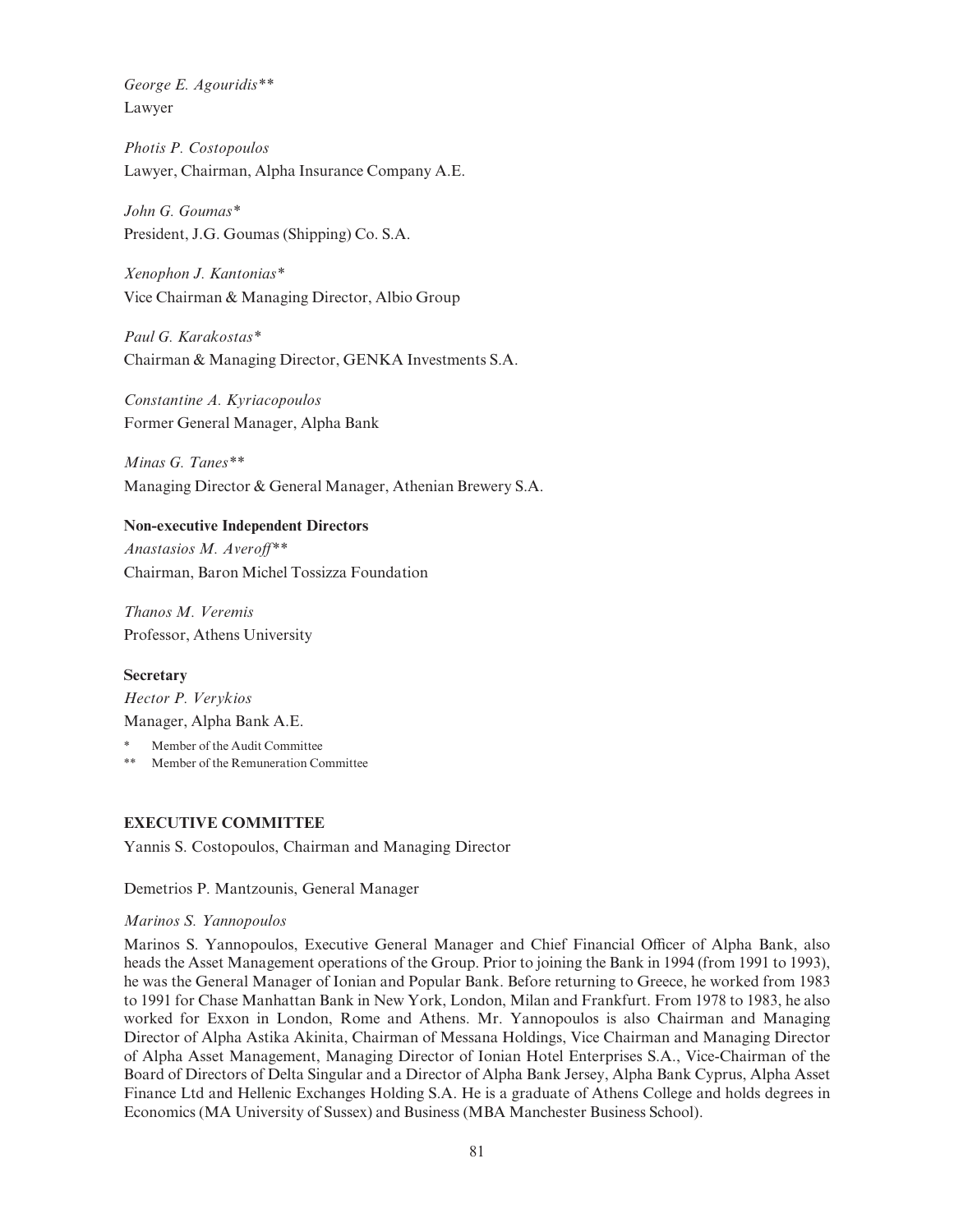# Spyros N. Filaretos

Spyros N. Filaretos has served as Executive General Manager of the Bank since December 1997. Prior to his appointment as Executive General Manager, he served the Bank in various managerial/executive positions, including Branch Manager, Assistant Manager in the Personnel Division and Assistant Manager in the Treasury Division. He first joined the Bank in 1985 as a Credit Officer. Mr. Filaretos is also President of the Board of Directors of Alpha Bank a.d. Skopje, Alpha Bank Cyprus and Alpha Private Investment Services, and member of the Board of Directors of Alpha Bank London Limited, Alpha Bank Jersey Limited and Alpha Insurance Company.

#### Artemis Ch. Theodoridis

Artemis C. Theodoridis is Executive General Manager of Alpha Bank and is responsible for Investment Banking, Corporate Banking and Treasury. He worked with the Merrill Lynch Capital Markets Group in New York and London from 1983 to 1985. Since 1986, he has been active in the Greek Capital Markets, first with the independent firm of Theodoridis stockbrokers and then with Alpha Brokerage. He has served as a member of the Board of Directors of the Athens Stock Exchange and of the Central Securities Depository. He is also Chairman and Managing Director of Alpha Finance, Alpha Finance U.S. Corporation and Alpha Ventures. He is a graduate of Athens College and holds an MBA from the University of Chicago.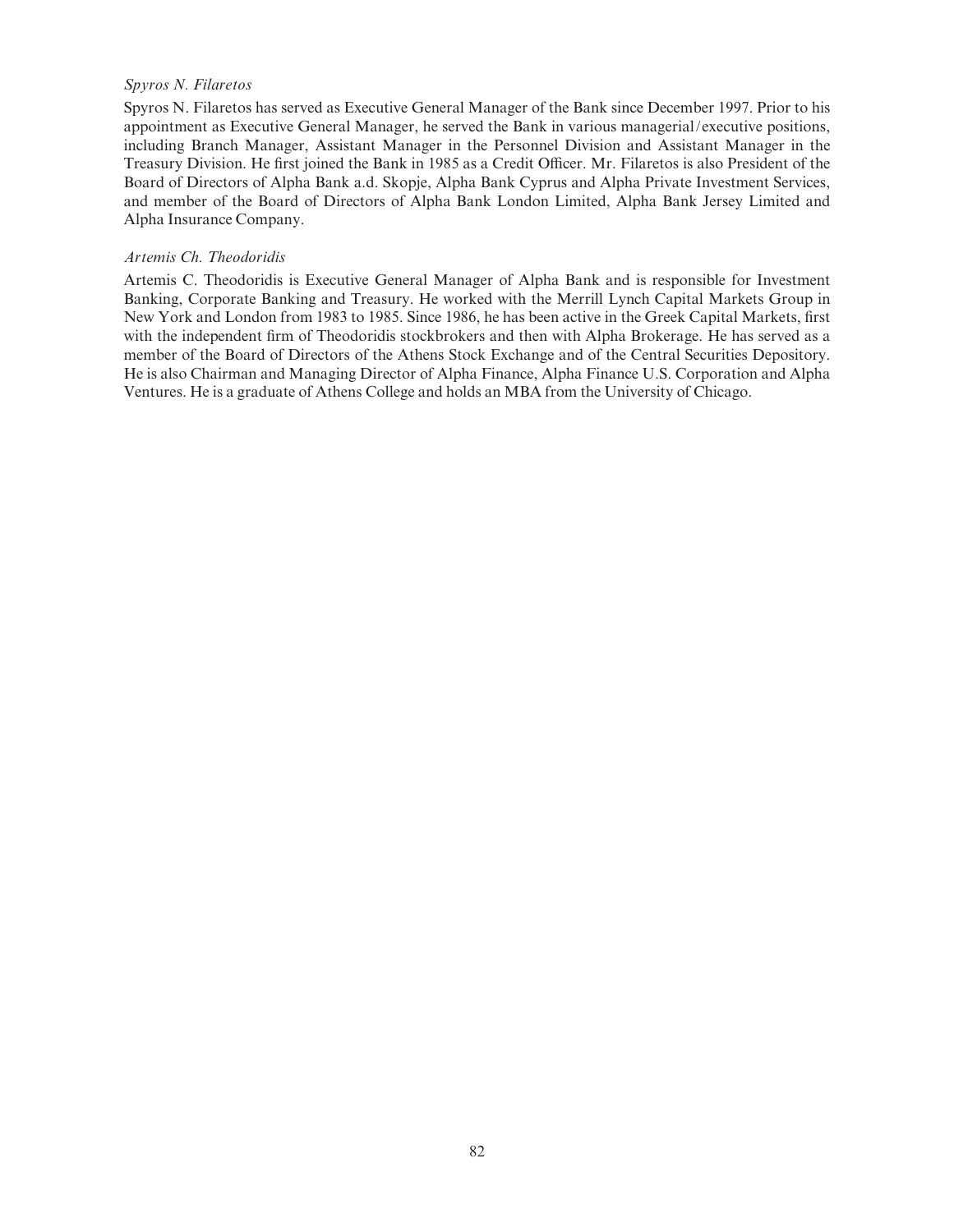# THE BANKING SECTOR IN GREECE

#### Structure of the Market

Owing to the Greek legal framework, which historically has required the establishment of specialised institutions for the provision of specific financial services, the majority of Greek banks had until recently created subsidiaries for the provision of specific categories of financial services. As a consequence, the market was dominated by groups of companies each established around a principal bank.

The banking sector has expanded rapidly in the last ten years as a result of deregulation and modernisation, as well as entry into the Eurozone. In the past seven years restructuring has led to higher concentration. Six state-controlled banks and four private banks have changed ownership, while some new banks have entered the market. However, the five biggest commercial banks (National Bank of Greece, Alpha Bank, EFG Eurobank Ergasias, the Commercial Bank of Greece and Piraeus Bank) had a 66.5 per cent. share in the market at the end of June 2004, compared with a 60.7 per cent. share in 1997.

The domestic banks can be grouped into two principal categories, namely commercial banks and specialised credit institutions. However, most specialised institutions have recently been either absorbed by other commercial banks (e.g. The Hellenic Industrial Development Bank or ETBA Bank) or transformed into fullscale commercial banks (e.g. Agricultural Bank of Greece).

## Commercial Banks

There are currently five large commercial banks. These are the National Bank of Greece, Alpha Bank, EFG Eurobank Ergasias, the Commercial Bank of Greece and Piraeus Bank. Most specialised credit institutions, like the Agricultural Bank of Greece, have been transformed into commercial banks (listed on the Athens Stock Exchange) following increased liberalisation of the Greek market. Traditionally, commercial banks are the dominant group among all categories of deposit and credit institutions operating in the Greek financial market.

#### Foreign Banks

There are 20 foreign-owned or incorporated credit institutions, which are still operating through branches in the Greek banking market. Principal participants include Citibank, HSBC and Bank of Cyprus. Overall, foreign banks have made limited inroads into the Greek retail market.

#### Specialised Credit Institutions

Today, the major specialised credit institutions are the Aspis Bank (which is a private mortgage bank), the Deposits and Loans Fund (which is under the Ministry of Finance) and the Postal Savings Bank. The role of specialised credit institutions has been decreasing significantly in the last few years.

#### Economic Environment

Greek banks operate in a stable economic environment with the economy growing at high rates and with good prospects for strong growth in the following years as well. Entry into the Eurozone (implying monetary stability and low interest rates) and the substantial investment programme of infrastructure projects associated with the 2004 Olympic Games and the Community Support Framework III (CSF III) have contributed to the achievement of high rates of growth of more than 4 per cent. in the last five years (2000-2004). Following the successful organization of the Olympic Games in August-September 2004 Greece is well placed to take advantage of an expected fast growth of exports of goods and services as well as of the need to accelerate the implementation of CSF III and other EU co-financed programs in order to maintain good prospects for the economy to grow in the following three or four years at growth rates above 3.5 per cent. As a consequence, Greek banks have the opportunity to expand their activities given the low bank intermediation in relation to Greek GDP when compared with their European peers. Greece's entry into the Eurozone has redefined the strategic goals and the activities of domestic financial institutions although rapid technological developments and the integration of the financial and capital markets pose a whole new range of challenges.

In order to face these challenges, Greek banks have made substantial investments in IT projects and in the modernisation of the products and services they provide. On the other hand, in recent years a significant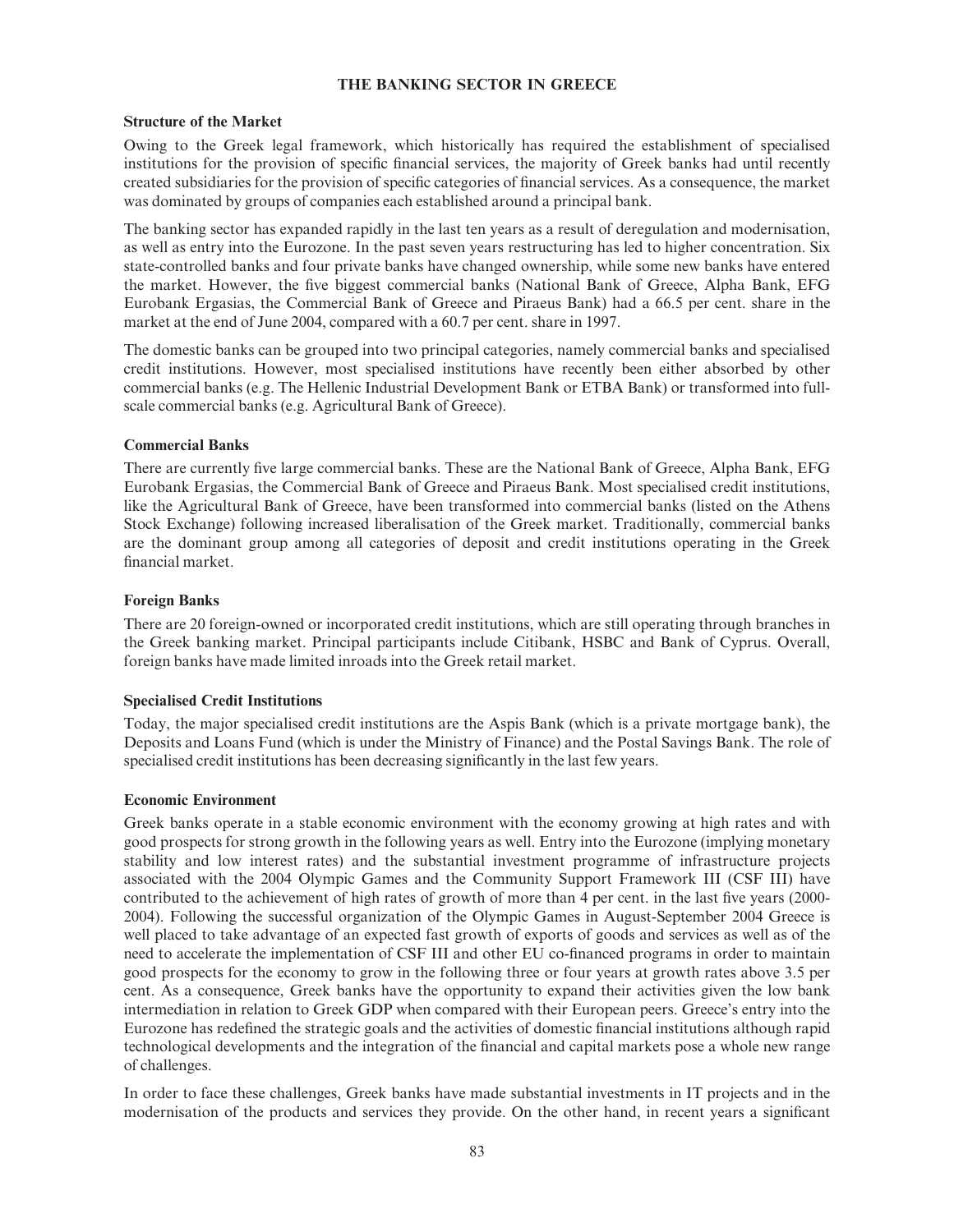number of mergers and acquisitions have taken place as a result of the transformation of the Greek banking system to conform to the new European environment. At the same time, Greek banks have increased their presence in Southeastern Europe either through the acquisition of local credit institutions or through the establishment of branch networks. The expansion in the Balkans follows the significant expansion and growing presence in this area of Greek businesses and utility firms, which have made significant investments in the area.

The growth prospects of the Greek market for financial products and services seem rather positive when compared to the other markets in the Eurozone. The outstanding balances of housing and consumer loans as a percentage of GDP were 19 per cent. and 10 per cent. respectively at the end of June 2004, while in the other markets in the Eurozone the corresponding figures were 33 per cent. and 16 per cent. respectively. This suggests there is significant potential for further growth of this retail banking business in the next few years.

Apart from the retail banking business, there are also very good prospects for expansion in the areas of investment banking and asset management services, such as pension fund management and private banking, as well as in bank assurance.

It is also important to note that although competition in the Greek market has intensified during recent years, the net interest margin of the Greek banks remain at satisfactory levels due to the major restructuring of the asset side of their balance sheets, which now include more profitable asset categories, in particular mortgages consumer lending, and lending to small and medium-sized firms.

Another important development characteristic of the Greek banking system is the gradual improvement of the quality of the Greek banks' assets following substantial clean-up operations in recent years. This has been supported by the strength of the economy and the lack of major credit exposures, either to businesses or to the individual sectors. For Alpha Bank, specifically, non-performing loans do not exceed 2.6 per cent. and bad loans (fully covered with specific provisions) 0.6 per cent. of the total loan portfolio.

#### Market Share of the Five Largest Banks

| Assets | Lending        | Deposits and<br>repos |
|--------|----------------|-----------------------|
|        | $($ per cent.) |                       |
| 63.4   | 62.3           | 69.7                  |
| 67.1   | 70.9           | 73.6                  |
| 65.2   | 68.8           | 71.8                  |
| 66.0   | 68.7           | 71.3                  |
| 66.5   | 64.9           | 68.1                  |
| 66.2   | 65.6           | 65.6                  |

Source: Bank of Greece

#### Market Share of the Principal Commercial Banks in Greece at 31 December 2003\*

|                           | Assets | Lending           | Deposits and<br>repos |
|---------------------------|--------|-------------------|-----------------------|
|                           |        | $($ per cent. $)$ |                       |
|                           | 24.0   | 17.3              | 23.9                  |
|                           | 14.5   | 15.7              | 13.6                  |
|                           | 12.8   | 13.4              | 12.4                  |
| Commercial Bank of Greece | 8.1    | 10.5              | 9.3                   |
| Piraeus Bank              | 6.8    | 8.7               | 6.5                   |
|                           | 33.8   | 34.4              | 34.4                  |

\*As of the total of the banking system.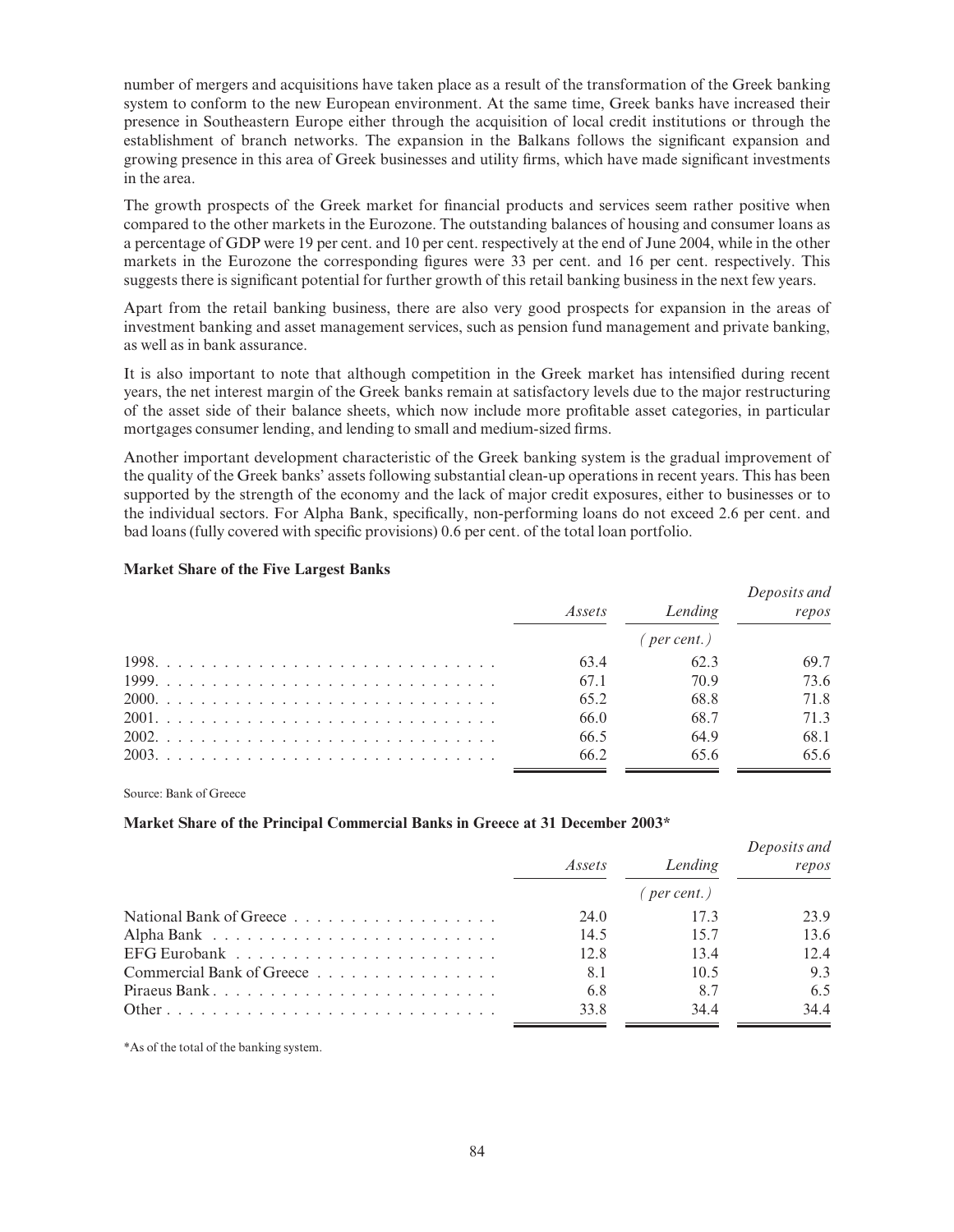# SELECTED CONSOLIDATED FINANCIAL INFORMATION OF THE ALPHA BANK GROUP

The selected consolidated financial information of the Group presented below is extracted from the audited consolidated financial statements of the Group for the years ended 31 December 2002, 31 December 2003, 30 June 2004 and the unaudited consolidated ¢nancial information of the Group for the period 1 January to 30 September 2004 prepared in accordance with Greek GAAP.

#### Consolidated Balance Sheet of the Group as of 31 December 2002, 31 December 2003, 30 June 2004 and 30 September 2004

|                                                                                                                                                                                                                 |                                      | As of 31 December |                                       |                  |                                       | As of 30 June  | As of 30 September                    |                |
|-----------------------------------------------------------------------------------------------------------------------------------------------------------------------------------------------------------------|--------------------------------------|-------------------|---------------------------------------|------------------|---------------------------------------|----------------|---------------------------------------|----------------|
|                                                                                                                                                                                                                 | 2002                                 |                   | 2003                                  |                  | 2004                                  |                | 2004                                  |                |
|                                                                                                                                                                                                                 |                                      |                   |                                       |                  | (Millions of Euro)                    |                |                                       |                |
| Cash and balances with Central<br>Banks<br>Treasury Bills and other Securities                                                                                                                                  |                                      | 1,412.6           |                                       | 1,150.4          |                                       | 1,205.5        |                                       | 1,528.5        |
| Eligible for Refinancing with the<br><b>Central Bank</b><br>Loans and Advances to Credit                                                                                                                        |                                      | 2,190.2           |                                       | 417.1            |                                       | 1,959.7        |                                       | 1,557.5        |
| Institutions<br>Loans and Advances to Customers 17,964.9                                                                                                                                                        |                                      | 4,167.1           | 20,353.5                              | 6,440.6          | 21,954.3                              | 4,637.6        | 22,442.4                              | 7,412.7        |
| Less: Allowances for credit losses                                                                                                                                                                              | 369.5                                | 17,595.4          | 508.1                                 | 19,845.4         | 613.0                                 | 21,341.3       | 670.9                                 | 21,771.5       |
| Securities<br>Investments<br><b>Intangible Assets</b>                                                                                                                                                           |                                      | 2,242.6<br>223.2  |                                       | 1,300.4<br>262.4 |                                       | 680.3<br>311.8 |                                       | 625.1<br>313.4 |
| b. Formation and preliminary<br>expenses<br>c. Other intangible assets                                                                                                                                          | 6.7<br>73.6                          | 80.3              | 4.7<br>81.9                           | 86.6             | 3.7<br>103.1                          | 106.8          | 3.2<br>98.3                           | 101.5          |
| <b>Tangible Assets</b><br>a. Land<br>b. Buildings, Buildings installation<br>c. Furniture and fixtures $\ldots$<br>d. EDP equipment<br>e. Other tangible assets $\ldots$<br>f. Payments in advance and tangible | 73.9<br>165.2<br>30.3<br>64.4<br>1.6 |                   | 400.3<br>236.1<br>28.6<br>50.0<br>1.5 |                  | 399.5<br>237.1<br>28.4<br>45.7<br>1.6 |                | 401.8<br>236.3<br>27.8<br>44.8<br>1.6 |                |
| assets under construction                                                                                                                                                                                       | 1.4                                  | 336.8             | 1.0                                   | 717.5            | 5.6                                   | 717.9          | 10.6                                  | 722.9          |
| Other Assets<br>Prepayments and Accrued Income                                                                                                                                                                  |                                      | 384.6<br>222.4    |                                       | 454.3<br>128.2   |                                       | 499.6<br>177.7 |                                       | 502.3<br>226.5 |
| $Total Assets$                                                                                                                                                                                                  |                                      | 28,855.2          |                                       | 30,802.9         |                                       | 31,638.2       |                                       | 34,761.9       |
| Off Balance Sheet Accounts                                                                                                                                                                                      |                                      | 45,104.0          |                                       | 44,751.8         |                                       | 45,981.1       |                                       | 50,098.2       |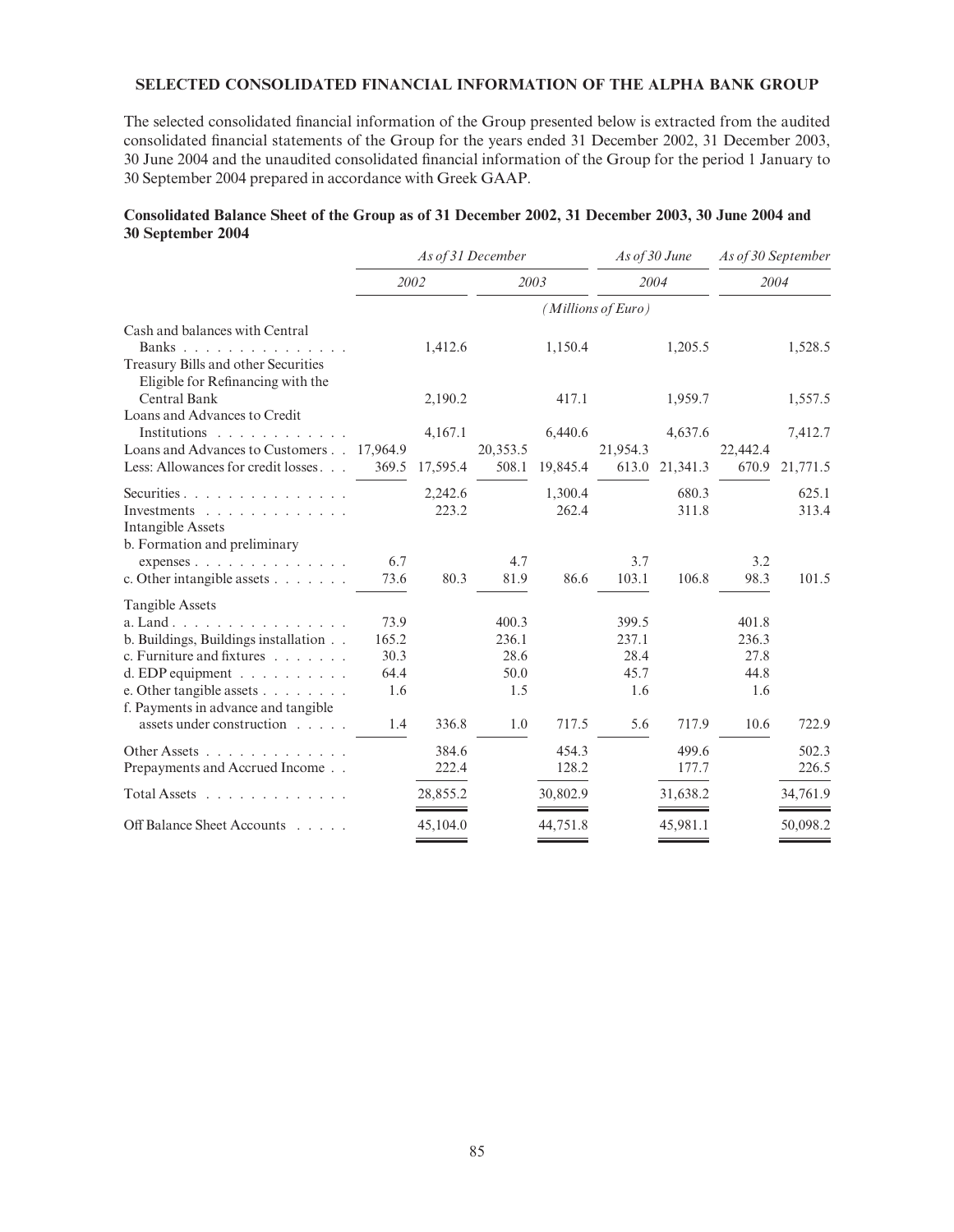|                                            |         | As of 31 December |         |          | As of 30 June      |          | As of 30 September |          |  |
|--------------------------------------------|---------|-------------------|---------|----------|--------------------|----------|--------------------|----------|--|
|                                            | 2002    |                   | 2003    |          |                    | 2004     | 2004               |          |  |
|                                            |         |                   |         |          | (Millions of Euro) |          |                    |          |  |
| <b>Liabilities</b>                         |         |                   |         |          |                    |          |                    |          |  |
| Due to Credit Institutions                 |         | 2,693.4           |         | 2,447.2  |                    | 1,250.0  |                    | 3,715.9  |  |
| Due to Customers $\ldots$ ,                |         | 23,191.0          |         | 21,807.2 |                    | 21,025.3 |                    | 21,123.7 |  |
| Senior debt $\ldots$ , $\ldots$ , $\ldots$ |         |                   |         | 2,138.0  |                    | 4,509.3  |                    | 4,853.1  |  |
| Other Liabilities                          |         | 626.3             |         | 762.6    |                    | 759.0    |                    | 752.7    |  |
| Accruals and Deferred Income               |         | 226.8             |         | 238.0    |                    | 334.3    |                    | 491.5    |  |
| Provisions for Liabilities and Charges     |         |                   |         |          |                    |          |                    |          |  |
| a. Provisions for staff retirement         |         |                   |         |          |                    |          |                    |          |  |
| indemnities                                | 24.9    |                   | 24.0    |          | 25.6               |          | 9.5                |          |  |
| b. Other                                   | 13.1    | 38.0              | 15.1    | 39.1     | 15.7               | 41.3     | 14.4               | 23.9     |  |
| Subordinated Debts                         |         | 582.1             |         | 891.0    |                    | 997.0    |                    | 1,017.6  |  |
| Hybrid Securities                          |         | 181.4             |         | 225.5    |                    | 300.0    |                    | 298.6    |  |
| Capital and Reserves                       |         |                   |         |          |                    |          |                    |          |  |
| Share capital                              |         |                   |         |          |                    |          |                    |          |  |
| $-$ Paid-up capital                        | 768.5   |                   | 953.7   |          | 1,273.7            |          | 1,273.7            |          |  |
| Share premium account                      | 443.4   |                   | 244.9   |          |                    |          |                    |          |  |
| Reserves                                   | 817.3   |                   | 835.8   |          | 801.6              |          | 804.9              |          |  |
| Reserve from fixed assets revaluation      |         |                   | 393.4   |          | 62.8               |          | 60.3               |          |  |
| Retained earnings                          | 158.6   |                   | 214.3   |          | 245.5              |          | 244.1              |          |  |
| Goodwill to be netted off                  | (578.7) |                   | (273.0) |          |                    |          |                    |          |  |
|                                            | 1,609.1 |                   | 2,369.1 |          | 2,383.6            |          | 2,383.0            |          |  |
| Less: Consolidation differences            | 236.1   |                   | 228.1   |          | 233.7              |          | 235.9              |          |  |
| Less: Treasury shares                      | 382.6   |                   |         |          |                    |          | 17.7               |          |  |
|                                            | 990.4   |                   | 2,141.0 |          | 2,149.9            |          | 2,129.4            |          |  |
| Minority Interests                         | 325.8   | 1,316.2           | 113.3   | 2,254.3  | 53.6               | 2,203.5  | 50.5               | 2,179.9  |  |
| Net profit for the period. $\ldots$        |         |                   |         |          |                    | 218.5    |                    | 305.0    |  |
| Total Liabilities                          |         | 28,855.2          |         | 30,802.9 |                    | 31,638.2 |                    | 34,761.9 |  |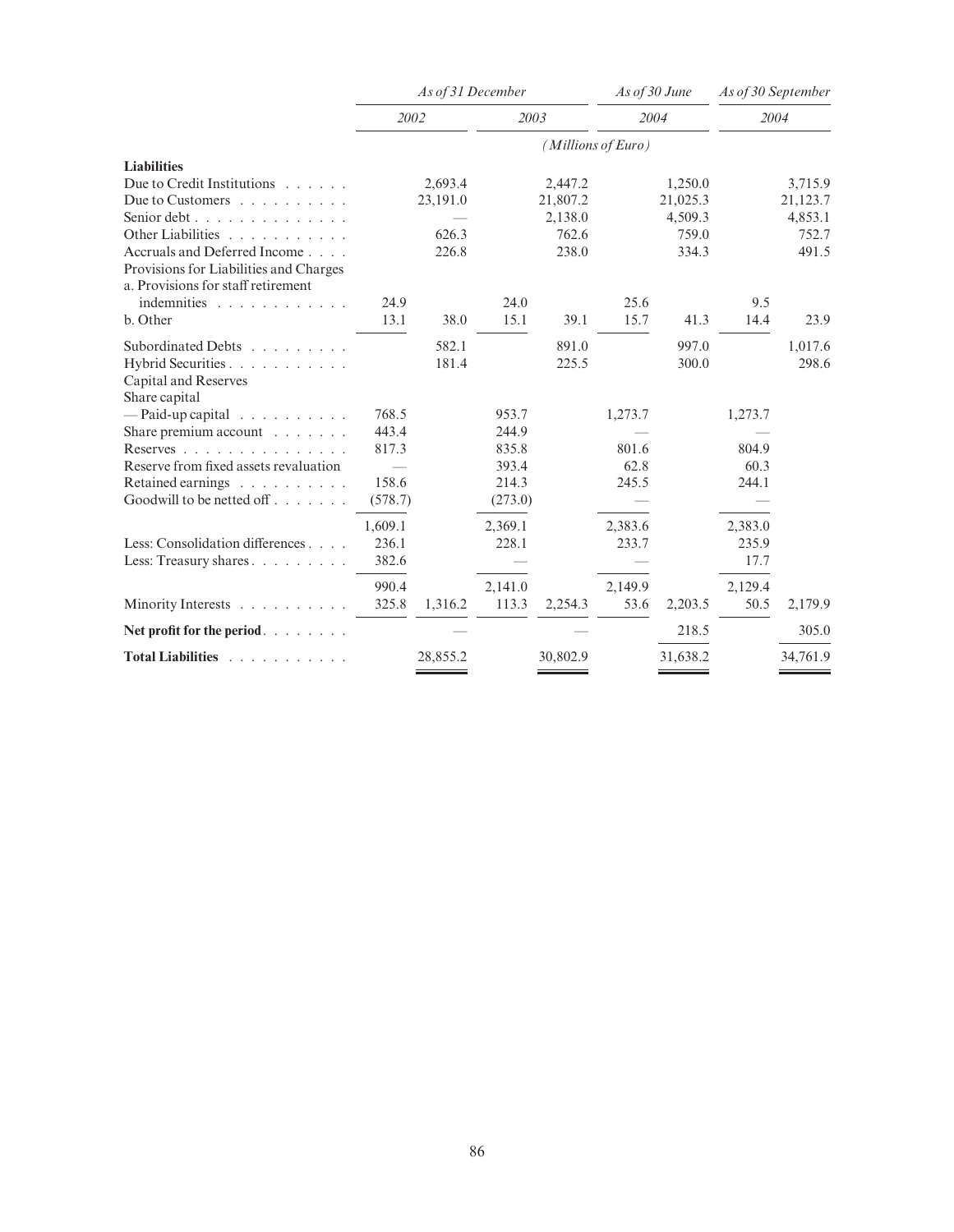|                                                                                                                                                                    |       | As of 31 December            |       |                               | As of 30 June |                                | As of 30 September |                                |
|--------------------------------------------------------------------------------------------------------------------------------------------------------------------|-------|------------------------------|-------|-------------------------------|---------------|--------------------------------|--------------------|--------------------------------|
|                                                                                                                                                                    | 2002  |                              | 2003  |                               | 2004          |                                | 2004               |                                |
|                                                                                                                                                                    |       |                              |       | (Millions of Euro)            |               |                                |                    |                                |
| Interest income and similar income<br>Less: Interest expense and similar                                                                                           |       | 1,420.5                      |       | 1,394.7                       |               | 741.2                          |                    | 1,128.9                        |
| charges $\ldots$                                                                                                                                                   |       | 655.0                        |       | 502.3                         |               | 235.9                          |                    | 362.5                          |
|                                                                                                                                                                    |       | 765.5                        |       | 892.4                         |               | 505.3                          |                    | 766.4                          |
| Plus: Dividend income $\ldots$ , $\ldots$<br>Commissions income                                                                                                    | 320.3 | 14.7                         | 335.1 | 7.6                           | 187.6         | 0.6                            | 281.4              | 3.2                            |
| Less: Commissions expense.<br>Plus: Net trading income<br>Plus: Other operating income.<br>Surplus value from participation in<br>companies consolidated under the | 28.2  | 292.1<br>71.7<br>14.7        | 38.1  | 297.0<br>111.7<br>9.3         | 14.7          | 172.9<br>53.4<br>5.3           | 23.0               | 258.4<br>65.2<br>7.1           |
| equity method                                                                                                                                                      |       | (4.7)                        |       | 0.7                           |               | 38.1                           |                    | 38.3                           |
| Gross operating results<br>Less: General administrative<br>expenses                                                                                                |       | 1,154.0                      |       | 1,318.7                       |               | 775.6                          |                    | 1,138.6                        |
| a. Staff costs $\ldots$<br>b. Other administrative expenses<br>Less:<br>Depreciation and amortization                                                              |       | 372.1<br>234.7               |       | 380.0<br>244.2                |               | 203.9<br>121.6                 |                    | 300.0<br>185.3                 |
| expenses $\ldots$ $\ldots$ $\ldots$<br>Revaluation differences of receivables<br>and provisions for contingent                                                     |       | 94.8                         |       | 90.8                          |               | 44.9                           |                    | 68.2                           |
| liabilities.                                                                                                                                                       |       | 175.7                        |       | 212.3                         |               | 108.4                          |                    | 167.4                          |
| Total operating results<br>Extraordinary income<br>Extraordinary charges<br>Extraordinary profit or loss.                                                          |       | 276.7<br>6.5<br>(3.9)<br>3.1 |       | 391.4<br>7.8<br>(3.5)<br>20.9 |               | 296.8<br>3.1<br>(1.3)<br>(0.4) |                    | 417.7<br>3.7<br>(1.7)<br>(0.3) |
| Net profit for the year (before taxes).<br>Less: Income tax $\ldots$ $\ldots$ $\ldots$ $\ldots$                                                                    |       | 282.4<br>99.5                |       | 416.6<br>125.6                |               | 298.2<br>77.4                  |                    | 419.4<br>111.7                 |
| Net profit for the year $\dots \dots$<br>Less: Minority interest                                                                                                   |       | 182.9<br>8.5                 |       | 291.0<br>6.8                  |               | 220.8<br>2.3                   |                    | 307.7<br>2.7                   |
| Net profit. $\ldots$                                                                                                                                               |       | 174.4                        |       | 284.2                         |               | 218.5                          |                    | 305.0                          |

#### Consolidated Profit and Loss Account of the Group for the years ended 31 December 2002 and 31 December 2003 and the period 1 January to 30 June 2004 and 1 January to 30 September 2004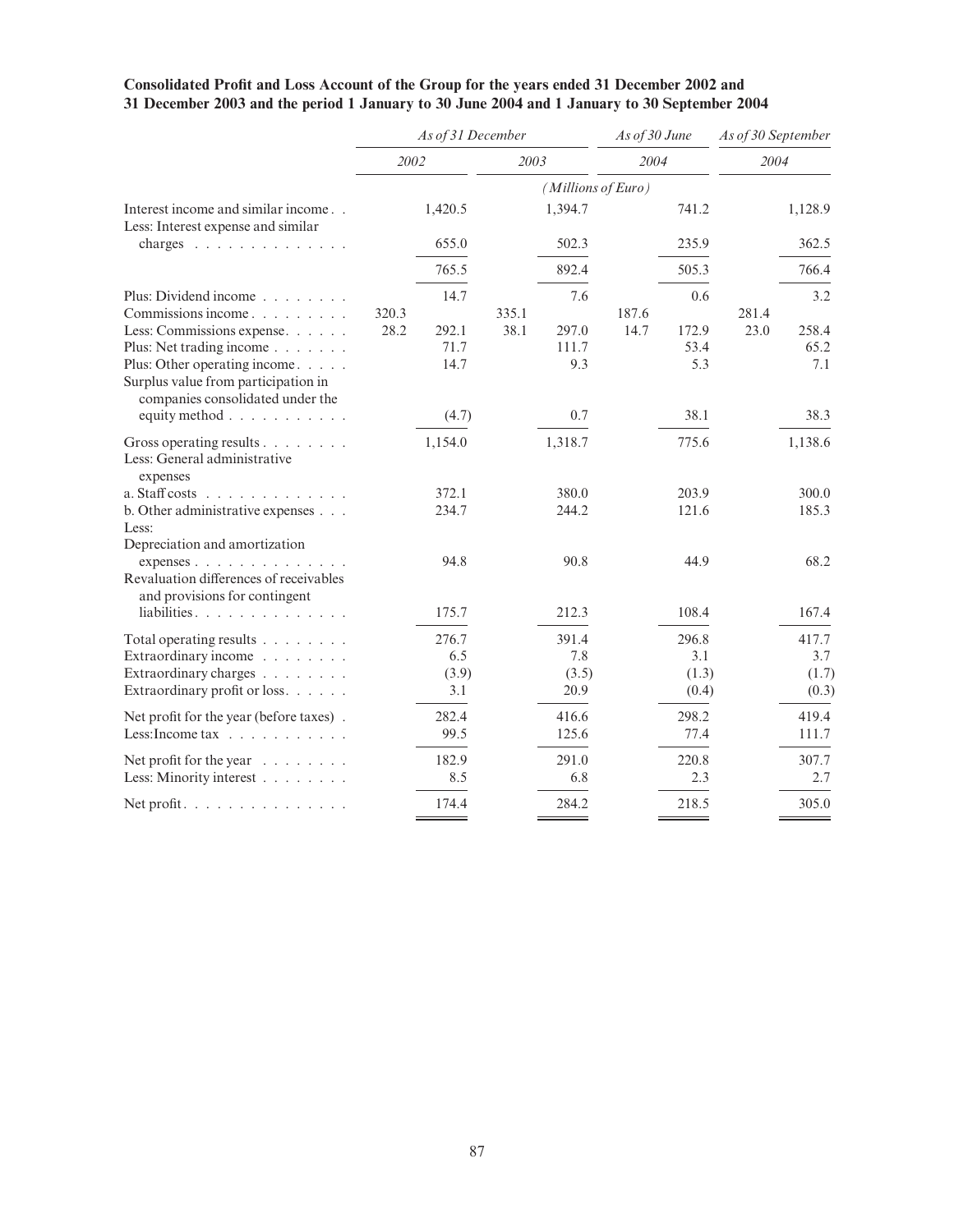# Consolidated Capitalisation of the Alpha Bank Group

The following table sets out the consolidated capitalisation and indebtedness of the Group, as of 30 September 2004. The information below was extracted from the unaudited consolidated ¢nancial statements of the Group as of 30 September 2004, prepared in accordance with Greek GAAP. There has been no material change in this capitalisation table since 30 September 2004.

| As of<br>30 September 2004 |  |  |
|----------------------------|--|--|
| Actual                     |  |  |
| (Millions of Euro)         |  |  |
| 2,129.4                    |  |  |
| 50.5                       |  |  |
| 3,715.9                    |  |  |
| 21,123.7                   |  |  |
| 752.7                      |  |  |
| 491.5                      |  |  |
| 23.9                       |  |  |
| 1.017.6                    |  |  |
| 298.6                      |  |  |
| 4,853.1                    |  |  |
| 305.0                      |  |  |
| 34.761.9                   |  |  |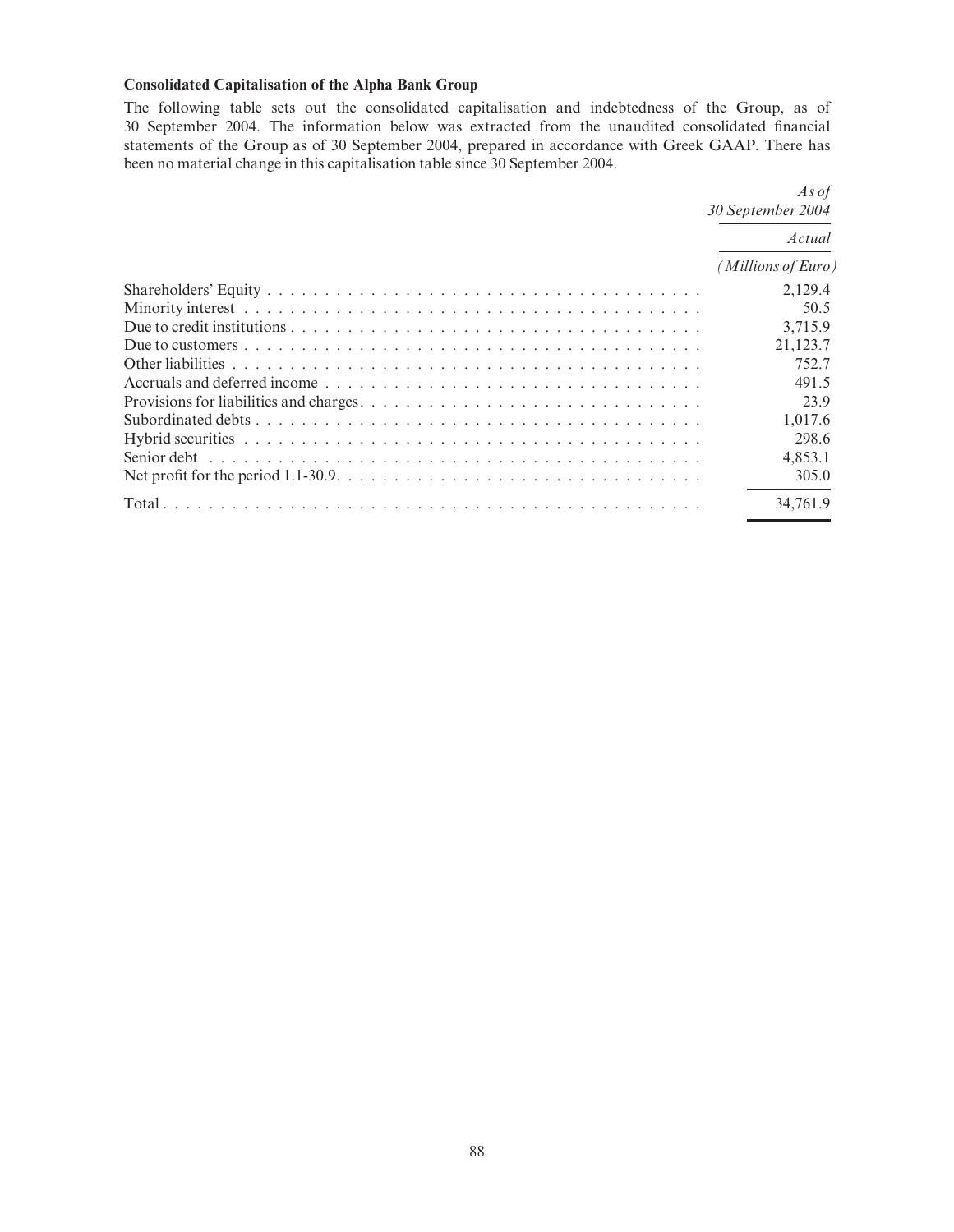#### FORM OF THE GUARANTEE

The following is the form of the Deed of Guarantee of Alpha Bank:

# ''THIS DEED OF GUARANTEE is made on 28 November 2001, in London, England

# by

(1) ALPHA BANK AE, a company incorporated in the Hellenic Republic (the ''Guarantor'').

# IN FAVOUR OF

(2) THE HOLDERS AND THE ACCOUNTHOLDERS (each as de¢ned below) (together, the "Beneficiaries").

# WHEREAS

- (A) Alpha Bank AE, in its capacity as an issuer and Alpha Credit Group PLC (''Alpha PLC'' and together with Alpha Bank AE in its capacity as issuer, (the ''Issuers'') have established a Euro Medium Term Note Programme (the ''Programme'') for the issuance of notes. The Guarantor has authorised the giving of its irrevocable guarantee in relation to the notes issued by Alpha PLC (the ''Notes'').
- (B) The Issuers and the Guarantor have, in relation to the notes issued under the Programme, entered into an amended and restated fiscal agency agreement (as amended, supplemented and/or restated from time to time, the "Agency Agreement") dated 28 November 2001 with Citibank, N.A. as fiscal agent (the ''Agent'', which expression shall include any successor) and the other paying agents named therein.
- (C) The Issuers have, in relation to the notes issued under the Programme, executed in London, England a deed of covenant (as amended, supplemented and/or restated from time to time, the ''Deed of Covenant'') dated 28 November 2001.
- (D) The Guarantor has agreed to irrevocably guarantee the payment of all sums expressed to be payable from time to time by Alpha PLC in respect of the Notes and under the Deed of Covenant.

#### THIS DEED OF GUARANTEE WITNESSES as follows:

#### 1.1 Definitions, Interpretation and Application

''Accountholder'' means any accountholder or participant with a Clearing System which at the Relevant Date has credited to its securities account with such Clearing System one or more Entries in respect of a Global Note issued by Alpha PLC, except for any Clearing System in its capacity as an accountholder of another Clearing System;

''Clearing System'' means each of Euroclear and Clearstream, Luxembourg, and any other clearing system specified in the relevant Pricing Supplement;

"Clearstream, Luxembourg" means Clearstream Banking, société anonyme;

''Conditions'' means the terms and conditions of the relevant Notes, including those contained in the applicable Pricing Supplement, as the same may be modified or supplemented in accordance with the terms thereof, and any reference to a numbered ''Condition'' is to the correspondingly numbered provision thereof;

''Direct Rights'' means the rights referred to in Clause 3 of the Deed of Covenant;

''Entry'' means, in relation to a Global Note issued by Alpha PLC, any entry which is made in the securities account of any Accountholder with a Clearing System in respect of Notes represented by such Global Note;

''Euroclear'' means Euroclear Bank S.A./N.V. as operator of the Euroclear system;

''Global Note'' has the meaning given to it in the Agency Agreement;

''Holder'' means, in relation to any Note, at any time, the person who is the bearer of such Note;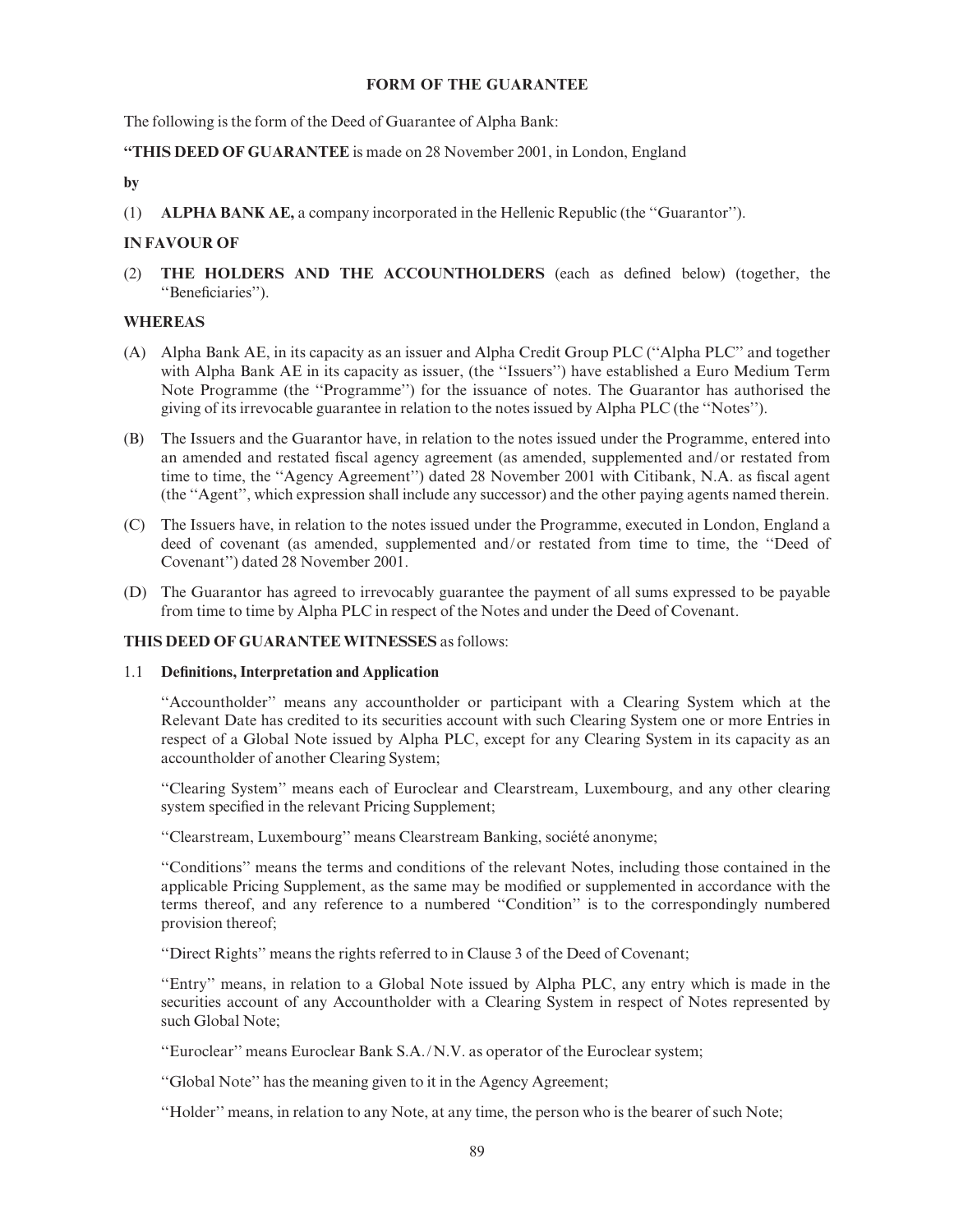"person" means any individual, company, corporation, firm, partnership, joint venture, association, organisation, state or agency of a state or other entity, whether or not having separate legal personality;

''Relevant Date'' means, in relation to the payment of any sum expressed to be payable by Alpha PLC, the date on which such payment first becomes due and payable; and

''Senior Creditors of the Guarantor'' means creditors of the Guarantor (a) who are unsubordinated creditors of the Guarantor, or (b) who are subordinated creditors of the Guarantor whose claims are expressed to rank in priority to the claims of the holders of Dated Subordinated Notes or other persons claiming under the Guarantor (whether only in the winding up of the Guarantor or otherwise).

- 1.2 Terms defined in the Conditions have the same meanings in this Deed of Guarantee.
- 1.3 Any reference in this Deed of Guarantee to any obligation or payment under or in respect of the Notes shall be construed to include a reference to any obligation or payment under or pursuant to Clause 3 of the Deed of Covenant.
- 1.4 Any reference in this Deed of Guarantee to a Clause is, unless otherwise stated, to a clause hereof.
- 1.5 Headings are inserted for convenience and ease of reference only and shall not affect the interpretation of this Deed of Guarantee.
- 1.6 This Deed of Guarantee shall apply to Notes issued on or after the date hereof and all references herein to a Note shall be construed accordingly. Notes issued prior to the date hereof under the Programme shall continue to have the benefit of any guarantee given to them on issue.

#### 2. GUARANTEE AND INDEMNITY

- 2.1 The Guarantor hereby irrevocably guarantees:
	- (a) to each Holder the due and punctual payment of all sums from time to time payable by Alpha PLC in respect of the Notes as and when the same become due and payable and accordingly undertakes to pay to such Holder, forthwith upon the demand of such Holder and in the manner and currency prescribed by the Conditions for payments by Alpha PLC in respect of the Notes, any and every sum or sums which Alpha PLC is at any time liable to pay in respect of the Notes and which Alpha PLC has failed to pay; and
	- (b) to each Accountholder the due and punctual payment of all sums from time to time payable by Alpha PLC to such Accountholder in respect of the Direct Rights as and when the same become due and payable and accordingly undertakes to pay to such Accountholder, forthwith upon the demand of such Accountholder and in the manner and currency prescribed by the Conditions for payments by Alpha PLC in respect of the Notes, any and every sum or sums which Alpha PLC is at any time liable to pay to such Accountholder in respect of the Notes and which Alpha PLC has failed to pay.
- 2.2 The Guarantor irrevocably undertakes to each Beneficiary that, if any sum referred to in Clause 2.1 is not recoverable from the Guarantor thereunder for any reason whatsoever (including, without limitation, by reason of any Note, the Deed of Covenant or any provision thereof being or becoming void, unenforceable or otherwise invalid under any applicable law), then (notwithstanding that the same may have been known to such Beneficiary) the Guarantor will, forthwith upon demand by such Beneficiary, pay such sum by way of a full indemnity in the manner and currency prescribed by the Conditions. This indemnity constitutes a separate and independent obligation from the other obligations under this Deed of Guarantee and shall give rise to a separate and independent cause of action if any sum is not recoverable under Clause 2.1.
- 2.3 Notwithstanding the foregoing provisions of Clauses 2.1 and 2.2 hereof, it is specifically agreed that the place of performance of any and all obligations under the Deed of Guarantee shall be London, England and consequently any and all payments of the Guarantor under this Guarantee shall be made out of or to the credit of bank accounts maintained with banks legally operating and situated in London, England.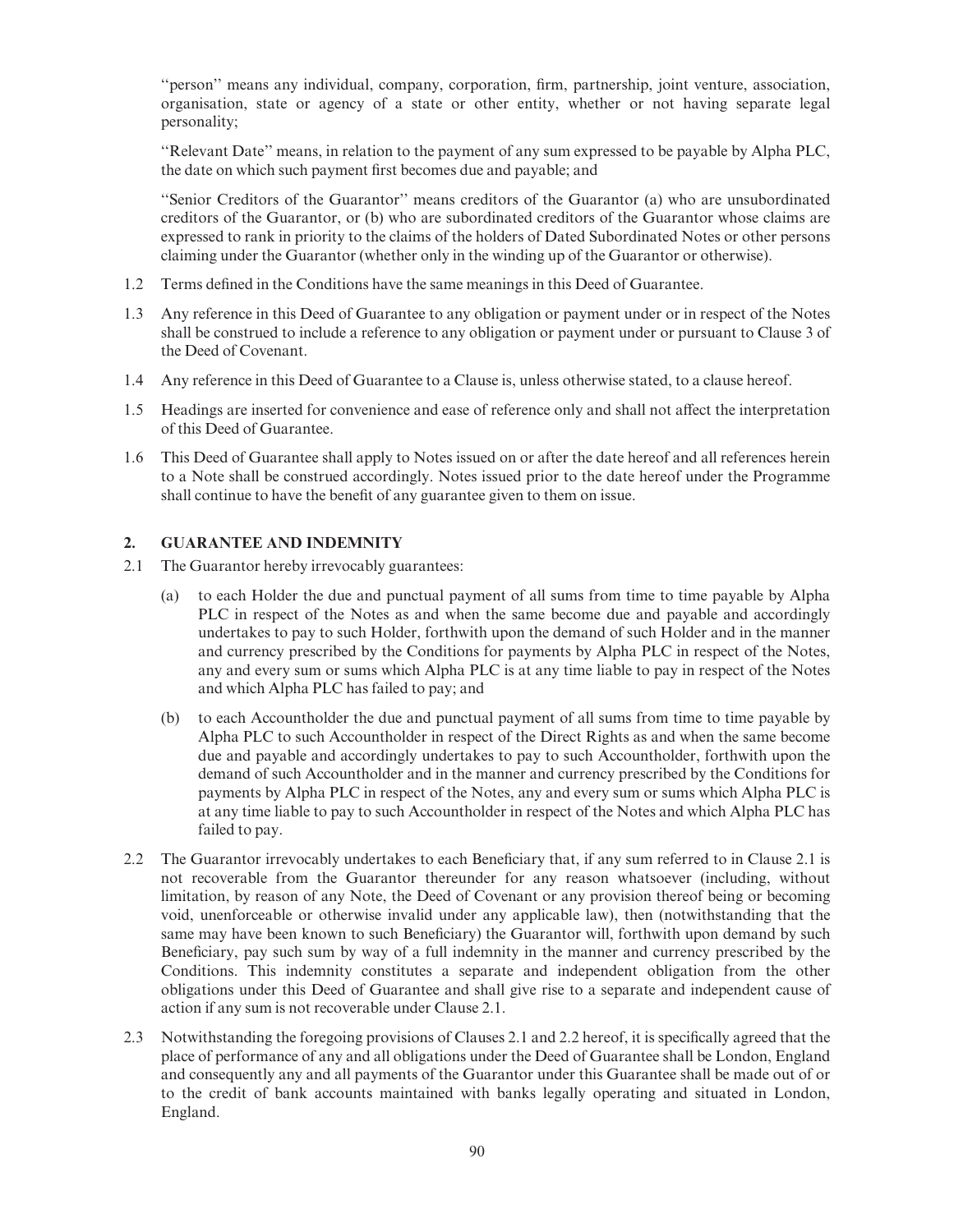# 3. NEGATIVE PLEDGE

The Guarantor covenants in favour of each Holder that it will duly perform and comply with the obligations expressed to be undertaken by it in Condition 4.

# 4. TAXATION

The Guarantor covenants in favour of each Holder that it will duly perform and comply with the obligations expressed to be undertaken by it in Condition 10. In particular, if in respect of any payment to be made under this Deed of Guarantee, any withholding tax is payable, the Guarantor shall pay the additional amounts referred to in Condition 10, all subject to and in accordance with the provisions of Condition 10.

# 5. PRESERVATION OF RIGHTS

- 5.1 The obligations of the Guarantor hereunder shall be deemed to be undertaken as principal obligor and not merely as surety.
- 5.2 The obligations of the Guarantor hereunder shall be continuing obligations notwithstanding any settlement of account or other matter or thing whatsoever and, in particular but without limitation, shall not be considered satisfied by any intermediate payment or satisfaction of all or any of Alpha PLC's obligations under any Note or the Deed of Covenant and shall continue in full force and effect until all sums due from Alpha PLC in respect of the Notes and under the Deed of Covenant have been paid, and all other obligations of Alpha PLC thereunder have been satisfied, in full.
- 5.3 Neither the obligations expressed to be assumed by the Guarantor herein nor the rights, powers and remedies conferred upon the Beneficiaries by this Deed of Guarantee or by law shall be discharged, impaired or otherwise affected by:
	- (a) the winding up, liquidation or dissolution of Alpha PLC or analogous proceeding in any jurisdiction or any change in its status, function, control or ownership;
	- (b) any of the obligations of Alpha PLC under or in respect of the Notes or the Deed of Covenant being or becoming illegal, invalid or unenforceable;
	- (c) time or other indulgence being granted or agreed to be granted to Alpha PLC in respect of any of its obligations under or in respect of the Notes or the Deed of Covenant;
	- (d) any amendment to, or any variation, waiver or release of, any obligation of Alpha PLC under or in respect of the Notes or the Deed of Covenant or any security or other guarantee or indemnity in respect thereof; or
	- (e) any other act, event or omission which, but for this sub-clause, might operate to discharge, impair or otherwise a¡ect the obligations expressed to be assumed by the Guarantor herein or any of the rights, powers or remedies conferred upon the Beneficiaries or any of them by this Deed of Guarantee or by law.
- 5.4 Any settlement or discharge between the Guarantor and the Beneficiaries or any of them shall be conditional upon no payment to the Beneficiaries or any of them by Alpha PLC or any other person on Alpha PLC's behalf being avoided or reduced by virtue of any provision or enactment relating to bankruptcy, insolvency or liquidation for the time being in force and, in the event of any such payment being so avoided or reduced, the Beneficiaries shall be entitled to recover the amount by which such payment is so avoided or reduced from the Guarantor subsequently as if such settlement or discharge had not occurred.
- 5.5 No Beneficiary shall be obliged before exercising any of the rights, powers or remedies conferred upon it by this Deed of Guarantee or by law:
	- (a) to make any demand of Alpha PLC, save for the presentation of the relevant Note;
	- (b) to take any action or obtain judgment in any court against Alpha PLC; or
	- (c) to make or ¢le any claim or proof in a winding up or dissolution of Alpha PLC,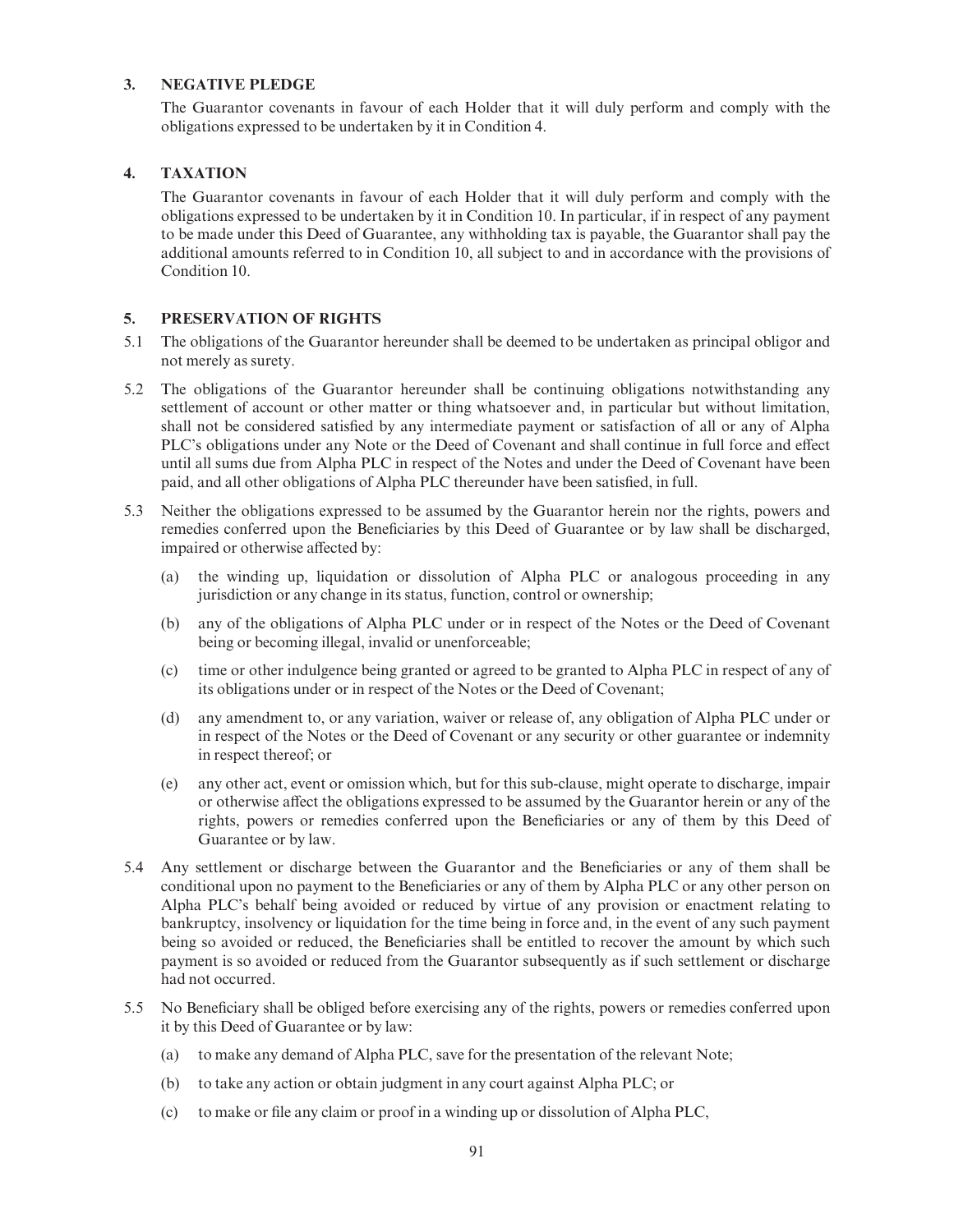and (save as aforesaid) the Guarantor hereby expressly waives presentment, demand, protest and notice of dishonour in respect of each Note.

- 5.6 The Guarantor agrees that, so long as any sums are or may be owed by Alpha PLC in respect of the Notes or under the Deed of Covenant or Alpha PLC is under any other actual or contingent obligation thereunder or in respect thereof, the Guarantor will not exercise any right which the Guarantor may at any time have by reason of the performance by the Guarantor of its obligations hereunder:
	- (a) to be indemnified by Alpha PLC;
	- (b) to claim any contribution from any other guarantor of Alpha PLC's obligations under or in respect of the Notes or the Deed of Covenant;
	- (c) to take the bene¢t (in whole or in part) of any security enjoyed in connection with the Notes or the Deed of Covenant by any Beneficiary; or
	- (d) to be subrogated to the rights of any Beneficiary against Alpha PLC in respect of amounts paid by the Guarantor under this Deed of Guarantee.
- 5.7 The Guarantor irrevocably undertakes that its obligations hereunder in respect of Notes specified in the applicable Pricing Supplement as Senior Notes will constitute direct, general, unconditional and unsubordinated obligations of the Guarantor which will at all times rank at least pari passu with all other present and future unsecured (subject to Condition 4) and unsubordinated obligations of the Guarantor, save for such obligations as may be preferred by mandatory provisions of law.
- 5.8 The Guarantor irrevocably undertakes that its obligations hereunder in respect of Notes specified in the applicable Pricing Supplement as Dated Subordinated Notes will constitute direct, general and unconditional, subordinated and unsecured obligations of the Guarantor which will be subordinated to the claims of Senior Creditors of the Guarantor in that payments under the Guarantee (whether in the winding up of the Guarantor or otherwise) will be conditional upon the Guarantor being solvent at the time of payment by the Guarantor and in that no amount shall be payable under the Guarantee (whether in the winding up of the Guarantor or otherwise) except to the extent that the Guarantor could make such payment and still be solvent immediately thereafter. For this purpose, the Guarantor shall be considered to be solvent if it can pay principal and interest in respect of the Notes and still be able to pay its outstanding debts to Senior Creditors of the Guarantor, which are due and payable.

In case of dissolution, liquidation and/or bankruptcy of the Guarantor the Noteholders will only be paid by the Guarantor after all Senior Creditors of the Guarantor have been paid in full and the Noteholders irrevocably waive their right to be treated equally with all other unsecured, unsubordinated creditors of the Guarantor in such circumstances.

# 6. DEPOSIT OF DEED OF GUARANTEE

An original of this Deed of Guarantee shall be deposited with and held by the Agent until the date which is two years after all the obligations of Alpha PLC under or in respect of the Notes and the Deed of Covenant have been discharged in full. The Guarantor hereby acknowledges the right of every Beneficiary to the production of this Deed of Guarantee.

#### 7. STAMP DUTIES

The Guarantor shall pay all stamp, registration and other similar taxes and duties (including any interest and penalties thereon or in connection therewith) which are payable upon or in connection with the execution and delivery of this Deed of Guarantee, and shall, to the extent permitted by law, indemnify each Beneficiary against any claim, demand, action, liability, damages, cost, loss or expense (including, without limitation, reasonable legal fees and any applicable value added tax) which it incurs as a result or arising out of or in relation to any failure to pay or delay in paying any of the same.

# 8. BENEFIT OF DEED OF GUARANTEE

8.1 This Deed of Guarantee shall take effect as a deed poll for the benefit of the Beneficiaries from time to time.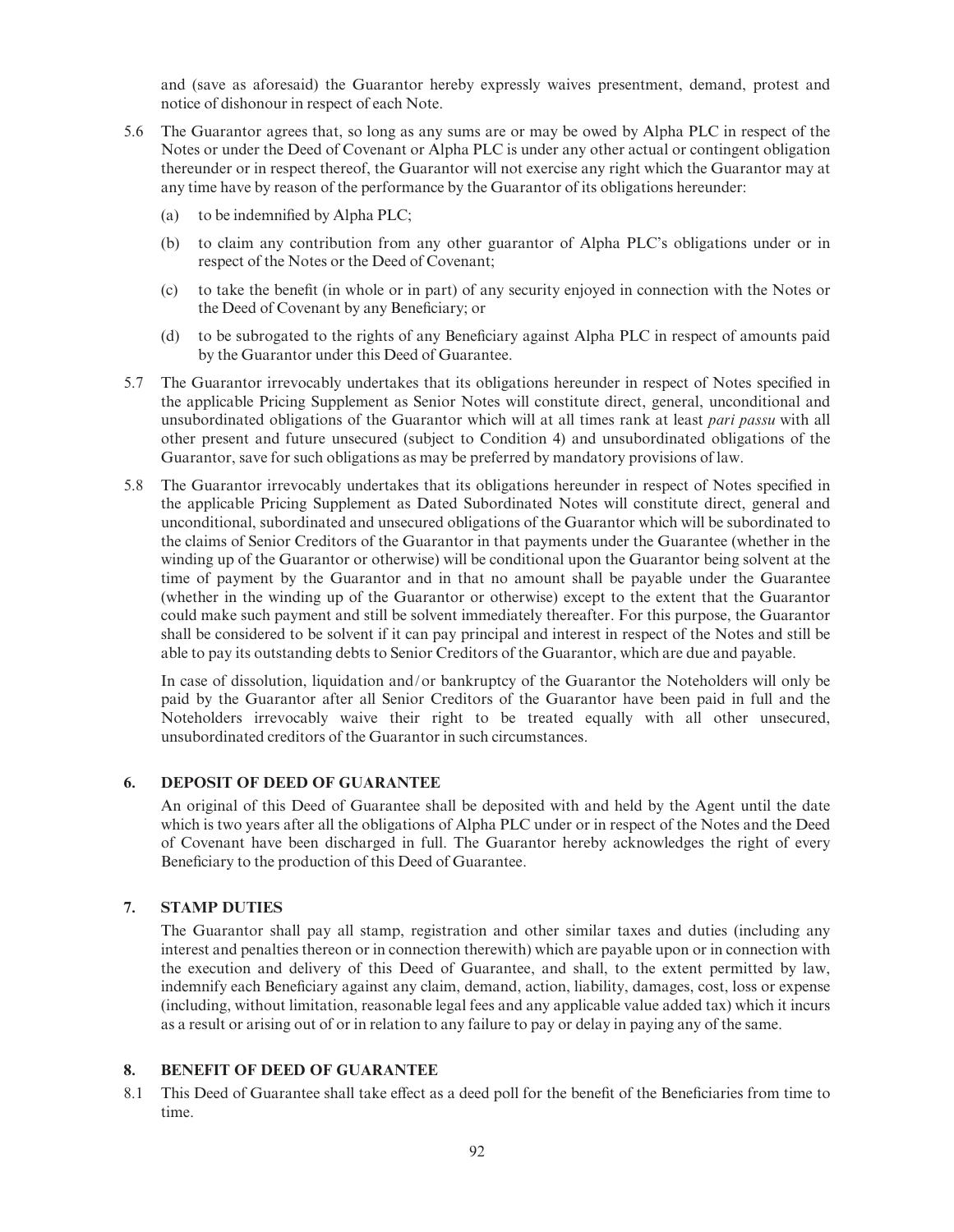- 8.2 This Deed of Guarantee shall enure to the benefit of each Beneficiary and its (and any subsequent) successors and assigns, each of which shall be entitled severally to enforce this Deed of Guarantee against the Guarantor.
- 8.3 The Guarantor shall not be entitled to assign or transfer all or any of its rights, benefits and obligations hereunder. Each Beneficiary shall be entitled to assign all or any of its rights and benefits hereunder.

#### 9. PARTIAL INVALIDITY

If at any time any provision hereof is or becomes illegal, invalid or unenforceable in any respect under the laws of any applicable jurisdiction, neither the legality, validity or enforceability of the remaining provisions hereof nor the legality, validity or enforceability of such provision under the laws of any other applicable jurisdiction shall in any way be affected or impaired thereby.

# 10. NOTICES

10.1 All notices and other communications to the Guarantor hereunder shall be made in writing (by letter, telex or fax) and shall be sent to the Guarantor at:

#### Alpha Bank AE

| Address:           | 40 Stadiou Street<br>$GR-10252$ Athens<br>Greece |
|--------------------|--------------------------------------------------|
| Tel:               | $+302103260000$                                  |
| $\text{Fax}:$      | $+302103264004$                                  |
| Fax (Legal Dept.): | $+302103225341$                                  |
| Attention:         | Head of Treasury                                 |
|                    |                                                  |

or to such other address, telex number or fax number or for the attention of such other person or department as the Guarantor has notified to the Beneficiaries in the manner prescribed for the giving of notices in connection with the Notes.

- 10.2 Every notice, demand or other communication sent in accordance with Clause 10.1 shall be effective as follows:
	- (a) if sent by letter or fax, upon receipt by the Guarantor; and
	- (b) if sent by telex, upon receipt by the sender of the Guarantor's answerback at the end of transmission;

provided that any such notice or other communication which would otherwise take effect after 4.00 p.m. on any particular day shall not take effect until  $10.00$  a.m. on the immediately succeeding business day in the place of the Guarantor.

#### 11. GOVERNING LAW AND JURISDICTION

- 11.1 This Deed of Guarantee (other than Clause 5.8) is governed by, and shall be construed in accordance with, English law. Clause 5.8 is governed by and shall be construed in accordance with, Greek law.
- 11.2 The Guarantor agrees, for the exclusive bene¢t of the Bene¢ciaries, that the courts of England shall have jurisdiction to hear and determine any suit, action or proceedings, and to settle any disputes, which may arise out of or in connection with this Deed of Guarantee (respectively, "Proceedings" and ''Disputes'') and, for such purposes, irrevocably submits to the jurisdiction of such courts.
- 11.3 The Guarantor irrevocably waives any objection which it might now or hereafter have to the courts referred to in Clause 11.2 being nominated as the forum to hear and determine any Proceedings and to settle any Disputes, and agrees not to claim that any such court is not a convenient or appropriate forum.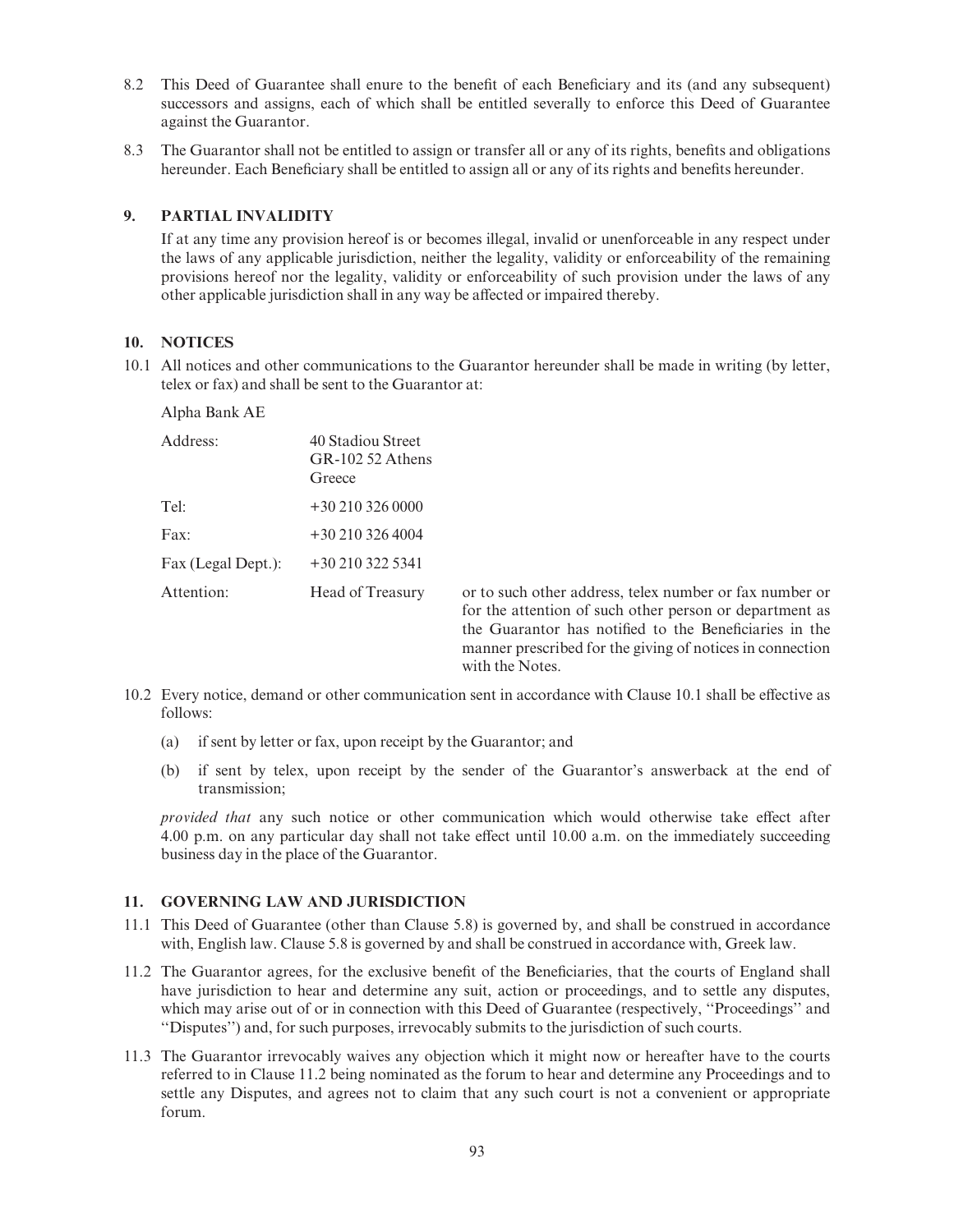- 11.4 The Guarantor agrees that the process by which any Proceedings are begun may be served on it by being delivered to Alpha Bank AE, London Branch at its principal place of business for the time being in England (currently 66 Cannon Street, London EC4N 6EP). If the Guarantor ceases to maintain a branch in England, the Guarantor shall appoint a further person in England to accept service of process on its behalf. Nothing in this sub-clause shall affect the right to serve process in any other manner permitted by law.
- 11.5 The submission to the jurisdiction of the courts referred to in Clause 11.2 shall not (and shall not be construed so as to) limit any right to take Proceedings in any other court of competent jurisdiction, nor shall the taking of Proceedings in any one or more jurisdictions preclude the taking of Proceedings in any other jurisdiction (whether concurrently or not) if and to the extent permitted by law.

# 12. MODIFICATION

The Agency Agreement contains provisions for convening meetings of Holders to consider matters relating to the Notes, including the modification of any provision of this Deed of Guarantee. Any such modification may be made by supplemental deed poll if sanctioned by an Extraordinary Resolution and shall be binding on all Beneficiaries.

IN WITNESS whereof this Deed of Guarantee has been executed by the Guarantor and is intended to be and is hereby delivered on the date first before written.

| <b>EXECUTED</b> as a deed<br>by<br>acting as attorney-in-fact<br>for and on behalf of |  |  |  |  |  |  |
|---------------------------------------------------------------------------------------|--|--|--|--|--|--|
| <b>ALPHA BANK AE</b><br>in the presence of:                                           |  |  |  |  |  |  |
| Signature of witness:                                                                 |  |  |  |  |  |  |
| Name of Witness:                                                                      |  |  |  |  |  |  |
| Address:                                                                              |  |  |  |  |  |  |
| Occupation:                                                                           |  |  |  |  |  |  |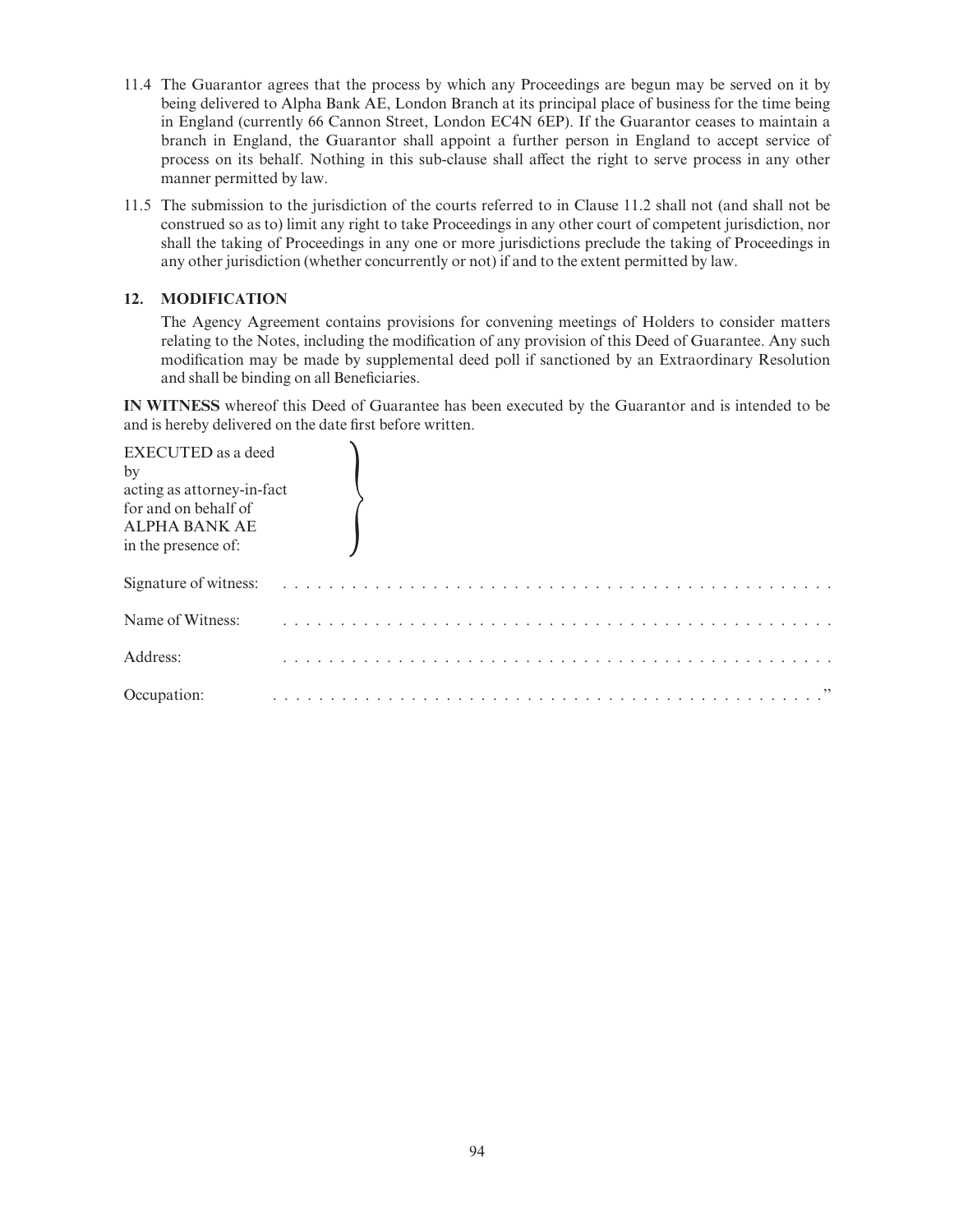#### TAXATION

#### Taxation in the Hellenic Republic

The following discussion of Greek taxation, as it relates to the Notes and to the Guarantee, is of a general nature and is based on the provisions of tax laws currently in force in Greece. Noteholders who are in doubt as to their personal tax position should consult their professional advisers.

Under Greek tax laws as of the date hereof, a withholding tax of 10 per cent., shall be imposed on payments of interest from Alpha Bank in respect of Notes issued by it, if such Noteholder is a resident of Greece or maintains a permanent establishment in Greece, for Greek tax law purposes. Nevertheless, such withholding shall not be imposed should the issue and placement of such Notes be considered as having taken place outside Greece.

Furthermore, should a Noteholder of such Notes not be a resident of Greece, provided that such Noteholder presents a "tax residence certificate" issued at a date not later than one (1) year before such certificate is presented, no Greek income tax is imposed upon such a payment of interest.

Under Greek tax laws as of the date hereof, no Greek withholding tax shall be imposed on payments of principal or interest by Alpha Credit Group PLC (or of principal by Alpha Bank under the Guarantee), in respect of Notes issued by Alpha Credit Group PLC.

Under Greek tax laws as of the date hereof, a withholding tax of 20 per cent., which does not exhaust the tax liability of the Noteholder, might be imposed on Noteholders who are tax resident in Greece and on Noteholders who maintain, for tax purposes, a permanent establishment in Greece, and a withholding tax of 35 per cent, which exhausts the tax liability of a Noteholder, might be imposed on Noteholders who are companies or legal entities and who are not resident in Greece and do not maintain a permanent establishment in Greece, in relation to payments made to such Noteholders by Alpha Bank under the Guarantee which payments represent accrued interest on the Notes. However, if a Noteholder is a resident of a country with which Greece has executed a bilateral treaty for the avoidance of double taxation then the provisions of such bilateral treaty shall prevail over the provisions of internal Greek tax laws and shall apply, provided that such a Noteholder presents a duly signed and stamped ''claim'' for the application of the relevant treaty supported by a tax residence certificate issued at a date not later than one (1) year before such certificate is presented.

#### Taxation in the United Kingdom

The following is a summary of the United Kingdom withholding taxation treatment at the date hereof in relation to payments of principal and interest in respect of the Notes. The comments do not deal with other United Kingdom tax aspects of acquiring, holding or disposing of the Notes. The comments are made on the assumption that Alpha Bank is not resident in the United Kingdom for United Kingdom tax purposes. The comments relate only to the position of persons who are absolute beneficial owners of the Notes. Prospective Noteholders should be aware that the particular terms of issue of any Series of Notes as specified in the relevant Pricing Supplement may affect the tax treatment of that and other Series of Notes. The following is a general guide and should be treated with appropriate caution. Noteholders who are in any doubt as to their tax position should consult their professional advisers.

Noteholders who may be liable to taxation in jurisdictions other than the United Kingdom in respect of their acquisition, holding or disposal of the Notes are particularly advised to consult their professional advisers as to whether they are so liable (and if so under the laws of which jurisdictions), since the following comments relate only to certain United Kingdom taxation aspects of payments in respect of the Notes. In particular, Noteholders should be aware that they may be liable to taxation under the laws of other jurisdictions in relation to payments in respect of the Notes even if such payments may be made without withholding or deduction for or on account of taxation under the laws of the United Kingdom.

# A. UK Withholding Tax on UK Source Interest

#### A.1 UK Notes Listed on a Recognised Stock Exchange

The Notes issued by Alpha PLC (the ''UK Issuer'') or Alpha Bank issuing through its UK branch (also the ''UK Issuer'', and together with Alpha PLC, the ''UK Issuers'') which carry a right to interest (''UK Notes'')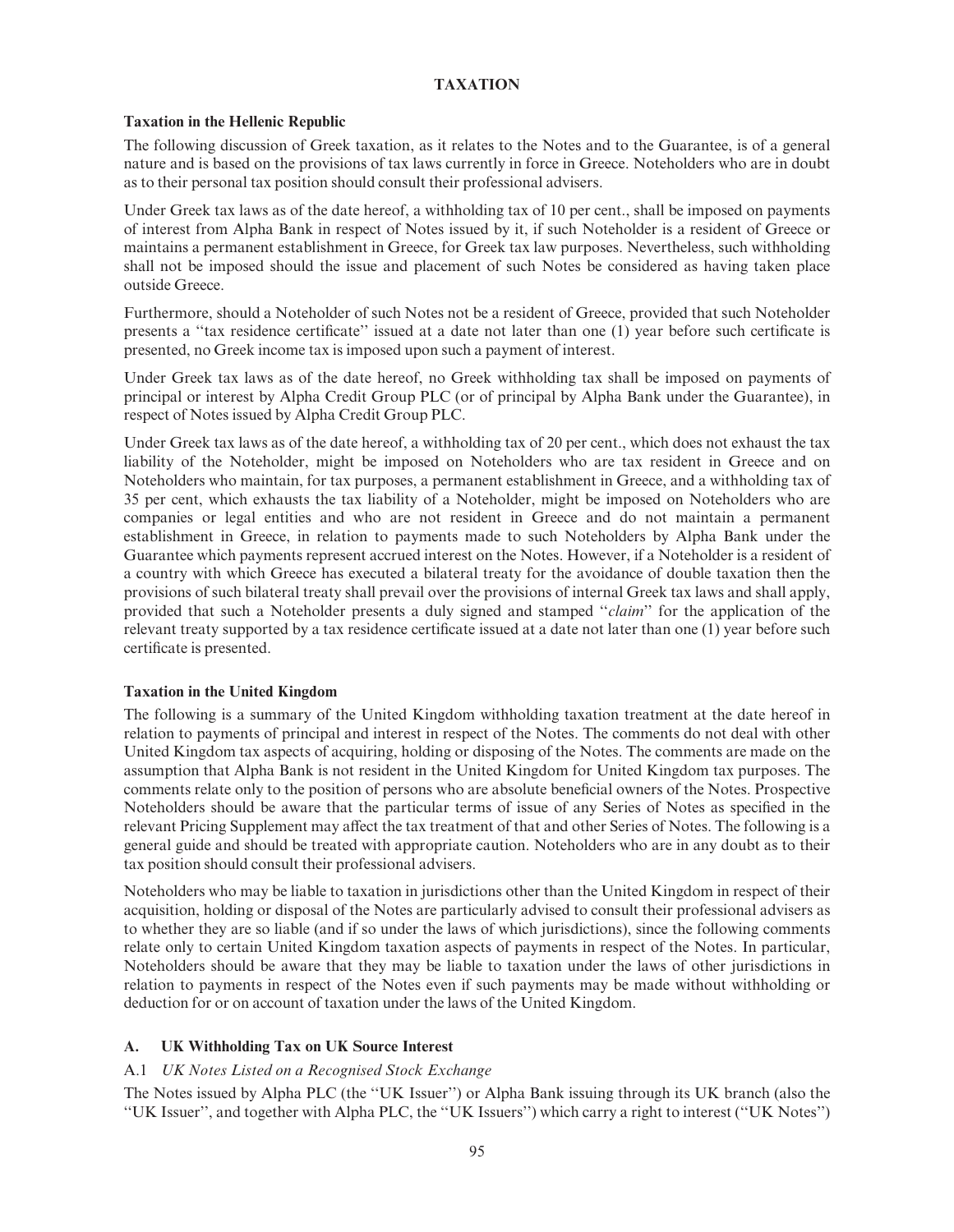will constitute ''quoted Eurobonds'' provided they are and continue to be listed on a recognised stock exchange. On the basis of the United Kingdom Inland Revenue's published interpretation of the relevant legislation, securities which are to be listed on a stock exchange in a country which is a member state of the European Union or which is part of the European Economic Area will satisfy this requirement if they are listed by a competent authority in that country and are admitted to trading on a recognised stock exchange in that country; securities which are to be listed on a stock exchange in any other country will satisfy this requirement if they are admitted to trading on a recognised stock exchange in that country. The Luxembourg Stock Exchange is a recognised stock exchange for these purposes. Whilst the UK Notes are and continue to be quoted Eurobonds, payments of interest on the UK Notes may be made without withholding or deduction for or on account of United Kingdom income tax.

# A.2 UK Notes issued by a bank

In addition to the exemption set out in A.1 above, interest on the UK Notes may be paid without withholding or deduction for or on account of United Kingdom tax if the UK Issuer is a ''bank'' for the purposes of section 349 of the Income and Corporation Taxes Act 1988 (the ''Act'') and so long as such payments are made by the UK Issuer in the ordinary course of its business. In accordance with the published practice of the United Kingdom Inland Revenue, such payments will be accepted as being made by the UK Issuer in the ordinary course of its business unless either:

- (i) the borrowing in question conforms to any of the definitions of tier  $1, 2$  or 3 capital adopted by the Financial Services Authority whether or not it actually counts towards tier 1, 2 or 3 capital for regulatory purposes; or
- (ii) the characteristics of the transaction giving rise to the interest are primarily attributable to an intention to avoid United Kingdom tax.

# A.3 Notes with short maturity dates

Interest on the UK Notes may be paid without withholding or deduction for or on account of United Kingdom income tax if the relevant interest is paid on Notes with a maturity of less than one year from the date of issue and which are not issued under arrangements the effect of which is to render such Notes part of a borrowing with a total term of a year or more.

#### A.4 All other Notes

In all cases falling outside the exemptions described in A.1, A.2 and A.3 above interest on the UK Notes may fall to be paid under deduction of United Kingdom income tax at the lower rate (currently 20 per cent.) subject to such relief as may be available under the provisions of any applicable double taxation treaty or to any other exemption which may apply.

#### B. Provision of Information

Noteholders should note that where any interest on Notes is paid to them (or to any person acting on their behalf) by any UK Issuer or any person in the United Kingdom acting on behalf of any Issuer (a ''paying agent'') or is received by any person in the United Kingdom acting on behalf of the relevant Noteholder (other than solely by clearing or arranging the clearing of a cheque) (a ''collecting agent''), then the relevant UK Issuer, the paying agent or the collecting agent (as the case may be) may, in certain cases, be required to supply to the United Kingdom Inland Revenue details of the payment and certain details relating to the Noteholder (including the Noteholder's name and address). These provisions will apply whether or not the interest has been paid subject to withholding or deduction for or on account of United Kingdom income tax and whether or not the Noteholder is resident in the United Kingdom for United Kingdom taxation purposes. Where the Noteholder is not so resident, the details provided to the United Kingdom Inland Revenue may, in certain cases, be passed by the United Kingdom Inland Revenue to the tax authorities of the jurisdiction in which the Noteholder is resident for taxation purposes.

For the above purposes, ''interest'' should be taken, for practical purposes, as including payments made by a guarantor in respect of interest on Notes.

The provisions referred to above may also apply, in certain circumstances, to payments made on redemption of any Notes where the amount payable on redemption is greater than the issue price of the Notes, although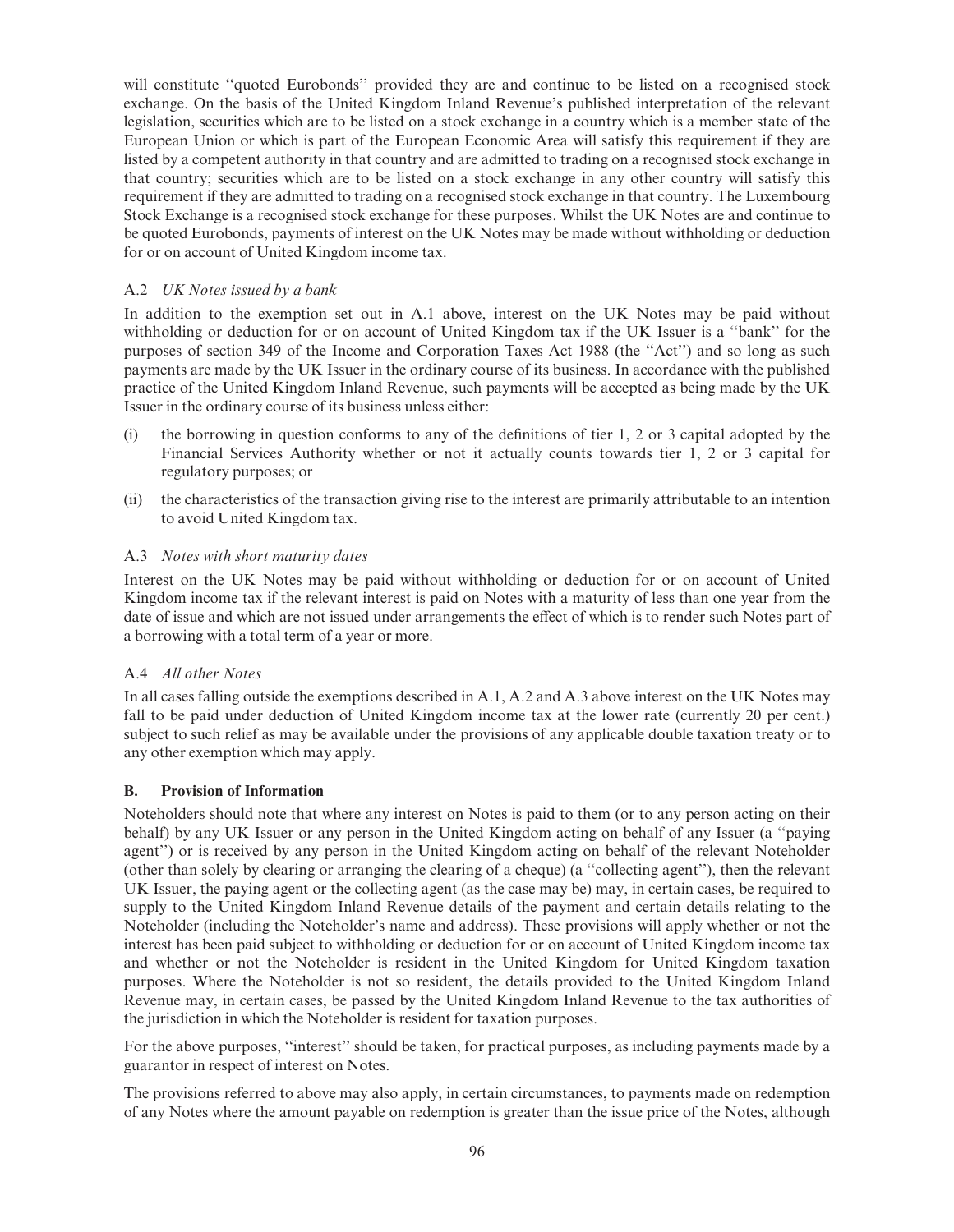Inland Revenue published practice indicates that the Inland Revenue will not exercise its power to require this information where such amounts are paid on or before 5 April 2005.

# C. Payments by the Guarantor

If the Guarantor makes any payments in respect of interest on Notes issued by Alpha PLC (or other amounts due under such Notes other than the repayment of amounts subscribed for the Notes) such payments may be subject to United Kingdom withholding tax at the basic rate (currently 22 per cent.) subject to such relief as may be available under the provisions of any applicable double taxation treaty or to any other exemption which may apply. Such payments by the Guarantor may not be eligible for the exemptions described in A above.

# D. Payments under the Deed of Covenant

Any payments made by an Issuer under the Deed of Covenant may not qualify for the exemptions from United Kingdom withholding tax described above.

# E. Other Rules Relating to United Kingdom Withholding Tax

- 1. Notes may be issued at an issue price of less than 100 per cent. of their principal amount. Any discount element on any such Notes will not be subject to any United Kingdom withholding tax pursuant to the provisions mentioned in A above, but may be subject to reporting requirements as outlined in B above.
- 2. Where Notes are to be, or may fall to be, redeemed at a premium, as opposed to being issued at a discount, then any such element of premium may constitute a payment of interest. Payments of interest are subject to United Kingdom withholding tax and reporting requirements as outlined above.
- 3. Where interest has been paid under deduction of United Kingdom income tax, Noteholders who are not resident in the United Kingdom may be able to recover all or part of the tax deducted if there is an appropriate provision in any applicable double taxation treaty.
- 4. The references to ''interest'' in A to C above mean ''interest'' as understood in United Kingdom tax law. The statements in A to C above do not take any account of any different definitions of "interest" or ''principal'' which may prevail under any other law or which may be created by the Terms and Conditions of the Notes or any related documentation (e.g. see Condition 5 of the Notes).
- 5. The above description of the United Kingdom withholding tax position assumes that there will be no substitution of an Issuer pursuant to Condition 16 of the Notes and does not consider the tax consequences of any such substitution.

# F. EU Savings Directive

On 3 June 2003 the EU Council of Economic and Finance Ministers adopted a new directive regarding the taxation of savings income. The directive is scheduled to be applied by Member States from 1 July 2005, provided that certain non-EU countries adopt similar measures from the same date. Under the directive each Member State will be required to provide to the tax authorities of another Member State details of payments of interest or other similar income paid by a person within its jurisdiction to or collected by such a person for, an individual resident in that other Member State; however, Austria, Belgium and Luxembourg may instead apply a withholding system for a transitional period in relation to such payments, deducting tax at rates rising over time to 35 per cent. The transitional period is to commence on the date from which the directive is to be applied by Member States and to terminate at the end of the first full fiscal year following agreement by certain non-EU countries to the exchange of information relating to such payments.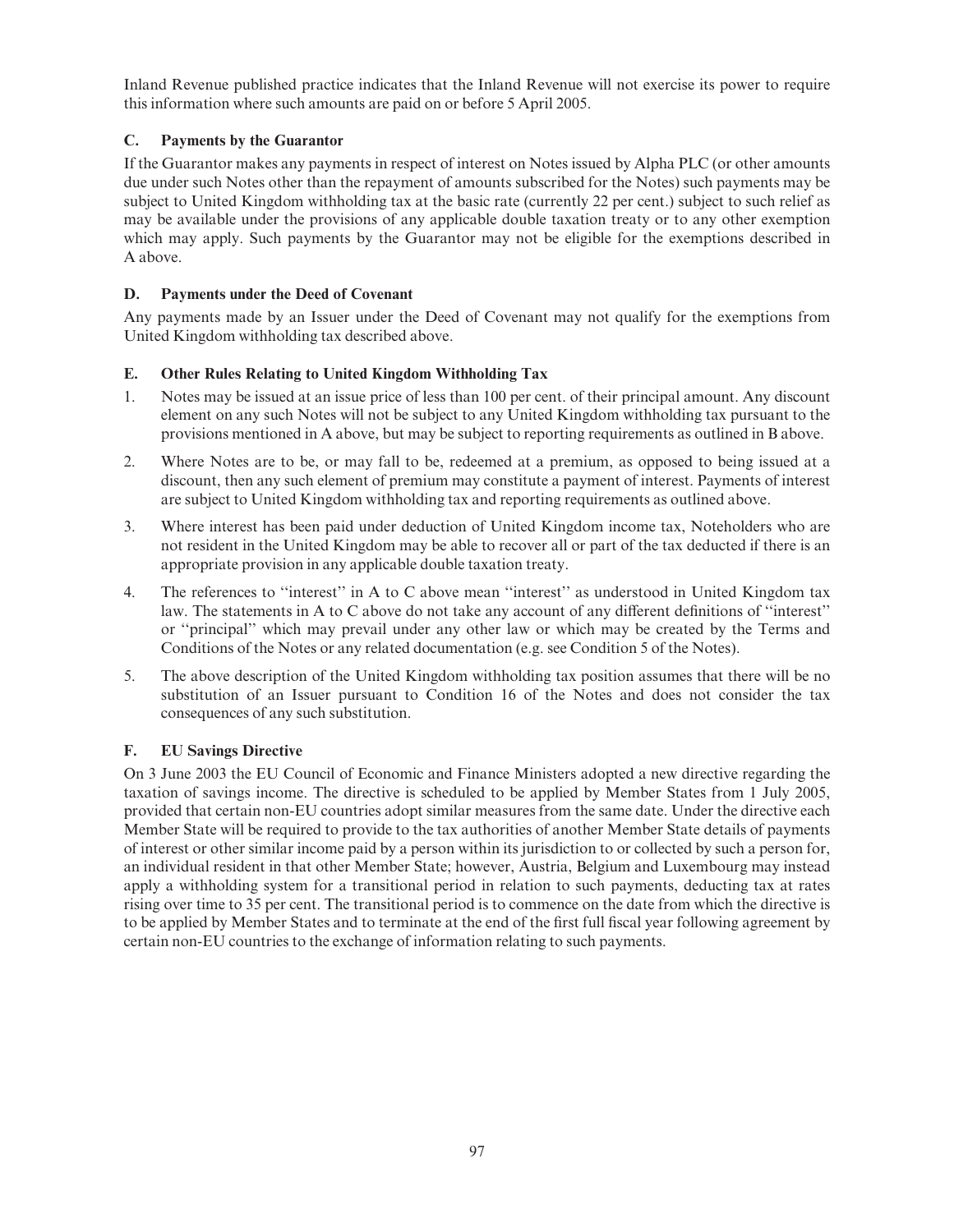#### SUBSCRIPTION AND SALE

The Dealers have in an amended and restated programme agreement (as further amended, supplemented and/or restated from time to time, the ''Programme Agreement'') dated 6 December 2004 agreed with Alpha Bank and Alpha PLC a basis upon which they or any of them may from time to time agree to subscribe for Notes. Any such agreement will extend to those matters stated under ''Form of the Notes'' and ''Terms and Conditions of the Notes'' above. In the Programme Agreement, Alpha Bank and Alpha PLC have agreed to reimburse the Dealers for certain of their expenses in connection with the establishment of the Programme and the issue of Notes under the Programme.

#### United States

The Notes have not been and will not be registered under the Securities Act and may not be offered or sold within the United States or to, or for the account or benefit of, US persons except in certain transactions exempt from the registration requirements of the Securities Act.

The Notes are subject to US tax law requirements and may not be offered, sold or delivered within the United States or its possessions or to a United States person, except in certain transactions permitted by US tax regulations. Terms used in this paragraph have the meanings given to them by the US Internal Revenue Code of 1986 and regulations thereunder.

Each Dealer has represented and agreed, and each further Dealer appointed under the Programme will be required to represent and agree, that it will not offer, sell or deliver Notes (i) as part of their distribution at any time or (ii) otherwise until 40 days after the completion of the distribution, as determined and certified by the relevant Dealer, or in the case of an issue of Notes on a syndicated basis, the relevant lead manager, of all the Notes of the Tranche of which such Notes are a part within the United States or to, or for the account or benefit of, US persons and it will have sent to each dealer to which it sells Notes during the distribution compliance period a confirmation or other notice setting forth the restrictions on offers and sales of the Notes within the United States or to, or for the account or benefit of, US persons. Terms used in this paragraph have the meanings given to them by Regulation S under the Securities Act.

In addition, until 40 days after the commencement of the offering of any Series of Notes, an offer or sale of such Notes within the United States by any dealer (whether or not participating in the offering) may violate the registration requirements of the Securities Act if such offer or sale is made otherwise than in accordance with an available exemption from registration under the Securities Act.

Each issue of Index Linked Notes or Dual Currency Notes shall be subject to such additional US selling restrictions as the relevant Issuer and the relevant Dealer or Dealers may agree as a term of the issue and purchase of such Notes, which additional selling restrictions shall be set out in the applicable Pricing Supplement. Each relevant Dealer has agreed, and each further Dealer appointed under the Programme will be required to agree, that it will offer, sell and deliver such Notes only in compliance with such additional US selling restrictions.

#### Germany

Each Dealer has confirmed that it is aware of the fact that no German sales prospectus (Verkaufsprospekt) within the meaning of the Securities Sales Prospectus Act (Wertpapier-Verkaufsprospektgesetz, the "Act") of the Federal Republic of Germany has been or will be published with respect to the Notes and that it will comply with the Act and any other laws and legal and regulatory requirements applicable in the Federal Republic of Germany with respect to the issue, sale and offering of securities. In particular, each of the Dealers has represented that it has not engaged and has agreed that it will not engage in a public offering  $(\delta$ ffentliches Angebot) within the meaning of the Act with respect to any Notes otherwise than in accordance with the Act.

#### Japan

The Notes have not been and will not be registered under the Securities and Exchange Law of Japan (the ''Securities and Exchange Law'') and each Dealer has agreed, and each further Dealer appointed under the Programme will be required to agree, that it will not offer or sell any Notes, directly or indirectly, in Japan or to, or for the benefit of, any resident of Japan (which term as used herein means any person resident in Japan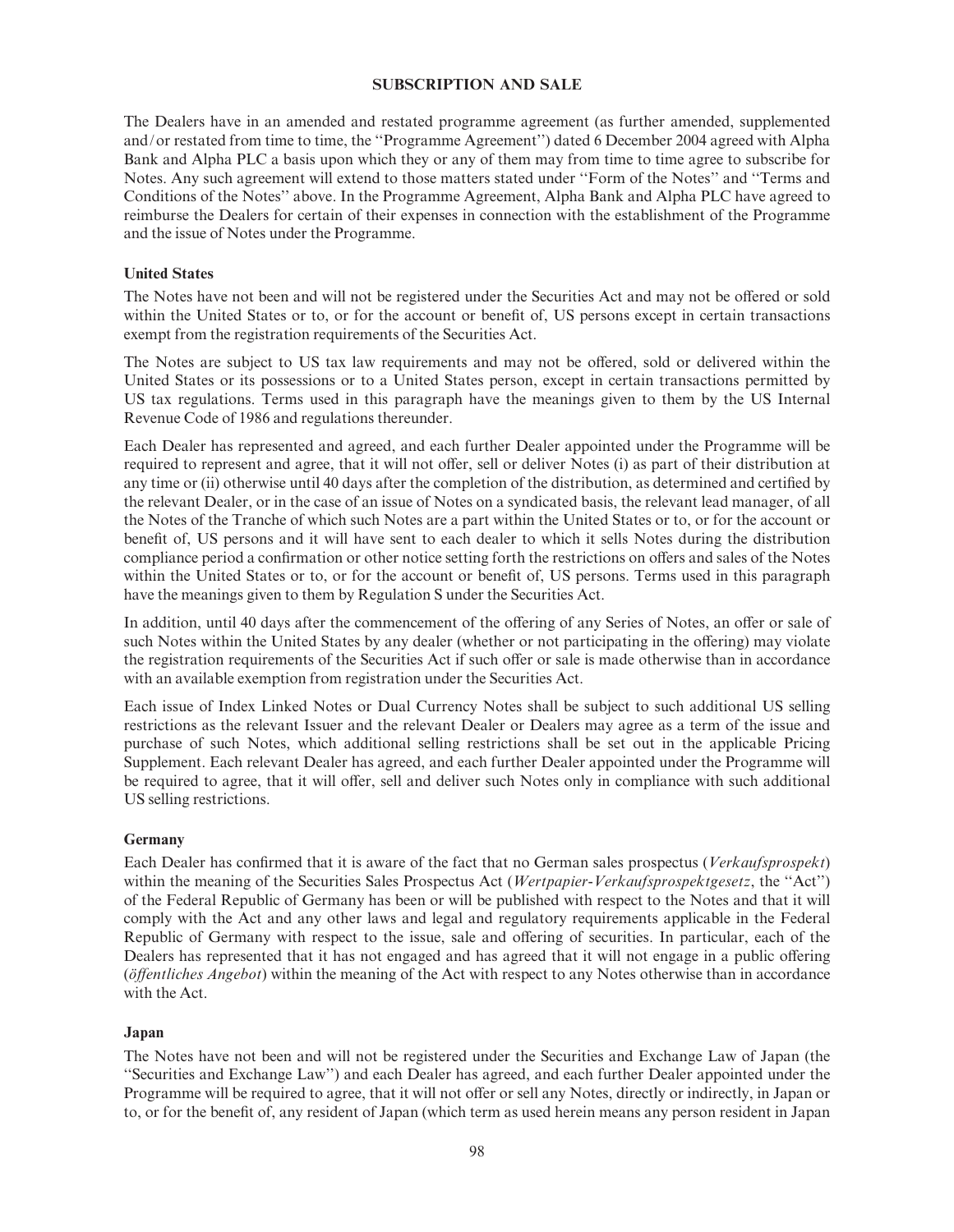including any corporation or other entity organised under the laws of Japan) or to others for re-offering or resale, directly or indirectly, in Japan or to a resident of Japan except pursuant to an exemption from the registration requirements of, and otherwise in compliance with the Securities and Exchange Law and any other applicable laws and regulations of Japan.

# Republic of France

Each of the Dealers and the Issuer has represented and agreed, and each further Dealer appointed under the Programme will be required to represent and agree, that in connection with their initial distribution, it has not offered or sold and will not offer or sell, directly or indirectly, Notes to the public in the Republic of France, and has not distributed or caused to be distributed and will not distribute or cause to be distributed to the public in the Republic of France, this Offering Circular or any other offering material relating to the Notes, and that such offers, sales and distributions have been and shall only be made in the Republic of France to qualified investors *(investisseurs qualifiés)* acting for their own account as defined in, and in accordance with Articles L.411-1 and L.411-2 of the *Code Monétaire et Financier* and *décret* no. 98-880 dated 1 October 1998.

# United Kingdom

Each Dealer has represented and agreed, and each further Dealer appointed under the Programme will be required to represent and agree, that:

- $(1)$  No offer to public: with respect to Notes with a maturity of one year or more, it has not offered or sold and will not offer or sell any such Notes to persons in the United Kingdom prior to the expiry of a period of six months from the Issue Date of such Notes except to persons whose ordinary activities involve them in acquiring, holding, managing or disposing of investments (as principal or agent) for the purposes of their businesses or otherwise in circumstances which have not resulted and will not result in an offer to the public in the United Kingdom within the meaning of the Public Offers of Securities Regulations 1995;
- (2) General compliance: it has complied and will comply with all applicable provisions of the Financial Services and Markets Act 2000 (the "FSMA") with respect to anything done by it in relation to any Notes in, from or otherwise involving the United Kingdom;
- (3) Financial promotion: it has only communicated or caused to be communicated and will only communicate or cause to be communicated an invitation or inducement to engage in investment activity (within the meaning of section 21 of the FSMA) received by it in connection with the issue or sale of any Notes in circumstances in which section 21(1) of the FSMA does not apply to the relevant Issuer or the Guarantor, if applicable; and
- (4) No deposit taking: with respect to any Tranche of Notes issued by Alpha PLC which have a maturity of less then one year (a) it is a person whose ordinary activities involve it in acquiring, holding, managing or disposing of investments (as principal or agent) for the purposes of its business, and (b) it has not offered or sold and will not offer or sell any such Notes other than to persons:
	- (i) whose ordinary activities involve them in acquiring, holding, managing or disposing of investments (as principal or agent) for the purposes of their businesses; or
	- (ii) who it is reasonable to expect will acquire, hold, manage or dispose of investments (as principal or agent) for the purposes of their businesses,

where the issue of the Notes would otherwise constitute a contravention of section 19 of the FSMA by Alpha PLC.

#### **Greece**

No public offering of the Notes is permitted in the Hellenic Republic without the issuance and publication of a prospectus approved by the Capital Market Committee and consequently no advertisement of any kind, notifications, statements or other actions are permitted to be taken in the Hellenic Republic with a view to attracting the public in Greece to acquire any of the Notes. All applicable provisions of Codified Law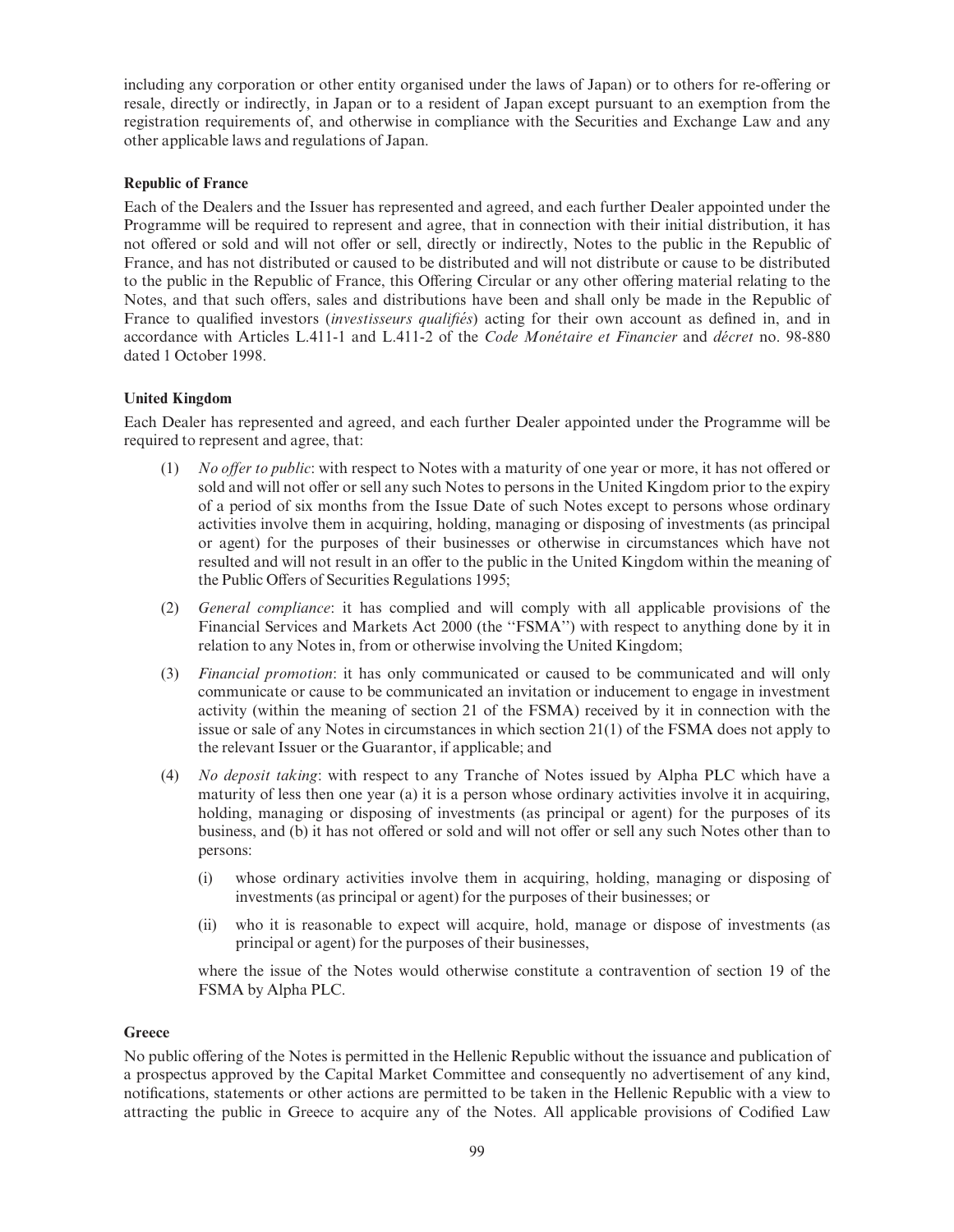2190/1920, as currently in force, Law 3156/2003, Law 876/1979 and of presidential decree 52/92 must be complied with in respect of anything done in relation to the public offering of the Notes in, from or otherwise involving the Hellenic Republic.

# General

Each Dealer has agreed, and each further Dealer appointed under the Programme will be required to agree, that it will (to the best of its knowledge and belief having made all due and proper enquiries) comply with all applicable securities laws and regulations in force in any jurisdiction in which it purchases, offers, sells or delivers Notes or possesses or distributes this Offering Circular and will obtain any consent, approval or permission required by it for the purchase, offer, sale or delivery by it of Notes under the laws and regulations in force in any jurisdiction to which it is subject or in which it makes such purchases, offers, sales or deliveries and none of Alpha PLC, Alpha Bank and any other Dealer shall have any responsibility therefor.

None of Alpha PLC, Alpha Bank and any of the Dealers represents that Notes may at any time lawfully be sold in compliance with any applicable registration or other requirements in any jurisdiction, or pursuant to any exemption available thereunder, or assumes any responsibility for facilitating such sale.

With regard to each Tranche, the relevant Dealer will be required to comply with such other additional restrictions as the relevant Issuer and the relevant Dealer shall agree and as shall be set out in the applicable Pricing Supplement.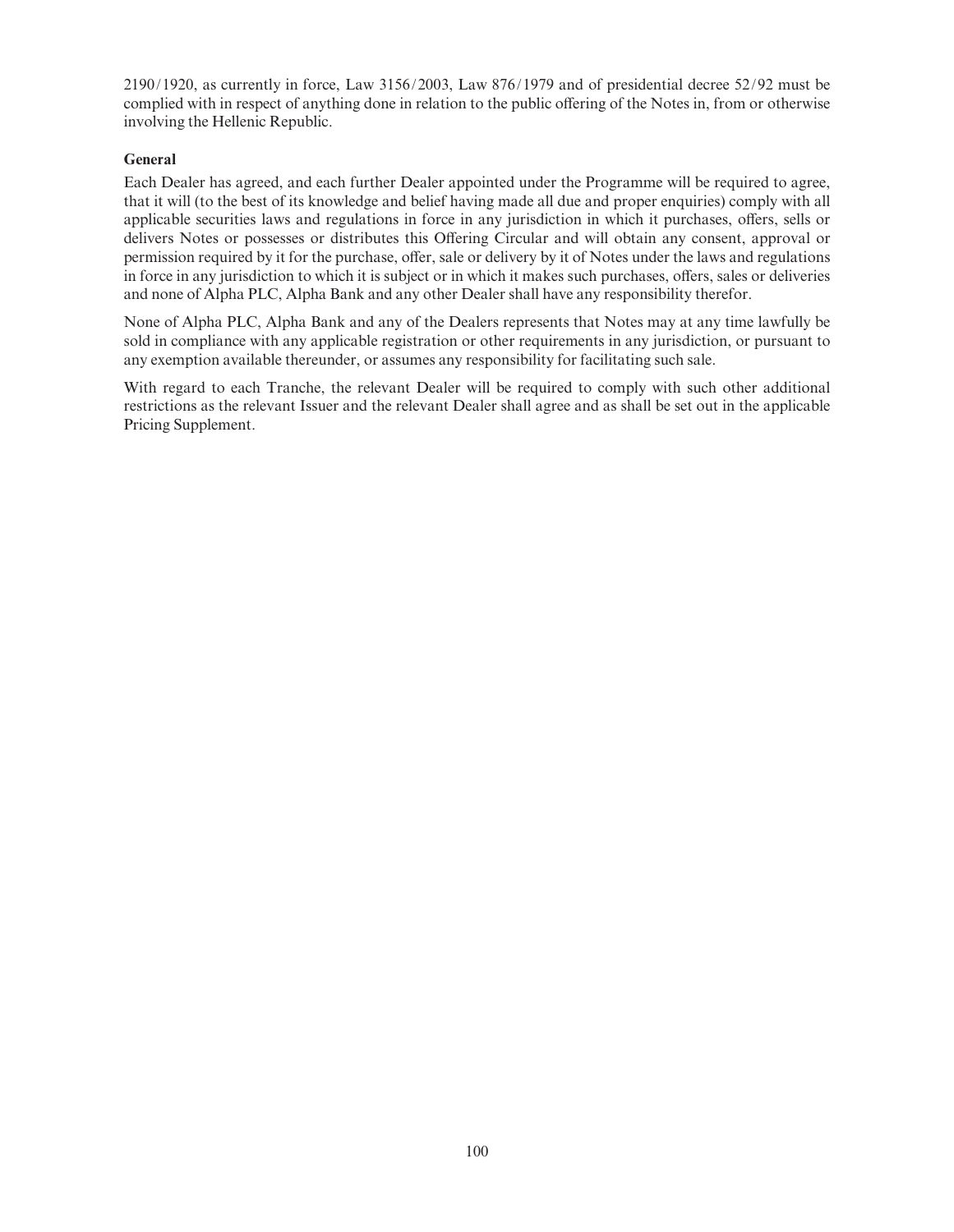# GENERAL INFORMATION

#### Authorisation

The establishment and update of the Programme and the issue of Notes by Alpha PLC have been duly authorised by resolutions of the Board of Directors of Alpha PLC dated 16 July 1999, 20 November 2001, 27 November 2002, 14 November 2003 and 30 November 2004. The establishment and update of the Programme, the issue of Notes by Alpha Bank and the giving of the Guarantee have been duly authorised by general meetings of the shareholders of Alpha Bank on 30 March 1999, 11 April 2000, 27 May 2003 and 30 March 2004 and resolutions of the Board of Directors of Alpha Bank dated 22 June 1999, 22 November 2001, 21 November 2002, 6 November 2003 and 23 November 2004.

# Listing of Notes on the Luxembourg Stock Exchange

Application has been made to list Notes issued under the Programme on the Luxembourg Stock Exchange. A legal notice relating to the Programme and copies of the constitutional documents of Alpha PLC and Alpha Bank will be lodged with the Registrar of the District Court in Luxembourg Registre de Commerce et des Sociétés à Luxembourg where such documents may be examined and copies obtained. The Luxembourg Stock Exchange has allocated to the Programme the number 12203 for listing purposes.

# Documents Available

So long as Notes are capable of being issued under the Programme, copies of the following documents will, when published, be available for inspection (in the case of items (iv) and (vii) below) or (in the case of items  $(i)$ ,  $(ii)$ ,  $(iii)$ ,  $(v)$  and  $(vi)$  below) available from the registered office of Alpha PLC and from the specified offices of the Paying Agents for the time being in London and Luxembourg, free of charge:

- (i) the constitutional documents of Alpha Bank and Alpha PLC (in English);
- (ii) the audited consolidated ¢nancial statements of Alpha Bank and audited unconsolidated ¢nancial statements of Alpha PLC in respect of the financial years ended 31 December 2002 and 31 December 2003 (with, in respect of the financial statements of Alpha Bank, an English translation thereof);
- (iii) the most recently published audited consolidated and unconsolidated annual ¢nancial statements of Alpha Bank and audited unconsolidated ¢nancial statements of Alpha PLC and the most recently published quarterly unaudited financial statements of Alpha Bank (with, in respect of the financial statements of Alpha Bank, an English translation thereof), and the most recently published unaudited interim financial statements of Alpha PLC being as at the date hereof, 31 October 2004, and Alpha Bank being as at the date hereof, 30 September 2004, (with, in respect of the financial statements of Alpha Bank, an English translation thereof). Alpha PLC does not produce consolidated or interim financial statements:
- (iv) the Programme Agreement, the Agency Agreement, the Deed of Covenant, the Guarantee, the forms of the temporary global Notes, the permanent global Notes, the Notes in de¢nitive form, the Receipts, the Coupons and the Talons;
- $(v)$  a copy of this Offering Circular;
- (vi) any future offering circulars, prospectuses, information memoranda and supplements including Pricing Supplements (save that a Pricing Supplement relating to an unlisted Note will only be available for inspection by a holder of such Note and such holder must produce evidence satisfactory to Alpha PLC or the relevant Paying Agent, as the case may be, as to its holding and identity) to this Offering Circular and any other documents incorporated herein or therein by reference; and
- (vii) in the case of each issue of listed Notes subscribed pursuant to a subscription agreement, the subscription agreement (or equivalent document).

# Clearing Systems

The Notes have been accepted for clearance through Euroclear and Clearstream, Luxembourg. The appropriate Common Code and ISIN for each Tranche allocated by Euroclear and Clearstream, Luxembourg will be specified in the applicable Pricing Supplement. If the Notes are to clear through an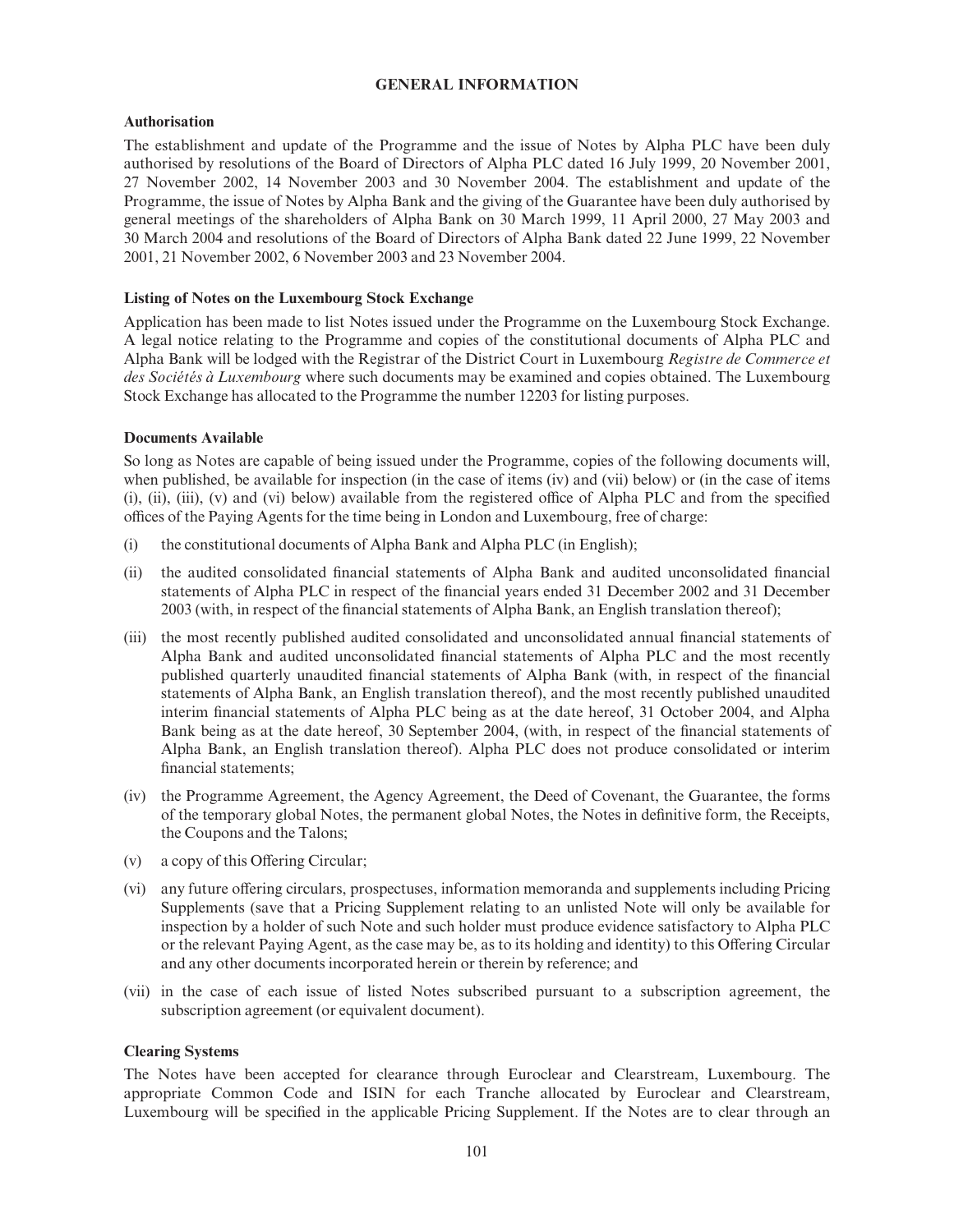additional or alternative clearing system the appropriate information will be specified in the applicable Pricing Supplement.

# Material Change

Save as disclosed in this Offering Circular, there has been no material adverse change in the financial position of Alpha Bank and its subsidiaries as a whole (the "Group") since the date of its last financial year end.

# Litigation

Save as disclosed in this Offering Circular, none of Alpha PLC, Alpha Bank and any other member of the Group is or has been involved in any legal or arbitration proceedings (including any proceedings which are pending or threatened of which Alpha PLC or Alpha Bank are aware) which may have or have had in the 12 months preceding the date of this Offering Circular a significant effect on the financial position of Alpha PLC, Alpha Bank or the Group.

# Auditors of Alpha PLC

The auditors of Alpha PLC are KPMG Audit Plc, 1 Canada Square, Canary Wharf, London E14 5AG, who were appointed on 19 July 2002. The previous auditors of Alpha PLC were Arthur Andersen, London, who audited Alpha PLC's financial statements in accordance with generally accepted auditing standards in the United Kingdom for each of the three financial years ended on 31 December 1999, 2000 and 2001.

# Auditors of Alpha Bank

The statutory auditors of Alpha Bank are KPMG Kyriacou Certified Auditors A.E., of 3 Stratigou Tombra Street, Aghia Paraskevi GR-15342, Athens. KPMG, Athens were appointed for the first time on 2 April 2002.

The consolidated financial statements of the Bank for the financial years ended 31 December 2000, 2001 and 2002 prepared in accordance with international accounting standards (''IAS''). The consolidated and non-consolidated financial statements of the Bank for the three financial years ended 31 December 1999, 2000 and 2001 were prepared in accordance with generally accepted accounting principles in Greece (''Greek GAAP'') and were audited by Arthur Andersen S.A., Athens (the previous auditors of the Bank) and by Sol AE. The consolidated and non-consolidated ¢nancial statements of the Bank for the year ended 31 December 2002 were prepared in accordance with Greek GAAP and were audited jointly by KPMG and Sol AE. KPMG were appointed to audit the consolidated financial statements of the Bank and the Greek GAAP consolidated and non-consolidated financial statements of the Bank for the financial year ended 31 December 2003.

On an annual basis, the Bank currently prepares audited consolidated and non-consolidated ¢nancial statements in accordance with Greek GAAP. On a semi-annual basis, the Bank currently prepares unaudited (but reviewed) consolidated and non-consolidated ¢nancial statements in accordance with Greek GAAP. On a quarterly basis, the Bank currently prepares unaudited consolidated and non-consolidated ¢nancial statements in accordance with Greek GAAP.

KPMG's report on the 30 June 2004 statutory financial statements, the 31 December 2003 statutory financial statements and the 31 December 2002 statutory financial statements include certain qualifications.

#### Bank of Greece Requirements

No Dated Subordinated Notes shall be redeemed unless in compliance with the applicable capital adequacy regulations of the Bank of Greece from time to time in force. At the date hereof, such redemption may not occur within ¢ve years from the Issue Date of the relevant Dated Subordinated Notes or without the prior consent of the Bank of Greece.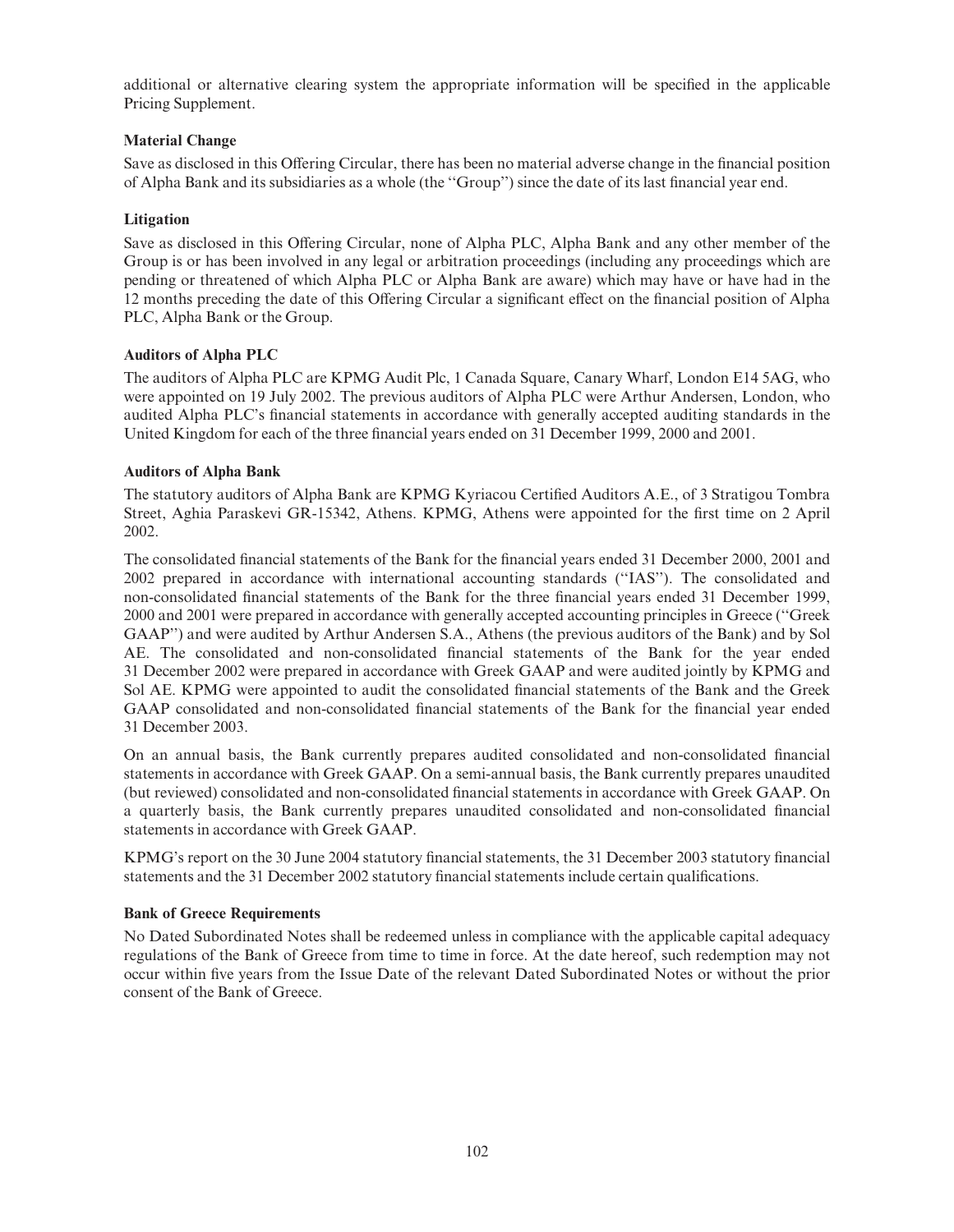#### ISSUER ISSUER AND GUARANTOR

Alpha Credit Group PLC 66 Cannon Street London EC4N 6EP England

Alpha Bank AE 40 Stadiou Street GR-102 52 Athens **Greece** 

#### AGENT

Citibank, N.A. 5 Carmelite Street London EC4Y 0PA England

## PAYING AGENT

#### Kredietbank S.A. Luxembourgeoise 43, Boulevard Royal PO Box 1108 L-2955 Luxembourg

# INDEPENDENT AUDITORS OF ALPHA BANK

#### KPMG

3 Stratigou Tombra Street Aghia Paraskevi GR-153 42 Athens **Greece** 

#### AUDITORS OF ALPHA PLC

#### KPMG Audit Plc

1 Canada Square Canary Wharf London E14 5AG England

#### LEGAL ADVISERS

To Alpha PLC and Alpha Bank as to Greek law

#### Law Office

T. J. Koutalidis 4, Valaoritou Street GR-106 71 Athens **Greece** 

To Alpha PLC and Alpha Bank as to English law

> Allen & Overy One New Change London EC4M 9QQ England

To the Dealers as to English law

**Clifford Chance** Limited Liability Partnership 10 Upper Bank Street London E14 5JJ England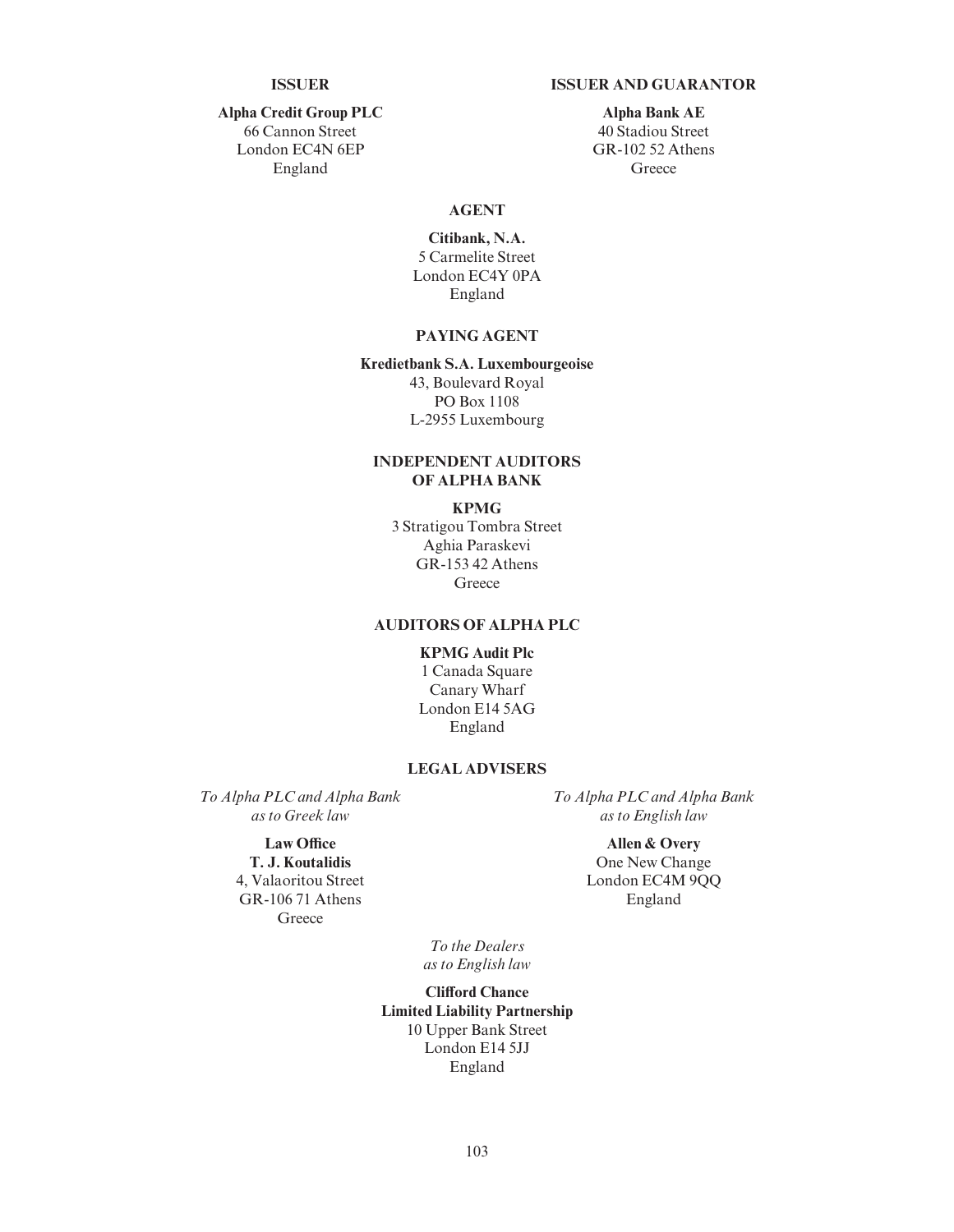#### DEALERS

ABN AMRO Bank N.V. 250 Bishopsgate London EC2M 4AA England

#### **CALYON**

Office No  $7-143$ 9 quai Président Paul Doumer 92920 Paris — La Défense France

#### Credit Suisse First Boston (Europe) Limited

One Cabot Square Canary Wharf London E14 4QJ England

#### Goldman Sachs International

Peterborough Court 133 Fleet Street London EC4A 2BB

#### J.P. Morgan Securities Ltd. 125 London Wall London EC2Y 5AJ England

#### Merrill Lynch International

Merrill Lynch Financial Centre 2 King Edward Street London EC1A 1HQ England

# Natexis Banques Populaires

45 rue Saint-Dominique 75007 Paris France

# Banc of America Securities Limited

5 Canada Square London E14 5AQ England

#### Citigroup Global Markets Limited

Citigroup Centre Canada Square Canary Wharf London E14 5LB England

#### Deutsche Bank AG London

Winchester House 1 Great Winchester Street London EC2N 2DB England

# HSBC Bank plc

8 Canada Square London E14 5HQ England

### Lehman Brothers International (Europe)

25 Bank Street Canary Wharf London E14 5LE England

#### Morgan Stanley & Co. International Limited

25 Cabot Square Canary Wharf London E14 4QA England

#### Nomura International plc

Nomura House 1 St Martin's-le-Grand London EC1A 4NP England

#### UBS Limited

1 Finsbury Avenue London EC2M 2PP England

#### LUXEMBOURG LISTING AGENT

Kredietbank S.A. Luxembourgeoise 43 Boulevard Royal PO Box 1108 L-2955 Luxembourg